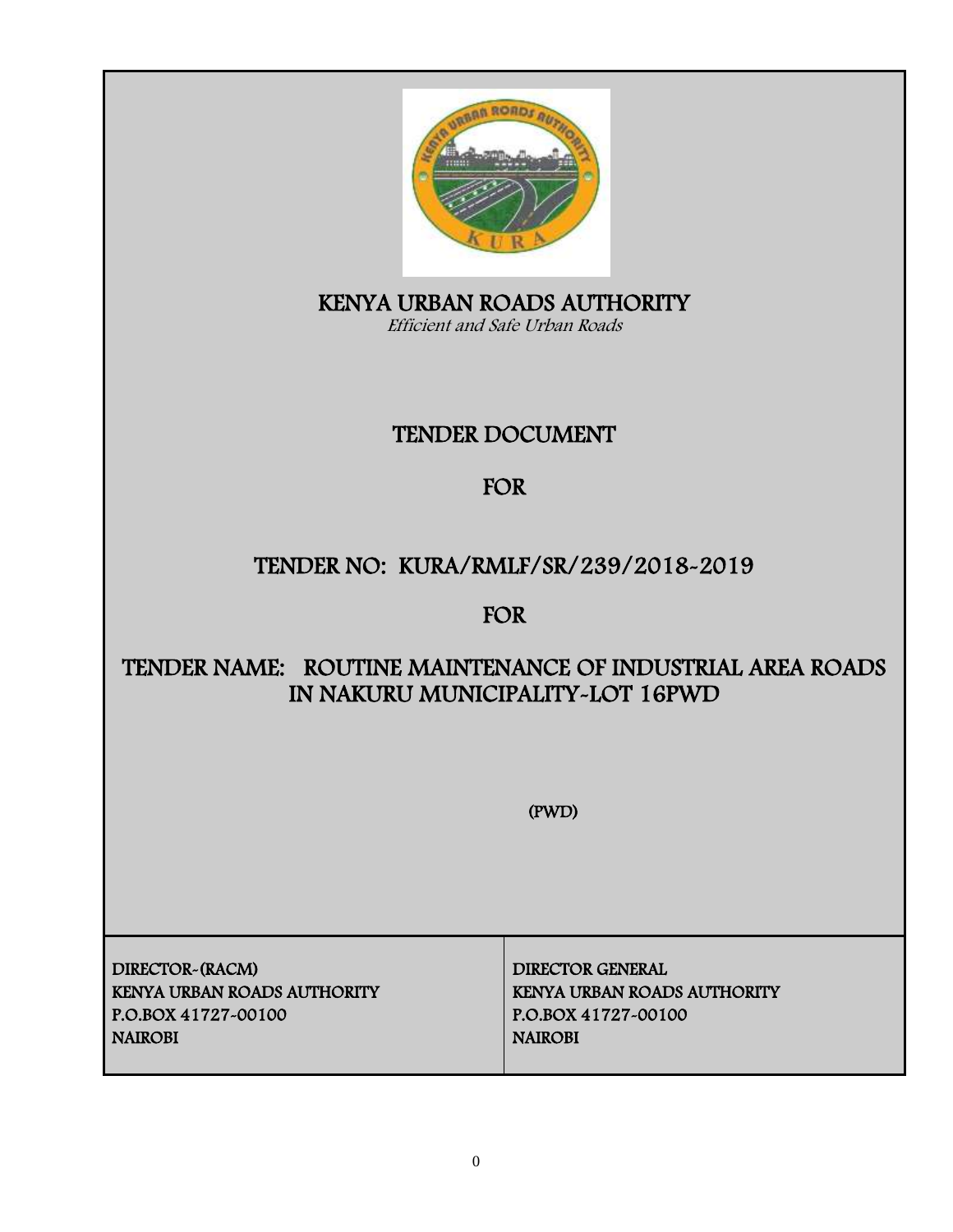### TABLE OF CONTENTS

| SECTION II: INSTRUCTIONS TO TENDERERS AND CONDITIONS OF TENDER      | $\overline{4}$ |
|---------------------------------------------------------------------|----------------|
| <b>TABLE OF CONTENTS</b>                                            | 5              |
|                                                                     | 27             |
|                                                                     |                |
|                                                                     |                |
|                                                                     |                |
|                                                                     |                |
| SECTION VI: SUPERVISION AND CONTRACT EVALUATION MANUAL 2012 111     |                |
|                                                                     |                |
|                                                                     |                |
|                                                                     |                |
|                                                                     | .120           |
|                                                                     | .182           |
|                                                                     | 184            |
|                                                                     | . 187          |
|                                                                     | 206            |
| SECTION XIII: FORM OF PERFORMANCE BANK GUARANTEE (UNCONDITIONAL)209 |                |

 Issued by the Kenya Urban Roads Authority – April 2019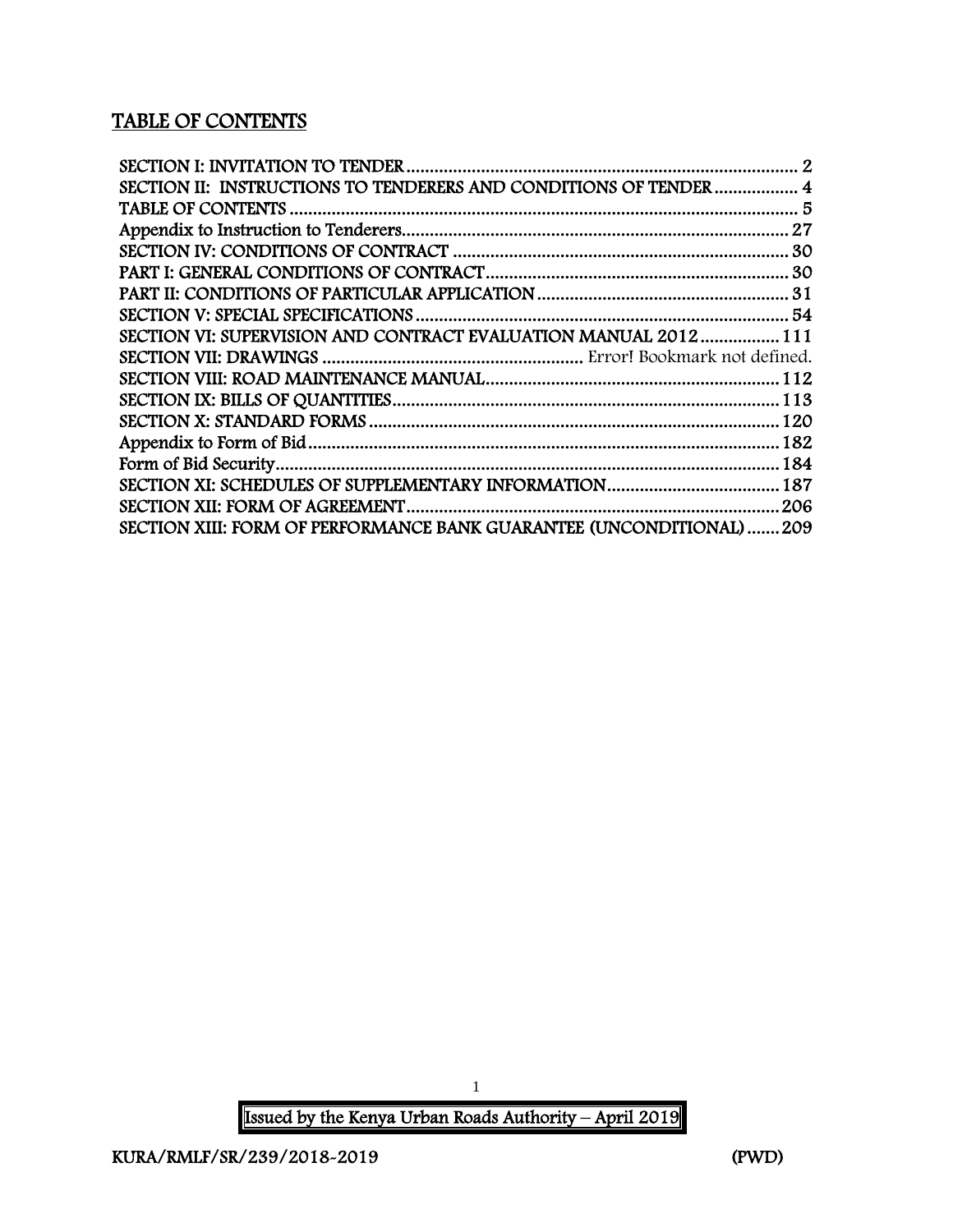## <span id="page-2-0"></span>SECTION I: INVITATION TO TENDER

 Issued by the Kenya Urban Roads Authority – April 2019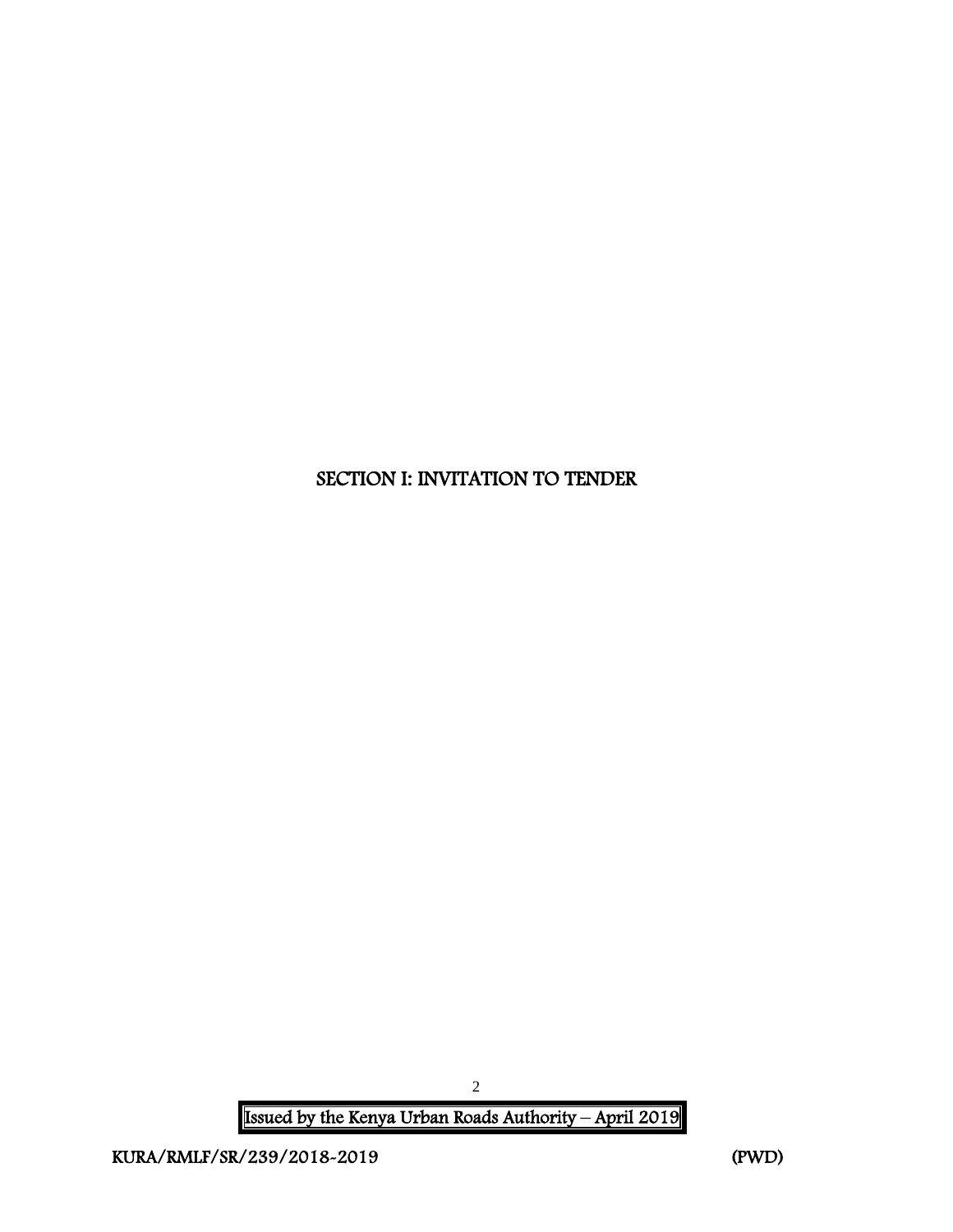(\* Invitation to tender to be inserted\*)

Issued by the Kenya Urban Roads Authority – April 2019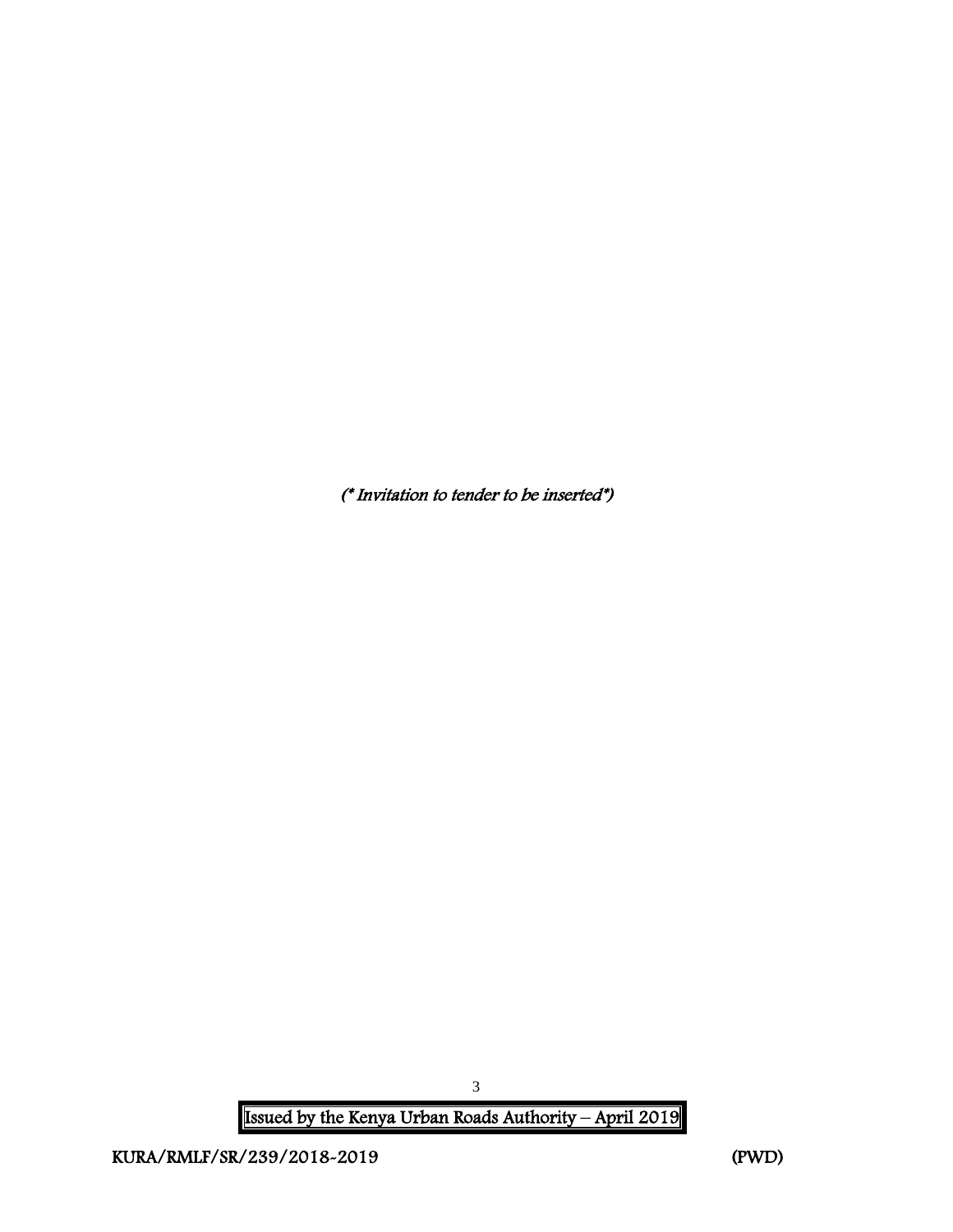<span id="page-4-0"></span>SECTION II: INSTRUCTIONS TO TENDERERS AND CONDITIONS OF TENDER

Issued by the Kenya Urban Roads Authority – April 2019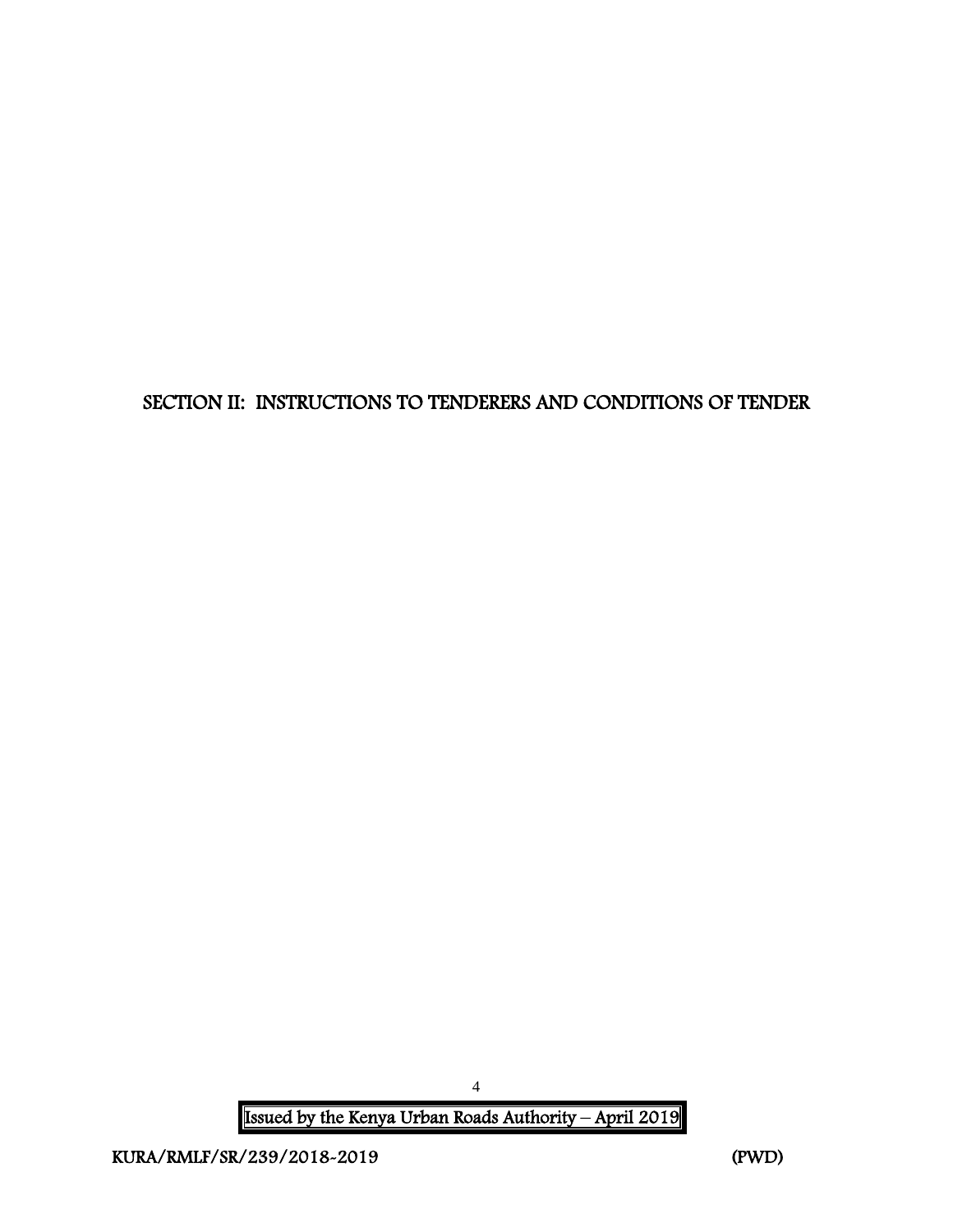#### **TABLE OF CONTENTS**

<span id="page-5-0"></span>

| A.        |                  | <b>GENERAL</b> |  |
|-----------|------------------|----------------|--|
|           | 1                |                |  |
|           | 2                |                |  |
|           | 3                |                |  |
|           | 4                |                |  |
|           | 5                |                |  |
|           | $\boldsymbol{6}$ |                |  |
|           | 7                |                |  |
|           | 8                |                |  |
| <b>B.</b> |                  |                |  |
|           | 9                |                |  |
|           | 10               |                |  |
|           | 11               |                |  |
| C.        |                  |                |  |
|           | 12               |                |  |
|           | 13               |                |  |
|           | 14               |                |  |
|           | 15               |                |  |
|           | 16               |                |  |
|           | 17               |                |  |
|           | 18               |                |  |
|           | 19               |                |  |
|           | 20               |                |  |
| D.        |                  |                |  |
|           | 21               |                |  |
|           | 22               |                |  |
|           | 23               |                |  |
|           | 24               |                |  |
| E.        |                  |                |  |
|           | 25               |                |  |
|           | 26               |                |  |
|           | 27               |                |  |
|           | 28               |                |  |
|           | 29               |                |  |
|           | 30               |                |  |
|           | 31               |                |  |
| F.        |                  |                |  |
| G.        |                  |                |  |
|           | 32               | Award.         |  |
|           | 33               |                |  |
|           | 34               |                |  |
|           | 35               |                |  |
|           | 36               |                |  |
|           | 37               |                |  |
|           | 5.               |                |  |

### INSTRUCTIONS TO TENDERERS AND CONDITIONS OF TENDER

### A. GENERAL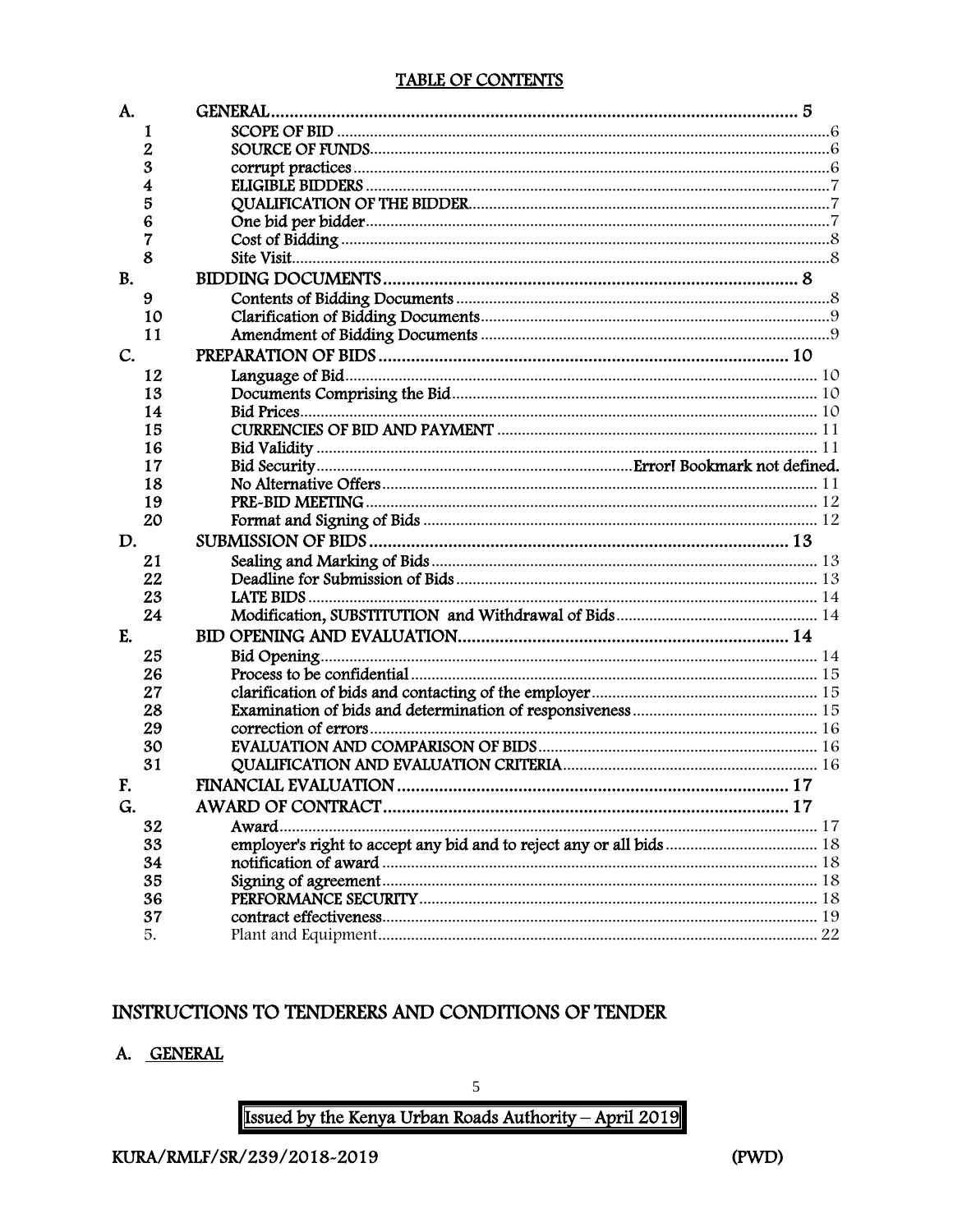### 1 SCOPE OF BID

- 1.1 The Employer, as defined in the Conditions of Contract Part II hereinafter "the Employer" wishes to receive bids for the construction of works as described in Section 1, clause 102 of the Special Specifications –"Location and extent of the Works")
- 1.2 The successful bidder will be expected to complete the Works within the period stated in the Appendix to Form of Bid from the date of commencement of the Works.
- 1.3 Throughout these bidding documents, the terms bid and tender and their derivatives (bidder/tenderer, bid/tendered, bidding/tendering etc.) are synonymous, and day means calendar day. Singular also means plural.

### 2 SOURCE OF FUNDS

2.1 The source of funding is the Government of Kenya through the Road Maintenance Levy Fund.

### 3 CORRUPT PRACTICES

3.1 The government requires that the bidders, suppliers, sub-contractors and supervisors observe the highest standards of ethics during the execution of such contracts. In this pursuit of this policy, the government;

Defines for the purpose of this provision, the terms set forth below as follows:

- i) "corrupt practice" means the offering, giving ,receiving, or soliciting of anything of value to influence the action of the public official in the procurement process or in the execution, and
- ii) "fraudulent practice" means a misrepresentation of facts in order to influence a procurement process or the execution of a contract to the detriment of the employer, and includes collusive practices among bidders (prior to or after bid submission) designed to establish bid prices at artificial, non-competitive levels and to deprive the employer the benefits of free and open competition

Will reject a proposal for award if it determines that the bidder recommended for award has engaged in corrupt or fraudulent practices in competing for the contract, and

Will declare a firm ineligible, either indefinitely or for a stated period of time, to be awarded a government contract if it at any time it is determined that the firm has engaged in corrupt or fraudulent practices in competing for, or in executing, a government financed contract

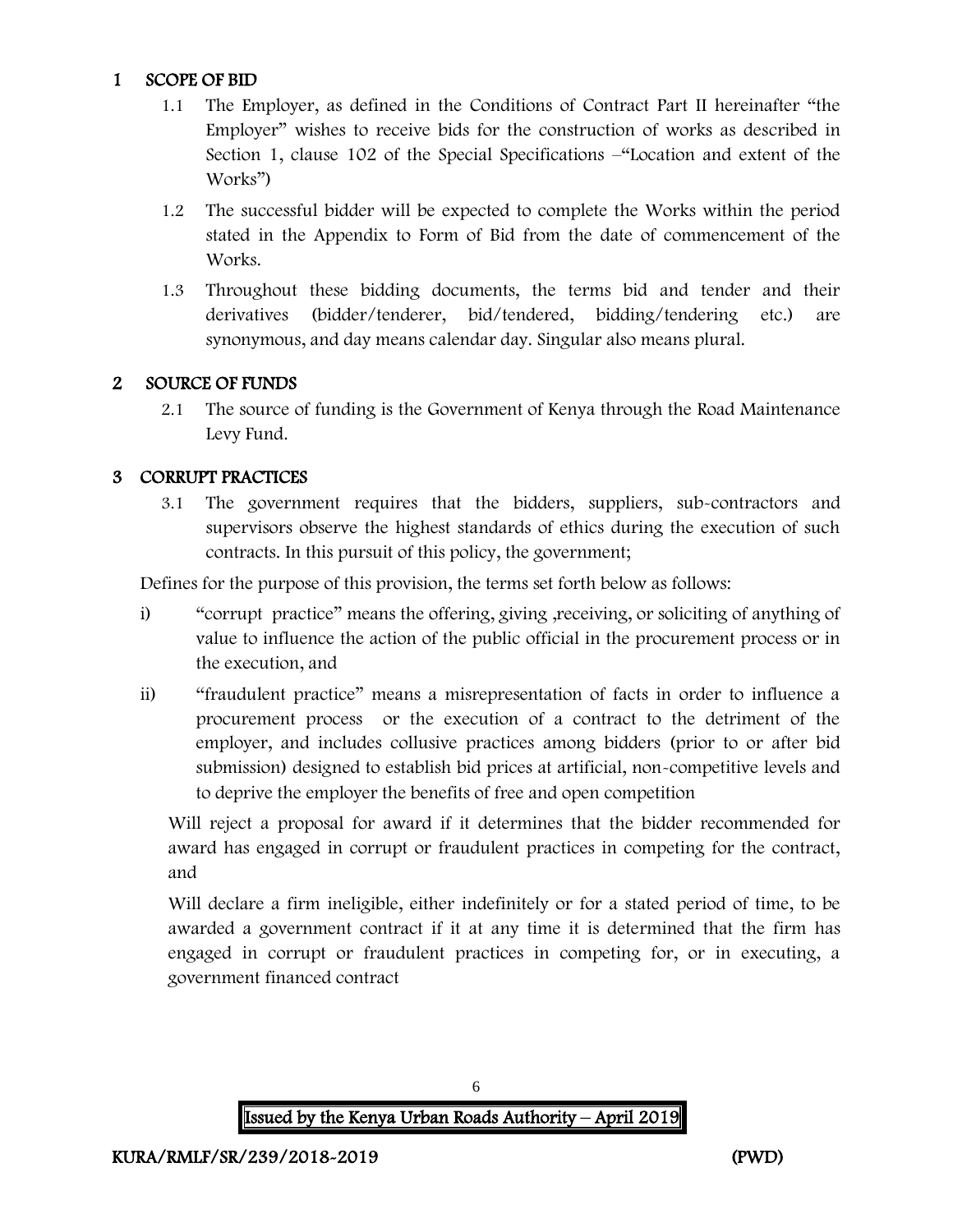#### 4 ELIGIBLE BIDDERS

- 4.1 This invitation to bid is open to all bidders who are legally registered or incorporated in the Republic of Kenya as of the time of bid submission. Registration with National Construction Authority (NCA) as a contractor is mandatory.
- 4.2 Bidders shall not have a conflict of interest. Bidders shall be considered to have conflict of interest, if they participated as a consultant in the preparation of the design, documentation or technical specifications of the works that are the subject of this bidding other than as far as required by the Employer.
- 4.3 A firm that is under a declaration of eligibility by the Employer in accordance with clause 3, at the date of submission of the Bid or thereafter, shall be disqualified.
- 4.4 Bidders shall provide such evidence of their continued eligibility satisfactory to the Employer as the Employer shall reasonably request.

#### 5 QUALIFICATION OF THE BIDDER

- 5.1 Bidders shall as part of their bid:
- (a) Submit a written power of attorney authorizing the signatory of the bid to commit the bidder; and
- (b) Update any information submitted with their bids and update in any case the information indicated in the schedules and continue to meet the minimum threshold criteria set out in the bid documents.

5.2 As a minimum, bidders shall update the following information:

- (a) evidence of access to lines of credit from a bank and availability of other financial resources
- (b) financial predictions for the current year and the two subsequent years, including the effect of known commitments
- (c) work commitments
- (d) current litigation information; and
- (e) availability of critical equipment
	- 5.3 Bidders shall also submit proposals of work methods and schedule in sufficient detail to demonstrate the adequacy of the bidders' proposals to meet the technical specifications and the completion time referred to in Clause 1.2 above.

#### 6 ONE BID PER BIDDER

6.1 Each bidder shall submit only one bid. A bidder who submits or participates in more than one bid will be disqualified.

> Issued by the Kenya Urban Roads Authority – April 2019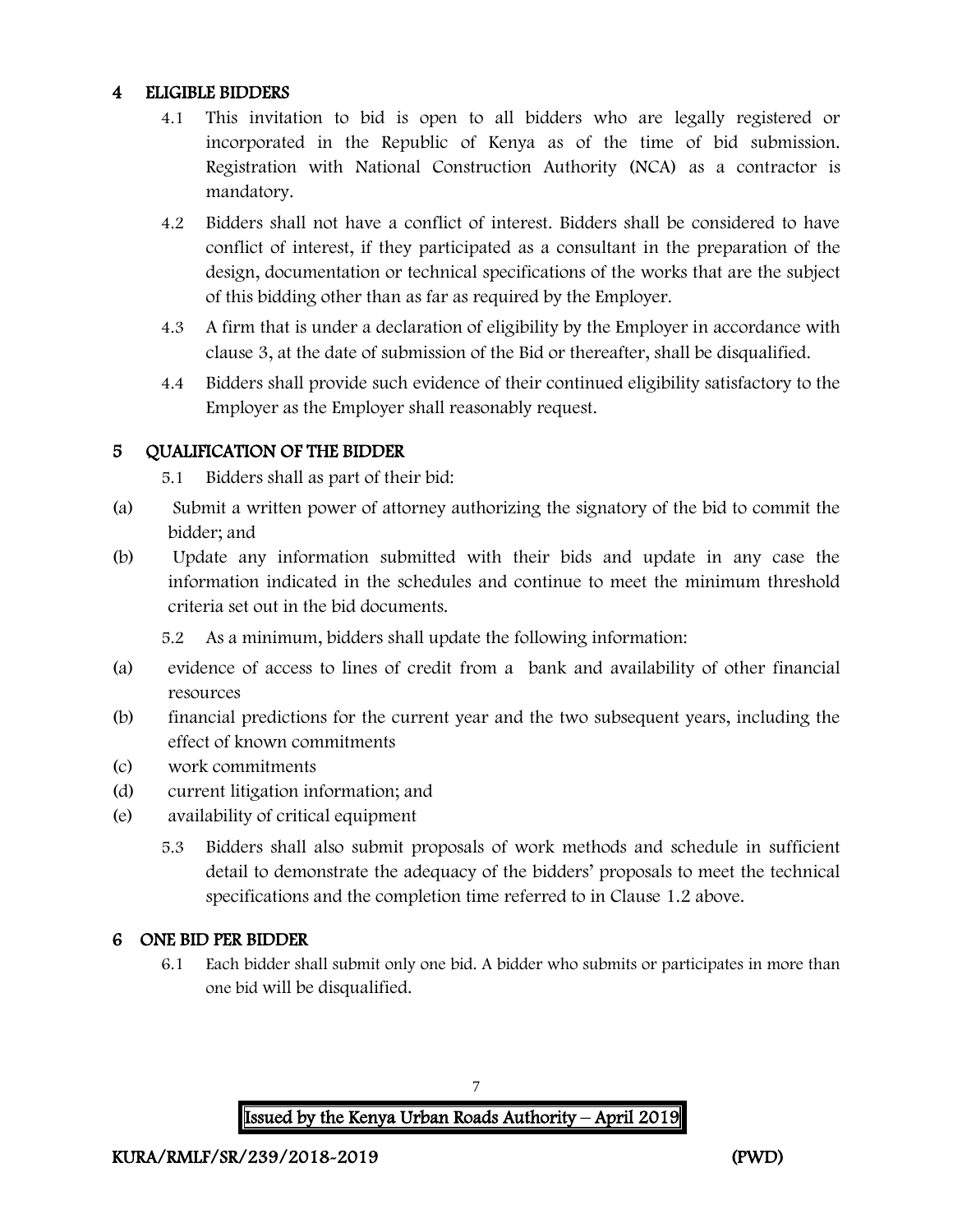### 7 COST OF BIDDING

7.1 The bidder shall bear all costs associated with the preparation and submission of his bid and the Employer will in no case be responsible or liable for those costs, regardless of the conduct or outcome of the bidding process.

### 8 SITE VISIT

- 8.1 The tenderer is advised to visit and examine the site and its surroundings and obtain for himself on his own responsibility, all information that may be necessary for preparing the tender and entering into a contract. The costs of visiting the site shall be the tenderer's own responsibility.
	- 8.2 The tenderer and any of his personnel or agents will be granted permission by the Employer to enter upon premises and lands for the purpose of such inspection, but only upon the express condition that the tenderer, his personnel or agents, will release and indemnify the Employer from and against all liability in respect of, and will be responsible for personal injury (whether fatal or otherwise), loss of or damage to property and any other loss, damage, costs and expenses however caused, which but for the exercise of such permission, would not have arisen.
	- 8.3 A Mandatory pre-tender site meeting shall be held as specified in the tender notice. A representative of the Employer will be available to meet the intending tenderers at the venue.
	- 8.4 The Employer will conduct a Site Visit concurrently with the pre-bid meeting referred to in Clause 19, attendance for which is necessary for all bidders. Attendance by the tenderers shall be as specified in the tender notice.
	- 8.5 Tenderers must provide their own transport. The representative will not be available at any other time for site inspection visits.
	- 8.6 Each tenderer shall complete the Certificate of Tenderer's Visit to the Site, whether he in fact visits the Site at the time of the organized site visit or by himself at some other time.

### B. BIDDING DOCUMENTS

### 9 CONTENTS OF BIDDING DOCUMENTS

- 9.1 The set of documents comprising the tender includes the following together with any addenda issued in accordance with Clause 11:
- (a) Invitation to Bid
- (b) Instructions to Bidders and Conditions of Tender
- (c) Appendix to Instruction to Tenderers
- (d) Conditions of Contract Part I
- (e) Conditions of Contract Part II
- (f) Road Maintenance Manual (May 2010 Edition)

#### 8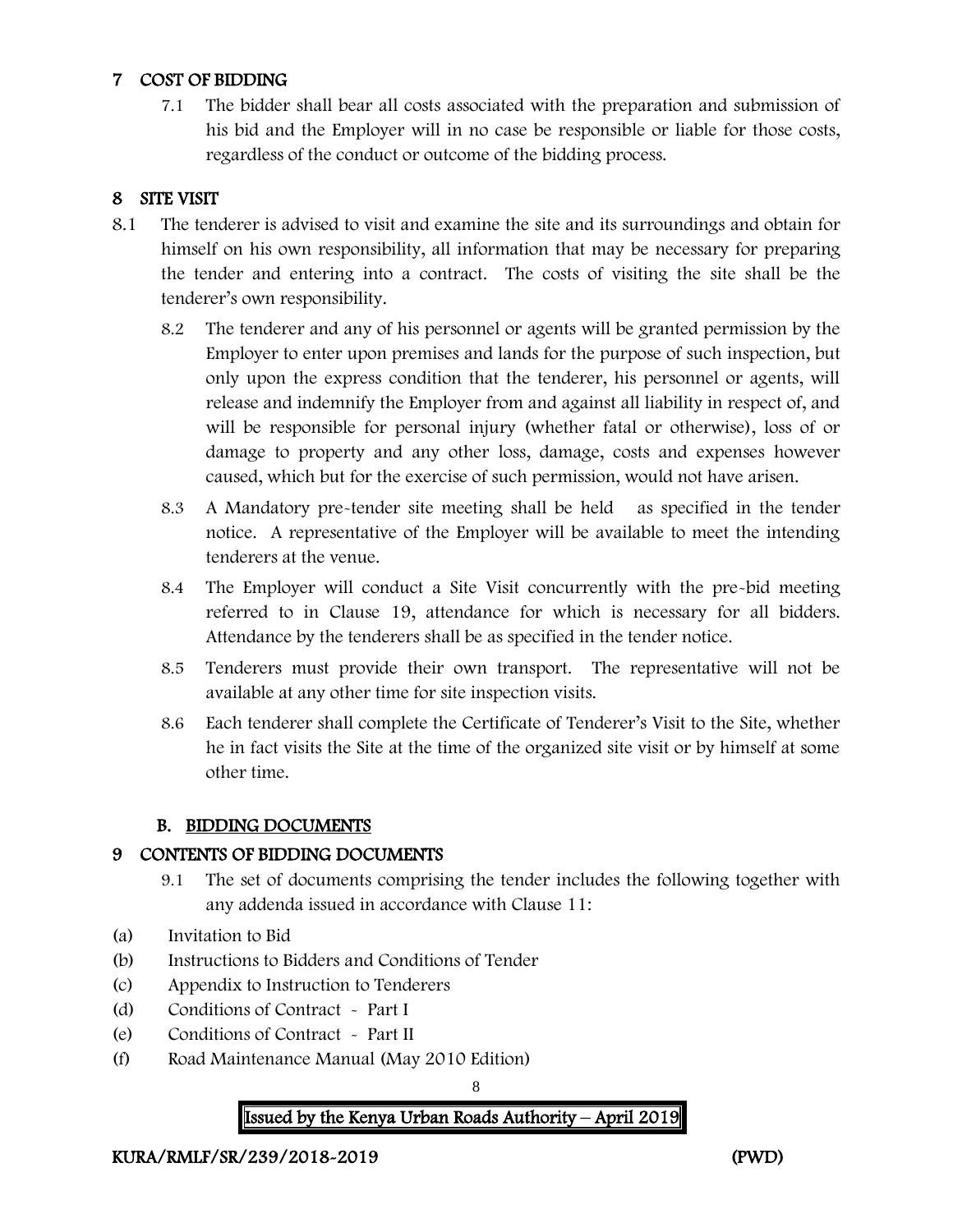- (g) Standard Specifications
- (h) Special Specifications
- (i) Form of Bid, Appendix to Form of Bid and Bid Security
- (j) Bills of Quantities
- (k) Schedules of Supplementary information
- (l) Form of Contract Agreement
- (m) Form of Performance Security
- (n) Drawings
- (o) BID Addenda (BID Notices)
- (p) Declaration Form
	- 9.2 The bidder is expected to examine carefully all instructions, conditions, forms, terms, specifications and drawings in the bidding documents. Failure to comply with the requirements of bid submission will be at the bidder's own risk. Bids that are not substantially responsive to the requirements of the bidding documents will be rejected.
	- 9.3 All recipients of the documents for the proposed Contract for the purpose of submitting a tender (whether they submit a tender or not) shall treat the details of the documents as "private and confidential".

### 10 CLARIFICATION OF BIDDING DOCUMENTS

- 10.1 The prospective bidder requiring any clarification of the bidding documents may notify the Employer in writing, cable or by e-mail (hereinafter the term cable is deemed to include telex and facsimile) at the Employer's mailing address indicated in the Bidding Data.
- 10.2 The Employer will respond in writing to any request for clarification that he receives earlier than 7 days prior to the deadline for the submission of bids. Copies of the Employer's response to queries raised by bidders (including an explanation of the query but without identifying the sources of the inquiry) will be sent to all prospective bidders who will have purchased the bidding documents.

### 11 AMENDMENT OF BIDDING DOCUMENTS

- 11.1 At any time prior to the deadline for submission of bids, the Employer may, for any reason, whether at his own initiative or in response to a clarification requested by a prospective bidder, modify the bidding documents by issuing subsequent Addenda.
- 11.2 The Addendum thus issued shall be part of the bidding documents pursuant to Sub-Clause 10.1 and shall be communicated in writing or cable to all purchasers of the bidding documents. Prospective bidders shall promptly acknowledge receipt of each Addendum in writing or by cable to the Employer.

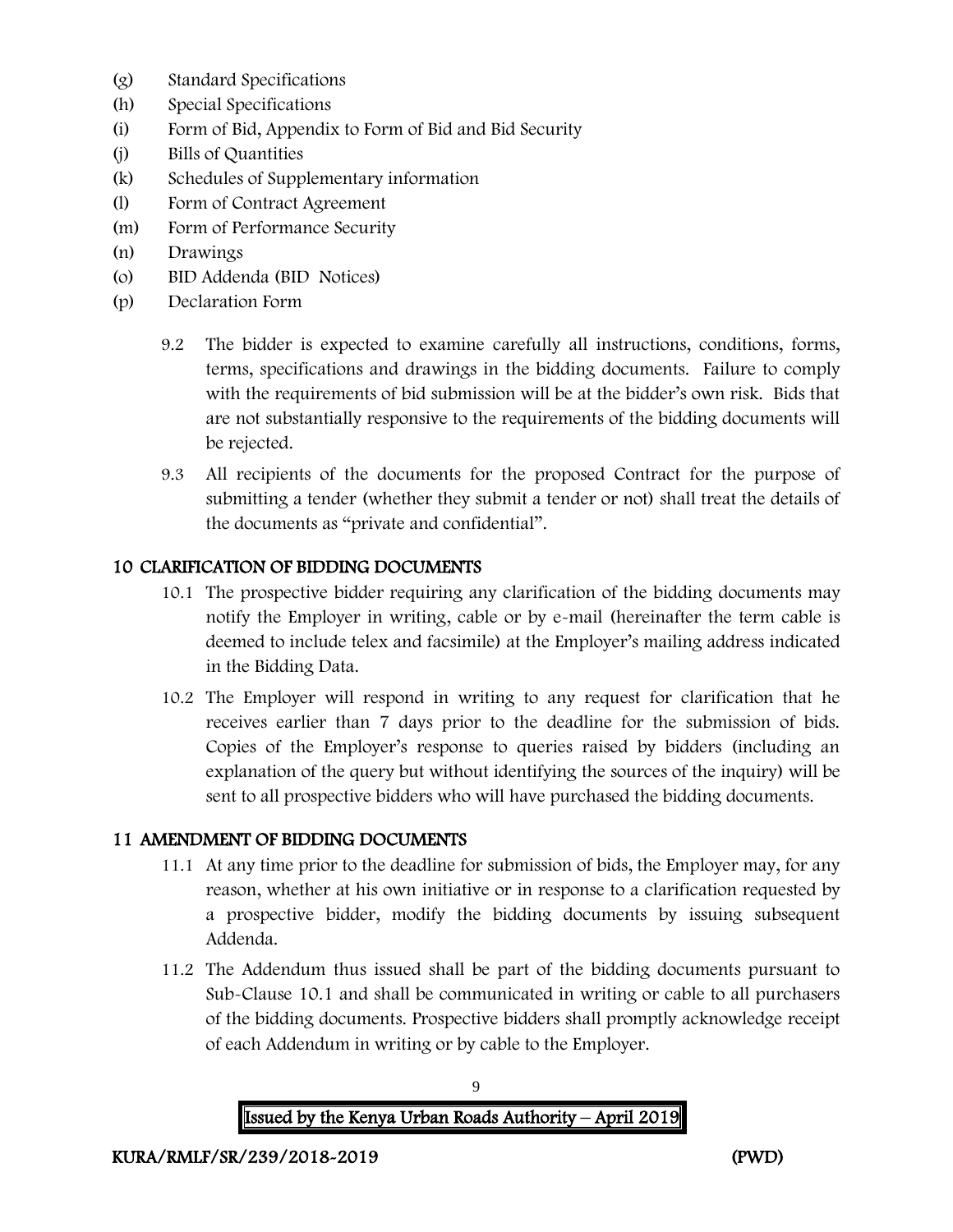11.3 In order to afford prospective bidders reasonable time in which to take an Addendum into account in preparing their bids, the Employer may, at his discretion, extend the deadline for the submission of bids in accordance with Clause 16.2.

### C. PREPARATION OF BIDS

### 12 LANGUAGE OF BID

12.1 The bid prepared by the bidder and all correspondences and documents relating to the bid exchanged by the bidder and the Employer shall be written in the English Language. Supporting documents and printed literature furnished by the bidder may be in another language provided they are accompanied by an appropriate translation of pertinent passages in the above stated language. For the purpose of interpretation of the bid, the English language shall prevail.

### 13 DOCUMENTS COMPRISING THE BID

13.1 The bid to be prepared by the bidder shall comprise:

- (a) Duly filled-in Form of Bid and Appendix to form of bid;
- (b) Bid security;
- (c) Priced Bills of Quantities;
- (d) Schedules of information
- (e) Qualification criteria
- (f) Any other materials required to be completed and submitted in accordance with the Instructions to Bidders embodied in these bidding documents.
	- 13.2 These Forms, Bills of Quantities and Schedules provided in these bidding documents shall be used without exception (subject to extensions of the Schedules in the same format).

#### 14 BID PRICES

- 14.1 Unless explicitly stated otherwise in the bidding documents, the contract shall be for the whole works as described in Sub-Clause 1.1, based on the basic unit rates and prices in the Bill of Quantities submitted by the bidder.
- 14.2 The bidder shall fill in rates and prices for all items of Works described in the Bills of Quantities, whether quantities are stated or not.
- 14.3 All duties, taxes (including VAT) and other levies payable by the Contractor under the Contract, or for any other cause as of the date 7 days prior to the deadline for submission of bids, shall be included in the rates and prices and the total Bid Price submitted by the bidder.
- 14.4 Unless otherwise provided in the Bidding Data and Conditions of Particular Application the rates and prices quoted by the bidder are subject to adjustment

| <b>Issued by the Kenya Urban Roads Authority – April 2019</b> |
|---------------------------------------------------------------|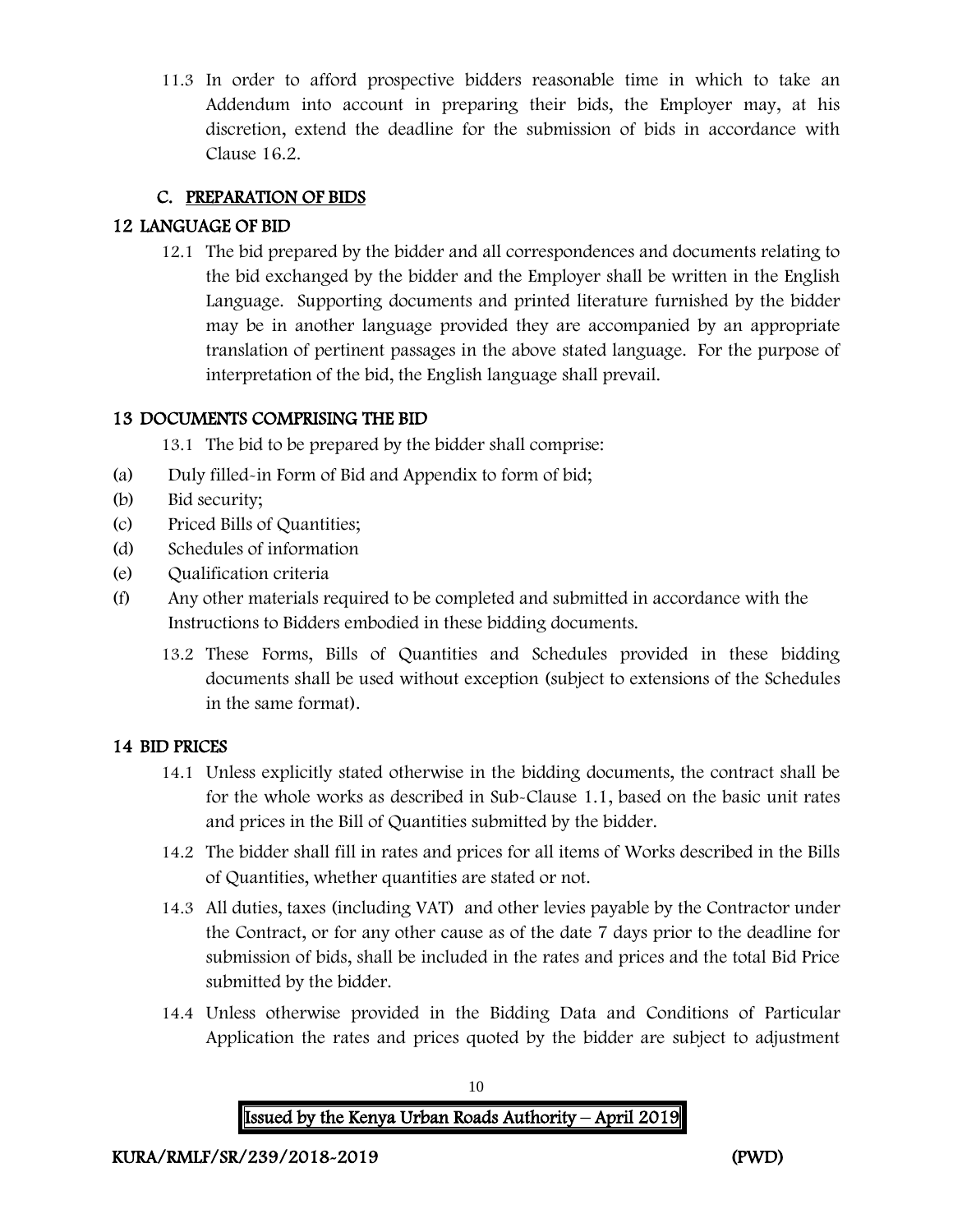during the performance of the contract in accordance with the provisions of Clause 70 of the Conditions of Contract.

#### 15 CURRENCIES OF BID AND PAYMENT

15.1 Bids shall be priced in Kenya Shillings.

#### 16 BID VALIDITY

- 16.1 The bid shall remain valid and open for acceptance for a period of 90 calendar days from the specified date of bid opening specified in Clause 22.
- 16.2 In exceptional circumstances prior to expiry of the original bid validity period, the Employer may request that the bidders extend the period of validity for a specified additional period. The request and the responses thereto shall be made in writing or by cable. A bidder may refuse the request without forfeiting his bid security. A bidder agreeing to the request will not be required nor permitted to modify his bid, but will be required to extend the validity of his bid security for the period of the extension, and in compliance with Clause **Error! Reference source not found.** in all respects.

#### 17 TENDER SECURING DECLARATION

17.1 The bidder is not required to submit a bid security but shall furnish, as part of his bid, a tender securing declaration.

17.2 The tender securing declaration shall be in the format shown in the appendix to form of bid. Any bidder who fails to adhere to the terms of the tender securing declaration shall be liable to debarment pursuant to section 115 of the public procurement and asset disposal act 2015 and regulations of 2006.

17.2 Any bid not accompanied by a completed and signed tender securing declaration will be rejected by the employer as non-responsive.

17.3 The tender securing declaration shall expire;-

- (A) If a bidder is unsuccessful,
- (B) On receipt of notification of award
- (C) 28 days after the expiration of the tender validity.

17.4 The tender securing declaration of the successful bidder will be discharged upon the bidder signing the contract agreement and furnishing the required performance security.

17.5 A bidder will automatically be suspended from being eligible for bidding in any contract with the authority for a period of 5 years starting from the date of expiration of tender validity period, if a bidder is in breach of his/her obligation(s) under the bid conditions, because:

- (a)The bidder has withdrawn its bid during the period of bid validity specified in the bidding data sheet or
- (b)The bidder does not accept correction of errors, pursuant to sub-clause

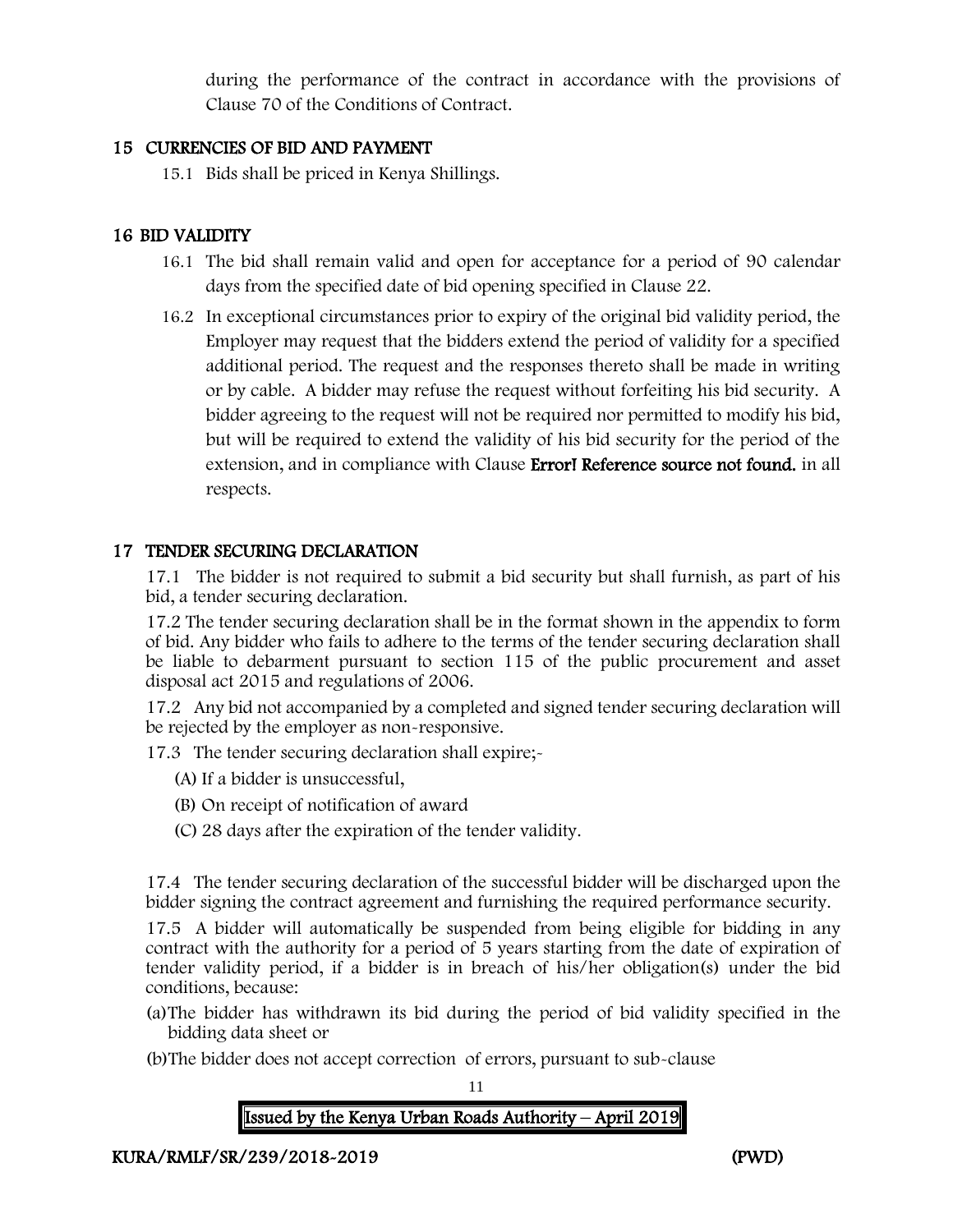29.1(f) or

(c)In the case of a successful bidder, the bidder fails within the specified time limit to:

- (i) Sign the contract agreement or
- (ii) Furnish the necessary performance security

### 18 NO ALTERNATIVE OFFERS

- 18.1 The bidder shall submit one offer, which complies fully with the requirements of the bidding documents.
- 18.2 The bid submitted shall be solely on behalf of the bidder. A bidder who submits or participates in more than one bid will be disqualified.
- 18.3 A price or rate shall be entered in indelible ink against every item in the Bills of Quantities with the exception of items which already have Prime Cost or Provisional sums affixed thereto. The bidders are reminded that no "nil" or "included" rates or "lump-sum" discounts will be accepted. The rates for various items should include discounts if any. Bidders who fail to comply will be disqualified.

### 19 PRE-BID MEETING

- 19.1 The bidder's designated representative is invited to attend a mandatory pre-bid meeting, which will take place as specified in the Tender notice. The purpose of the meeting will be to clarify issues and to answer questions on any matter that may be raised at that stage.
- 19.2 The bidder is requested as far as possible to submit any questions in writing or by cable, to reach the Employer not later than one week before the meeting. It may not be practicable at the meeting to answer questions received late, but questions and responses will be transmitted in accordance with the Minutes of the meeting, including the text of the questions raised and the responses given together with any responses prepared after the meeting, will be transmitted without delay to all purchasers of the bidding documents. Any modification of the bidding documents listed in Sub-Clause 9.1, which may become necessary as a result of the pre-bid meeting shall be made by the Employer exclusively through the issue of an Addendum pursuant to Clause 10 or through the minutes of the pre-bid meeting.

### 20 FORMAT AND SIGNING OF BIDS

20.1 The bidder shall prepare one original of the documents comprising the bid as described in Clause 13 of these Instructions to Bidders, bound with the section containing the Form of Bid and Appendix to Bid, and clearly marked "ORIGINAL". In addition, the bidder shall submit another copy of the bid clearly marked "COPY OF ORIGINAL". In the event of discrepancy between them, the original shall prevail.

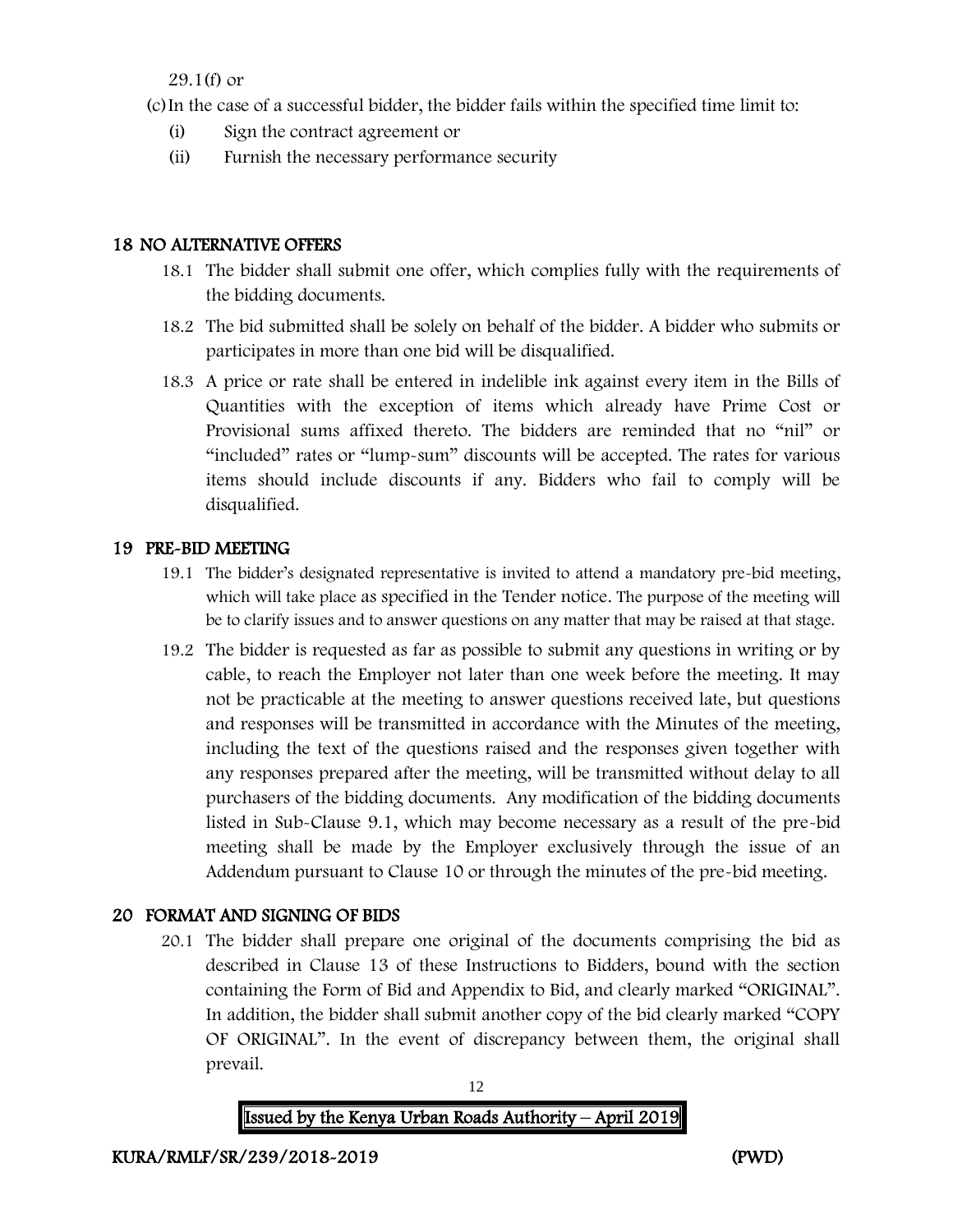- 20.2 The original and copies of the bid shall be typed or written in indelible ink (in the case of copies, photocopies are also acceptable) and shall be signed by a person or persons duly authorized to sign on behalf of the bidder pursuant to Sub-Clause 5.1(a) OR 4.3 (c) as the case may be. The person or persons signing the bid shall initial all pages of the bid where entries or amendments have been made.
- 20.3 The bid shall be without alterations, omissions or conditions except as necessary to correct errors made by the bidder, in which case such corrections shall be initialled by the person or persons signing the bid.

#### D. SUBMISSION OF BIDS

### 21 SEALING AND MARKING OF BIDS

- 21.1 The bidder shall seal the original and each copy of the bid in separate envelopes duly marking the envelopes "ORIGINAL" and "COPY". The envelopes shall then be sealed in an outer separate envelope.
- 21.2 The inner and outer envelopes shall be:
- (a) Addressed to the Employer at the address provided in the Appendix to Form of Bid.
- (b) Bear the name and identification number of the contract. In addition to the identification required in sub-Clause 21.2, the inner envelopes shall indicate the name and address of the bidder to enable the bid to be returned unopened in case it is declared "late" pursuant to Clause 23.1, and for matching purposes under Clause 24.
- 21.3 If the outer envelope is not sealed and marked as instructed above, the Employer will assume no responsibility for the misplacement or premature opening of the bid. If the outer envelope discloses the bidder's identity the Employer will not guarantee the anonymity of the bid submission, but this shall not constitute grounds for rejection of the bid.

#### 22 DEADLINE FOR SUBMISSION OF BIDS

22.1 Bids must be received by the Employer at the address specified in Sub Clause 21.2 not later than the date indicated in the tender notice.

Tenders delivered by hand must be placed in the "tender box" provided in the office of the employer.

Proof of posting will not be accepted as proof of delivery and any tender delivered after the above stipulated time, from whatever cause arising will not be considered.

22.2 The Employer may, at his discretion, extend the deadline for the submission of bids through the issue of an Addendum in accordance with Clause 11 in which case all rights and obligations of the Employer and the bidders previously subject to the original deadline shall thereafter be subject to the new deadline as extended.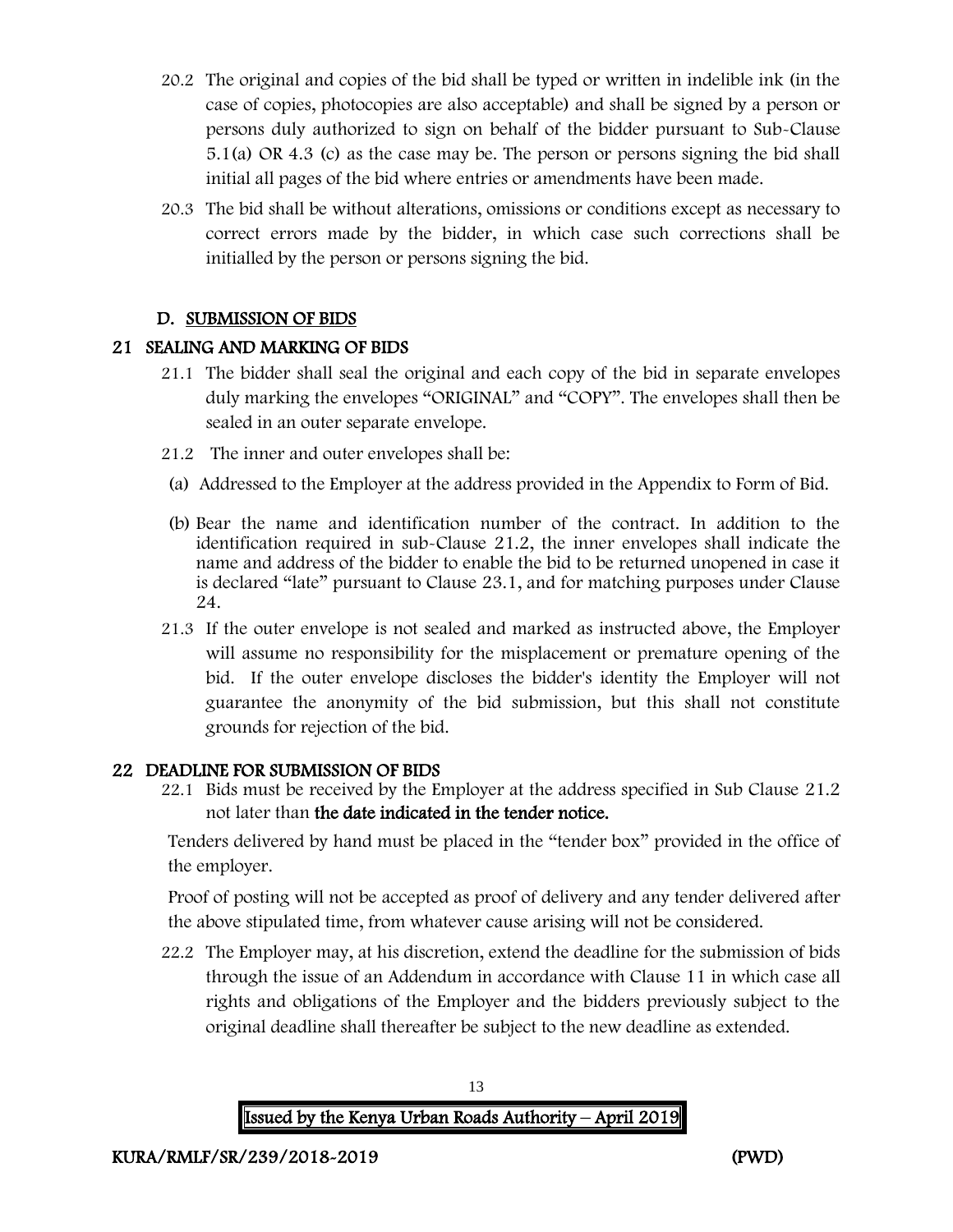### 23 LATE BIDS

23.1 Any bid received by the Employer after the deadline for submission of bids prescribed in Clause 22 will be returned unopened to the bidder.

#### 24 MODIFICATION, SUBSTITUTION AND WITHDRAWAL OF BIDS

- 24.1 The bidder may modify, substitute or withdraw his bid after bid submission, provided that written notice of modification or withdrawal is received by the Employer prior to the prescribed deadline for submission of bids.
- 24.2 The bidder's modification, substitution or withdrawal notice shall be prepared, sealed, marked and delivered in accordance with the provisions of Clause 21, with the outer and inner envelopes additionally marked "MODIFICATION" or "WITHDRAWAL" as appropriate.
- 24.3 No bid may be modified subsequent to the deadline for submission of bids, except in accordance with Sub-Clause 29.2.
- 24.4 Any withdrawal of a bid during the interval between the deadline for submission of bids and expiration of the period of bid validity specified in Clause Error! Reference source not found. may result in the forfeiture of the bid security pursuant to Sub-Clause Error! Reference source not found..

#### E. BID OPENING AND EVALUATION

#### 25 BID OPENING

- 25.1 The Employer will open the bids, including withdrawals and modifications made pursuant to Clause 24, in the presence of bidders' designated representatives who choose to attend, at the time, date, and location stipulated in the letter of invitation. The bidders' representatives who are present shall sign a register evidencing their attendance.
- 25.2 Envelopes marked "WITHDRAWAL" and "SUBSTITUTION" shall be opened first and the name of the bidder shall be read out. Bids for which an acceptable notice of withdrawal has been submitted pursuant to Clause 24 shall not be opened.
- 25.3 The bidder's name, the Bid Prices, including any bid modifications and withdrawals, the presence (or absence) of bid security, and any such details as the Employer may consider appropriate, will be announced by the Employer at the opening. Subsequently, all envelopes marked "MODIFICATION" shall be opened and the submissions therein read out in appropriate detail. No bid shall be rejected at bid opening except for late bids pursuant to Clause 22.
- 25.4 The Employer shall prepare minutes of the bid opening, including the information disclosed to those present in accordance with Sub-Clause 24.3.

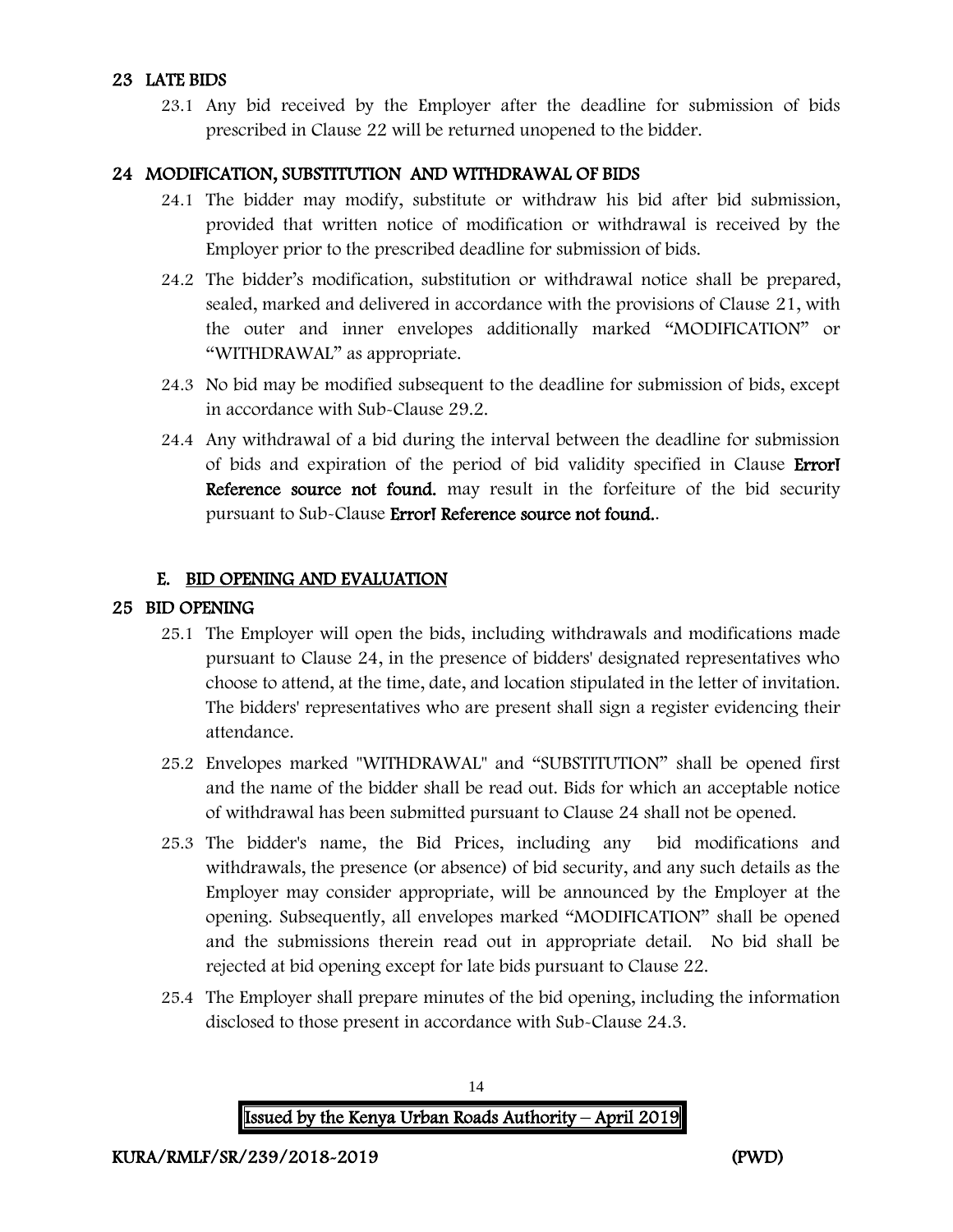25.5 Bids not opened and read out at bid opening shall not be considered further for evaluation, irrespective of the circumstances.

### 26 PROCESS TO BE CONFIDENTIAL

26.1 Information relating to the examination, evaluation and comparison of bids, and recommendations for the award of contract shall not be disclosed to bidders or any other persons not officially concerned with such process until the award to the successful bidder has been announced. Any effort by a bidder to influence the Employer's processing of bids or award decisions may result in the rejection of the bidder's bid.

### 27 CLARIFICATION OF BIDS AND CONTACTING OF THE EMPLOYER

- 27.1 To assist in the examination, evaluation, and comparison of bids, the Employer may, at its discretion, ask any bidder for clarification of its bid, including breakdowns of unit rates. The request for clarification and the response shall be in writing or by cable, but no change in the price or substance of the bid shall be sought, offered, or permitted except as required to confirm the correction of arithmetic errors discovered by the Employer in the evaluation of the bids in accordance with Clause 29.
- 27.2 Subject to Sub-Clause 26.1, no bidder shall contact the Employer on any matter relating to its bid from the time of the bid opening to the time the contract is awarded. If the bidder wishes to bring additional information to the notice of the Employer, should do so in writing.
- 27.3 Any effort by the bidder to influence the Employer in the Employer's bid evaluation, bid comparison or contract award decisions may result in the rejection of the bidder's bid.

### 28 EXAMINATION OF BIDS AND DETERMINATION OF RESPONSIVENESS

- 28.1 Prior to the detailed evaluation of bids, the Employer will determine whether each bid (a) has been properly signed; (b) is accompanied by the required securities; (c) is substantially responsive to the requirements of the bidding documents; and (d) provides any clarification and/or substantiation that the Employer may require to determine responsiveness pursuant to Sub-Clause 28.2.
- 28.2 A substantially responsive bid is one that conforms to all the terms, conditions, and specifications of the bidding documents without material deviation or reservation and has a valid tender bank guarantee. A material deviation or reservation is one

(a) Which affects in any substantial way the scope, quality, or performance of the works;

(b) Which limits in any substantial way, inconsistent with the bidding documents, the Employer's rights or the bidder's obligations under the contract; or

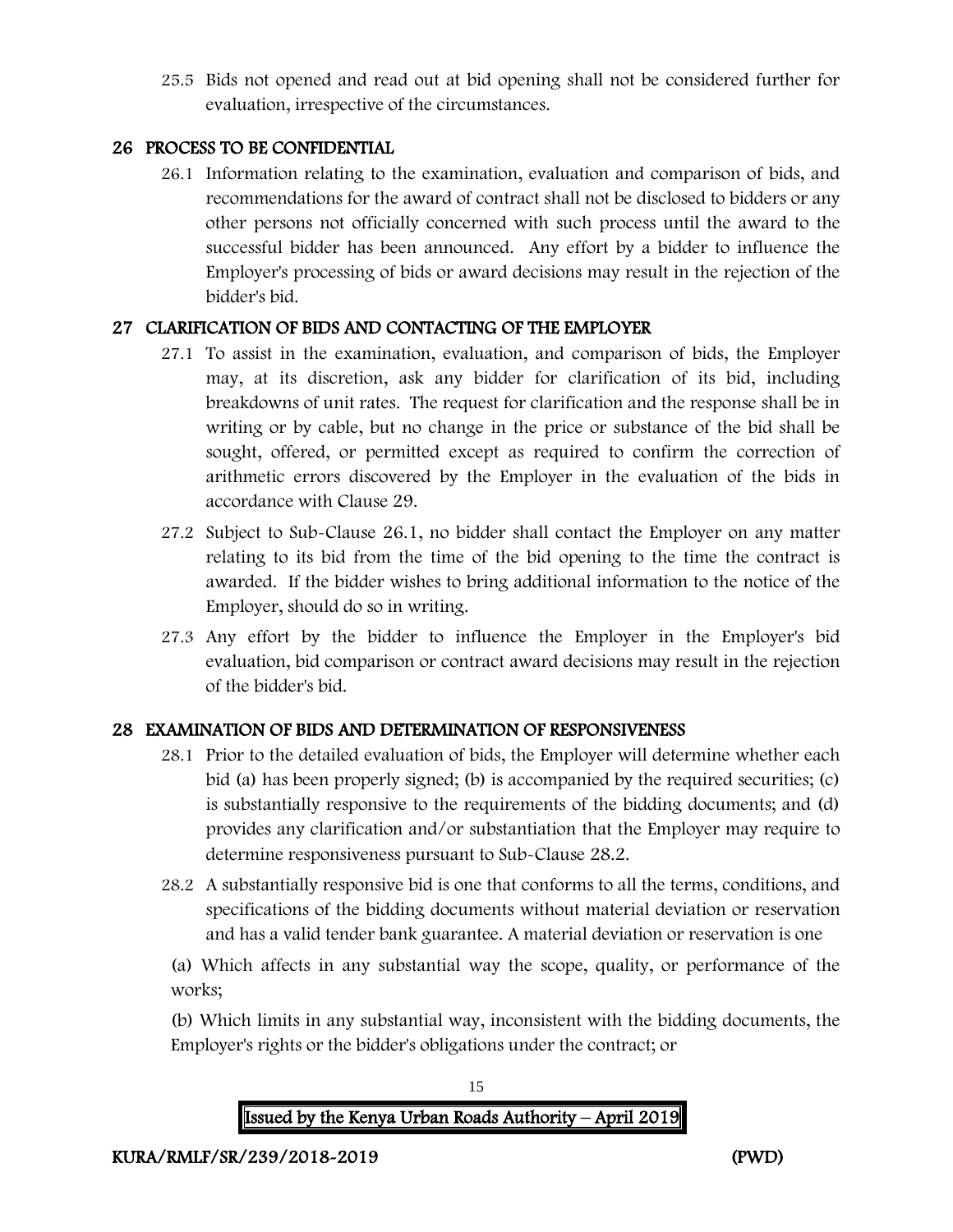(c) Whose rectification would affect unfairly the competitive position of other bidders presenting substantially responsive bids.

28.3 If a bid is not substantially responsive, it will be rejected by the Employer and may not subsequently be made responsive by correction or withdrawal of the nonconforming deviation or reservation.

#### 29 CORRECTION OF ERRORS

(a) Errors in the BOQ shall not be corrected, any correction in the BOQ leads to disqualifications.

### 30 EVALUATION AND COMPARISON OF BIDS

- 30.1 The Employer will carry out evaluation of details and information provided in post-Qualification Questionnaire and any bidder who does not qualify shall not have his/her bid evaluated further.
- 30.2 The Employer will then evaluate and compare only the bids determined to be substantially responsive in accordance with Clauses 27 and 28.
	- 30.3 The procuring entity may at any time terminate procurement proceedings before contract award and shall not be liable to any person for the termination.
	- 30.4 A tenderer who gives false information in the tender document about its qualification or who refuses to enter into a contract after notification of contract award shall be considered for debarment from participating in future public procurement.

### 31 QUALIFICATION AND EVALUATION CRITERIA

31.1 Post-qualification will be based on meeting all of the following minimum point scale criteria regarding the Applicant's general and particular experience, personnel and equipment capabilities as well as financial position. The Employer reserves the right to waive minor deviations, if they do not materially affect the capacity of an applicant to perform the contract. Subcontractor's experience and resources shall not be taken into account in determining the Applicant's compliance with qualifying criteria.

### 31.2 General Experience.

The Applicant shall meet the following minimum criteria: -

- (a) Average annual turnover for the last  $2$  years  $-$  KShs.5,900,000/ $\sim$ .
- (b) Successful completion as a prime contractor or sub-contractor in the execution of at least two roads maintenance/rehabilitation/new construction projects of a similar nature and comparable in complexity to the proposed contract within the last three years, for which at least one was located in an urban environment in Kenya.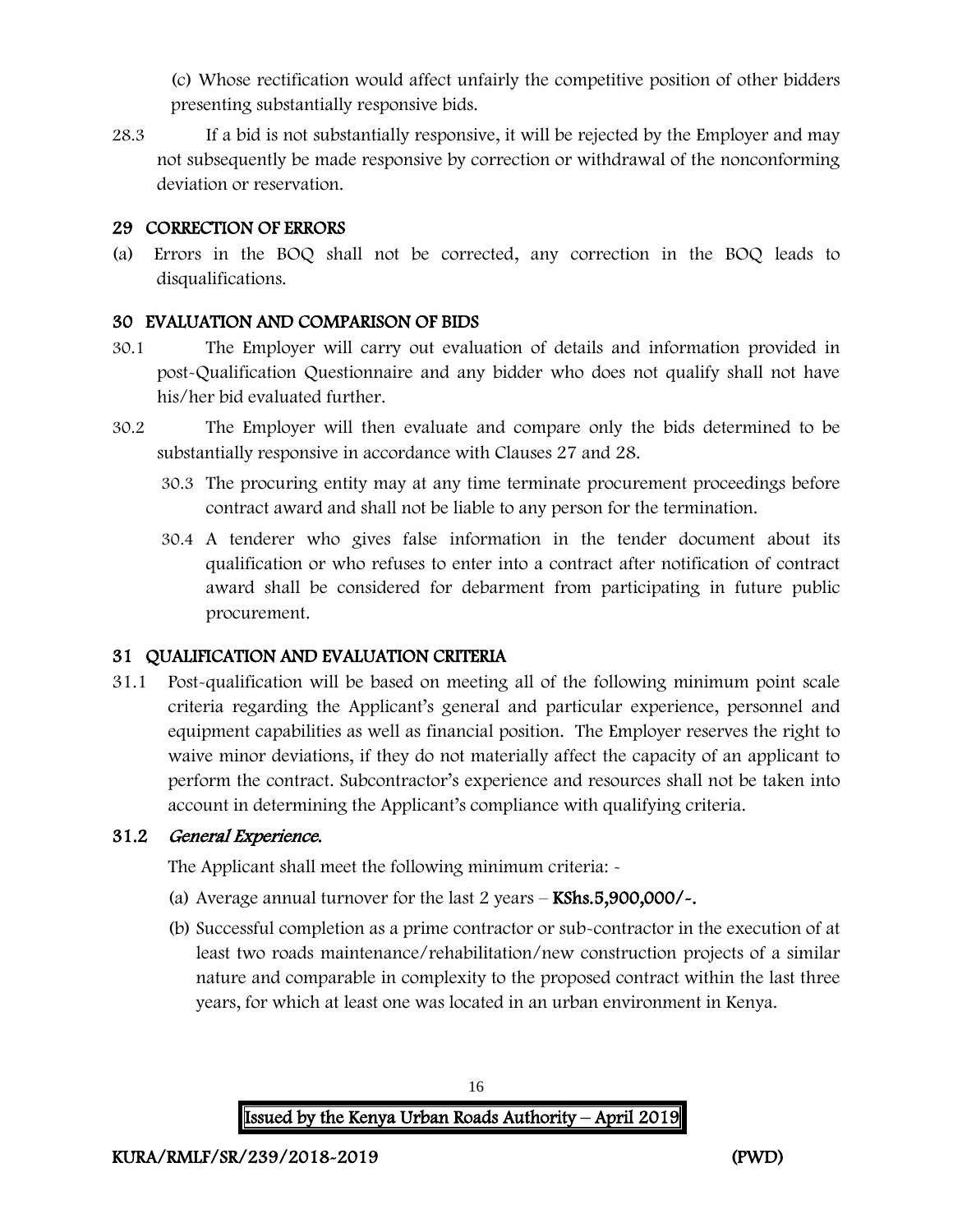- 31.3 **Personnel Capabilities.** The Applicant should list down personnel of minimum qualification of Ordinary Diploma in Civil Engineering for Site Agent, Ordinary Diploma for the surveyor and other supervisory staff.
- 31.4 *Equipment Capabilities.* The Applicant should list down, the plants and equipment that are in his ownership and the ones proposed for hire which should be suitable for executing contract works. – Applicants must attaché evidence of ownership or hiring arrangements.
- 31.5 Cash flow statement. The Applicant should demonstrate that the firm has access to or has available, liquid assets, unencumbered real assets, lines or credit, and other financial means sufficient to meet the construction cash flow for a period of 2 months, estimated at 20% of the estimated tender sum.
- 31.6 Balance Sheets. Signed and stamped Audited balance sheets for the last two years should be submitted and must demonstrate the soundness of the Applicant's financial position, availability of working capital and net worth.
- 31.7 Financial position/Ratios. The applicant's financial information will be assessed in terms of ROCE, current ratio and return on equity, and the Must meet criteria on their financial position given on this basis. Where necessary, the Employer may make inquiries with the Applicant's bankers.
- 31.8 Litigation History. The Applicant should provide accurate information on any litigation or arbitration resulting from contracts complete or under execution by him over the last five years. A consistent history of litigation against the Applicant may result in failure of the application.
- 31.9 Post-qualification criteria are as provided in the Appendix to instruction to tenderers. The bidders who pass the technical criteria will be subjected to financial evaluation.

### F. FINANCIAL EVALUATION

31.8 Comparison of major rates of items of construction & credibility of tenderers rates

The Employer will compare the tenderers' rates with the Engineer's estimates for major items of construction. If some bids are seriously unbalanced or front loaded in relation to the Engineer's estimates for the major items of work to be performed under the contract, the Employer may require the bidder to produce detailed price analyses for any or all items of the Bills of Quantities, to demonstrate the internal consistency of those prices with the construction methods and schedule proposed. After evaluation of the price analyses, taking into consideration the schedule of estimated contract payments, the Employer may require that the amount of the Performance Security set forth in Clause 35 be increased at the expense of the bidder to a level sufficient to protect the Employer against financial loss in the event of default of the successful bidder under the contract.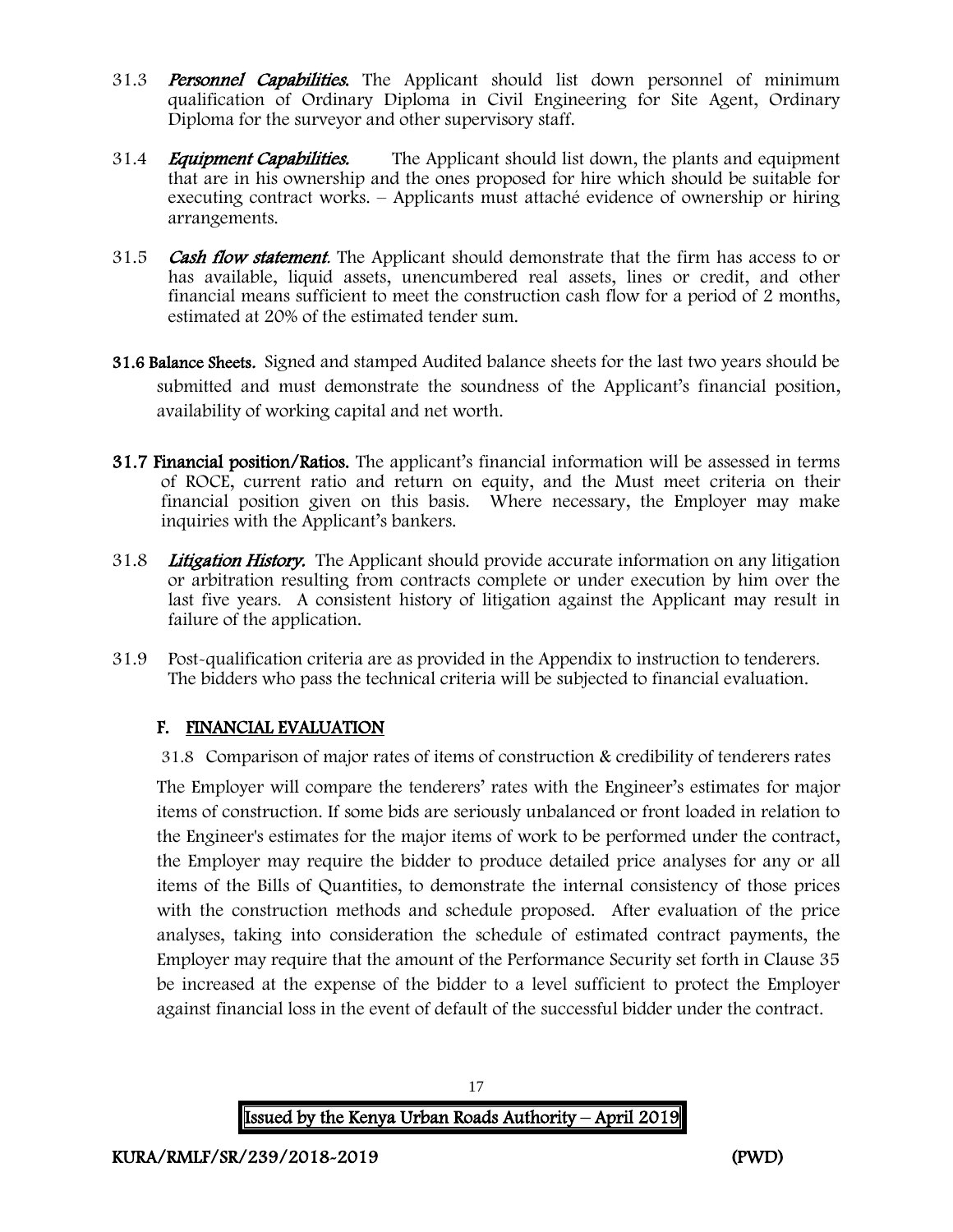### G. AWARD OF CONTRACT

### 32 AWARD

32.1 Subject to Clause 32, the Employer will award the contract to the bidder whose bid has been determined to be substantially responsive to the bidding documents and who has offered the lowest Evaluated Bid Price pursuant to Clause 29, provided that such bidder has been determined to be (a) eligible in accordance with the provisions of Sub-Clause 3.1, and (b) qualified in accordance with the provisions of Clause 4.

### 33 EMPLOYER'S RIGHT TO ACCEPT ANY BID AND TO REJECT ANY OR ALL BIDS

33.1 The Employer reserves the right to accept or reject any bid, and to annul the bidding process and reject all bids, at any time prior to award of contract, without thereby incurring any liability to the affected bidder or bidders or any obligation to inform the affected bidder or bidders of the grounds for the Employer's action.

### 34 NOTIFICATION OF AWARD

- 34.1 Prior to expiration of the period of bid validity prescribed by the Employer, the Employer will notify the successful bidder in writing or by cable confirmed by registered letter that its bid has been accepted. This letter (hereinafter and in the Conditions of Contract called "Letter of Acceptance") shall specify the sum, which the Employer will pay the Contractor in consideration of the execution and completion of the works and the remedying of any defects therein by the Contractor as prescribed by the contract (hereinafter and in the Conditions of Contract called "the Contract Price").
- 34.2 At the same time that the Employer notifies the successful bidder that his bid has been accepted, the Employer shall notify the other bidders that their bids have been unsuccessful and that their bid security will be returned as promptly as possible, in accordance with sub clause 17.4.

#### 35 SIGNING OF AGREEMENT

35.1 Within 21 days of receipt of the Notification of Award, the successful bidder shall sign the Form of Agreement and return it to the Employer, together with the required performance security.

#### 36 PERFORMANCE SECURITY

- 36.1 Within 21days of receipt of the Letter of Acceptance from the Employer, the successful bidder shall furnish to the Employer a performance security in the form stipulated in the Conditions of contract. The form of performance security provided in Section 9 of the bidding documents shall be used.
- 36.2 The successful bidder shall provide a performance security in the form of an Unconditional Bank Guarantee from a reputable bank located in Kenya.



KURA/RMLF/SR/239/2018-2019 (PWD)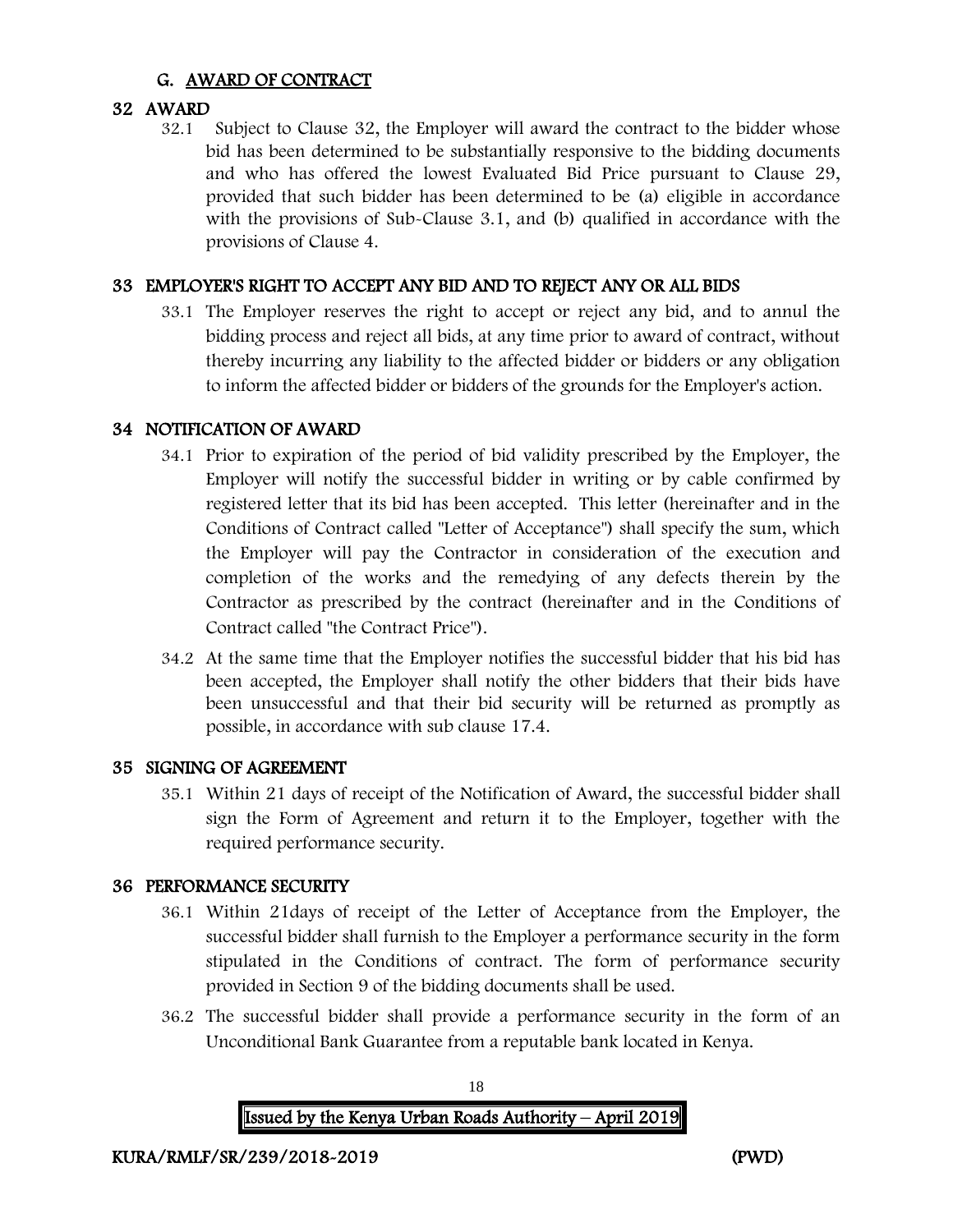36.3 Failure by successful bidder to lodge the required performance Guarantee within 21 days of the receipt of the letter of Acceptance shall constitute sufficient grounds for annulment of the award and forfeiture of the bid surety; in which event the Employer may make the award to another bidder or call for new bids.

#### 37 CONTRACT EFFECTIVENESS

37.1 The Contract will be effective only upon signature of the Agreement between the Contractor and the Employer.

### QUALIFICATION CRITERIA

<span id="page-19-0"></span>This Section contains all the factors, methods and criteria that the Employer shall use to evaluate applications. The information to be provided in relation to each factor and the definitions of the corresponding terms are included in the respective Application Forms.

#### **Contents**

| 7. Schedule of the Major Items of Plant/Equipment Available for Proposed Contract 19 |  |
|--------------------------------------------------------------------------------------|--|

 Issued by the Kenya Urban Roads Authority – April 2019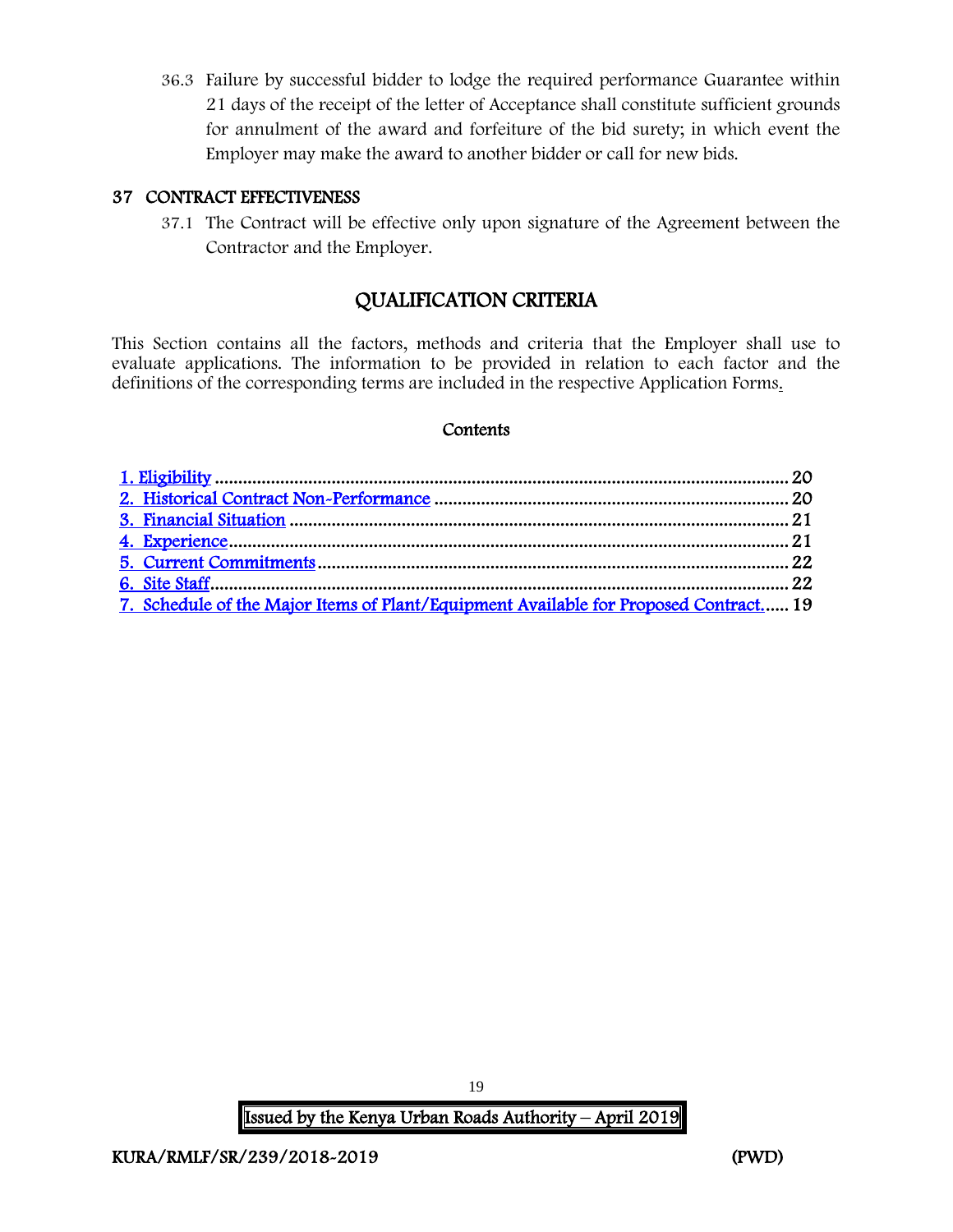<span id="page-20-0"></span>

| No.                                    | Subject                                                                                                 | Requirement                                                                                                                                                                                                                                                                                                                                                                                                                                                                                                                                                           | Bidder                | Submission Requirements |
|----------------------------------------|---------------------------------------------------------------------------------------------------------|-----------------------------------------------------------------------------------------------------------------------------------------------------------------------------------------------------------------------------------------------------------------------------------------------------------------------------------------------------------------------------------------------------------------------------------------------------------------------------------------------------------------------------------------------------------------------|-----------------------|-------------------------|
| 1. Eligibility                         |                                                                                                         |                                                                                                                                                                                                                                                                                                                                                                                                                                                                                                                                                                       |                       |                         |
| 1.1                                    | Eligibility                                                                                             | Nationality in accordance with<br>Sub-Clause 4.1.                                                                                                                                                                                                                                                                                                                                                                                                                                                                                                                     | Must meet requirement | Section 2, Schedule 1   |
| 1.2                                    | Conflict of Interest<br>No conflicts of interest in Sub-<br>Clause 4.2.                                 |                                                                                                                                                                                                                                                                                                                                                                                                                                                                                                                                                                       | Must meet requirement | Section 2, Schedule 1   |
| 1.3                                    | Debarment<br>Not having been declared<br>ineligible by the Employer, as<br>described in Sub-Clause 4.3. |                                                                                                                                                                                                                                                                                                                                                                                                                                                                                                                                                                       | Must meet requirement | Section 2, Schedule 11  |
| 1.4<br>Incorporation &<br>Registration |                                                                                                         | Pursuant to sub-clause 4.1 the<br>following shall be provided;<br>- Copy of Certificate of<br>incorporation certified by a<br>Commissioner of Oaths or<br>issuing authority to show that<br>the applicant is a registered<br>company and legally authorised<br>to do business in Kenya<br>- Proof of registration with the<br>National Construction Authority<br>(NCA) in the categories<br>indicated in the tender notice.<br>-Proof of registration with a<br>Certified copy of a valid<br>certificate from National or<br>County Treasury for relevant<br>category | Must meet requirement | Section 2, Schedule 1   |
|                                        | 2. Historical Contract Non-Performance                                                                  |                                                                                                                                                                                                                                                                                                                                                                                                                                                                                                                                                                       |                       |                         |
| 2.1                                    | History of Non-<br>Performing<br>Contracts                                                              | Non-performance of a contract<br>did not occur within the last<br>five (5) years prior to the<br>deadline for application<br>submission based on all<br>information on fully settled<br>disputes or litigation. A fully<br>settled dispute or litigation is<br>one that has been resolved in<br>accordance with the Dispute<br>Resolution Mechanism under<br>the respective contract, and<br>where all appeal instances<br>available to the applicant have<br>been exhausted.                                                                                         | Must meet requirement | Section 2, Schedule 5   |

<span id="page-20-1"></span>20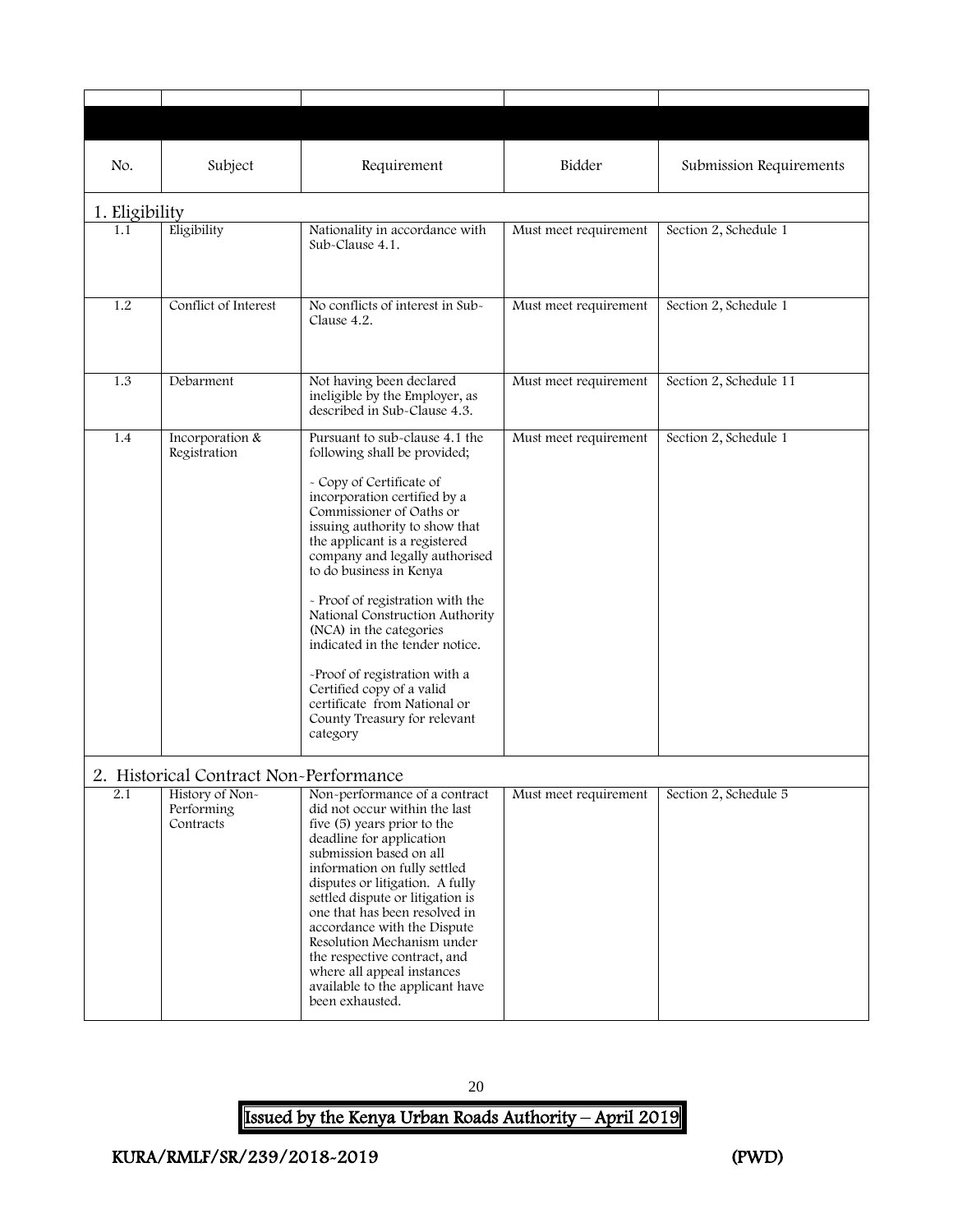<span id="page-21-0"></span>

| No.           | Subject                                    | Requirement                                                                                                                                                                                                                                                                                                                                                                                                                            | Bidder                                                                                                                              | Submission Requirements                                                                                                                                                                                                                                                                                                                                                                                                                                           |
|---------------|--------------------------------------------|----------------------------------------------------------------------------------------------------------------------------------------------------------------------------------------------------------------------------------------------------------------------------------------------------------------------------------------------------------------------------------------------------------------------------------------|-------------------------------------------------------------------------------------------------------------------------------------|-------------------------------------------------------------------------------------------------------------------------------------------------------------------------------------------------------------------------------------------------------------------------------------------------------------------------------------------------------------------------------------------------------------------------------------------------------------------|
| 2.2           | Pending Litigation                         | All pending litigation shall in<br>total not represent more than<br>fifty percent (50%)] of the<br>Applicant's net worth and shall<br>be treated as resolved against<br>the Applicant.                                                                                                                                                                                                                                                 | Must meet requirement                                                                                                               | Section 2, Schedule 10                                                                                                                                                                                                                                                                                                                                                                                                                                            |
|               | 3. Financial Situation                     |                                                                                                                                                                                                                                                                                                                                                                                                                                        |                                                                                                                                     |                                                                                                                                                                                                                                                                                                                                                                                                                                                                   |
| 3.1           | Financial<br>Performance                   | (a) Submission of audited<br>balance sheets or other financial<br>statements acceptable to the<br>Employer, for the last two [2]<br>years and authenticated bank<br>statement for the last six (6)<br>months to demonstrate:<br>(b) the current soundness of the<br>applicants financial position<br>and its prospective long term<br>profitability, and<br>(c) capacity to have a cash flow<br>equivalent to 20% of the tender<br>sum | Must submit as<br>required and bidders<br>who meet the<br>requirement are<br>marked YES, those<br>that do not meet are<br>marked NO | Attach evidence on the<br>requirement of Section 2,<br>Schedule 8<br>a) All pages must be initialized<br>and stamped by both a practicing<br>Auditor registered with ICPAK<br>and one of the Directors.<br>Auditor's practicing membership<br>number from ICPAC must be<br>indicated. Non-adherence to this<br>to part a, b and c leads to<br>disqualification.<br>(b) All pages in the bank<br>statement must be initialized and<br>stamped by the issuing bank. |
| 3.2           | Average Annual<br>Construction<br>Turnover | (d) Average annual<br>construction turnover of<br>KShs.5.9 Million [five Million]<br>Nine hundred thousand,<br>calculated as total certified<br>payments received for contracts<br>in progress or completed,<br>within the last two $[(2)]$ years                                                                                                                                                                                      | Must submit as<br>required and bidders<br>who meet the<br>requirement are<br>marked YES, those<br>that do not meet are<br>marked NO | Section 2, Schedule 8                                                                                                                                                                                                                                                                                                                                                                                                                                             |
| 4. Experience |                                            |                                                                                                                                                                                                                                                                                                                                                                                                                                        |                                                                                                                                     |                                                                                                                                                                                                                                                                                                                                                                                                                                                                   |
| 4.1(a)        | General Construction<br>Experience         | Experience under construction<br>contracts in the role as a main<br>contractor or subcontractor for<br>at least the last two [2] years<br>prior to the applications<br>submission deadline                                                                                                                                                                                                                                             | Must submit as<br>required and bidders<br>who meet the<br>requirement are<br>marked YES, those<br>that do not meet are<br>marked NO | Section 2, Schedule 6A                                                                                                                                                                                                                                                                                                                                                                                                                                            |

<span id="page-21-1"></span>21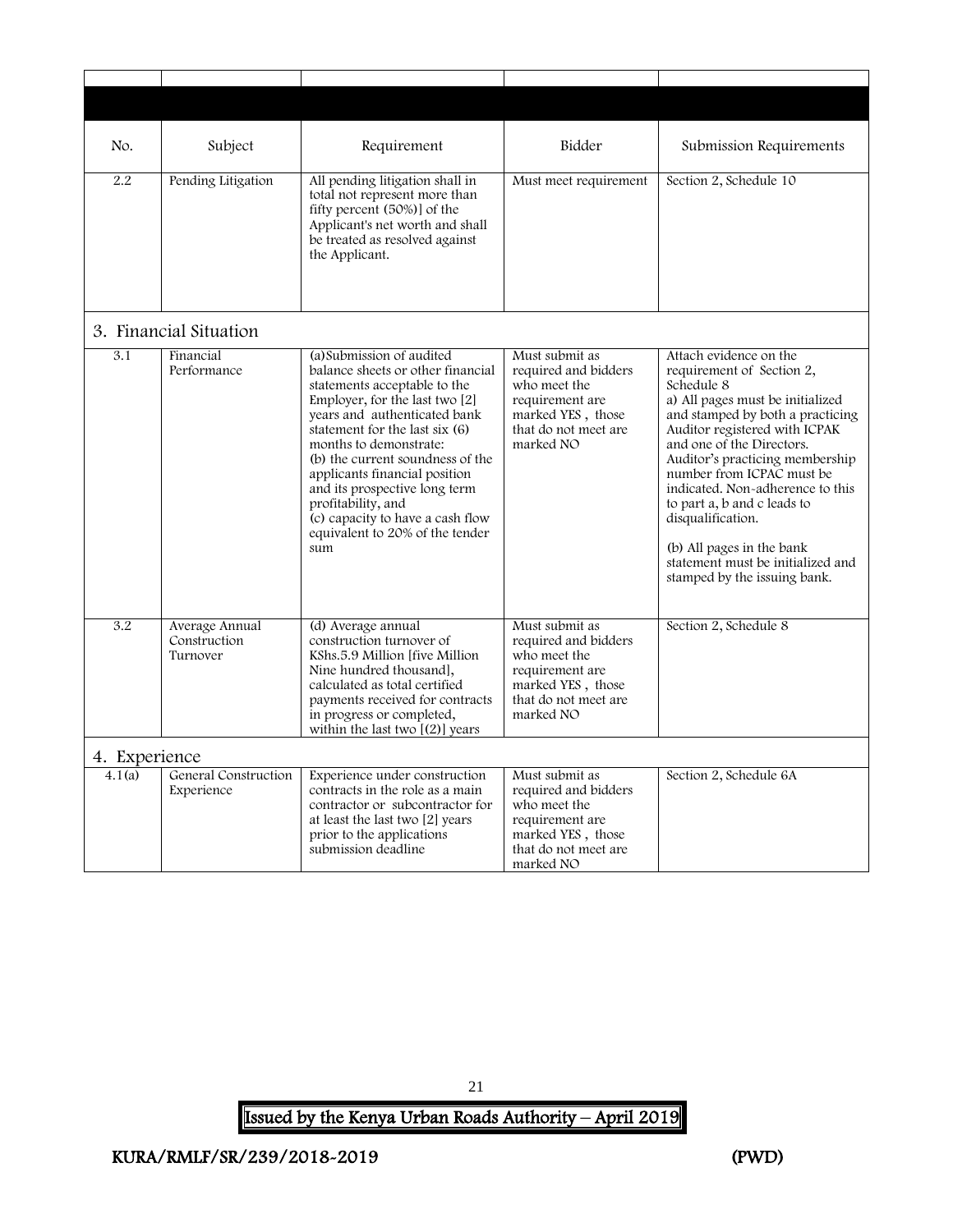<span id="page-22-1"></span><span id="page-22-0"></span>

| No.                                                                                                                                                                                                                                                                                                                                                                                                                                                                                                                                                                   | Subject                | Requirement                                                                                                                                                        | Bidder                                                                                                                                              | Submission Requirements |
|-----------------------------------------------------------------------------------------------------------------------------------------------------------------------------------------------------------------------------------------------------------------------------------------------------------------------------------------------------------------------------------------------------------------------------------------------------------------------------------------------------------------------------------------------------------------------|------------------------|--------------------------------------------------------------------------------------------------------------------------------------------------------------------|-----------------------------------------------------------------------------------------------------------------------------------------------------|-------------------------|
| 4.2(b)<br>Specific Construction<br>Participation as a roads<br>Experience<br>contractor, management<br>contractor or subcontractor, in<br>at least two(2) each with a<br>value of at least<br>KShs. 5.9 Million (Five million<br>and seven hundred thousand),<br>successfully and substantially<br>completed. One (1) of the<br>contracts should be in a City<br>and that are similar to the<br>proposed works. The similarity<br>shall be based on the physical<br>size, complexity,<br>methods/technology or other<br>characteristics as described in<br>Section 2. |                        | Must submit as<br>required and bidders<br>who meet the<br>requirement are<br>marked YES, those<br>that do not meet are<br>marked NO                                | Section 2, Schedule6A<br>Submit Award letters and<br>substantial or completion<br>certificates which must be<br>certified by the issuing authority. |                         |
|                                                                                                                                                                                                                                                                                                                                                                                                                                                                                                                                                                       | 5. Current Commitments |                                                                                                                                                                    |                                                                                                                                                     |                         |
| 5.1                                                                                                                                                                                                                                                                                                                                                                                                                                                                                                                                                                   | On-going contracts     | The total value of outstanding<br>works on the on-going<br>contracts should not exceed the<br>average annual turnover for the<br>last two years.                   | Must submit as<br>required and bidders<br>who meet the<br>requirement are<br>marked YES, those<br>that do not meet are<br>marked NO                 | Section 2, Schedule 6B  |
| 6. Site Staff                                                                                                                                                                                                                                                                                                                                                                                                                                                                                                                                                         |                        |                                                                                                                                                                    |                                                                                                                                                     |                         |
|                                                                                                                                                                                                                                                                                                                                                                                                                                                                                                                                                                       | HQ Staff               | The site staff shall posses<br>minimum levels of<br>qualifications set below;<br>Qualification $=$<br>Diploma in Civil<br>Engineering/Building<br>construction     | Must submit current<br>CVs and academic                                                                                                             | Section 2, Schedule 5   |
|                                                                                                                                                                                                                                                                                                                                                                                                                                                                                                                                                                       | Site Agent             | $Qualification =$<br>Diploma in Civil Engineering<br>Qualification = $Dip$ . Civil<br>Engineering<br>General Experience $=$ 5 yrs<br>Specific Experience $= 3$ Yrs | Certificates as required<br>and bidders who meet<br>the requirement are<br>marked YES, those<br>that do not meet are<br>marked NO                   |                         |
|                                                                                                                                                                                                                                                                                                                                                                                                                                                                                                                                                                       | Foreman                | Qualification = $Dip$ . Civil<br>Engineering<br>General Experience $=$ 5 yrs<br>Specific Experience $=$ 3 Yrs                                                      | Must submit as<br>required and bidders<br>who meet the                                                                                              |                         |
|                                                                                                                                                                                                                                                                                                                                                                                                                                                                                                                                                                       | Site Surveyor          | Qualification = Diploma in<br>Survey<br>General Experience $=$ 3 yrs<br>Specific Experience $= 2$ Yrs                                                              | requirement are<br>marked YES, those<br>that do not meet are<br>marked NO                                                                           |                         |
| 5.                                                                                                                                                                                                                                                                                                                                                                                                                                                                                                                                                                    | PLANT AND EQUIPMENT    |                                                                                                                                                                    |                                                                                                                                                     |                         |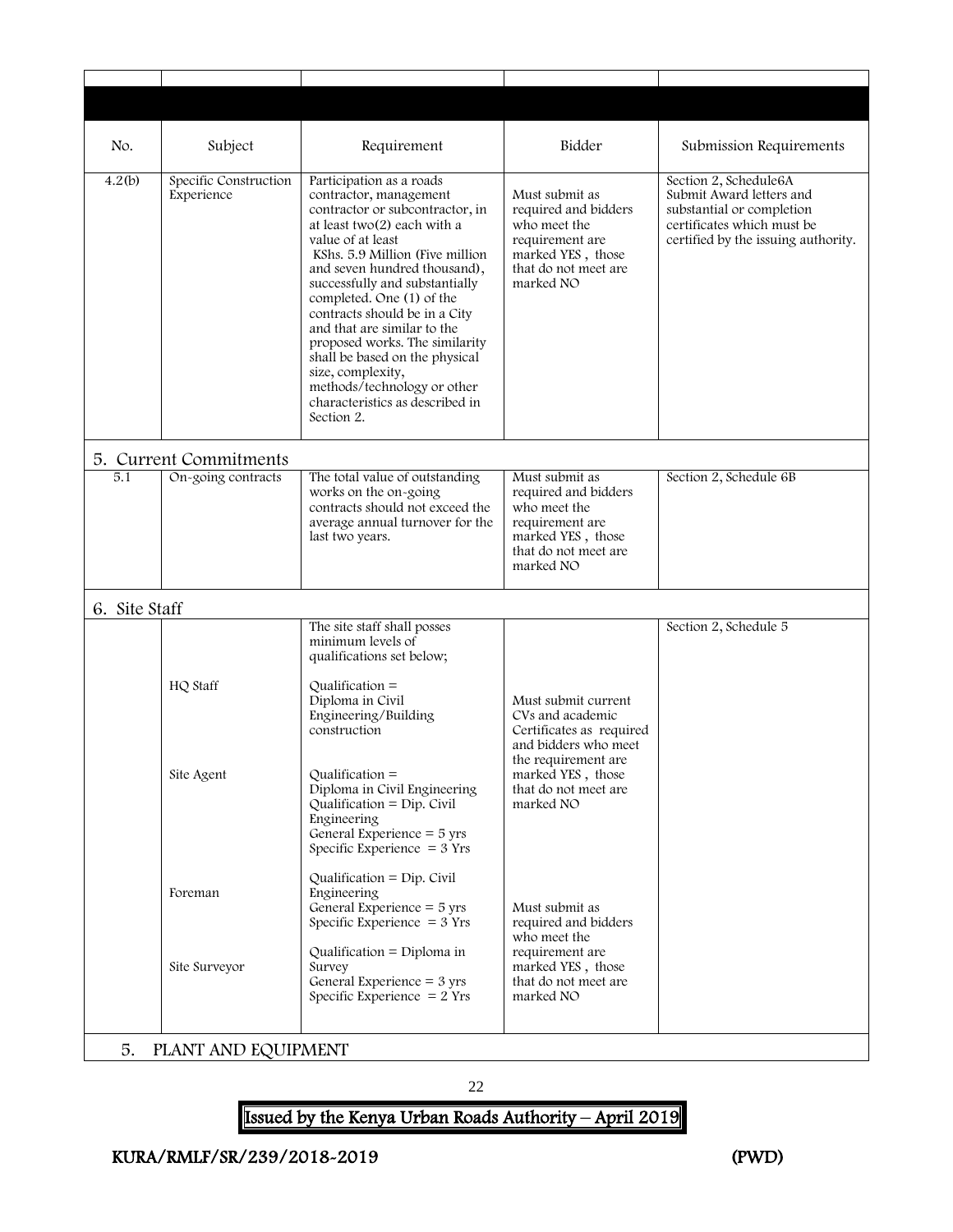| No.                                          | Subject                                | Requirement                                                                                                                                                                                                                                                                                                                                  | Bidder                                                                                                                              | Submission Requirements |
|----------------------------------------------|----------------------------------------|----------------------------------------------------------------------------------------------------------------------------------------------------------------------------------------------------------------------------------------------------------------------------------------------------------------------------------------------|-------------------------------------------------------------------------------------------------------------------------------------|-------------------------|
|                                              | See description<br>below in Schedule 7 |                                                                                                                                                                                                                                                                                                                                              |                                                                                                                                     |                         |
| 6.                                           | Work Methodology                       | Submission of a brief work<br>methodology in accordance<br>with sub-clause 5.3<br>The tenderer shall provide the<br>following;<br>1. Signed work programme<br>chart and cash flow estimate<br>2. Proposals on work<br>scheduling including the<br>response time<br>3. Detailed method statement<br>on how to carry out the<br>intended works | Must submit as<br>required and bidders<br>who meet the<br>requirement are<br>marked YES, those<br>that do not meet are<br>marked NO | Section 2               |
| Business permit and<br>7.<br>office location |                                        | Should have a physical address<br>and Current business Permit                                                                                                                                                                                                                                                                                | Must submit as<br>required and bidders<br>who meet the<br>requirement are<br>marked YES, those<br>that do not meet are<br>marked NO | Section 2, Schedule 1   |
| 8.                                           | Litigation History                     | The applicant to provide a valid<br>Sworn affidavit for the tender.                                                                                                                                                                                                                                                                          | Must submit as<br>required and bidders<br>who meet the<br>requirement are<br>marked YES, those<br>that do not meet are<br>marked NO | Section 2, Schedule 10  |

### 7. Schedule of the Major Items of Plant/Equipment Available for Proposed Contract.

The Bidder must indicate the core plant and equipment considered by the company to be necessary for undertaking the project together with proof of ownership or lease of the same. The lease must be current i.e. dated from April, 2019. Leases which are out dated will not be accepted. (\* Mandatory minimum number of equipment required by the Employer for the execution of the project that the bidder must make available for the Contract).

| Item<br>No. | <b>Equipment Details</b>                            | *Minimum<br>Number<br>Required for<br>the Contract<br>Execution | Compliance<br>Requirement | No of<br>Equipment<br>Owned by<br>the Bidder | No. of<br>equipment<br>to be hired/<br>purchased<br>by the<br><b>Bidder</b> | No. of<br>equipment to<br>be made<br>available for<br>the Contract<br>by the Bidder |
|-------------|-----------------------------------------------------|-----------------------------------------------------------------|---------------------------|----------------------------------------------|-----------------------------------------------------------------------------|-------------------------------------------------------------------------------------|
| A           | General Plant<br>Asphalt Concrete patching<br>plant | optional                                                        |                           |                                              |                                                                             |                                                                                     |

23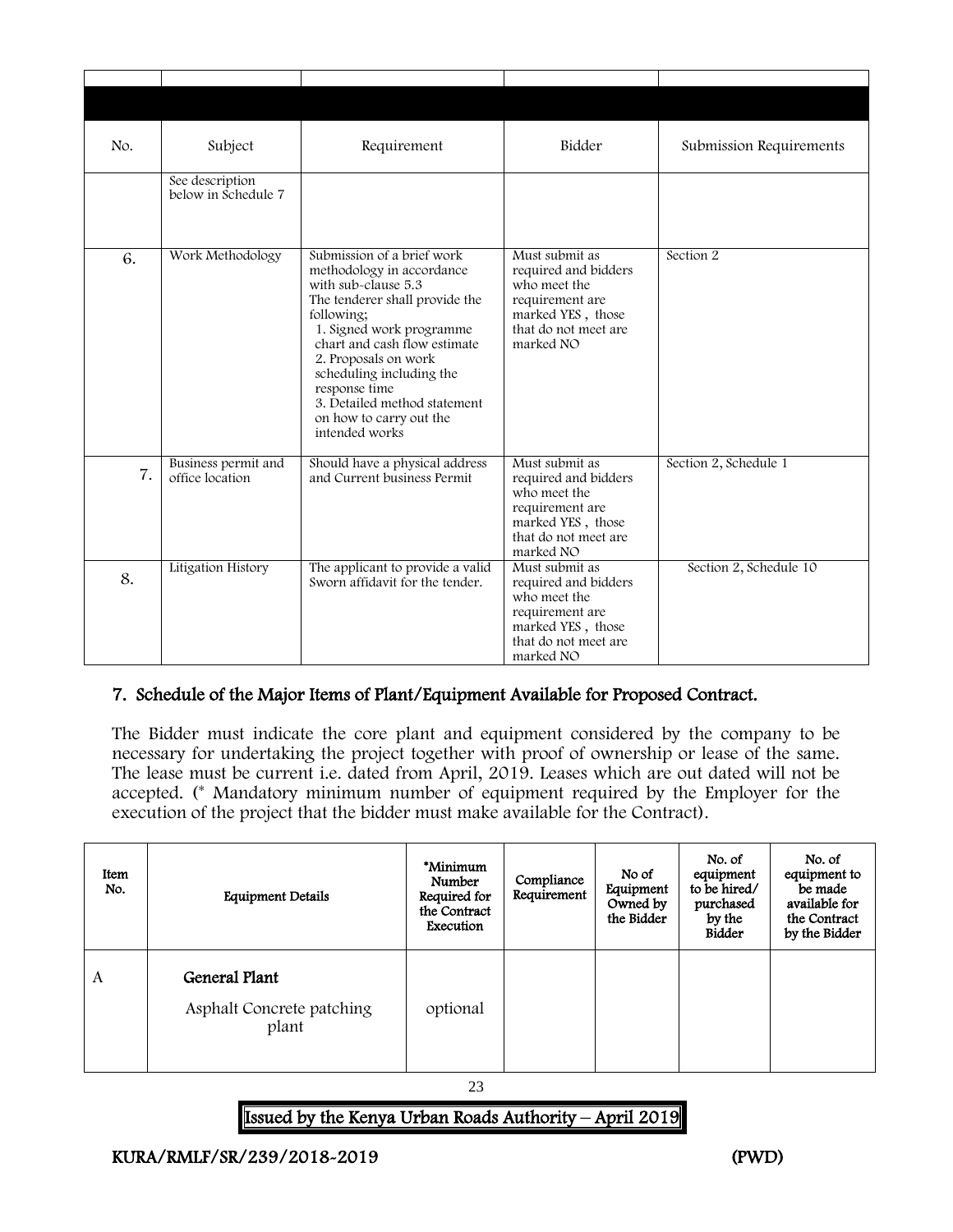| Item<br>No.               | <b>Equipment Details</b>                       | *Minimum<br>Number<br>Required for<br>the Contract<br>Execution | Compliance<br>Requirement | No of<br>Equipment<br>Owned by<br>the Bidder | No. of<br>equipment<br>to be hired/<br>purchased<br>by the<br><b>Bidder</b> | No. of<br>equipment to<br>be made<br>available for<br>the Contract<br>by the Bidder |
|---------------------------|------------------------------------------------|-----------------------------------------------------------------|---------------------------|----------------------------------------------|-----------------------------------------------------------------------------|-------------------------------------------------------------------------------------|
| $\, {\bf B}$              | <b>Milling Machine</b>                         |                                                                 |                           |                                              |                                                                             |                                                                                     |
|                           | Asphalt Milling Machine                        | optional                                                        |                           |                                              |                                                                             |                                                                                     |
| $\cal C$                  | <b>Bituminous Plants</b>                       |                                                                 |                           |                                              |                                                                             |                                                                                     |
|                           | Bitumen Pressure distributor                   | optional                                                        |                           |                                              |                                                                             |                                                                                     |
|                           | Asphalt concrete paver                         | optional                                                        |                           |                                              |                                                                             |                                                                                     |
| $\mathbf D$               | Compactors                                     |                                                                 |                           |                                              |                                                                             |                                                                                     |
|                           | Vibrating compaction plate<br>300 mm wide      | optional                                                        |                           |                                              |                                                                             |                                                                                     |
|                           | Vibrating compaction plate<br>600 mm wide      | optional                                                        |                           |                                              |                                                                             |                                                                                     |
| $\mathbf E$               | Pot hole repair machines                       |                                                                 |                           |                                              |                                                                             |                                                                                     |
|                           | Colas Sprayer                                  | $\mathcal{O}$                                                   |                           |                                              |                                                                             |                                                                                     |
|                           | Pavement Cutter Machine                        | $\Omega$                                                        |                           |                                              |                                                                             |                                                                                     |
|                           | Paver Braker Machine                           | $\mathcal{O}$                                                   |                           |                                              |                                                                             |                                                                                     |
|                           | Pedestrian Roller                              | $\mathcal{O}$                                                   |                           |                                              |                                                                             |                                                                                     |
| $\boldsymbol{\mathrm{F}}$ | Concrete Equipment                             |                                                                 |                           |                                              |                                                                             |                                                                                     |
|                           | Mobile concrete mixers                         | $\mathbf{1}$                                                    | Yes/no                    |                                              |                                                                             |                                                                                     |
|                           | Concrete vibrators                             | $\mathbf{1}$                                                    | Yes/no                    |                                              |                                                                             |                                                                                     |
| $\mathsf G$               | Transport (Tippers, dumpers,<br>water tankers) |                                                                 |                           |                                              |                                                                             |                                                                                     |
|                           | $4X2$ tippers payload $7 - 12$<br>tonnes       |                                                                 |                           |                                              |                                                                             |                                                                                     |
|                           | 6X4 tippers payload $16 - 20$<br>tonnes        |                                                                 |                           |                                              |                                                                             |                                                                                     |
|                           | 8X4 tippers payload $16 - 20$<br>tonnes        |                                                                 |                           |                                              |                                                                             |                                                                                     |
|                           | Flat bed lorries                               |                                                                 |                           |                                              |                                                                             |                                                                                     |
|                           | Subtotal for $G$ – tippers &                   |                                                                 |                           |                                              |                                                                             |                                                                                     |

24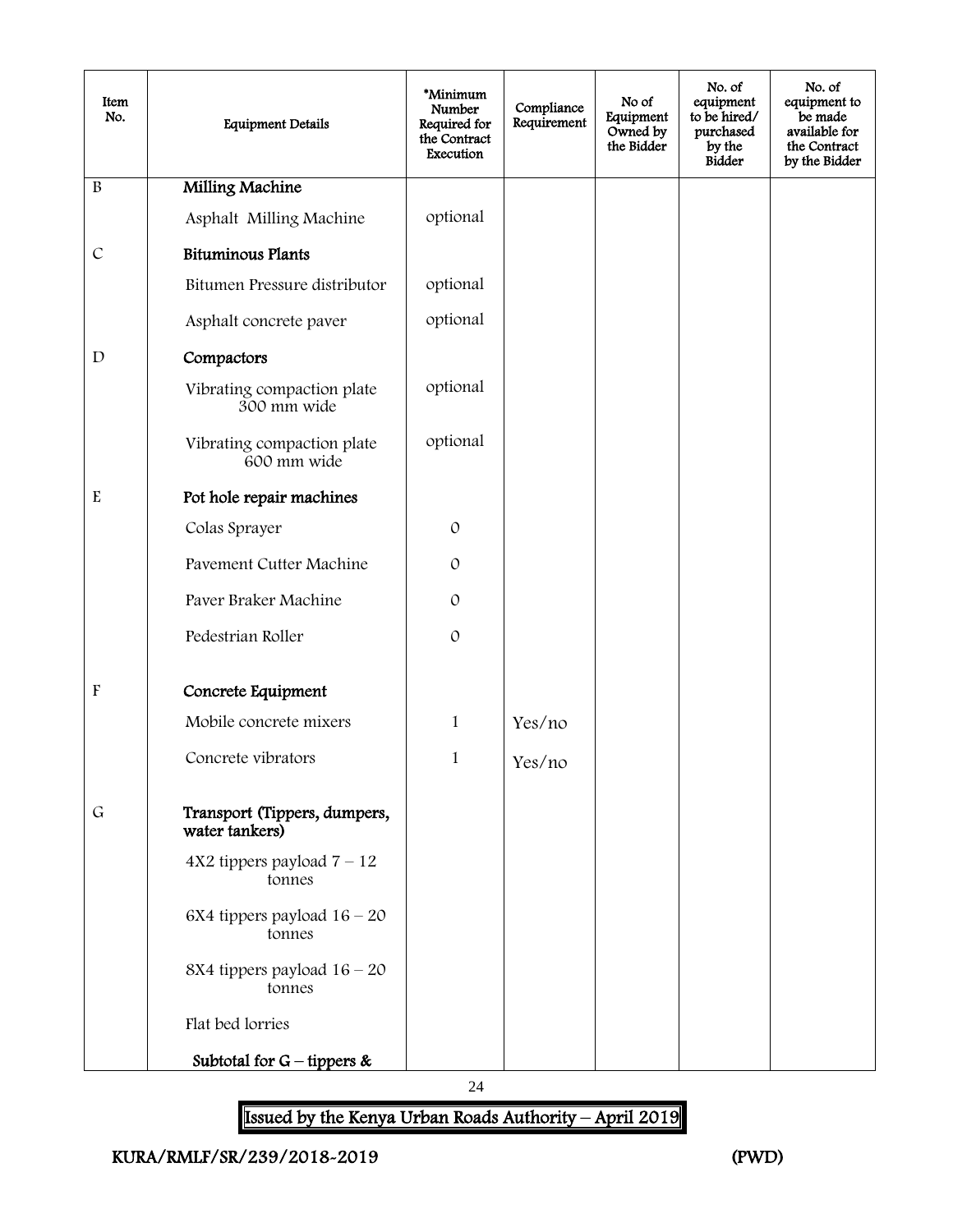| Item<br>No. | <b>Equipment Details</b>                                                                                     | *Minimum<br>Number<br>Required for<br>the Contract<br>Execution | Compliance<br>Requirement | No of<br>Equipment<br>Owned by<br>the Bidder | No. of<br>equipment<br>to be hired/<br>purchased<br>by the<br><b>Bidder</b> | No. of<br>equipment to<br>be made<br>available for<br>the Contract<br>by the Bidder |
|-------------|--------------------------------------------------------------------------------------------------------------|-----------------------------------------------------------------|---------------------------|----------------------------------------------|-----------------------------------------------------------------------------|-------------------------------------------------------------------------------------|
|             | dumpers                                                                                                      | $\overline{3}$                                                  | Yes/no                    |                                              |                                                                             |                                                                                     |
|             | Water tankers $(18,000 -$<br>20,000 litres<br>capacity)                                                      | optional                                                        |                           |                                              |                                                                             |                                                                                     |
| H           | Earth - Moving Equipment                                                                                     |                                                                 |                           |                                              |                                                                             |                                                                                     |
|             | Wheeled loaders                                                                                              |                                                                 |                           |                                              |                                                                             |                                                                                     |
|             | Motor graders (93 - 205kW)                                                                                   |                                                                 |                           |                                              |                                                                             |                                                                                     |
|             | Trench excavator                                                                                             |                                                                 |                           |                                              |                                                                             |                                                                                     |
|             | Subtotal for $H$ – Earth moving<br>equipment                                                                 | $\mathbf{1}$                                                    | Yes/no                    |                                              |                                                                             |                                                                                     |
|             |                                                                                                              |                                                                 |                           |                                              |                                                                             |                                                                                     |
|             |                                                                                                              |                                                                 |                           |                                              |                                                                             |                                                                                     |
| I           | Excavators                                                                                                   |                                                                 |                           |                                              |                                                                             |                                                                                     |
|             | Hydraulic crawler mounted<br>$(7 - 10 \text{ tonnes}) - 0.25 - 0.4$<br>m <sup>3</sup> SAE bucket.            |                                                                 |                           |                                              |                                                                             |                                                                                     |
|             | Hydraulic crawler mounted<br>$(10 - 16 \text{ tonnes}) - 0.40 -$<br>0.60 m <sup>3</sup> SAE bucket.          |                                                                 |                           |                                              |                                                                             |                                                                                     |
|             | Hydraulic wheel mounted (7<br>$-10$ tonnes) $-0.25 - 0.4$ m <sup>3</sup><br>SAE bucket.                      |                                                                 |                           |                                              |                                                                             |                                                                                     |
|             | Hydraulic wheel mounted<br>$(10 - 16 \text{ tonnes}) - 0.40 - 0.6$<br>m <sup>3</sup> SAE bucket.             |                                                                 |                           |                                              |                                                                             |                                                                                     |
|             | Hydraulic wheel mounted<br>backloader $(7 - 10 \text{ tonnes})$ –<br>$0.25 - 0.4$ m <sup>3</sup> SAE bucket. |                                                                 |                           |                                              |                                                                             |                                                                                     |
|             | Subtotal for I (Excavators)                                                                                  | $\mathbf{1}$                                                    | Yes/no                    |                                              |                                                                             |                                                                                     |
|             | Rollers                                                                                                      |                                                                 |                           |                                              |                                                                             |                                                                                     |

25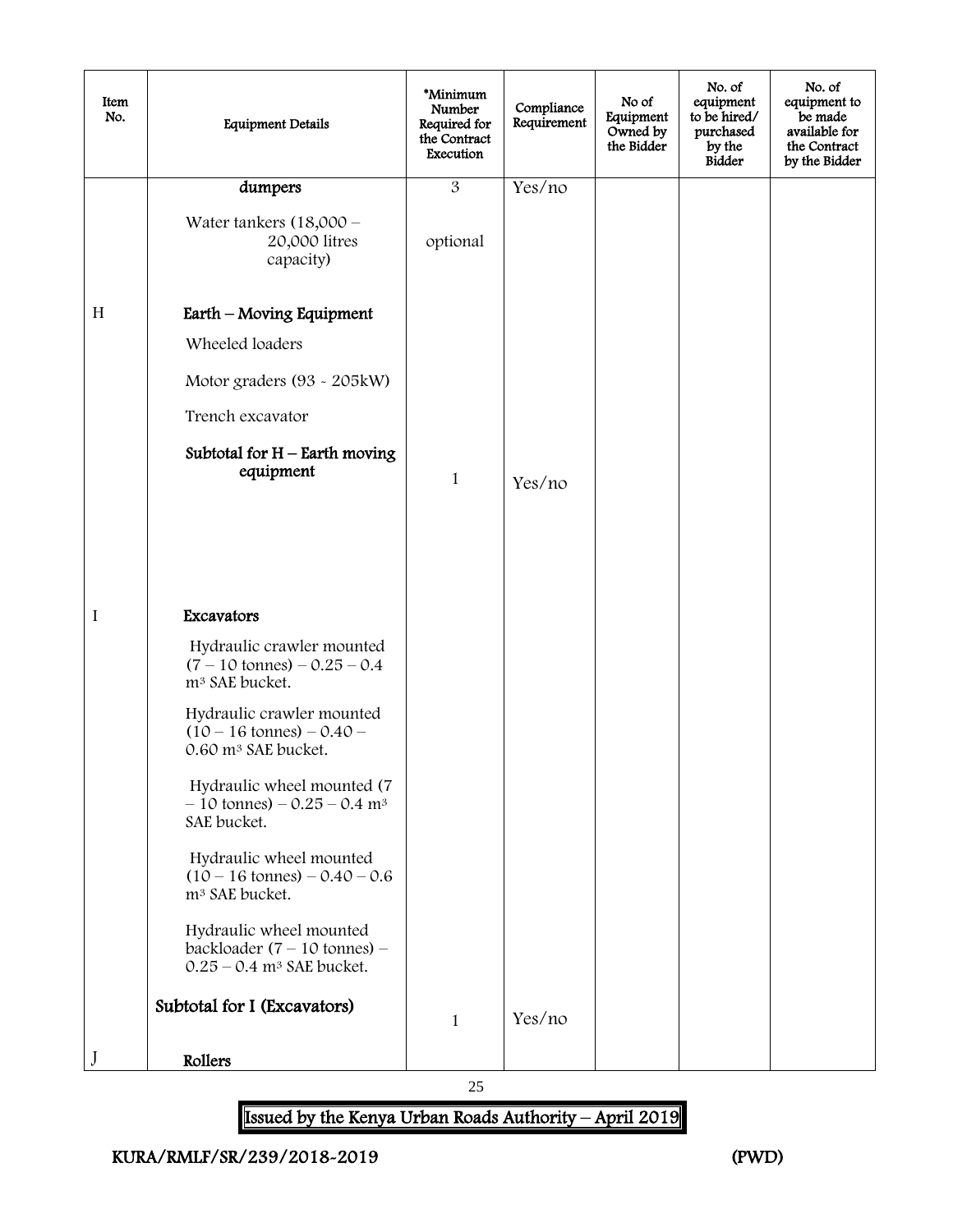| Item<br>No. | <b>Equipment Details</b>                                                                                                                                | *Minimum<br>Number<br>Required for<br>the Contract<br>Execution | Compliance<br>Requirement | No of<br>Equipment<br>Owned by<br>the Bidder | No. of<br>equipment<br>to be hired/<br>purchased<br>by the<br><b>Bidder</b> | No. of<br>equipment to<br>be made<br>available for<br>the Contract<br>by the Bidder |
|-------------|---------------------------------------------------------------------------------------------------------------------------------------------------------|-----------------------------------------------------------------|---------------------------|----------------------------------------------|-----------------------------------------------------------------------------|-------------------------------------------------------------------------------------|
|             | Self-propelled single drum<br>vibrating (various types)<br>Pneumatic rubber tyre $(1-2)$<br>tonnes/wheel)<br>Double drum vibrating<br>pedestrian roller | $\mathbf{1}$<br>1<br>Optional                                   | Yes/no<br>Yes/no          |                                              |                                                                             |                                                                                     |

Issued by the Kenya Urban Roads Authority – April 2019

<span id="page-26-0"></span> $\hat{\mathbf{v}}$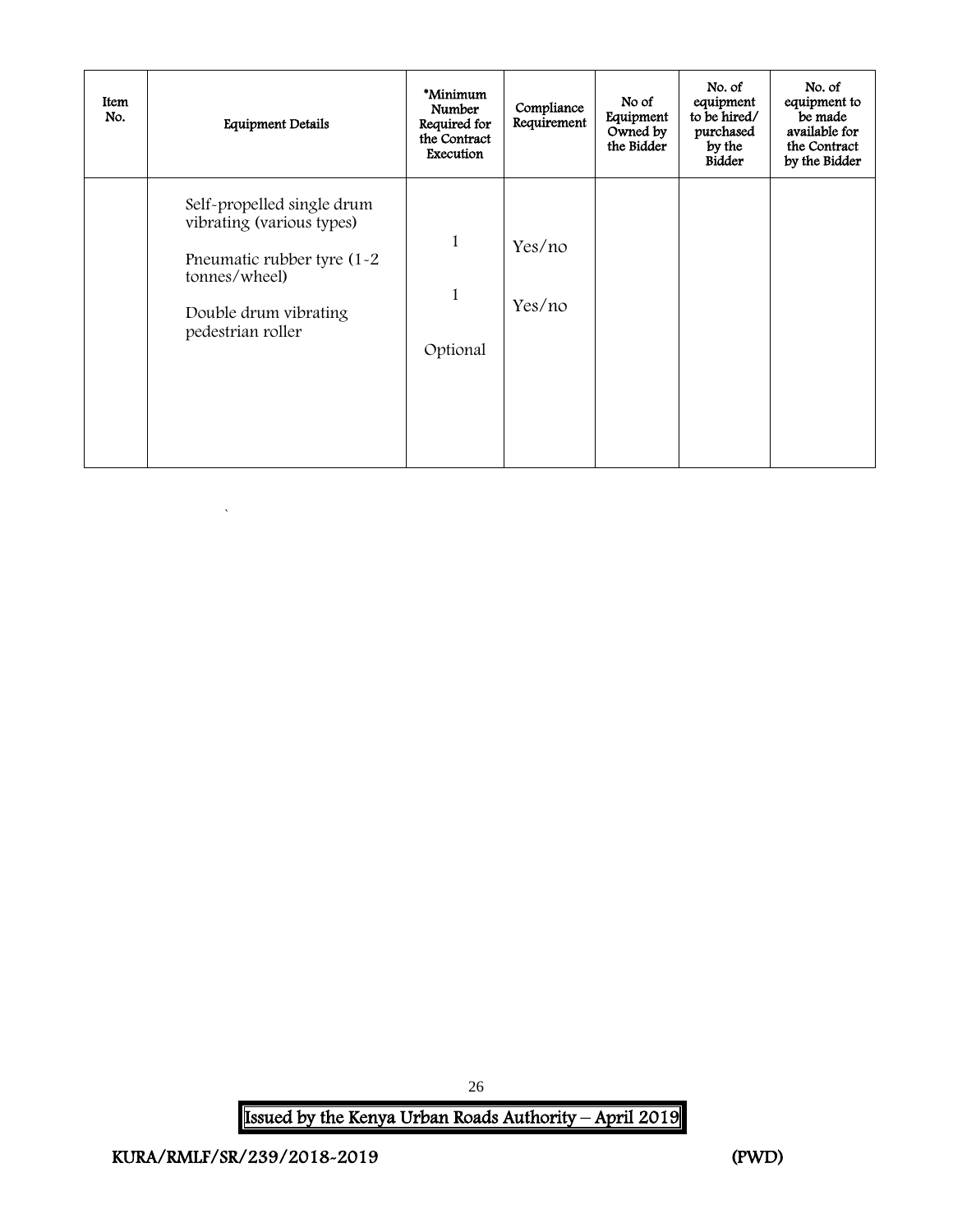# Appendix to Instruction to Tenderers

# Table 1: Pre- Qualification Checklist for Completeness and Responsiveness.

| S/No. | Completeness and<br>Responsiveness<br>Criteria                | References                                   | Requirement                                                                                                                                |
|-------|---------------------------------------------------------------|----------------------------------------------|--------------------------------------------------------------------------------------------------------------------------------------------|
| 1.    | Form of Bid                                                   | Section II<br>Clause 20.2                    | - Amount must be indicated<br>Properly stamped, filled and signed                                                                          |
| 2.    | Appendix to Form of<br>Bid                                    | Section II<br>Clause 20.2                    | Properly stamped, filled and signed                                                                                                        |
| 3.    | <b>Bid Security</b>                                           | Section II<br>Clause 17                      | - The bidder must fill the Bid Securing<br>Declaration Form                                                                                |
| 4.    | <b>Confidential Business</b><br>Questionnaire                 | Section IX;<br>Schedule 1                    | - Properly filled, stamped and signed<br>Provide all required information                                                                  |
| 5.    | Form of Power of<br>Attorney                                  | Section IX;<br>Schedule 2<br>Clause $5.1(a)$ | Properly filled, stamped and signed                                                                                                        |
| 6.    | Tax Compliance<br>Certificate                                 | Tender notice                                | - Provide valid tax compliance certificate                                                                                                 |
| 7.    | Registration with<br>National Construction<br>Authority (NCA) | Tender notice<br>Item 1.4 of QC              | Copy of valid certificate and practicing<br>$\sim$<br>license                                                                              |
| 8.    | Certificate of<br>Incorporation                               | Tender notice<br>Item 1.4 of QC              | - Copy of certificate Certified by<br>Commissioner for Oaths                                                                               |
| 9.    | Certificate of<br>Registration in a<br>target group           | Tender notice                                | - Certified copy of a valid certificate from<br>National or County Treasury for<br>relevant category                                       |
| 10.   | Priced Bill of<br>Quantities                                  | Clause 14.1<br>Section IX                    | - Fill all rates, prices and amounts and<br>counter sign any alteration(s)<br>- Stamp and initial all pages of BOQ's                       |
|       | Eligibility                                                   | Section II;<br>Schedule 1<br>Clause 4.1      | - Legible copies of National ID or passport<br>for all directors<br>System generated Form CR12 (12<br>$\widetilde{\phantom{m}}$<br>months) |
| 11.   | Conflict of interest                                          | Section II;<br>Schedule 1<br>Clause 4.2      | - to state explicitly                                                                                                                      |

27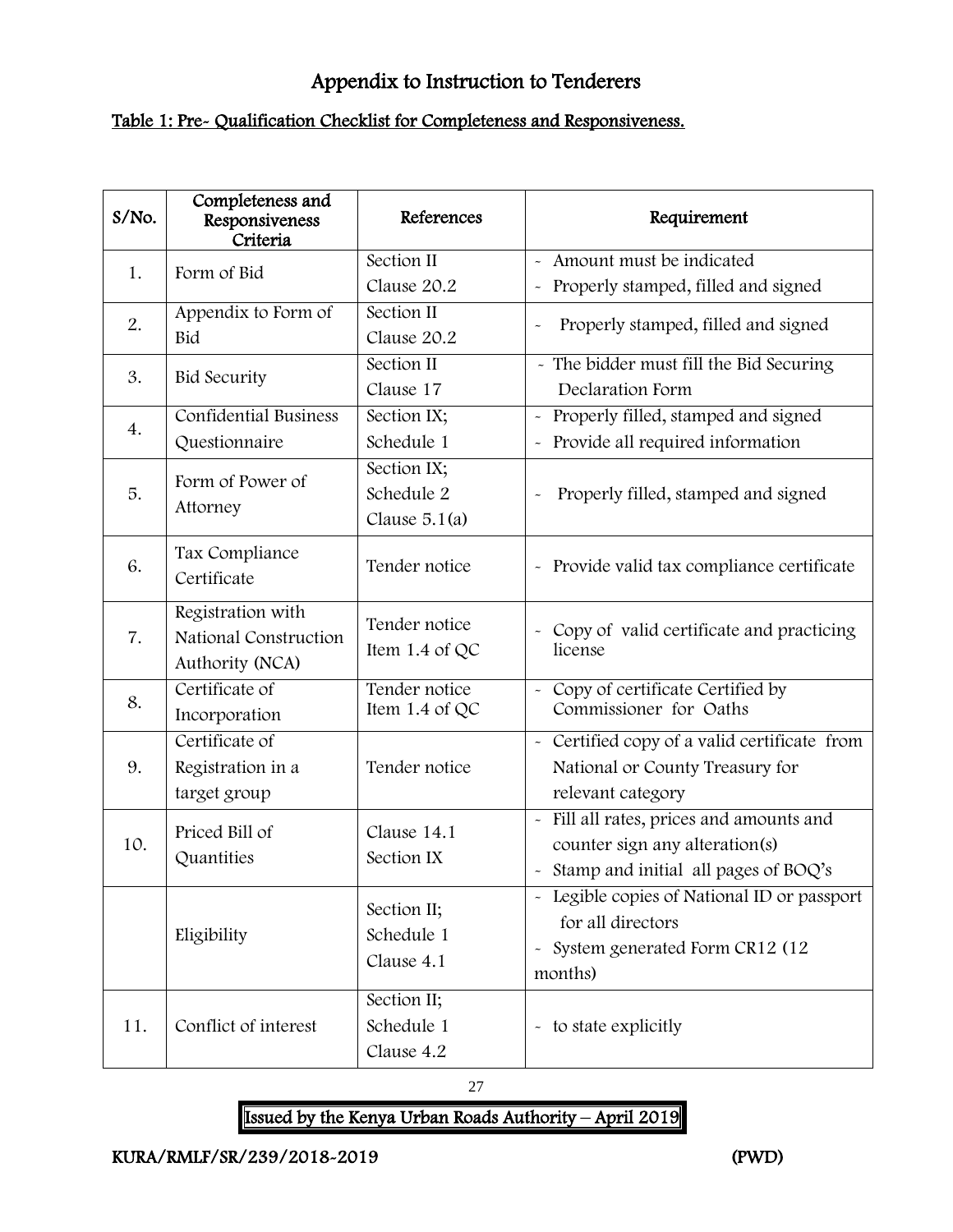|                | Debarment                                 | Section II<br>Clause 30.4;             |                                                                           |
|----------------|-------------------------------------------|----------------------------------------|---------------------------------------------------------------------------|
| 12.            |                                           | Schedule 11                            | Properly filled, stamped and signed                                       |
|                |                                           | Item 1.3 of QC                         |                                                                           |
| 13.            | Pending Litigation                        | Item $2.2$ of QC                       | Provide original sworn affidavit for the<br>specific tender               |
| 14.            | Litigation History                        | Section II Clause<br>31.8; Schedule 10 | Properly filled, stamped and signed                                       |
| 15.            | History of Non                            | Schedule 6B                            | - Fill information on non-completed                                       |
|                | performance                               | Item 2.1 of QC                         | works                                                                     |
| 16.            | Certificate of<br>Tenderers Visit to Site | Section II;                            | - Attend pre-bid meeting/visit                                            |
|                |                                           | Clause 8.3                             | Certificate must be signed and stamped<br>$\widetilde{\phantom{m}}$       |
|                |                                           |                                        | by the Employer's representative                                          |
|                | Schedule of Major<br>Items of Plant       | Section XI                             |                                                                           |
| 17.            |                                           | Item 5 of QC;                          | Properly filled, stamped and signed<br>$\ddot{\phantom{0}}$               |
|                |                                           | Schedule 7                             |                                                                           |
|                | Schedule of Key<br>Personnel              | Section XI                             |                                                                           |
| 18.            |                                           | Item 6 of QC;                          | Properly filled, stamped and signed                                       |
|                |                                           | Schedule 5                             |                                                                           |
|                | Roadwork Completed                        | Section XI;                            |                                                                           |
| 19.            | Satisfactorily                            | Item 4 of QC                           | Properly filled, stamped and signed<br>$\ddot{\phantom{0}}$               |
|                |                                           | Schedule 6A                            |                                                                           |
|                | Schedule of Ongoing                       | Section XI;                            |                                                                           |
| 20.            | Projects                                  | Item 5.1 of QC                         | Properly filled, stamped and signed                                       |
|                |                                           | Schedule 7                             |                                                                           |
|                | Schedule of other                         | Section XI;                            |                                                                           |
| 21.            | Supplementary                             | Item $5.1$ of QC                       | Properly filled, stamped and signed                                       |
|                | Information /                             | Schedule 9                             |                                                                           |
|                | Financial Standings                       |                                        |                                                                           |
| 22             | Declaration form for                      | Schedule 11                            | Properly filled, stamped and signed<br>$\ddot{\phantom{0}}$               |
|                | bankrupt or insolvent                     |                                        |                                                                           |
| 23             | Anti-corruption form                      | Schedule 12                            | Properly filled, stamped and signed<br>$\tilde{\phantom{a}}$              |
| 24.            | Copy of Bid Document                      | Clause 20.1                            | Replica of the original<br>$\tilde{}$                                     |
| <b>REMARKS</b> |                                           | Clause 13.1/20.2                       | Bid document to be complete, properly<br>$\tilde{}$<br>filled and signed. |

Key: QC - Qualification Criteria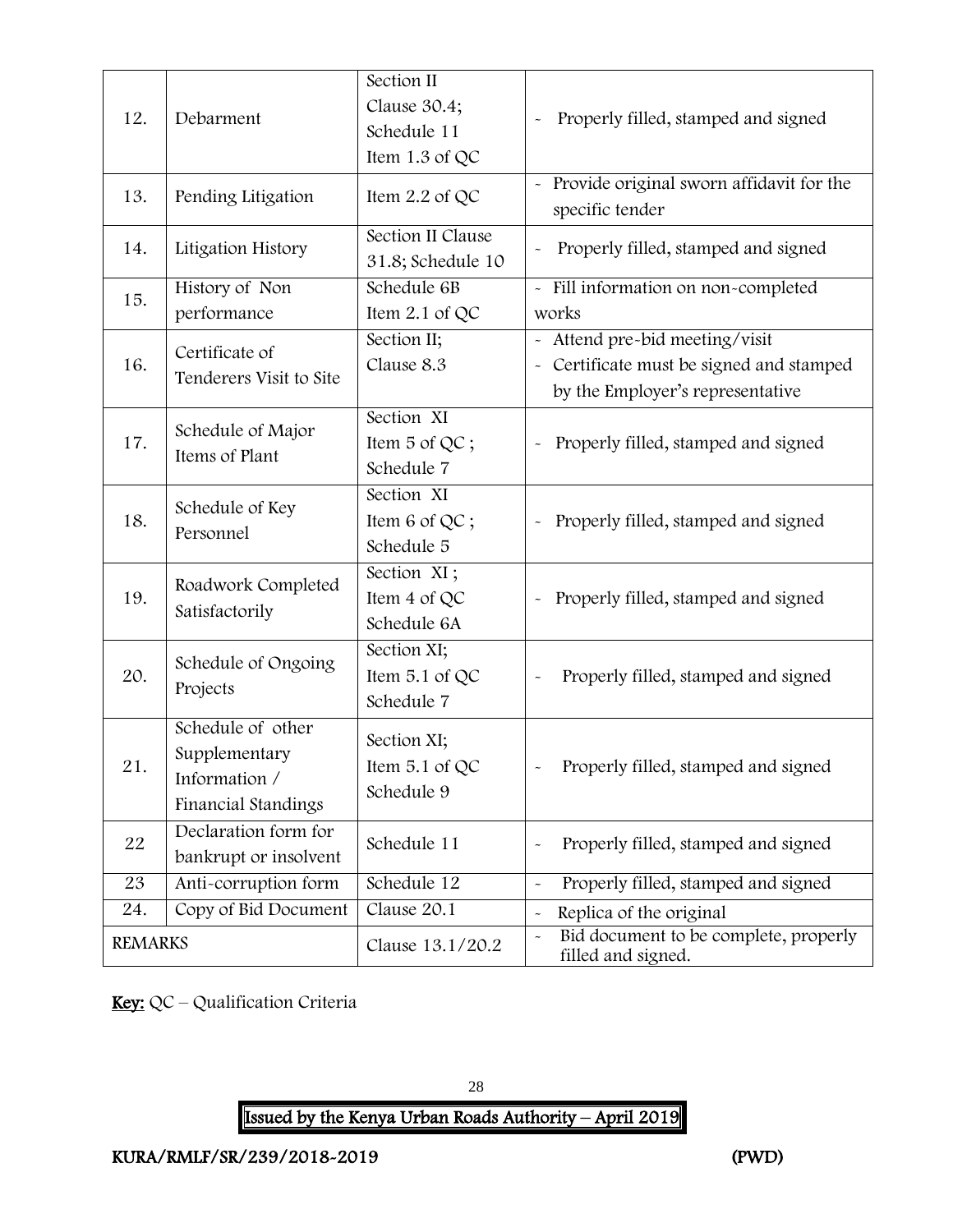#### Table 2: Post- qualification Score

| <b>TTEM</b>    |               | <b>DESCRIPTION</b>                   | <b>MUST</b>     | <b>MEET</b> |
|----------------|---------------|--------------------------------------|-----------------|-------------|
|                |               |                                      | <b>CRITERIA</b> |             |
| $\mathbf{1}$   |               | FINANCIAL CAPACITY                   |                 |             |
|                | a             | Audited Statements                   | YES/NO          |             |
|                | b             | Cash flow statement (forecasts)      | YES/NO          |             |
|                | $\mathcal{C}$ | Financial position/Ratios            | YES/NO          |             |
|                | d             | Turnover                             | YES/NO          |             |
| $\overline{2}$ |               | <b>EXPERIENCE</b>                    |                 |             |
|                |               | General Experience                   | YES/NO          |             |
|                |               | Specific experience in related works | YES/NO          |             |
| 3              |               | <b>CURRENT COMMITMENTS</b>           |                 |             |
|                |               | On-going works                       | YES/NO          |             |
| $\overline{4}$ |               | <b>KEY PERSONNEL</b>                 |                 |             |
|                |               | HQ Staff                             | YES/NO          |             |
|                |               | Site Agent                           | YES/NO          |             |
|                |               | Surveyor                             | YES/NO          |             |
|                |               | Foreman                              | YES/NO          |             |
| 5              |               | PLANT AND EQUIPMENT                  |                 |             |
|                |               | Equipment capabilities               | YES/NO          |             |
| 6              |               | WORK METHODOLOGY                     | YES/NO          |             |
| $\overline{7}$ |               | LITIGATION HISTORY                   | YES/NO          |             |
| 8              |               | Business permit and office location  | YES/NO          |             |
|                |               | <b>REMARKS</b>                       | YES/NO          |             |

Bidders must achieve YES in all the measured parameters to qualify.

 The bidders who pass the technical criteria will be subjected to financial evaluation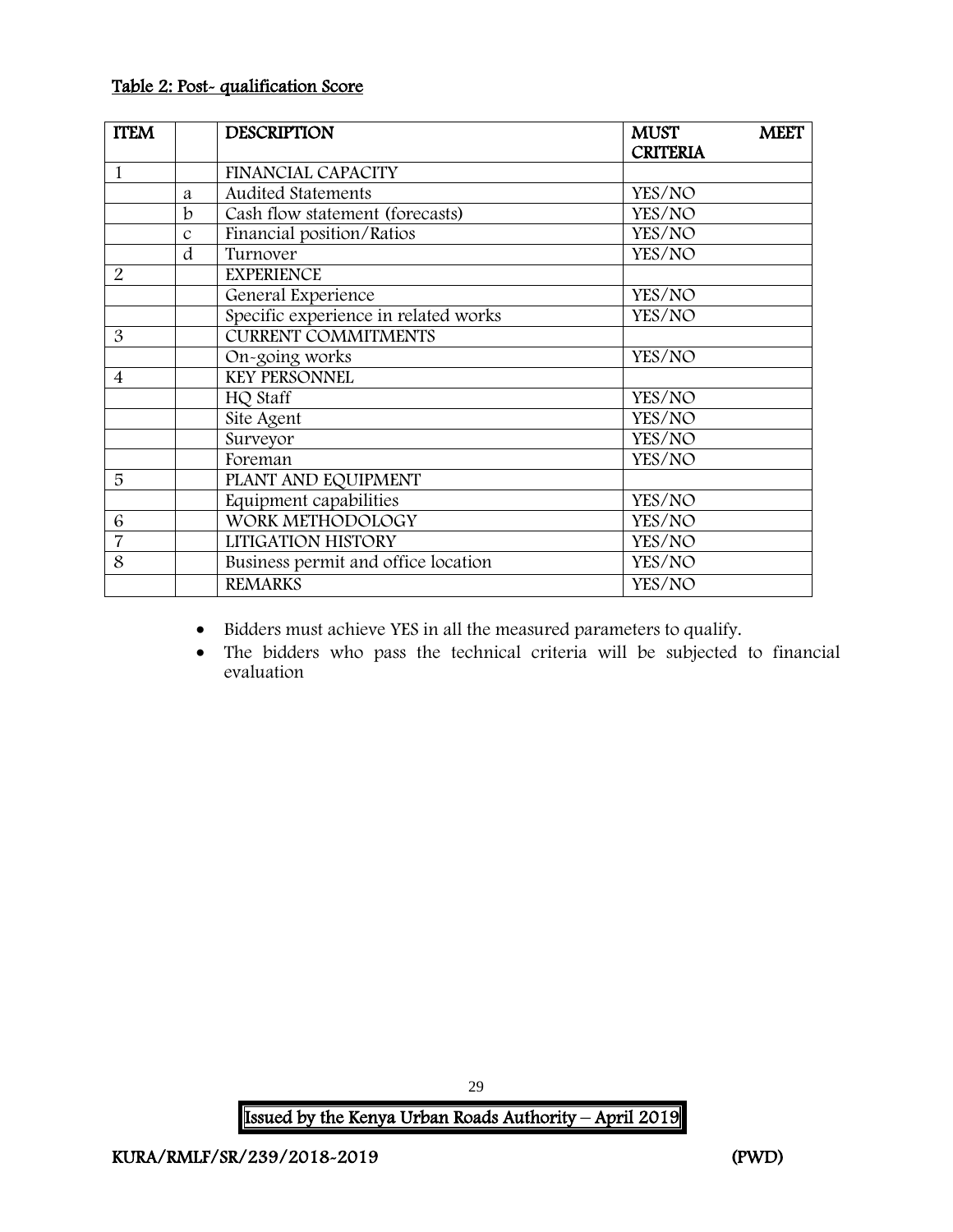### <span id="page-30-1"></span><span id="page-30-0"></span>SECTION IV: CONDITIONS OF CONTRACT

### PART I: GENERAL CONDITIONS OF CONTRACT

The Conditions Of Contract Part  $1$  – General Conditions shall be those forming Part 1 of the Conditions Of Contract for works of Civil engineering construction Fourth Edition 1987, reprinted in 1992 with further amendments, prepared by the Federation Internationale des Ingenieurs Conseils (FIDIC)

Copies of the FIDIC Conditions of Contract can be obtained from:

FIDIC Secretariat P.O.Box 86 1000 Lausanne 12 Switzerland Fax: 41 21 653 5432 Telephone: 41 21 653 5003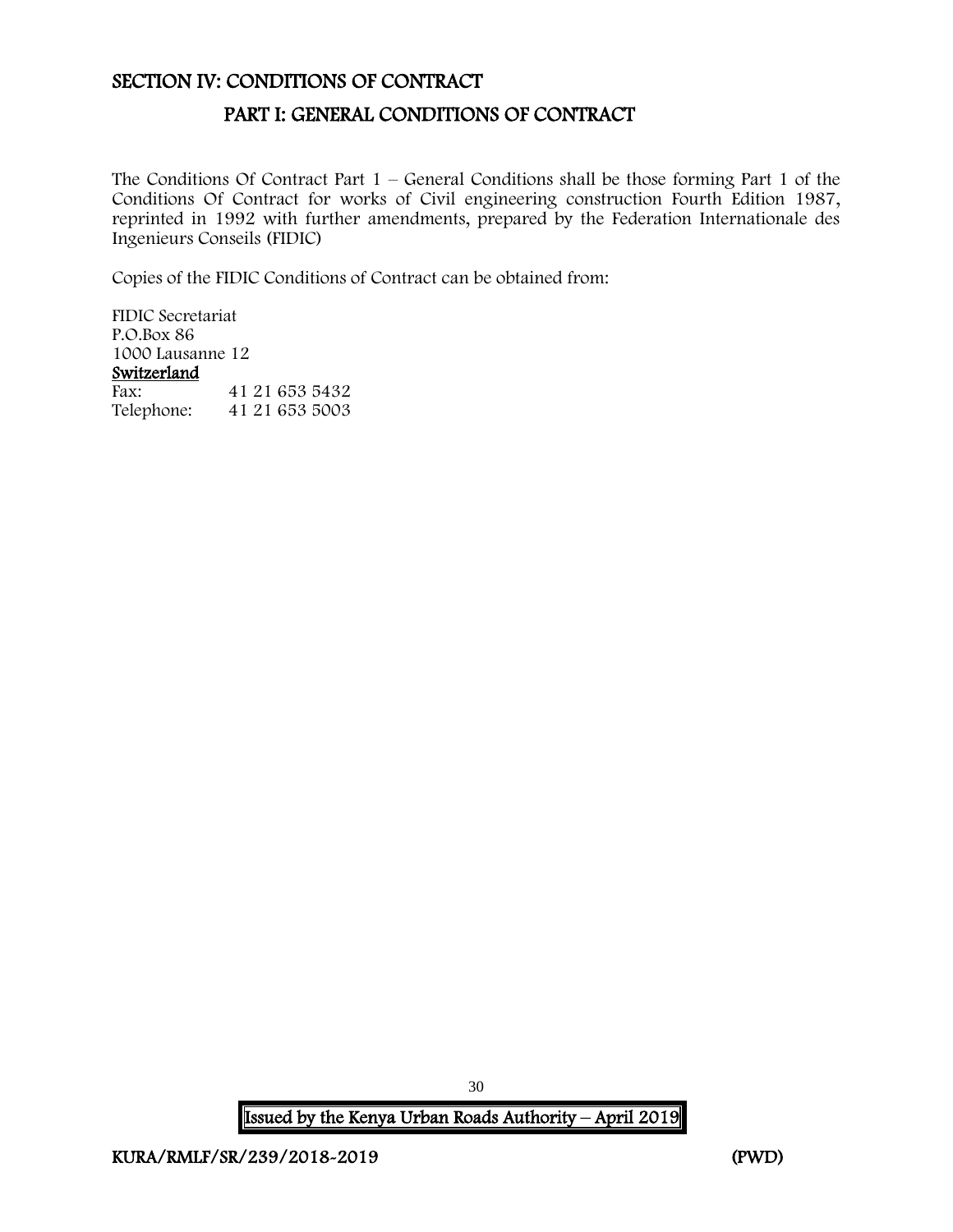### PART II: CONDITIONS OF PARTICULAR APPLICATION

<span id="page-31-0"></span>The following Conditions of Particular Application shall supplement the General Conditions of Contract. Whenever there is a conflict, the provisions herein shall prevail over those in the General Conditions of Contract. The Particular Condition is preceded by the corresponding clause number of the General Conditions to which it relates.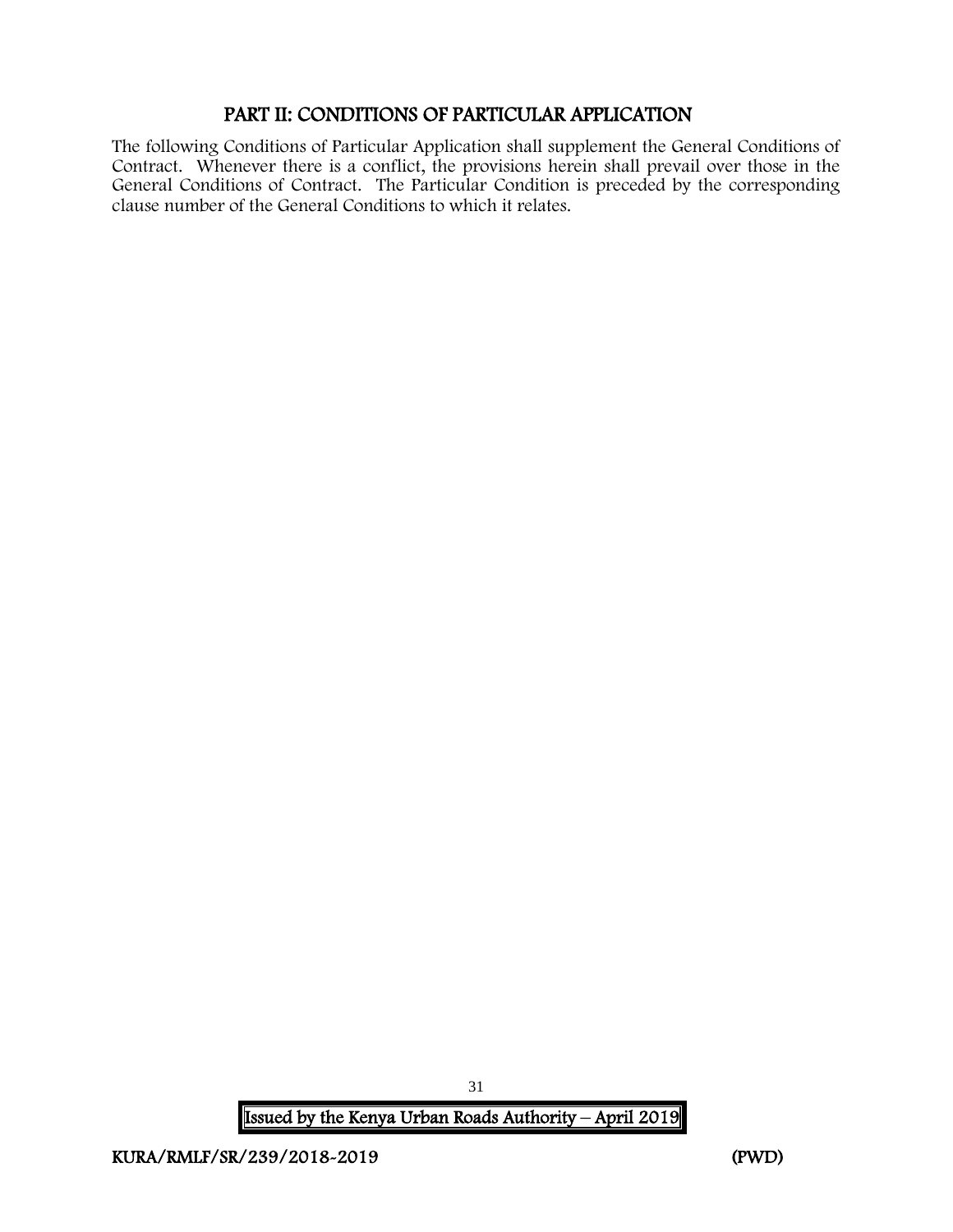#### **CONTENTS**

| SUBCLAUSE 8.2 - SITE OPERATIONS AND METHODS OF CONSTRUCTION  35            |  |
|----------------------------------------------------------------------------|--|
|                                                                            |  |
|                                                                            |  |
|                                                                            |  |
|                                                                            |  |
|                                                                            |  |
|                                                                            |  |
|                                                                            |  |
|                                                                            |  |
| SUBCLAUSE 15.2- LANGUAGE ABILITY AND QUALIFICATIONS OF CONTRACTOR'S        |  |
|                                                                            |  |
|                                                                            |  |
| SUBCLAUSE 16.3~ QUALIFICATION AND LANGUAGE ABILITY OF SUPERINTENDING STAFF |  |
|                                                                            |  |
| SUBCLAUSE 19.1 - SAFETY, SECURITY AND PROTECTION OF THE ENVIRONMENT 38     |  |
|                                                                            |  |
| SUBCLAUSE 21.1 - INSURANCE OF WORKS AND CONTRACTOR 'S EQUIPMENT 39         |  |
|                                                                            |  |
|                                                                            |  |
|                                                                            |  |
|                                                                            |  |
|                                                                            |  |
|                                                                            |  |
|                                                                            |  |
|                                                                            |  |
| SUBCLAUSE 29.2 - REINSTATEMENT AND COMPENSATION FOR DAMAGES TO PERSONS     |  |
|                                                                            |  |
| SUBCLAUSE 34.2 - CONDITIONS OF EMPLOYMENT OF LABOUR  41                    |  |
|                                                                            |  |
|                                                                            |  |
|                                                                            |  |
|                                                                            |  |
|                                                                            |  |
|                                                                            |  |
|                                                                            |  |
|                                                                            |  |
|                                                                            |  |
|                                                                            |  |
|                                                                            |  |
|                                                                            |  |
|                                                                            |  |

32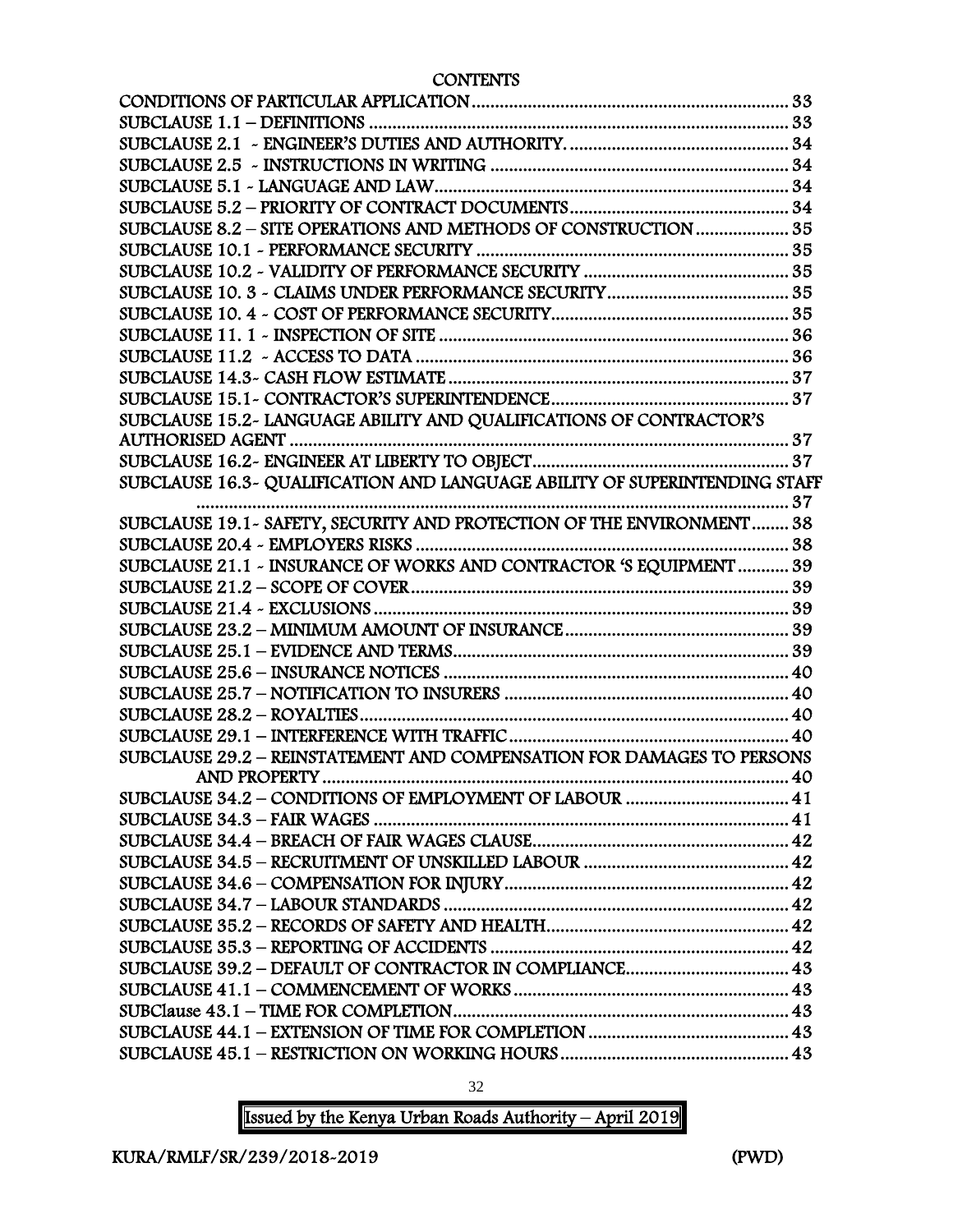| SUBCLAUSE 54.1 - CONTROCTOR'S EQUIPMENT, TEMPORARY WORKS AND MATERIALS |
|------------------------------------------------------------------------|
|                                                                        |
|                                                                        |
|                                                                        |
|                                                                        |
|                                                                        |
|                                                                        |
|                                                                        |
|                                                                        |
| SUBCLAUSE 60.3 - RETENTION MONEY AND PAYMENT OF RETENTION MONEY 45     |
|                                                                        |
|                                                                        |
|                                                                        |
|                                                                        |
|                                                                        |
|                                                                        |
|                                                                        |
|                                                                        |
|                                                                        |
|                                                                        |
|                                                                        |
|                                                                        |
|                                                                        |
|                                                                        |
|                                                                        |
|                                                                        |
|                                                                        |
|                                                                        |
|                                                                        |
|                                                                        |
|                                                                        |
|                                                                        |
|                                                                        |
|                                                                        |
|                                                                        |
|                                                                        |
|                                                                        |
|                                                                        |

CONDITIONS OF PARTICULAR APPLICATION

SUBCLAUSE 1.1 – DEFINITIONS

Amend this sub-clause as follows:

(a) (i) The "Employer" is the Kenya Urban Roads Authority, represented by the Director General - Kenya Urban Roads Authority.

33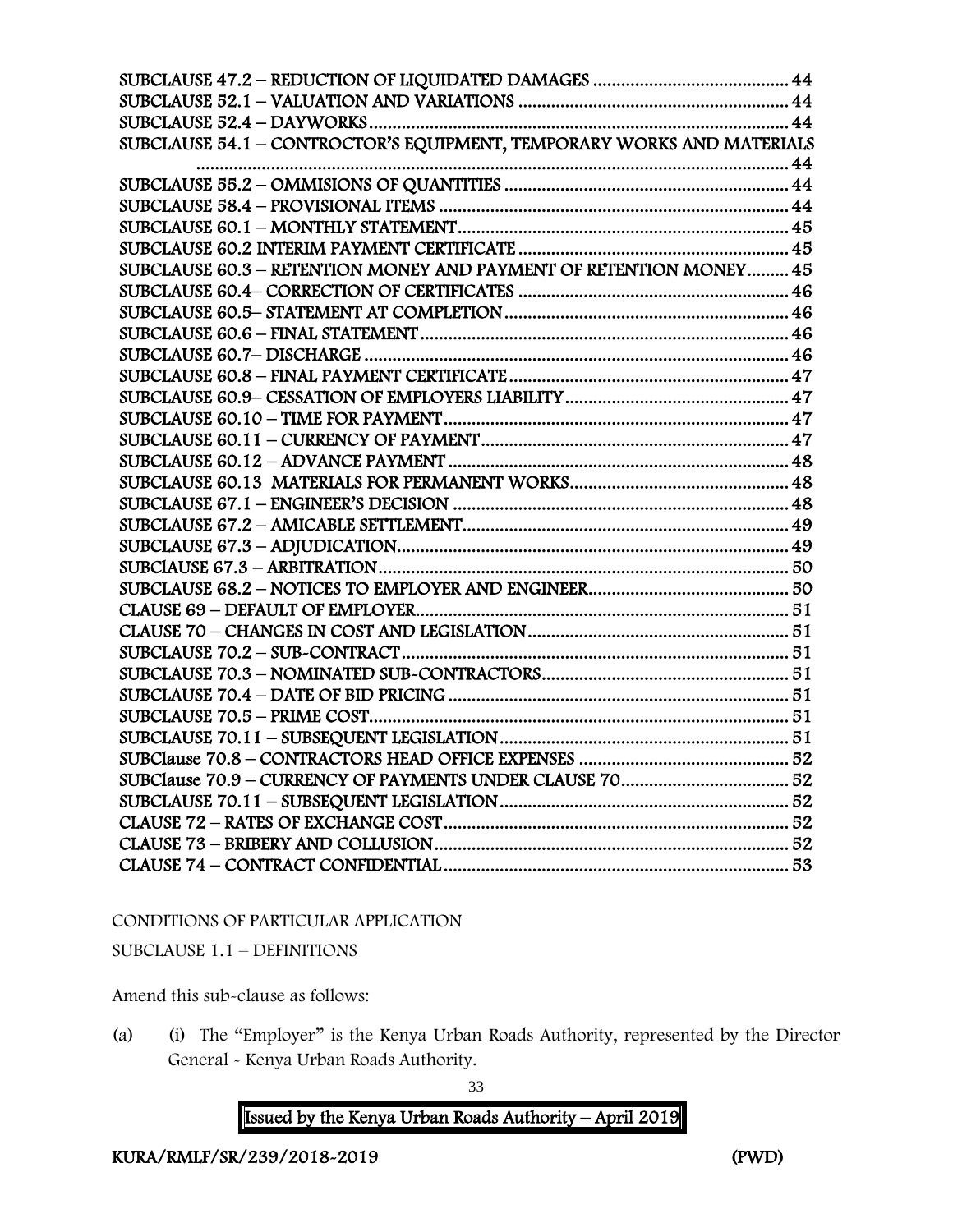(ii) The "Engineer" is the Director-(RACM) - Kenya Urban Roads Authority.

. (b) (i) Insert in line 2 after the Bills Of Quantities", the following, "the rates entered by the Contractor (whether or not such rate be employed in computation of the Contract Price),"

Amend subparagraph (b) (v) of Sub-Clause 1.1 by adding the following words at the end: The word "BID" is synonymous with "bid" and the word "Appendix to BID" with "Appendix to Bid" and the word "BID documents" with "bidding documents".

Add the following at the end of this sub-clause:

(h) "Materials" means materials and other things intended to form or forming part of the Permanent Works.

(i) "Quantified site instructions" means Site instructions from the Engineer or his representative to the Contractor instructing him to carry out quantified works drawn from the contract to be carried out within a specified period.

SUBCLAUSE 2.1 - ENGINEER'S DUTIES AND AUTHORITY.

With reference to Sub-Clause 2.1 (b), the following shall also apply: The Engineer shall obtain the specific approval of the Employer before taking any of the following actions specified in Part 1:

(a) Consenting to the subletting of any part of the works under Clause 4;

(b) Certifying additional cost determined under Clause 12;

(c) Determining an extension of time under Clause 44;

(d) Issuing a variation under Clause 51;

(e) Fixing rates or prices under Clause 52

#### SUBCLAUSE 2.5 - INSTRUCTIONS IN WRITING

Add at the end of sub-clause 2.5 the following: "The site instructions shall be in the form of quantified site instructions and the contractor shall commence execution of the site instructions within three (3) days and complete within the completion period as stipulated in the instructions.

#### SUBCLAUSE 5.1 - LANGUAGE AND LAW

The Contract document shall be drawn up in the ENGLISH LANGUAGE. Communication between the Contractor and the Engineer's Representative shall be in this given language.

The Laws applicable to this Contract shall be the Laws of the Republic of Kenya.

#### SUBCLAUSE 5.2 – PRIORITY OF CONTRACT DOCUMENTS

Delete the documents listed 1-6 and substitute:

- (1) The Contract Agreement (if completed)
- (2) The Letter Of Acceptance;
- (3) The Bid and Appendix to Bid;
- (4) The Conditions of Contract Part II;
- (5) The Conditions of Contract Part I;

 34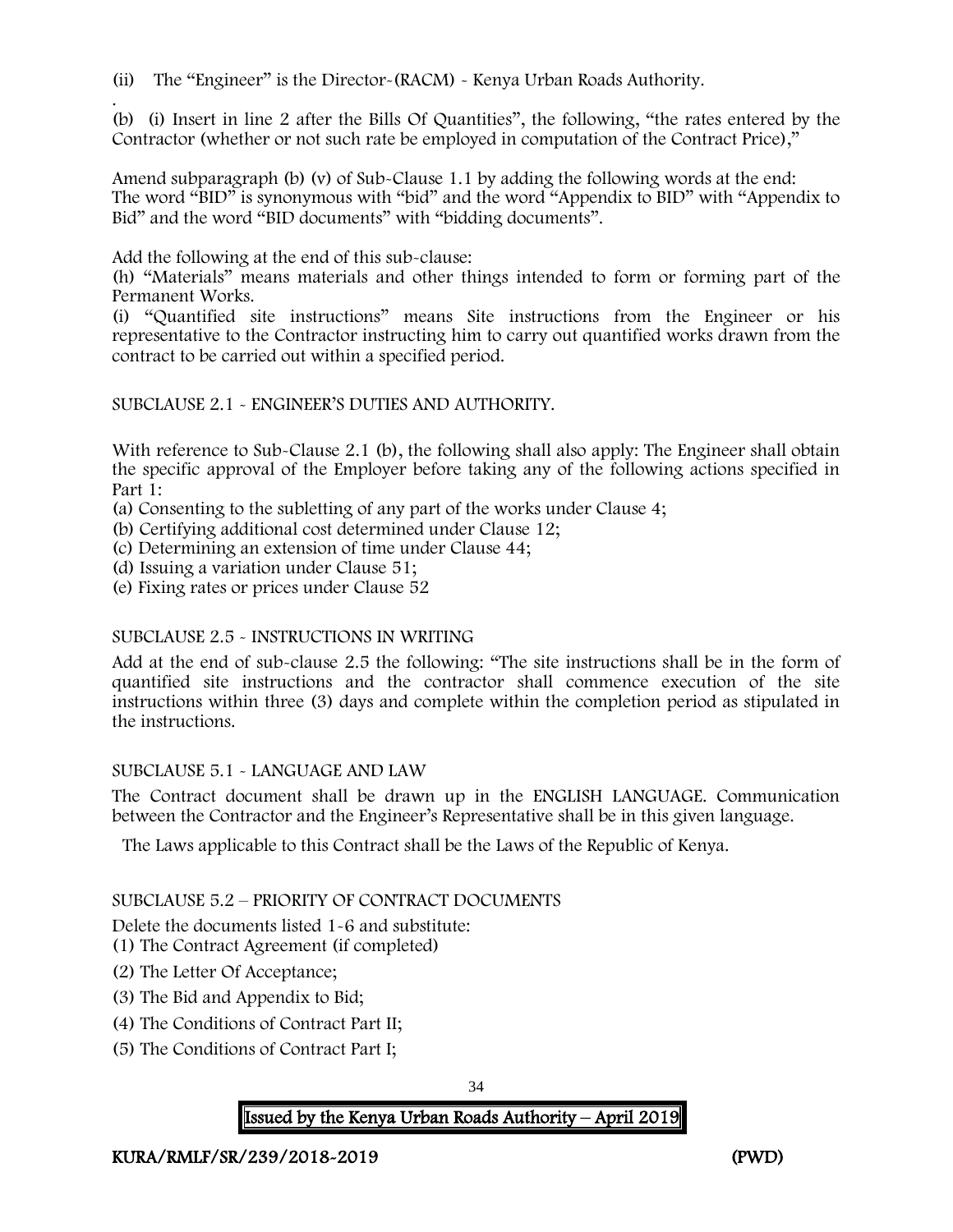- (6) The Special Specifications;
- (7) The Standard Specification for Road and Bridge Construction, 1986;
- (8) The Drawings;
- (9) The priced Bills of Quantities
- (10) Other documents as listed in the Appendix to form of Bid

#### SUBCLAUSE 8.2 – SITE OPERATIONS AND METHODS OF CONSTRUCTION

#### Add sub- clause 8.2(b) at the end as follows:

"The Contractor shall submit to the Engineer Works Methodology not later than 14 days from the date of award of the contract and general description of his proposed arrangements and methods for the execution of the Works. This shall include inter-alia temporary office, buildings, access roads, construction plant and its intended production output, working shift arrangements, labour strength, skilled and unskilled, and supervision arrangements, power supply arrangements, supply of materials including a materials utilisation programme, stone crushing, aggregate production and storage, cement handling, concrete mixing and handling, methods of excavation, dealing with water, testing methods and facilities."

#### SUBCLAUSE 10.1 - PERFORMANCE SECURITY

Replace the text of Sub-clause 10.1 with the following:

"The Contractor shall provide security for his proper performance of the Contract within 28 days after receipt of the Letter of Acceptance. The Performance Security shall be in the form of a bank guarantee as stipulated by the Employer in the Appendix to Bid. The Performance Security shall be issued by a bank incorporated in Kenya. The Contractor shall notify the Engineer when providing the Performance Security to the Employer.

"Without limitation to the provisions of the preceding paragraph, whenever the Engineer determines an addition to the Contract Price as a result of a change in cost, the Contractor, at the Engineers written request, shall promptly increase the value of the Performance Security by an equal percentage.

SUBCLAUSE 10.2 - VALIDITY OF PERFORMANCE SECURITY

The Performance Security shall be valid until a date 28 days after the date of issue of the Defects Liability Certificate. The security shall be returned to the Contractor within 14 days of expiration.

SUBCLAUSE 10. 3 - CLAIMS UNDER PERFORMANCE SECURITY

Delete the entire sub-clause 10.3.

SUBCLAUSE 10. 4 - COST OF PERFORMANCE SECURITY

The cost of complying with the requirements of this clause shall be borne by the Contractor.

| <b>Issued by the Kenya Urban Roads Authority – April 2019</b> |
|---------------------------------------------------------------|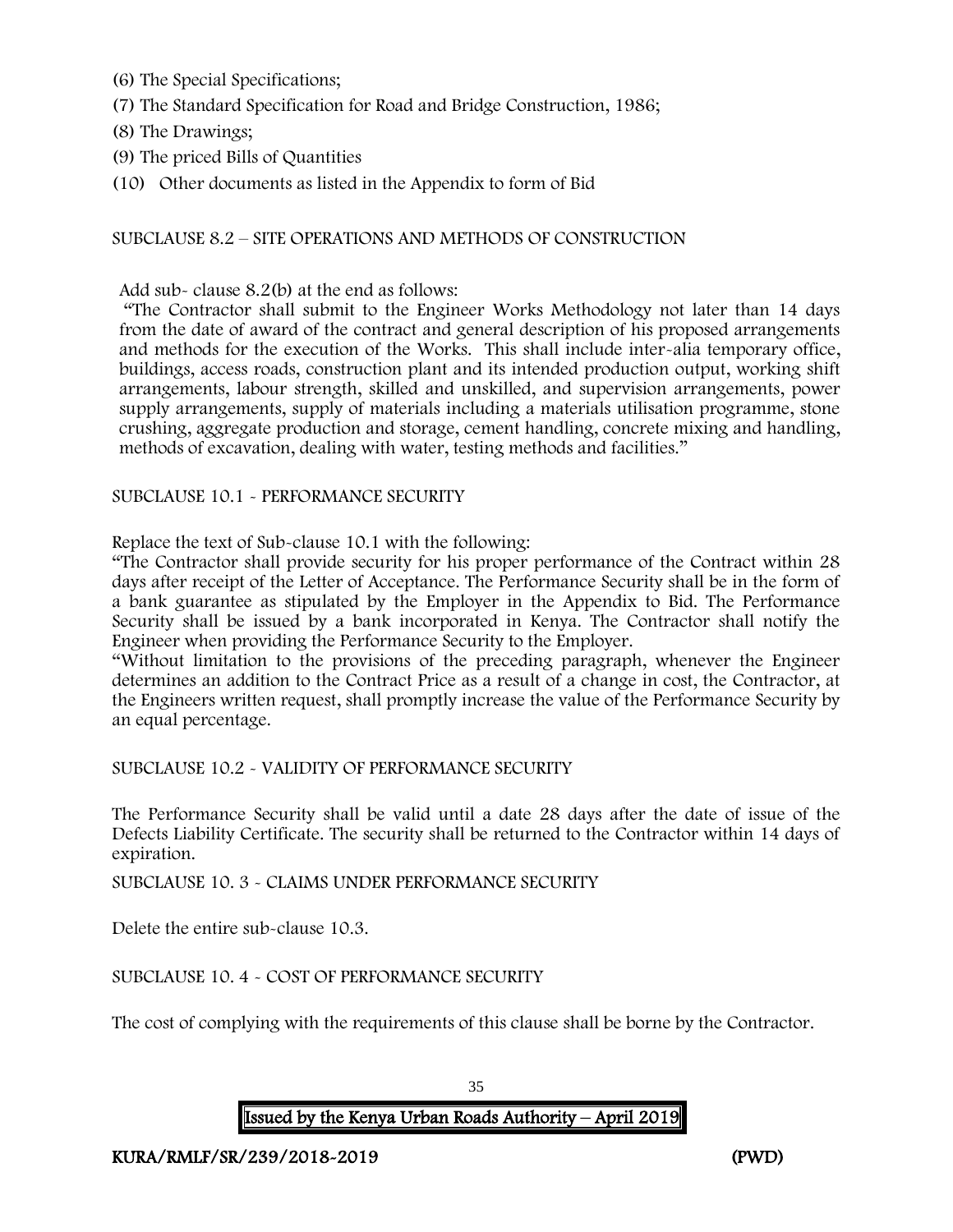### SUBCLAUSE 11. 1 - INSPECTION OF SITE

#### In line 17 after "affect his BID" add

"and the Contractor shall be deemed to have based his BID on all the aforementioned" Delete the last paragraph completely and replace with the following:

"The Employer in no way guarantees completeness nor accuracy of the soil, materials, subsurface and hydrological information made available to the Contractor at the time of BIDing or at any other time during the period of the Contract, and the Contractor shall be responsible for ascertaining for himself all information as aforesaid for the execution of works and his BID shall be deemed to have been priced accordingly.

SUBCLAUSE 11.2 - ACCESS TO DATA

Data made available by the Employer in accordance with Clause 11.1 shall be deemed to include data listed elsewhere in the Contract as open for inspection at the address stipulated in the Appendix to Bid.

#### SUBCLAUSE 14.1 PROGRAM TO BE SUBMITTED

The time within which the program shall be submitted shall be fourteen (14) days from the issuance of order to commence.

The programme shall be in the form of a Critical Path Method Network (CPM network) showing the order of procedure and description of the construction methods and arrangements by which he proposes to carry out the works. It should also be supplemented by a time – bar chart of the same programme.

The programme shall be coordinated with climatic, groundwater and other conditions to provide for the completion of the Works in the instruction and by the time specified. The programme shall be revised on demand by the Engineer or his representative.

During the execution of the works, the Contractor shall submit to the Engineer full and detailed particulars of any proposed amendments to the arrangements and methods submitted in accordance with the foregoing. If details of the Contractor's proposals for Temporary Works are required by the Engineer for his own information the Contractor shall submit such details within seven days of being requested to do so.

The various operations pertaining to the works shall be carried out in such a progressive sequence as will achieve a continuous and consecutive output of fully completed road works inclusive of all bridge works and culverts within the time limits specified in the Contract and the instructions. Generally the Contractor shall carry out works within the sections stated in the instructions.

The Contractor shall allow in his programme for the following 10 public holidays per calendar year in Kenya.

- New Years Day (1<sup>st</sup> January)
- Good Friday

 36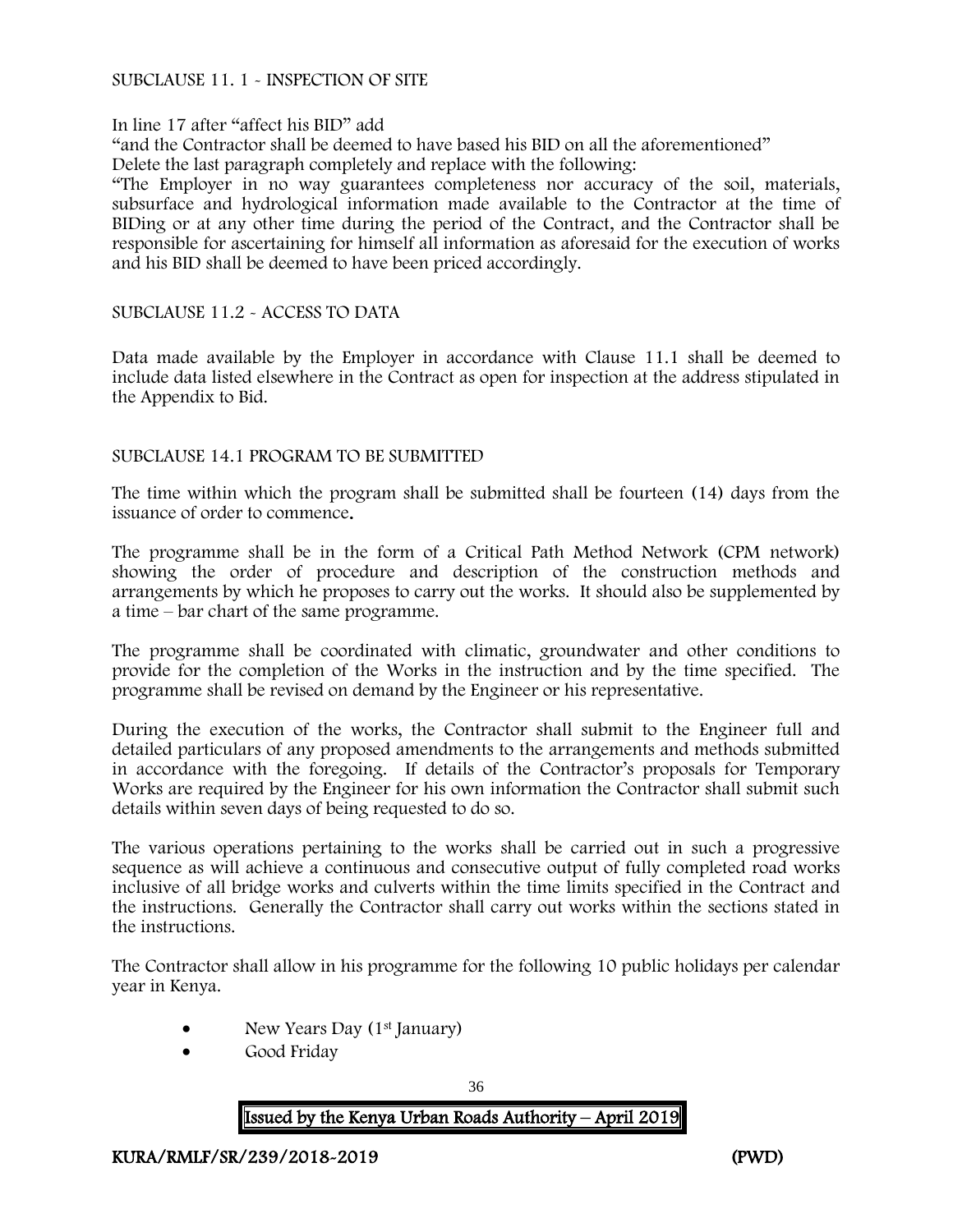- Easter Monday
- Labour day  $(1<sup>st</sup>$  May)
- $\bullet$  Madaraka Day (1<sup>st</sup> June)
- Idd Ul Fitr
- Mashujaa Day (20<sup>th</sup> October)
- $\bullet$  Jamhuri day (12<sup>th</sup> December)
- Christmas Day  $(25<sup>th</sup> December)$
- Boxing day (26<sup>th</sup> December)

The Contractor should also allow per calendar year for a further 2 unspecified public holidays which may be announced by the Government of Kenya with no prior notification.

Add the following at the end of this sub-clause: -

The Employer shall have the right to withhold payment at any time if the contractor fails to submit the programme or revised programme due to his negligence, failure or omission.

## SUBCLAUSE 14.3- CASH FLOW ESTIMATE

The cash flow estimates shall be submitted together with the works programme.

## SUBCLAUSE 15.1- CONTRACTOR'S SUPERINTENDENCE

Add the following at the end of the first paragraph of sub-clause 15.1:

"The Contractor shall, within seven (7) days of receipt of the Engineer's order to commence the works inform the Engineer in writing the name of the Contractor's Representative and the anticipated date of his/her arrival on site."

Add the following Sub-clause 15.2

SUBCLAUSE 15.2- LANGUAGE ABILITY AND QUALIFICATIONS OF CONTRACTOR'S AUTHORISED AGENT

The Contractor's Agent or Representative on the site shall have as a minimum an ordinary diploma in civil Engineering or building construction or have equivalent status approved by the Engineer and shall be able to read and write English fluently.

The Contractor's Agent or Representative shall have at least 3 years related experience.

## SUBCLAUSE 16.2- ENGINEER AT LIBERTY TO OBJECT

At the end of this Clause add

"by a competent substitute approved by the Engineer and at the Contractors own expense." Add the following Sub-Clauses 16.3 and 16.4:

SUBCLAUSE 16.3- QUALIFICATION AND LANGUAGE ABILITY OF SUPERINTENDING STAFF

The Contractor's superintending staff shall meet the following minimum qualifications: Should have a working knowledge of English or Kiswahili. Should any of the superintending staff not be able to meet this condition, the Contractor shall propose to the Engineer

> 37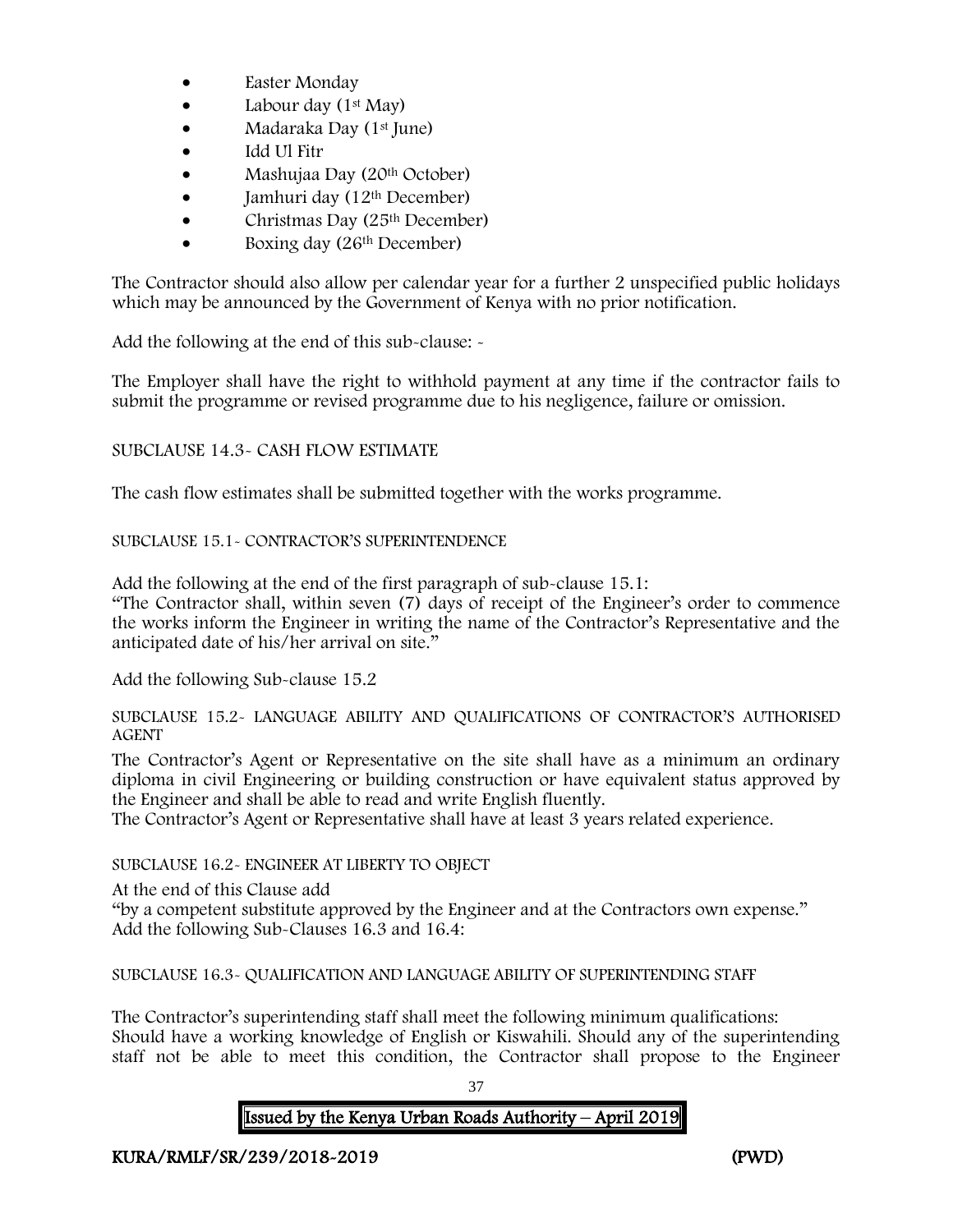arrangements for provision of a sufficient number of interpreters of approved qualifications. The Engineer, at his discretion, may amend, approve or reject such arrangements or reject deployment of superintending staff not meeting the language requirements. The Engineer may at any time during the duration of the Contract amend any approved arrangements made for interpreters, which shall be implemented at the Contractors expense.

The key staff listed below must have academic qualifications from government-recognised institutions or equivalent institutions of the levels set out in Section 5, Part 6.

- Site Agent
- Site Engineer
- Site Surveyor
- Foremen

The key staff listed below must have minimum experience set out in Section 5, Part 6:

- Site Agent
- Site Engineer
- Site Surveyor
- Foremen

Qualifications as above shall be subject to verification and approval on site by the Engineer or his representative on site before commencement of the said works.

SUBCLAUSE 19.1- SAFETY, SECURITY AND PROTECTION OF THE ENVIRONMENT

Add Sub-Clause-paragraph (d) of Sub-Clause 19 as follows:

Notwithstanding the Contractor's obligation under Sub-Clause-paragraph (a), (b) and 9(c) of Sub-Clause 19.1 of the Conditions Of Contract, the Contractor shall observe the following measures with a view to reducing or elimination adverse environmental effects by the site works:

- (i) All quarries and borrow pits shall be filled and landscaped to their original state after extraction of construction material
- (ii) Soil erosion due to surface runoff or water from culverts or other drainage structures should be avoided by putting in place proper erosion control measures that shall include, but are not limited to grassing and planting if trees
- (iii) Long traffic diversion roads shall be avoided so as to minimize the effect of dust on the surrounding environment. In any case all diversions shall be kept damp and dust free
- (iv) Spillage of oils, fuels and lubricants shall be avoided and if spilt, shall be collected and disposed off in such a way as not to adversely affect the environment
- (v) Rock blasting near settlement areas shall be properly coordinated with the relevant officers of the Government so as to minimize noise pollution and community interference.

SUBCLAUSE 20.4 - EMPLOYERS RISKS

Delete Sub-Clause (h) and substitute with;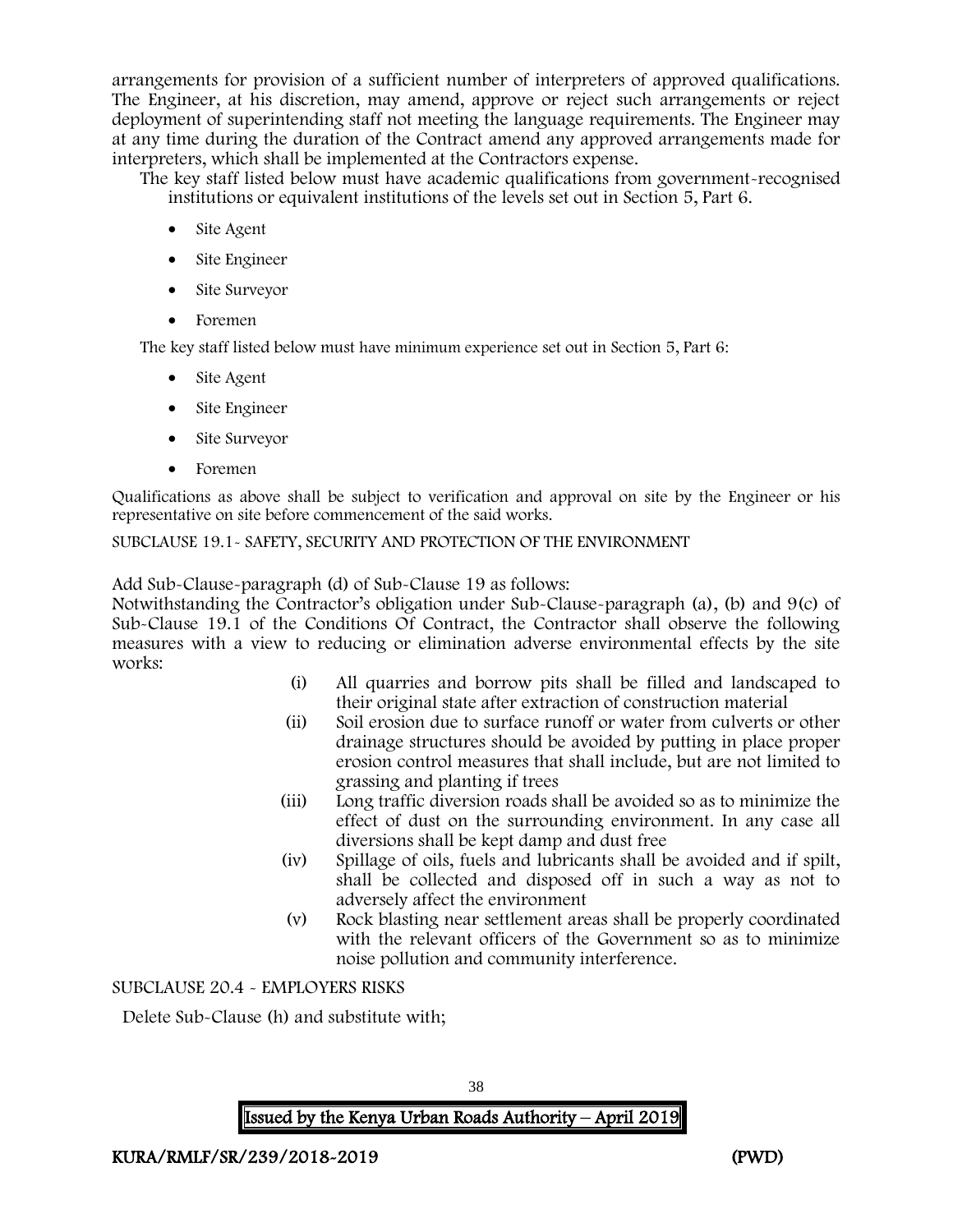- (h) any operation of the forces of nature (insofar as it occurs on site) which an experienced contractor:
	- (i) could not have reasonably foreseen, or
	- (ii) could reasonably have foreseen, but against which he could not reasonably have taken at least one of the following measures:
		- (A) prevent loss or damage to physical property from occurring by taking appropriate measures or
		- (B) insure against such loss or damage

SUBCLAUSE 21.1 - INSURANCE OF WORKS AND CONTRACTOR 'S EQUIPMENT

Add the following words at the end of Sub-paragraph (a) and immediately before the last word of Sub-paragraph (b) of Sub-Clause 21.1:

"It being understood that such insurance shall provide for compensation to be payable in the types and proportions of currencies required to rectify the loss or damage incurred"

Delete the first sentence of this Clause and replace with he following:

"prior to commencement of the Works the Contractor shall, without limiting his or the Employer's obligations and responsibilities under Clause 20, insure to the satisfaction of the Employer:"

SUBCLAUSE 21.2 – SCOPE OF COVER

Amend sub-paragraph (a) of Sub-Clause 21.2 as follows:

Delete words "from the start of work at the site" and substitute the words "from the first working day after the Commencement Date"

Add the following as Sub-Clause (c) under Sub-Clause-Clause 21.2

(c ) It shall be the responsibility of the Contractor to notify the insurance company of any change in the nature and extent of the Works and to ensure the adequacy of the insurance coverage at all times during the period of the Contract.

SUBCLAUSE 21.4 - EXCLUSIONS

Amend Sub-Clause 21.4 to read as follows:

"There shall be no obligation for the insurances in Sub-Clause 21.1 to include loss or damage caused by the risks listed under Sub-Clause 20.4 sub-paragraph (a) (i) to(iv) of the Conditions of Particular Application."

SUBCLAUSE 23.2 – MINIMUM AMOUNT OF INSURANCE

Add the following at the end of this Clause: "... with no limits to the number of occurrences".

SUBCLAUSE 25.1 – EVIDENCE AND TERMS

Amend Sub-Claus OF INSURANCE 25.1 as follows:

 39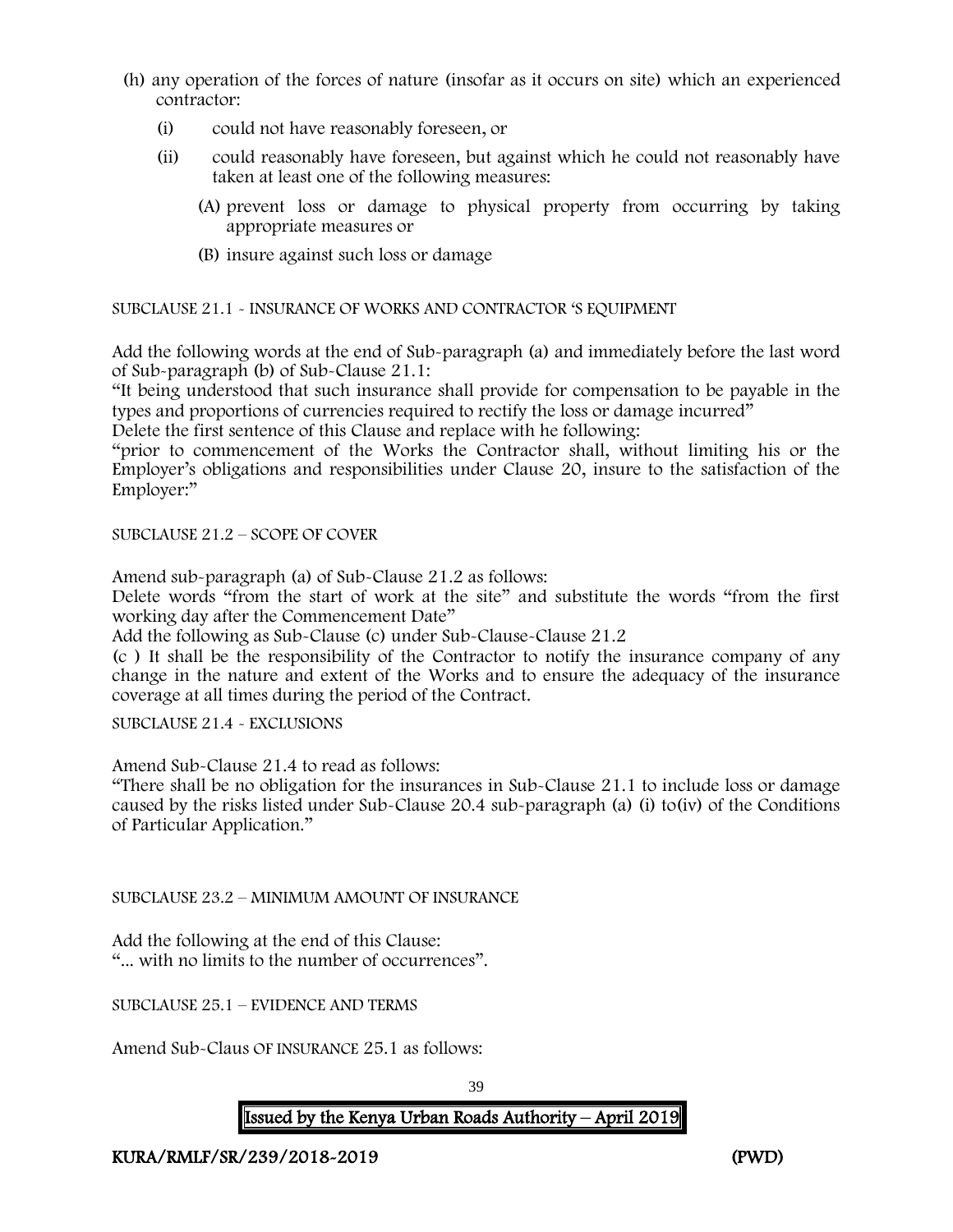Insert the words "as soon as practicable after the respective insurances have been taken out but in any case" before the words "prior to the start of work at the site" Add the following Sub-Clauses 25.6, 25.7

### SUBCLAUSE 25.6 – INSURANCE NOTICES

Each policy of insurance effected by the Contractor for purposes of the Contract shall include a provision to the effect that the Insurer shall have a duty to give notice in writing to the Contractor and Employer of the date when a premium becomes payable. This shall not be more than thirty (30) days before that date and the policy shall remain in force until thirty (30) days after the giving of such notice.

### SUBCLAUSE 25.7 – NOTIFICATION TO INSURERS

It shall be the responsibility of the Contractor to notify insurers under any of the insurance referred to in the preceding clauses 21, 23 and 24 on any matter or event, which by the terms of such insurance are required to be so notified. The Contractor shall indemnify and keep indemnified the Employer against all losses, claims, demands, proceedings, costs, charges and expenses whatsoever arising out of or in consequence of any default by the Contractor in complying with the requirements of this Sub-Clause whether as a result of avoidance of such insurance or otherwise.

#### SUBCLAUSE 28.2 – ROYALTIES

Add at the end of this Sub-Clause the following sentence:

"The Contractor shall also be liable for all payments or compensation if any that are levied in connection with the dumping of part or all of any such material."

#### SUBCLAUSE 29.1 – INTERFERENCE WITH TRAFFIC

Supplement Sub-Clause 29.1 by adding the following sentence at the end:

"The Contractor will be permitted to use existing public roads for access to the site. The Contractor shall pay vehicle license tax and road maintenance duty in accordance with relevant regulations and shall obtain any necessary permits or licenses from relevant authorities for transporting his equipment."

Add the following subclause 29.2:

#### SUBCLAUSE 29.2 – REINSTATEMENT AND COMPENSATION FOR DAMAGES TO PERSONS AND **PROPERTY**

The Contractor shall reinstate all properties whether public or private which are damaged in consequence of the construction and, maintenance of the works to a condition as specified and at least equal to that prevailing before his first entry on them.

If in the opinion of the Engineer the Contractor shall have failed to take reasonable and prompt action to discharge his obligations in the matter of reinstatement, the Engineer will inform the Contractor in writing of his opinion, in which circumstances the Employer reserves the right to employ others to do the necessary work of reinstatement and to deduct the cost thereof from any money due or which shall become due to the Contractor.

The Contractor shall refer to the Employer without delay all claims which may be considered to fall within the provisions of Clause 22.1.

Add the following Sub-Clause 34.2 to 34.8

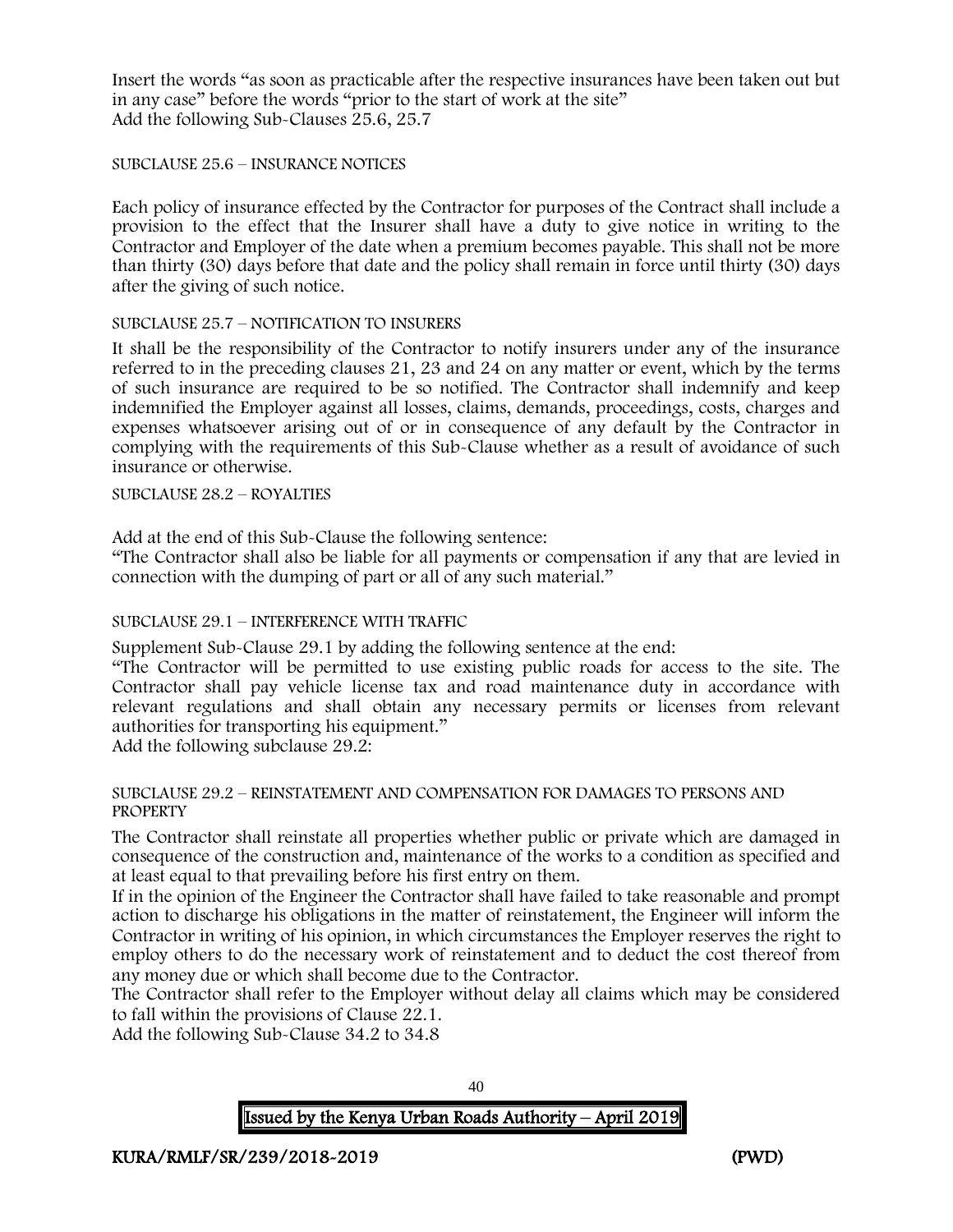### SUBCLAUSE 34.2 – CONDITIONS OF EMPLOYMENT OF LABOUR

The Contractor shall be responsible for making all arrangements for and shall bear all costs relating to recruitment, obtaining of all necessary visas, permits or other official permission for movements of staff and labour.

### SUBCLAUSE 34.3 – FAIR WAGES

The Contractor shall, in respect of all persons employed anywhere by him in the execution of the Contract, and further in respect of all persons employed by him otherwise than in the execution of the Contract in every factory, Workshop or place occupied or used by him for the execution of the Contract, observe and fulfil the following conditions:

- (a) The Contractor shall pay rates of wages, observe hours of labour and provide conditions of labour, housing, amenities and facilities not less favourable than those required by the latest Regulation of Wages (Building and Construction Industry) Order as of the time of bid submission, and subsequent amendments thereto, or in any wage scales, hours of work or conditions agreed by the Ministry of Labour or other Government Department in consultation with the appropriate wage fixing authority and generally recognized by other employees in the district whose general circumstances in the trade or industry in which the Contractor is engaged are similar.
- (b) In the absence of any rates of wages, hours or conditions of labour so established the Contractor shall pay rates of wages and observe hours and conditions of labour which are not less favourable than the general level of wages, hours and conditions observed by other Employers whose general circumstances in the trade or industry in which the Contractor is engaged are similar.
- (c) Where the absence of established rates of wages, hours and conditions of labour or the dissimilarity of the general circumstances in the trade of industry in which the Contractor is engaged prevent the Contractor from observing rates of wages, hours and conditions of labour ascertained under sub-paragraph (a) and (b) above the Contractor in fixing the rates of wages, hours and conditions of labour of his employees shall be guided by the advice of the Labour Department.
- (d) The Contractor shall recognize the freedom of his employees to be members of trade unions.
- (e) The Contractor shall maintain records in English of the time worked by, and the wages paid to, his employees. The Contractor shall furnish to the Engineer or Employer, if called upon to do so, such particulars of the rates, wages and conditions of labour as the Employer or Engineer may direct.
- (f) The Contractor shall at all times during the continuance of the contract display, for the information of his employees in every factory, workshop or place occupied or used by him for the execution of the Contract, a copy of this clause together with a notice setting out the general rates of wages, hours and conditions of labour of his employees.
- (g) The Contractor shall be responsible for the observance of this clause by sub-Contractors employed in the execution of the works.

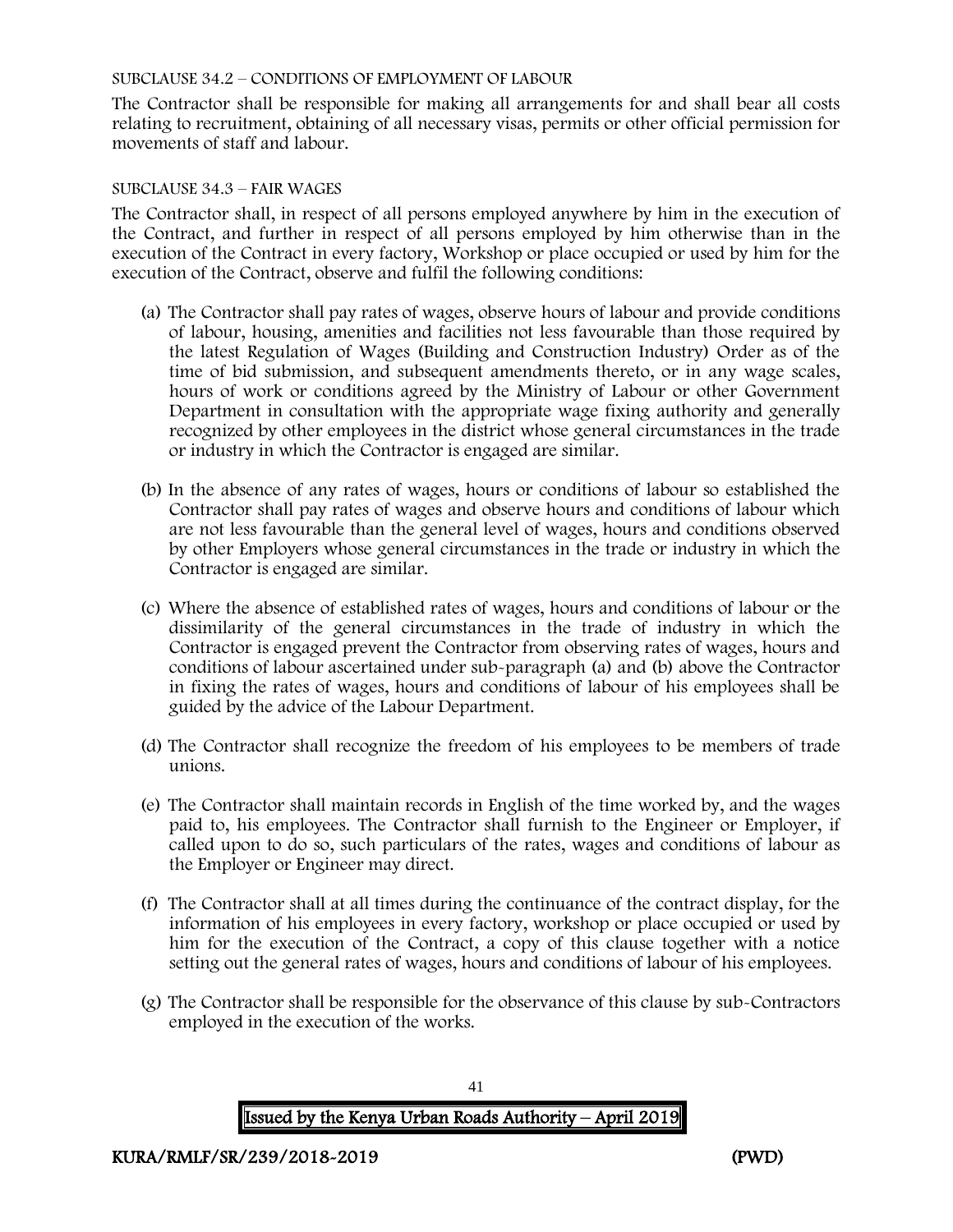#### SUBCLAUSE 34.4 – BREACH OF FAIR WAGES CLAUSE

Any Contractor or Sub-Contractor who is found to be in breach of Fair Wages Clause shall cease to be approved as a Contractor or Sub-Contractor for such period as the Permanent Secretary for the Ministry of Roads may determine.

Should a claim be made to the Employer alleging the Contractor's default in payment of Fair Wages of any workman employed on the Contract and if proof thereof satisfactory to the Employer is furnished by the Labour Authority, the Employer may, failing payment by the Contractor, pay the claims out of any monies due or which may become due to the Contractor under the Contract.

#### SUBCLAUSE 34.5 – RECRUITMENT OF UNSKILLED LABOUR

Any additional unskilled labour which is required by the Contractor for the works and which is not in his employment at the time of the acceptance of the BID shall be recruited by the Contractor from the Labour Exchange or Exchange or Exchanges nearest to the site or sites of the work.

#### SUBCLAUSE 34.6 – COMPENSATION FOR INJURY

The Contractor shall in accordance with the Workmen's Compensation Act of the Laws of Kenya and any other regulations in force from time to time pay compensation for loss or damage suffered in consequence of any accident or injury or disease resulting from his work to any workman or other person in the employment of the Contractor or any Subcontractor.

#### SUBCLAUSE 34.7 – LABOUR STANDARDS

(a) the Contractor shall comply with the existing local labour laws, regulations and labour standards

(b) the Contractor shall formulate and enforce an adequate safety program with respect to all work under his contract, whether performed by the Contractor or subcontractor. The Contractor has assurance from the Employer of cooperation where the implementation of these safety measures requires joint cooperation.

(c) Upon written request of the Employer the Contractor shall remove or replace any of his employees employed under this Contract.

Add the following Sub-Clause 35.2 and 35.3.

SUBCLAUSE 35.2 – RECORDS OF SAFETY AND HEALTH

The Contractor shall maintain such records and make such reports concerning safety, health and welfare of persons and damage to property as the Engineer may from time to time prescribe.

SUBCLAUSE 35.3 – REPORTING OF ACCIDENTS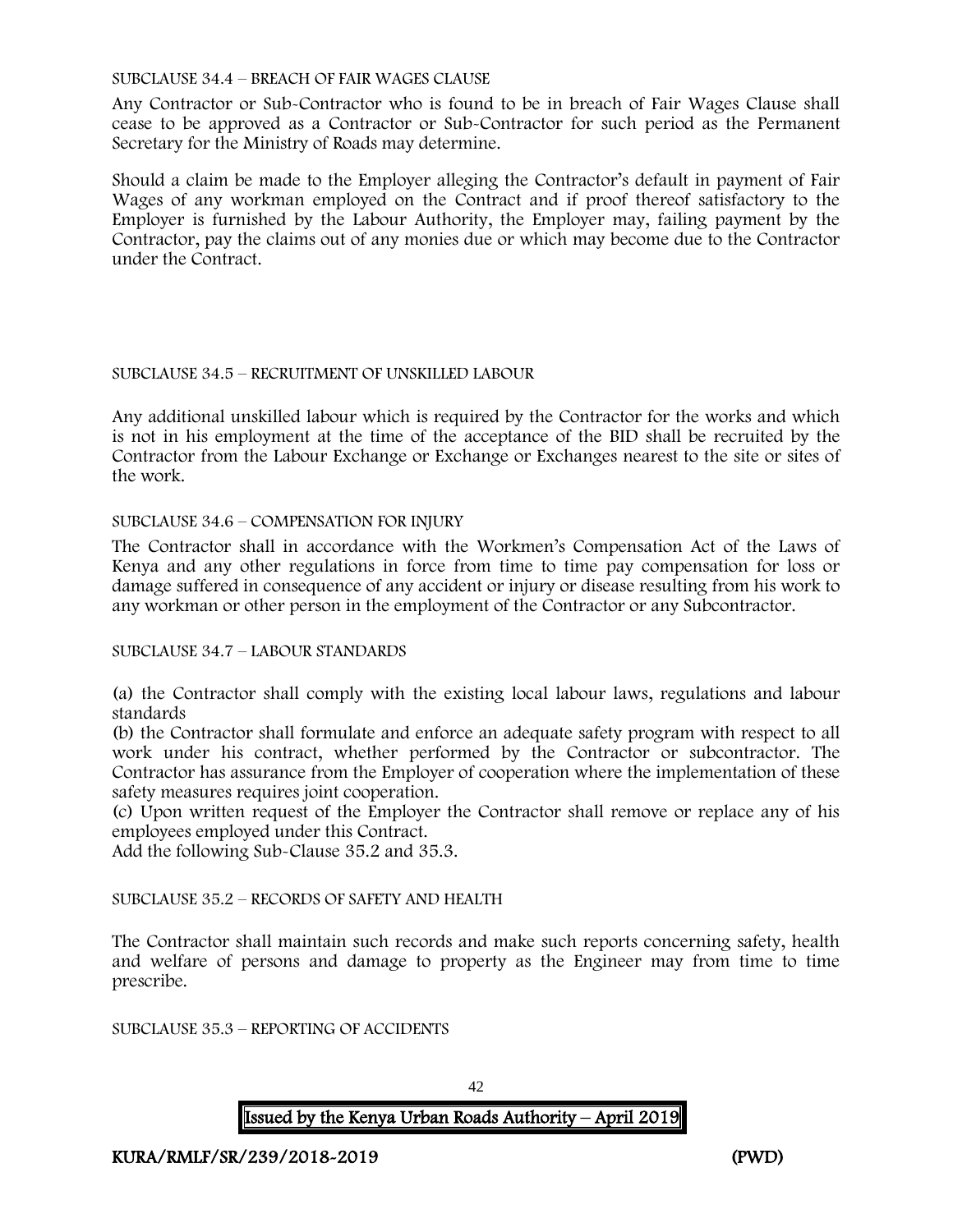The Contractor shall report to the Engineer details of any accident as soon as possible after its occurrence. In the case of any fatality or serious accident, the Contractor shall, in addition, notify the Engineer immediately by the quickest available means. The Contractor shall also notify the relevant authority whenever the Laws of Kenya require such a report.

## SUBCLAUSE 39.2 – DEFAULT OF CONTRACTOR IN COMPLIANCE

Add at the end of Sub-Clause 39.2 the following: "Where the contractor has no pending payments with the employer and the retention funds are less than the value of works to be carried out by the employer, the employer shall apply funds as per clause 10.3". The contract shall then stand determined clause 63 not withstanding.

SUBCLAUSE 41.1 – COMMENCEMENT OF WORKS

Amend Sub-Clause 41.1 as follows:

Delete the words "as soon as is reasonably possible" in the first sentence and replace with "within the period stated in the Appendix to Bid".

For the purposes of this clause the quantified site instructions shall be treated as the works and delay in commencement in the instructed works shall constitute breach of contract that will lead to institution of remedies under clause 63 of these conditions.

### SUBCLAUSE 43.1 – TIME FOR COMPLETION

Amend Sub-Clause 43.1 as follows:

Delete the words "within the time" to "such extended time" and substitute "by the date or dates stated or implied in Clause 14 of these Conditions of Particular Application.

SUBCLAUSE 44.1 – EXTENSION OF TIME FOR COMPLETION

Add at the end of Sub-Clause 44.1 the following:

"Neither rains falling within the rainy seasons as occurs in Kenya nor floods caused by such rains shall be deemed exceptional weather conditions such as may fairly entitle the Contractor to an extension of time for the completion of the work."

SUBCLAUSE 45.1 – RESTRICTION ON WORKING HOURS

Add at the end of Sub-Clause 45.1 the following:

"If the Contractor requests permission to work by night as well as by day, then if the Engineer shall grant such permission the Contractor shall not be entitled to any additional payments for so doing. All such work at night shall be carried out without unreasonable noise or other disturbance and the Contractor shall indemnify the Employer from and against any liability for damages on account of noise or other disturbance created while or in carrying out night work and from and against all claims, demands, proceedings, costs, charges and expenses whatsoever in regard or in relation to such liability.

"In addition the Contractor will be required to provide, for any work carried out at night or recognized days of rest, adequate lighting and other facilities so that the work is carried out safely and properly.

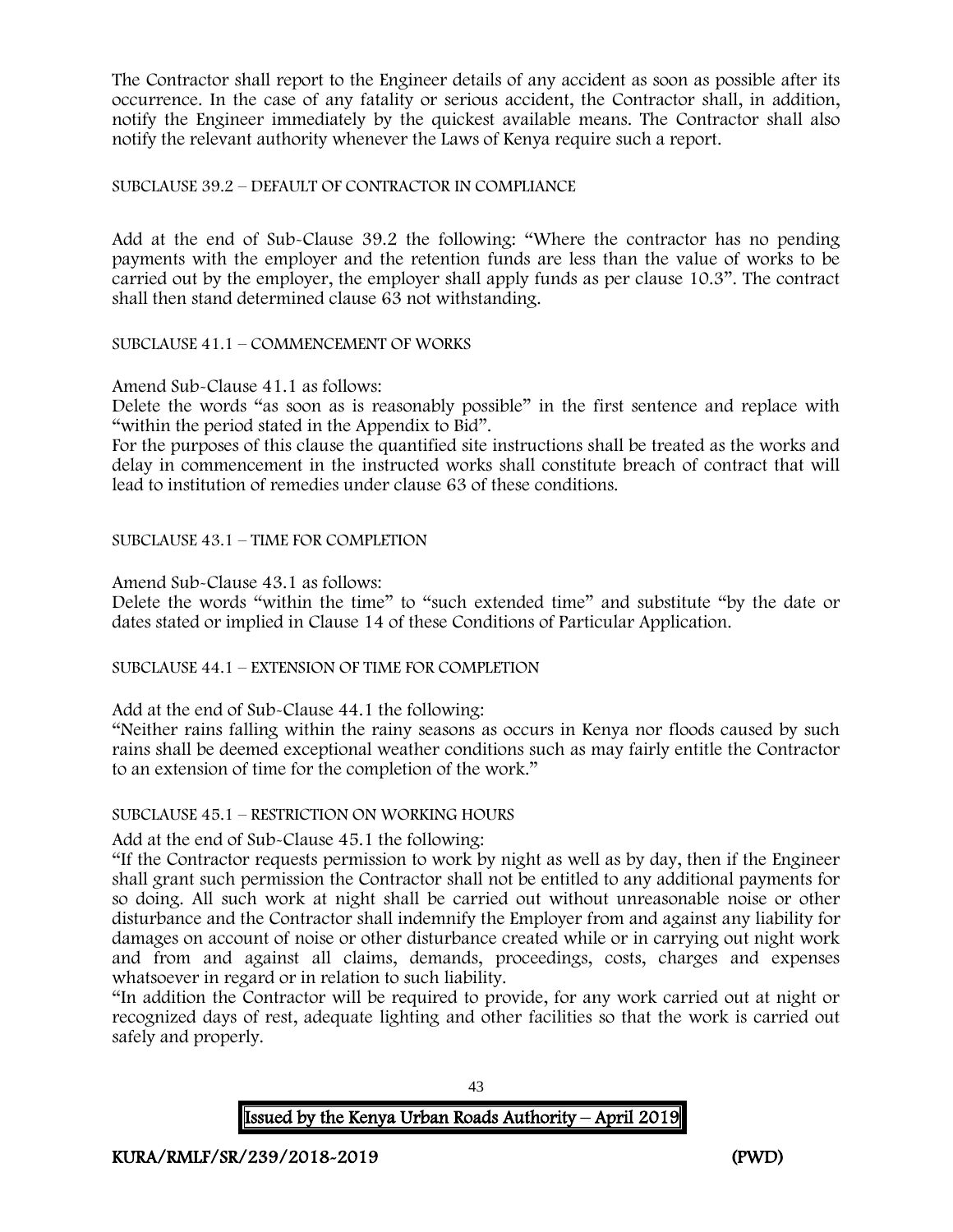"In the event of the Engineer granting permission to the Contractor to work double or rotary shifts or on Sundays, the Contractor shall be required to meet any additional costs to the Employer in the administration and supervision of the Contract arising from the granting of this permission."

## SUBCLAUSE 47.2 – REDUCTION OF LIQUIDATED DAMAGES

Add the following paragraphs at the end of this Sub-Clause:

"There shall be no reduction in the amount of liquidated damages in the event that a part or a section of the Works within the Contract is certified as completed before the whole of the Works comprising that Contract.

The Employer shall pay no bonus for early completion of the Works to the Contractor.

SUBCLAUSE 52.1 – VALUATION AND VARIATIONS

Add new Clause 52.2(c )

No change in the unit rates or prices quoted shall be considered for items included in the schedule of Dayworks rates, or Provisional Sums and items, or for any item in the BOQ.

SUBCLAUSE 52.4 – DAYWORKS

Add the following at the end of Sub-Clause 52.4:

The work so ordered shall immediately become part of the works under the contract. The Contractor shall, as soon as practicable after receiving the Dayworks order from the Engineer undertake the necessary steps for due execution such work. Prior to commencement of any work to be done on a Dayworks basis, the Contractor shall give an advance notice to the Engineer stating the exact time of such commencement.

### SUBCLAUSE 54.1 – CONTROCTOR'S EQUIPMENT, TEMPORARY WORKS AND MATERIALS : Exclusive use for the works

Amend Sub-Clause 54.1 as follows: Line 5: add "written" between "the" and "consent". Delete Sub-Clauses 54.2 and 54.5.

SUBCLAUSE 55.2 – OMMISIONS OF QUANTITIES

Items of Works described in the Bills of Quantities for which no rate or price has been entered in the Contract shall be considered as included in other rates and prices in the Contract and will not be paid for separately by the Employer.

Add the following Sub-Clause 58:

Add the words "or Engineer's representative" where the word "Engineer" appears in clause 58. SUBCLAUSE 58.4 – PROVISIONAL ITEMS

Provisional items shall be read as Provisional Sums and shall be operated as such in accordance with Sub-Clauses 58.1 to 58.3.

> 44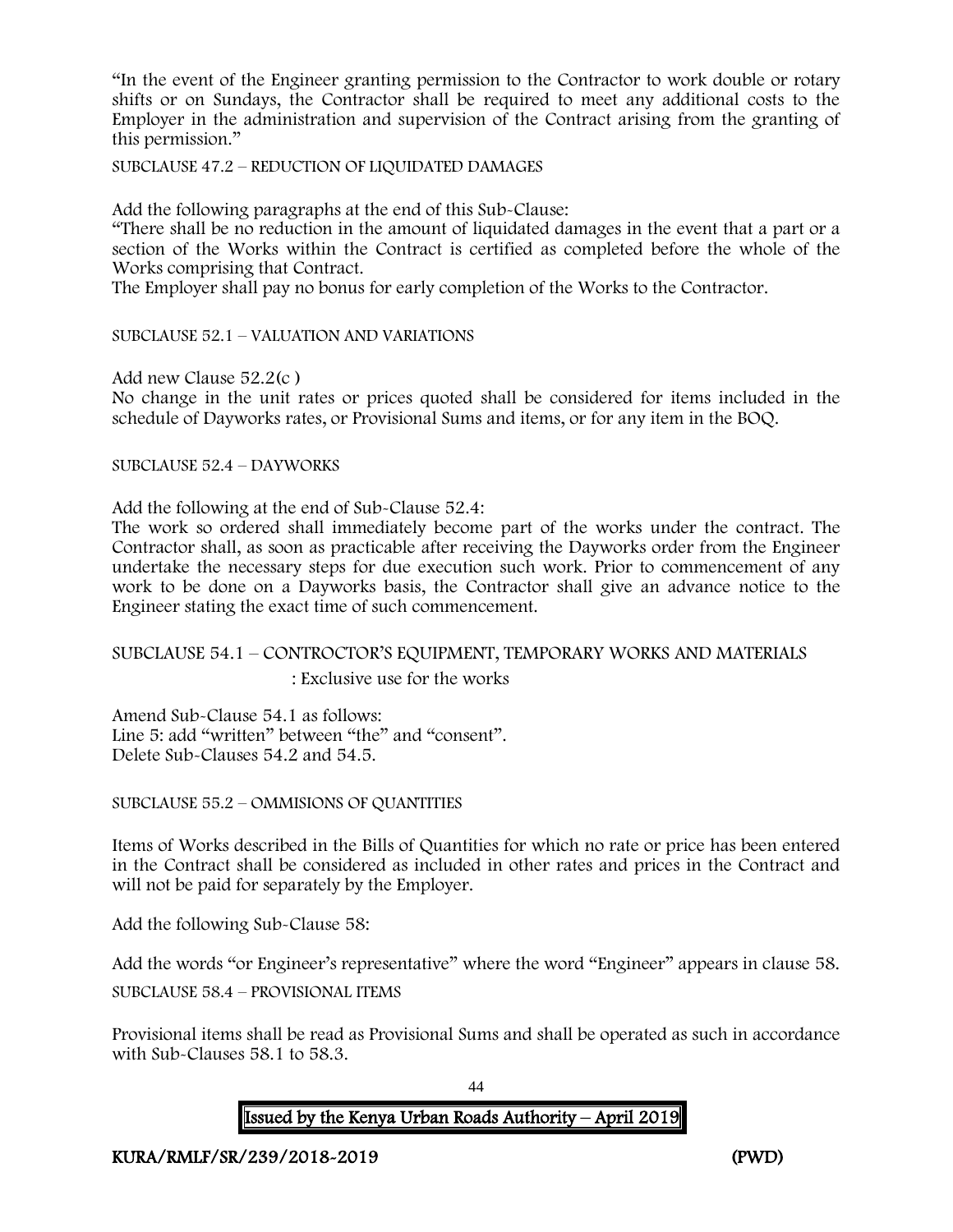Clause 60 of the General Conditions is deleted and substituted with the following:-

## SUBCLAUSE 60.1 – MONTHLY STATEMENT

The Contractor shall submit a statement to the Engineer at the end of each month, in a tabulated form approved by the Engineer, showing the amounts to which the Contractor considers himself to be entitled. The statement shall include the following items, as applicable;

- the value of the Permanent Work executed up to the end of previous month

- such amount as the Engineer may consider fair and reasonable for any Temporary Works for which separate amounts are provided in the Bill of Quantities

- any amount to be withheld under retention provisions of Sub-clause 60.3
- any other sum to which the Contractor may be entitled under the Contract

If the Engineer disagrees with or cannot verify any part of the statement, the Contractor shall submit such further information as the Engineer may reasonably require and shall make such changes and corrections in the statement as may be directed by the Engineer. In cases where there is difference in opinion as to the value of any item, the Engineer's view shall prevail.

### SUBCLAUSE 60.2 INTERIM PAYMENT CERTIFICATE

The Contractor shall forward to the Engineer an Interim Payment Certificate based on the statement as corrected above and, should it be necessary in the Engineers opinion, shall promptly make any further amendments and corrections to the Interim Payment Certificate.

The Engineer shall not unreasonably withhold certifying an Interim Payment Certificate and in case of likely delay in establishing the value of an item, such item may be set aside and the remainder certified for payment.

Within 14 days after receipt of the Interim Payment Certificate and subject to the Contractor having made such further amendments and corrections as the Engineer may require, the Engineer will forward to the Employer the certified Interim Payment Certificate.

Provided that the Engineer shall not be bound to certify any payment under this Clause if the net amount thereof, after all retentions and deductions, would be less than the minimum amount of Interim Payment Certificate's stated in the Appendix to Form of Bid. However in such a case, the uncertified amount will be added to the next interim payment, and the cumulative unpaid certified amount will be compared to the minimum amount of interim payment.

SUBCLAUSE 60.3 – RETENTION MONEY AND PAYMENT OF RETENTION MONEY

A retention amounting to the percentage stipulated in the Appendix to Bid shall be made by the Engineer in the first and following Interim Payment Certificates until the amount retained shall reach the "Limit of Retention Money" named in the Appendix to Form of BID.

Upon the issue of the Taking-Over Certificate, with respect to the whole of the works one half of the retention money shall become due and shall be paid to the Contractor when the Engineer shall certify in writing that the last section of the whole works has been substantially completed.

Upon expiration of the Defects Liability Period for the works, the other half of the Retention Money shall be certified by the Engineer for payment to the Contractor.

| Issued by the Kenya Urban Roads Authority - April 2019 |  |
|--------------------------------------------------------|--|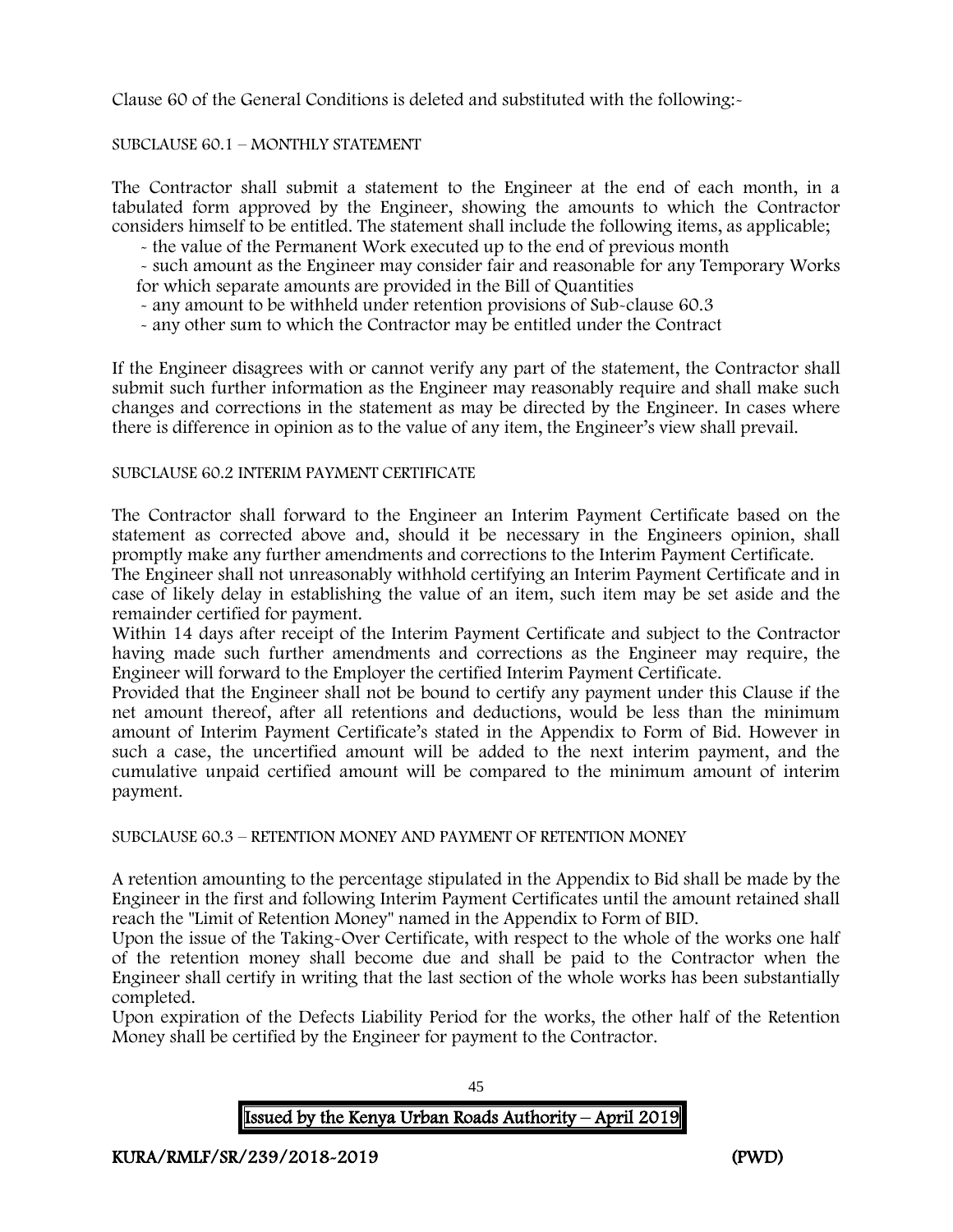Provided that in the event of different Defects Liability Periods being applicable to different Sections of the Permanent Works pursuant to Clause 48, the expression "expiration of the Defects Liability Period "shall, for the purpose of this sub-clause, be deemed to mean the expiration of the latest of such periods.

Provided also that if at such time, there remain to be executed by the Contractor any work instructed, pursuant to Clause 49 and 50, in respect of the works, the Engineer shall be entitled to withhold certification until completion of any such work or so much of the balance of the Retention money as shall in the opinion of the Engineer, represents the cost of the remaining work to be executed.

SUBCLAUSE 60.4– CORRECTION OF CERTIFICATES

The Engineer may in any Interim Payment Certificate make any correction or modification to any previous Interim Payment Certificate signed by him and shall have authority, if any work is not being carried out to his satisfaction to omit or reduce the value of such work in any Interim Payment Certificate.

SUBCLAUSE 60.5– STATEMENT AT COMPLETION

Not later than 84 days after the issue of the Taking-Over Certificate in respect of the whole of the works, the Contractor shall submit to the Engineer a statement at completion showing in detail, in a form approved by the Engineer;

The final value of all work done in accordance with the Contract up to the date stated in such Taking-Over Certificate.

Any further sums which the Contractor considers to be due; and

An estimate of amounts that the Contractor considers will become due to him under the Contract.

Estimate amounts shall be shown separately in the Statement at Completion. The Contractor shall amend and correct the Statement as directed by the Engineer and submit a Certificate at Completion to be processed as in Sub-Clause 60.2.

SUBCLAUSE 60.6 – FINAL STATEMENT

Not later than 56 days after the issue of the Defects Liability Certificate pursuant to Sub-Clause 62.1, the Contractor shall submit to the Engineer for consideration a draft final statement with supporting documents showing in detail, in the form approved by the Engineer;

The final value of all work done in accordance with the Contract;

Any further sums which the Contractor considers to be due to him.

If the Engineer disagrees with or cannot verify any part of the draft final statement, the Contractor shall submit such further information as the Engineer may reasonable require and shall make such changes in the draft as may be required.

SUBCLAUSE 60.7– DISCHARGE

Upon submission of the Final Statement, the Contractor shall give to the Employer, with a copy to the Engineer, a written discharge confirming that the total of the Final statement represents

46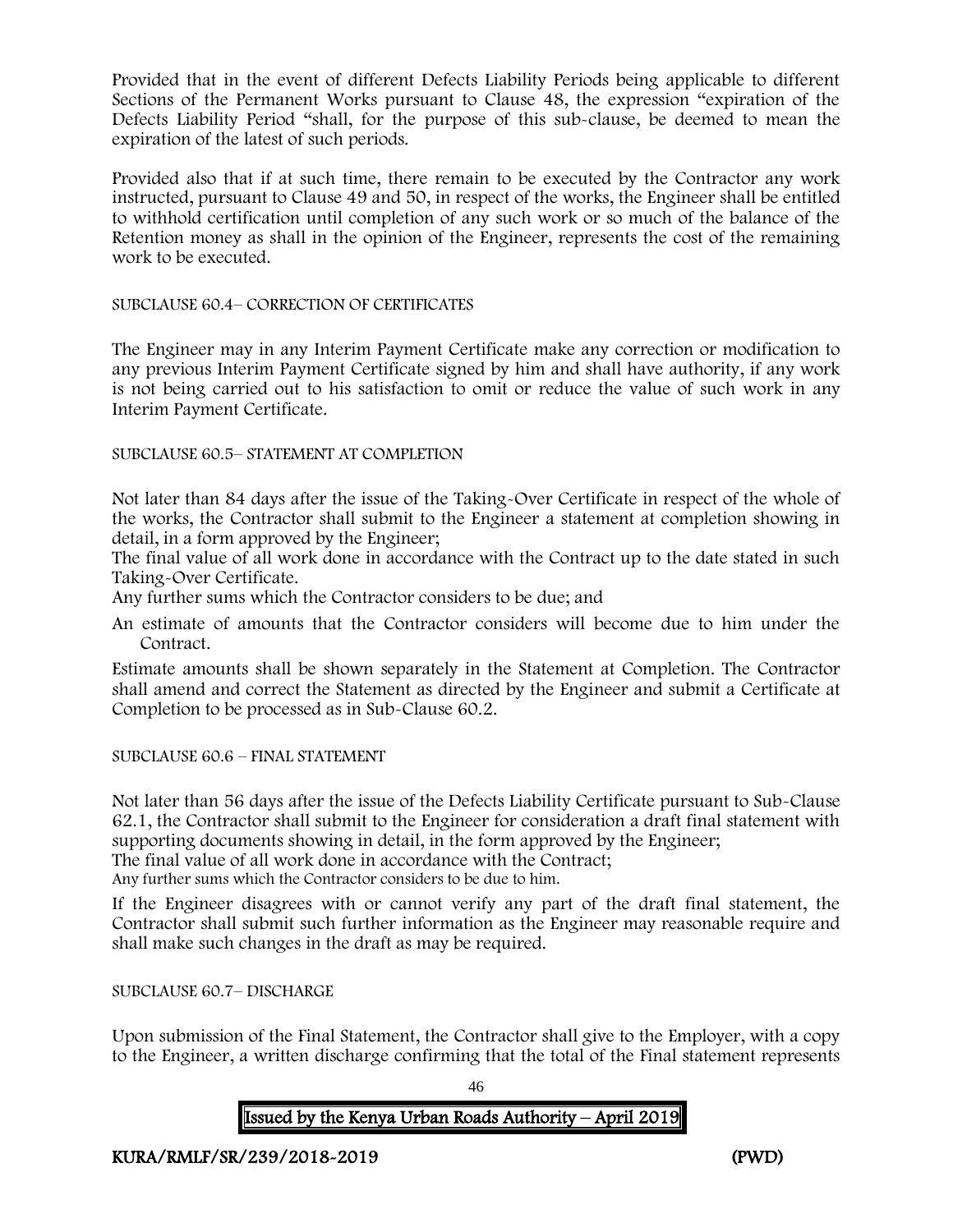full and final settlement of all monies due to the Contractor arising out of or in respect of the Contract. Provided that such discharge shall become effective only after payment under the Final Payment Certificate issued pursuant to Sub-Clause 60.8 has been made and the Performance Security referred to in Sub-Clause 10.1 has been returned to the Contractor.

#### SUBCLAUSE 60.8 – FINAL PAYMENT CERTIFICATE

Upon acceptance of the Final Statement as given in Sub-Clause 60.6, the Engineer shall prepare a Final Payment Certificate which shall be delivered to the Contractor's authorized agent or representative for his signature. The Final Payment Certificate shall state:

The final value of all work done in accordance with the Contract;

After giving credit to the Employer for all amounts previously paid by the Employer, the balance, if any, due from the Employer to the Contractor or the Contractor to the Employer.

Final Certificate shall be issued for any sum due to the Contractor even if such is less than the sum named in the Appendix to the Form of BID.

### SUBCLAUSE 60.9– CESSATION OF EMPLOYERS LIABILITY

unless the Contractor notifies the Engineer of his objection to the Final Certificate within fourteen days of delivery thereof he shall be deemed to have agreed that he accepts the total Contract Price as set out in the Final Certificate as full settlement for all Work Done under the Contract including any variations and omissions thereof but excluding any variations and claims previously made in writing.

#### SUBCLAUSE 60.10 – TIME FOR PAYMENT

The amount due to the Contractor under any Interim Payment Certificate or Final Payment Certificate issued pursuant to this Clause or to any other term of the Contract, shall, subject to Clause 47, be paid by the Employer to the Contractor as follows:

- (i) In the case of Interim Payment Certificate, within the time stated in the Appendix to Form of Bid, after the Engineer has signed the Interim Payment Certificate.
- (i) In the case of the Final Payment Certificate pursuant to Sub clause 60.8, within the time stated in the Appendix to Form Of Bid, after the Engineer has signed the Final Payment Certificate.
- (ii) In the event of the failure of the Employer to make payment within the times stated, the Employer shall make payment to the Contractor of simple interest at a rate equal to two percentage points above the average Base Lending Rate of three leading banks namely Kenya Commercial Bank, Standard Chartered Bank and Barclays Bank for the time being or as shall be the case from the time to time obtained from the Central Bank of Kenya. The provisions of this Sub clause are without prejudice to the Contractor's entitlements under Clause 69 or otherwise.

SUBCLAUSE 60.11 – CURRENCY OF PAYMENT



KURA/RMLF/SR/239/2018-2019 (PWD)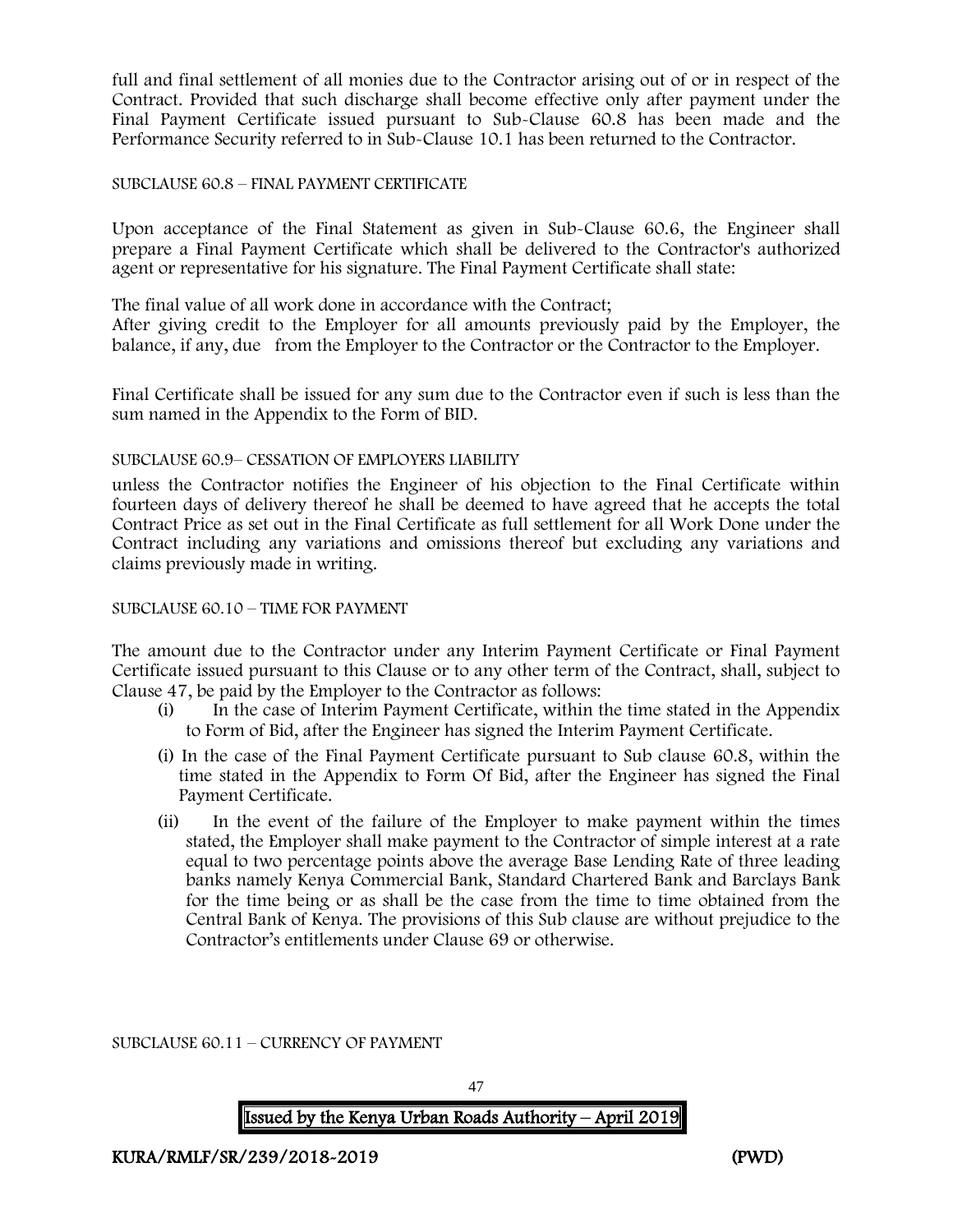The Contract Price shall be designated in Kenyan Currency.

All work performed by the Contractor under the Contract shall be valued in Kenya Shillings using the rates and prices entered in the Bills of Quantities together with such other increases to the Contract Price, except for variation of price payments in accordance with Clause 70.1.

### SUBCLAUSE 60.12 – ADVANCE PAYMENT

Advance payment shall not be offered in this Contract.

#### SUBCLAUSE 60.13 MATERIALS FOR PERMANENT WORKS

With respect to materials brought by the Contractor to the site for incorporation into the permanent works, the Contractor shall,

-Receive a credit in the month in which these materials are brought to site,

-Be charged a debit in the month in which these materials are incorporated in the permanent works.

Both such credit and debit to be determined by the Engineer in accordance with the following provisions.

No credit shall be given unless the following conditions shall have been met to the Engineers satisfaction

- The materials are in accordance with the specifications for the works;
- The materials have been delivered to site and are properly stored and protected against loss, damage or deterioration;
- The Contractors record of the requirements, orders receipts and use of materials are kept in a form approved by the Engineer, and such records are available for inspection by the Engineer;
- The Contractor has submitted a statement of his cost of acquiring and delivering the materials and plant to the Site, together with such documents as may be required for the purpose of evidencing such cost;
- The materials are to be used within a reasonable time.
- The amount to be credited to the Contractor shall not be more than 75% of the Contractor's reasonable cost of the materials delivered to site, as determined by the Engineer after review of the documents listed in subparagraphs (a) (iv) above;
- The amount to be debited to the Contractor for any materials incorporated into the works shall be equivalent to the credit previously granted to the Contractor for such materials pursuant to Clause (b) above as determined by the Engineer.

SUBCLAUSE 63.1 – DEFAULT OF THE CONTRACTOR

SUBCLAUSE 67.1 – ENGINEER'S DECISION

Delete the entire Sub clause 67.1 and add the following;

48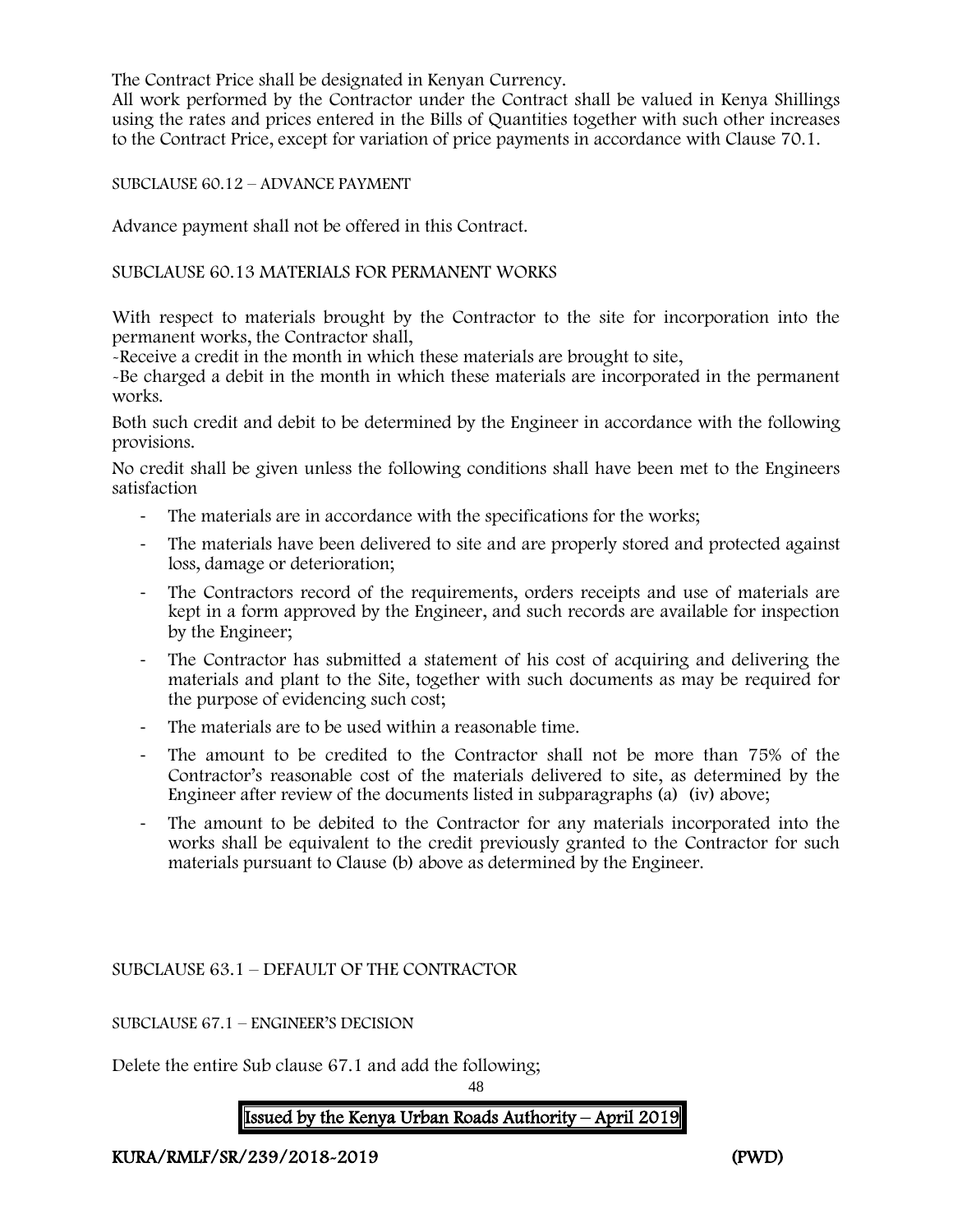"If a dispute of any kind whatsoever arises between the Employer and the Contractor in any connection with, or arising out of, the Contract or the execution of the works, whether during the execution of the works or after their completion and whether before or after repudiation or other termination of the Contract including any dispute as to any opinion, instruction, determination, certificate or valuation of the Engineer, the matter in dispute shall, in the first place, be referred in writing to the Engineer, with a copy to the other party. Such reference shall state it is made pursuant to this clause. No later than 28 (twenty eight) day after the day on which he received such reference the Engineer shall give notice of his decision to the Employer and the Contractor. Such decision shall state it is made pursuant to this clause.

Unless the Contract has already been repudiated or terminated, the Contractor shall, in every case, continue to proceed with the works with all due diligence and the Contractor and the Employer shall give effect forthwith to every such decision of the Engineer unless and until the same shall be revised, as hereinafter provided, in an Amicable Settlement, Adjudicator's or Arbitrator's award.

If either the Employer or the Contractor be dissatisfied with the any decision of the Engineer, or if the Engineer fails to give notice of his decision on or before the 28th (twenty eighth) after the day on which he received the reference, then either the Employer or the Contractor may, on or before the 28th (twenty eighth) day after the day the day on which he received notice of such decision, or on or before the 28th (twenty eighth) day after the day the day on which the said period of 28 days expired, as the case may be, give notice to the other party, with a copy for information to the Engineer, of his intention to commence Adjudication, as hereinafter provided, as to the matter in dispute. Such notice shall establish the entitlement of the party giving the same to commence Adjudication, as hereinafter provided, as to such dispute; no adjudication in respect thereof may be commenced unless such notice is given.

If the Engineer has given notice of his decision as to a matter in dispute to the Employer and the Contractor and no notice of intention to commence adjudication as to such dispute has been given by either the Employer or the Contractor on or before the twenty eighth day after the day on which the parties received notice as to such decision from the Engineer, the said decision shall become final and binding upon the Employer and the Contractor. "

## SUBCLAUSE 67.2 – AMICABLE SETTLEMENT

Delete the entire subclause 67.2 and add the following;

"Where notice to of intention to commence adjudication as to a dispute has been in accordance with subclause 67.1, the parties shall attempt to settle such dispute in amicably before the commencement of Adjudication; provided that, unless the parties otherwise agree, Adjudication may be commenced on or after the 14th (fourteenth) day after the day on which notice of intention to commence adjudication of such dispute was given, even if an attempt at amicable settlement thereto has been made."

SUBCLAUSE 67.3 – ADJUDICATION

Delete the entire subclause 67.3 and add the following;

Issued by the Kenya Urban Roads Authority – April 2019

49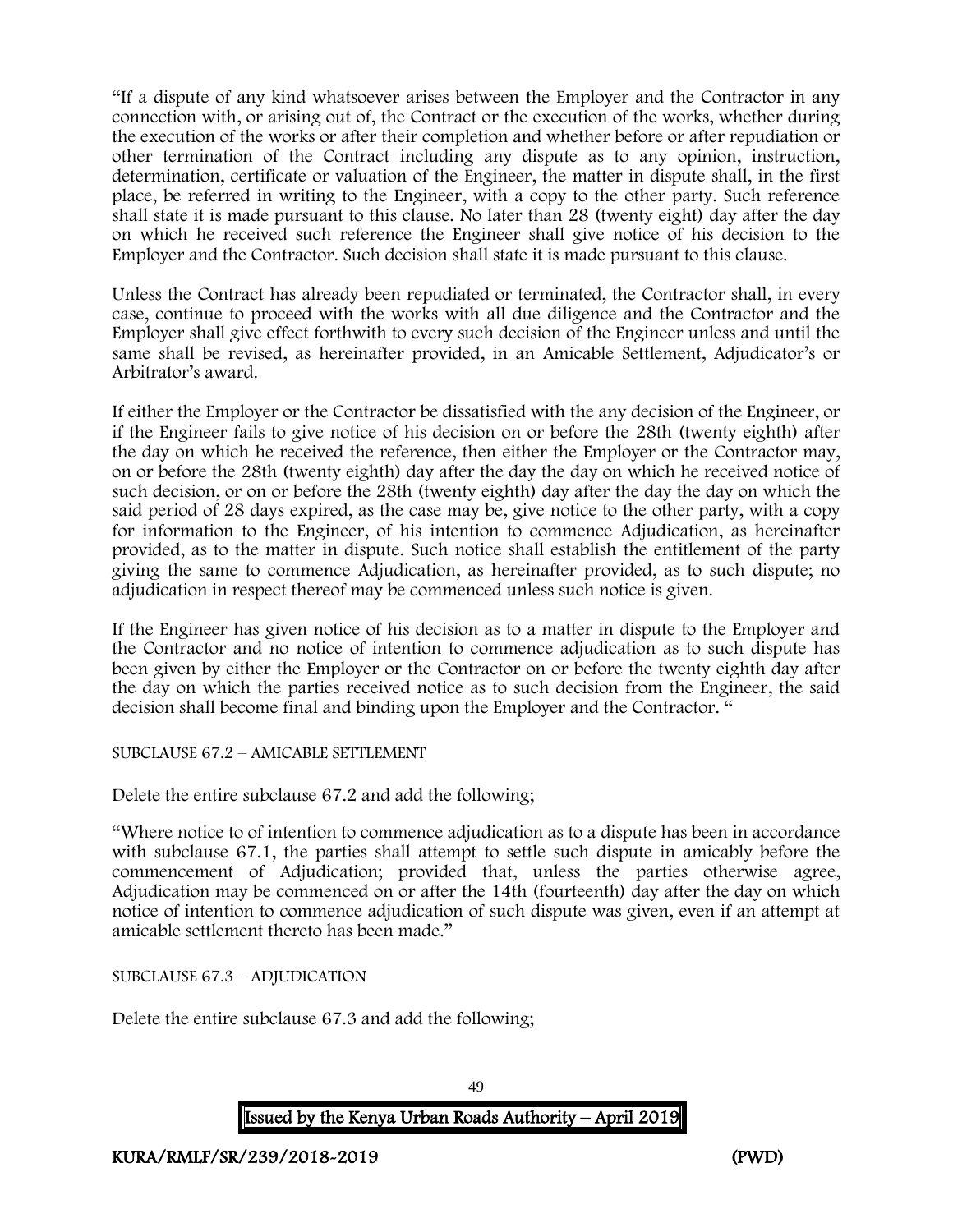"The Adjudicator shall be appointed by the Chartered Institute of Arbitrators (Kenya) unless the appointment is agreed by the parties within 7 (seven) days of the notice to adjudication.

The adjudication process shall be conducted according to the Laws of Kenya and the Rules of the Chartered Institute of Arbitrators (Kenya)."

SUBCLAUSE 67.3 – ARBITRATION

Delete the entire sub clause 67.3 and add the following;

"Any dispute in respect of which:

The decision, if any, of the Adjudicator has not become final and binding pursuant to sub clause 67.1, and Amicable settlement has not been reached within the period stated in sub clause 67.2,

shall be finally settled, under the Laws of Kenya and the Arbitration Rules of the Chartered Institute of Arbitrators (Kenya Branch) by one or more arbitrators appointed by the Chartered Institute of Arbitrators (Kenya Branch).

Neither party shall be limited in the in the proceedings before such arbitrator/s to the evidence or arguments put before the Adjudicator for the purpose of obtaining his said decision pursuant to sub clause 67.1.

Arbitration may be commenced prior to or after completion of the works, provided that the obligations of the Employer, the Engineer and the Contractor shall not be altered by reason of the arbitration being conducted during the progress of the works.

SUBCLAUSE 68.2 – NOTICES TO EMPLOYER AND ENGINEER

Delete in Sub-Clause 68.2 the words "nominated for that purpose in Part II of these conditions".

- a. The Employer's address is: The Director General, Kenya Urban Roads Authority (KURA), P.O. Box 41727 - 00100 NAIROBI
- b. The Engineer's address is: Director Road Asset and Corridor Management (RACM), Kenya Urban Roads Authority (KURA), P.O. Box 41727 - 00100 NAIROBI

SUBCLAUSE 68.4 – All letters and notices from the Contractor to the Employer and/Engineer must be signed by the Managing Director or the person given written power of Attorney.

| Issued by the Kenya Urban Roads Authority – April 2019 $\parallel$ |
|--------------------------------------------------------------------|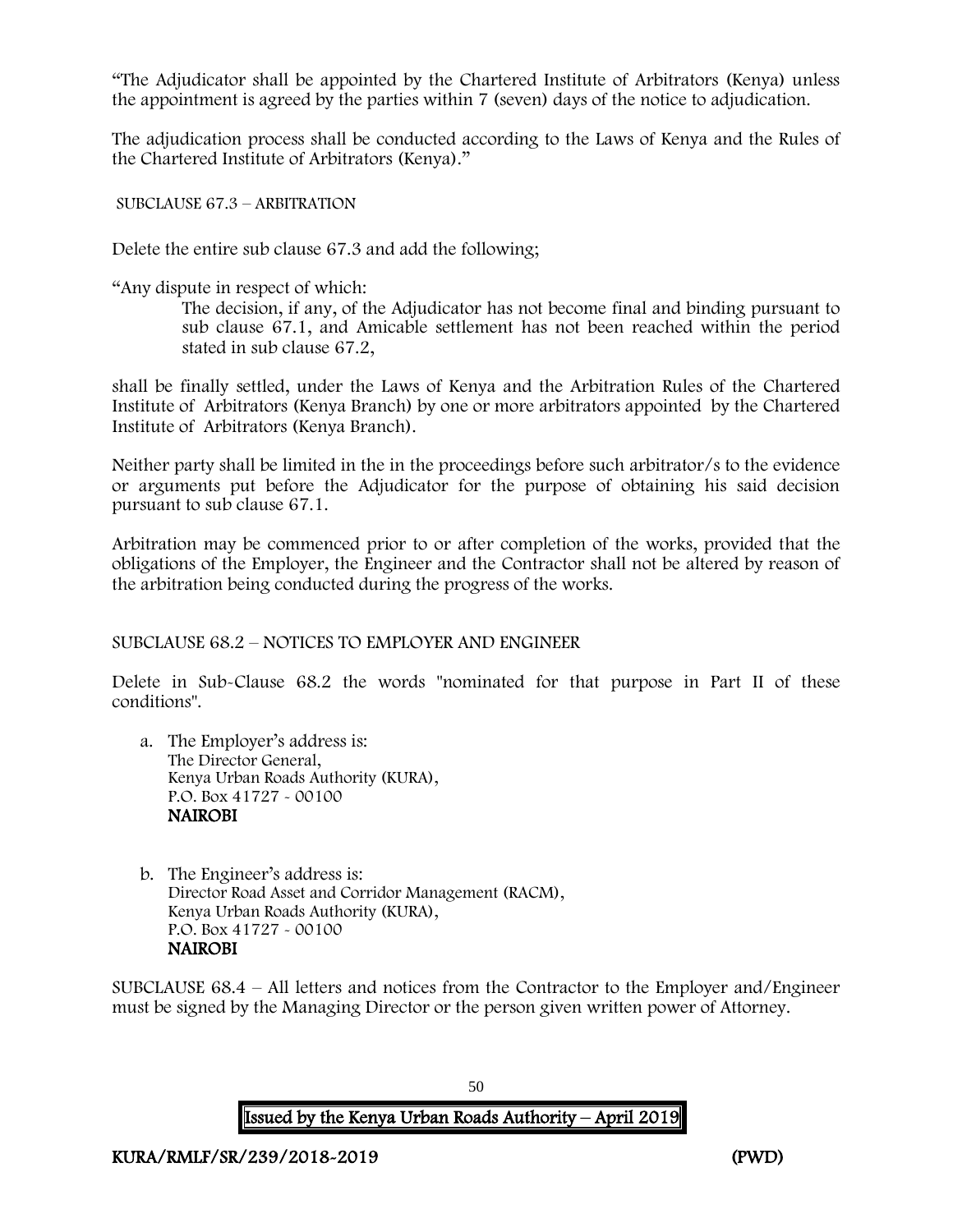CLAUSE 69 – DEFAULT OF EMPLOYER

Delete Sub-Clause 69.1 (c)

In Sub-Clause 69.4 add at the end of first paragraph the following "the period of such suspension shall be as agreed upon by both parties and in any case not more than six (6) months".

In Subclause 69.4 of General Conditions of Contract Part I, insert at the end -----"The amounts of such costs which shall be added to the Contract Price shall exclude any cost due to idle time for equipment, plant and labour."

CLAUSE 70 – CHANGES IN COST AND LEGISLATION

There shall be no claims of payments for Variation of Prices (VOP) or changes in cost for legislation.

SUBCLAUSE 70.2 – SUB-CONTRACT

(a) If the Contractor shall decide subject to Clause 4 thereof to sub-let any portion of the work he shall incorporate in the sub-contract provisions to the like effect as those contained in subclause (1) of this Clause;

(b) If the price payable under a sub-contract as aforesaid is increased above or decreased below the price in such sub-contract by reason of the operation of the incorporated provisions of sub- clause (1) of this clause then the net amount of such increase or decrease shall as the case may be, be paid to or allowed by the Contractor under this contract.

SUBCLAUSE 70.3 – NOMINATED SUB-CONTRACTORS

This clause shall not apply in respect of work executed by any nominated sub-Contractor (fluctuation in relation to nominated sub-Contractors shall be dealt with under provisions in relation thereto which may be included in the appropriate sub-contract or contract of sale).

SUBCLAUSE 70.4 – DATE OF BID PRICING

The expression "the date of BID pricing" as used in this Clause means the date 30 days prior to the final date for submission of BIDs as determined by the Employer in the BID documents

SUBCLAUSE 70.5 – PRIME COST

For imported materials, the supplier's/ manufacturer's Prime costs shall be C.I.F. cost at point of entry by the same means of transport as determined by the Contractor's Basic Rate.

For locally produced materials, the supplier's or manufacturer's prime costs shall be at their nearest depot or the nearest railway station relevant to the works.

For materials that are subject to Government Price Control, payments for price variations will be determined from the difference between the control price in force at a date 30 days prior to the final date for submission of BIDs and the price in force on the date of purchase.

SUBCLAUSE 70.11 – SUBSEQUENT LEGISLATION

No payment shall be paid for changes in the prices of the materials and labour.

# Issued by the Kenya Urban Roads Authority – April 2019

51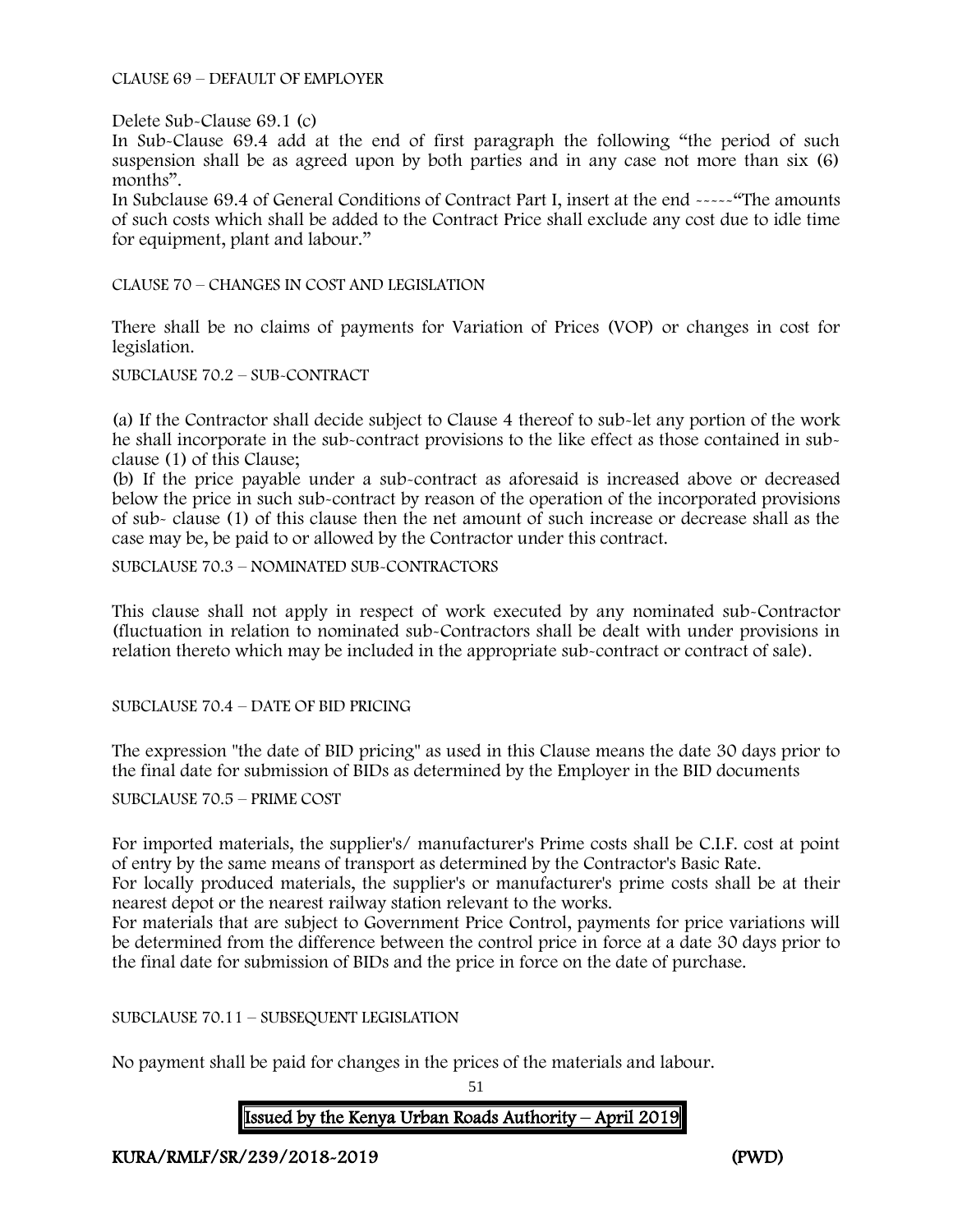SUBCLAUSE 70.8 – CONTRACTORS HEAD OFFICE EXPENSES

No payments will be made for price variation related to expenses incurred by the Contractor in his Head Office in Kenya, or overseas.

SUBCLAUSE 70.9 – CURRENCY OF PAYMENTS UNDER CLAUSE 70

All payments made pursuant to Clause 70 shall be in Kenya Shillings.

SUBCLAUSE 70.11 – SUBSEQUENT LEGISLATION

Renumber sub-clause 70(2) of part I as sub-clause 70.11 and add the following:

"Notwithstanding the foregoing, such additional or reduced cost shall not be separately paid or credited as aforesaid if the same shall already have been taken into account in accordance with the provisions of sub-clause 70.1 through 70.10 of this clause.

CLAUSE 72 – RATES OF EXCHANGE COST

Delete clause 72 in its entirety and substitute the following: The currency of BID and payment is Kenya Shillings and rates of exchange requirements are not applicable.

CLAUSE 73 – BRIBERY AND COLLUSION

Add new Clause 73.1:

"The Contractor shall not:

(a) Offer or give or agree to give to any person in the service of the Government of Kenya any gift or consideration or any kind as an inducement or reward for doing or forbearing to do or for having done or forborne to do any act in relation to the obtaining or execution of this or any other contract to which the Government of Kenya is a party or for showing or forbearing to show favour or disfavour to any person in relation to this or any other contract for the Government of Kenya.

(b) Enter into this or any other contract with the Government of Kenya in connection with which commission has been paid or agreed to be paid by or on his behalf or to his knowledge, unless before the contract is made particulars of any such commission and of the terms and conditions of any agreement for the payment thereof have been disclosed in writing to the Employer.

Any breach of this condition by the Contractor or by anyone employed by him or acting on his behalf (whether with or without the knowledge of the Contractor) or the commission of any offence by the Contractor or by anyone employed by him or acting on his behalf in relation to this or any other contract to which the Government of Kenya is a party shall entitle the Employer to determine the Contract (See Condition 63 hereof) and/ or to recover from the Contractor the amount or value of any such gift, consideration or commission.

Any dispute or difference of opinion arising in respect of either the interpretation, effect or application of this condition or of the amount recoverable hereunder by the Employer from the Contractor shall be decided by the Employer, whose decision shall be final and conclusive.

| Issued by the Kenya Urban Roads Authority - April 2019 |
|--------------------------------------------------------|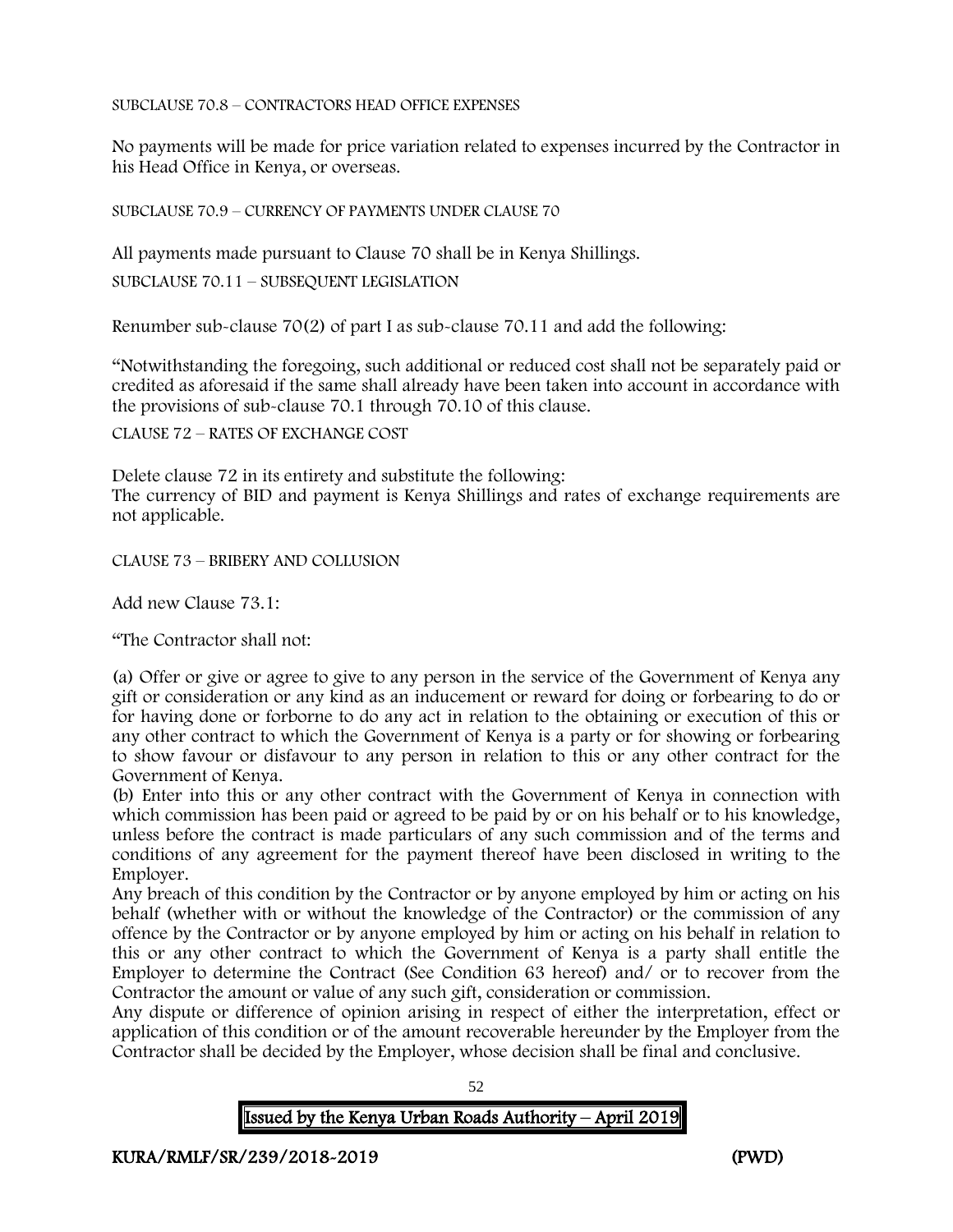CLAUSE 74 – CONTRACT CONFIDENTIAL

Add new Clause 74.1:

The Contractor shall treat the details of this Contract as Private and Confidential and shall not publish or disclose the same or any particulars thereof in any trade or technical paper or elsewhere (save in so far as may be necessary for the purpose thereof) without the previous consent in writing of the Government. If any dispute arises as to the necessity of any publication or disclosures for the purposes of this Contract the same shall be referred to the decision of the Engineer mentioned in the said Conditions of Contract whose award shall be final.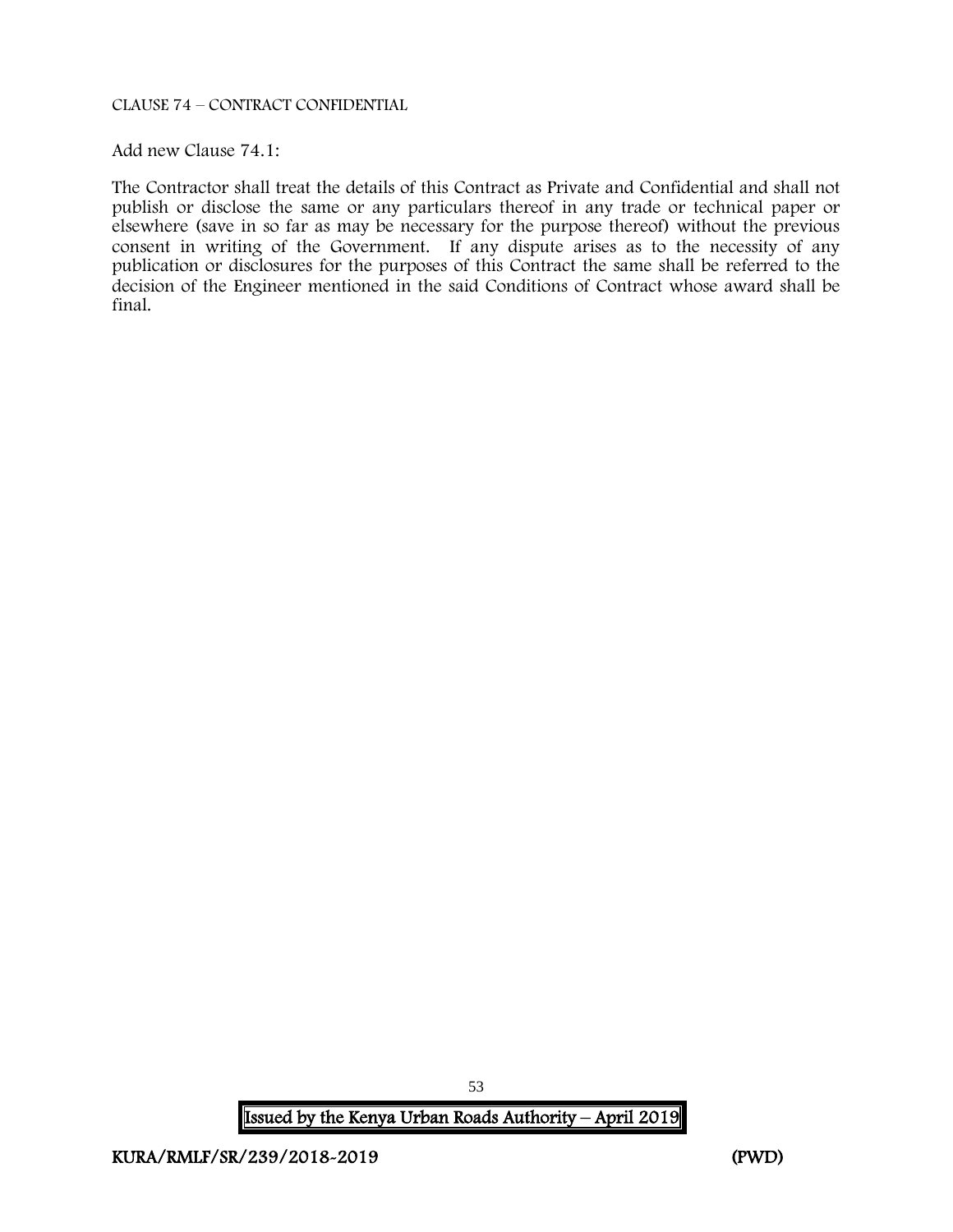# SECTION V: SPECIAL SPECIFICATIONS

Issued by the Kenya Urban Roads Authority – April 2019

54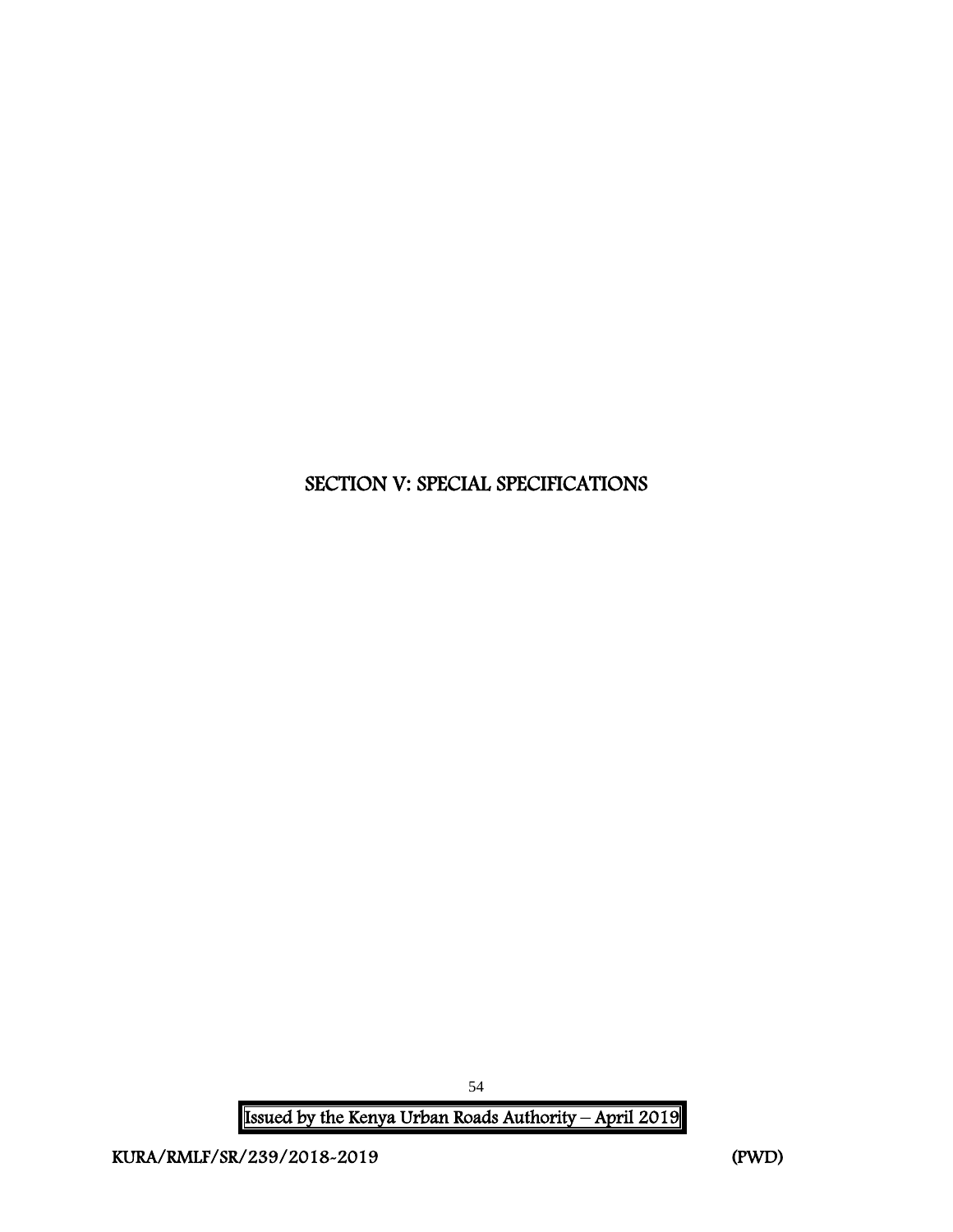## SPECIAL SPECIFICATIONS

## SECTION 1 – GENERAL

### 101 SPECIAL SPECIFICATIONS

Special specification is supplementary to the Standard Specifications and the two must be read in conjunction. In any case where there appears to be conflict between the two then the Special Specifications will take precedence.

### 102 LOCATION OF CONTRACT.

The works are located in South Rift Region within Nakuru Town.

The roads contained in Lot 16 PWD are as detailed below:

| S/no | Road Name                       | Length KMs |
|------|---------------------------------|------------|
|      | Industrial Area Roads (Printing |            |
|      | house road and Timber mill      |            |
|      | road)                           | 2.0        |
|      | Total Length (KMs)              | 2.0        |

The length of the roads is approximately 2.0 kms

## 103 EXTENT OF CONTRACT

The works to be executed under the Contract comprise mainly of but not limited to the following:-

- 1. Road Works
- Clearance of road reserve
- Earthworks-Cut to spoil/fill
- Subbase reconstruction with approved neat gravel
- Base construction with hand packed stones
- Bituminous surface treatment
- Asphaltic concrete overlay

## 2. Drainage Works

- Ditch and drain cleaning
- Drain lining
- Installation of culverts
- Culvert cleaning
- 3. Maintenance of passage of traffic through and around the works.
- 4. Installation of road furniture and road marking.
- 5. Relocation of services.

 55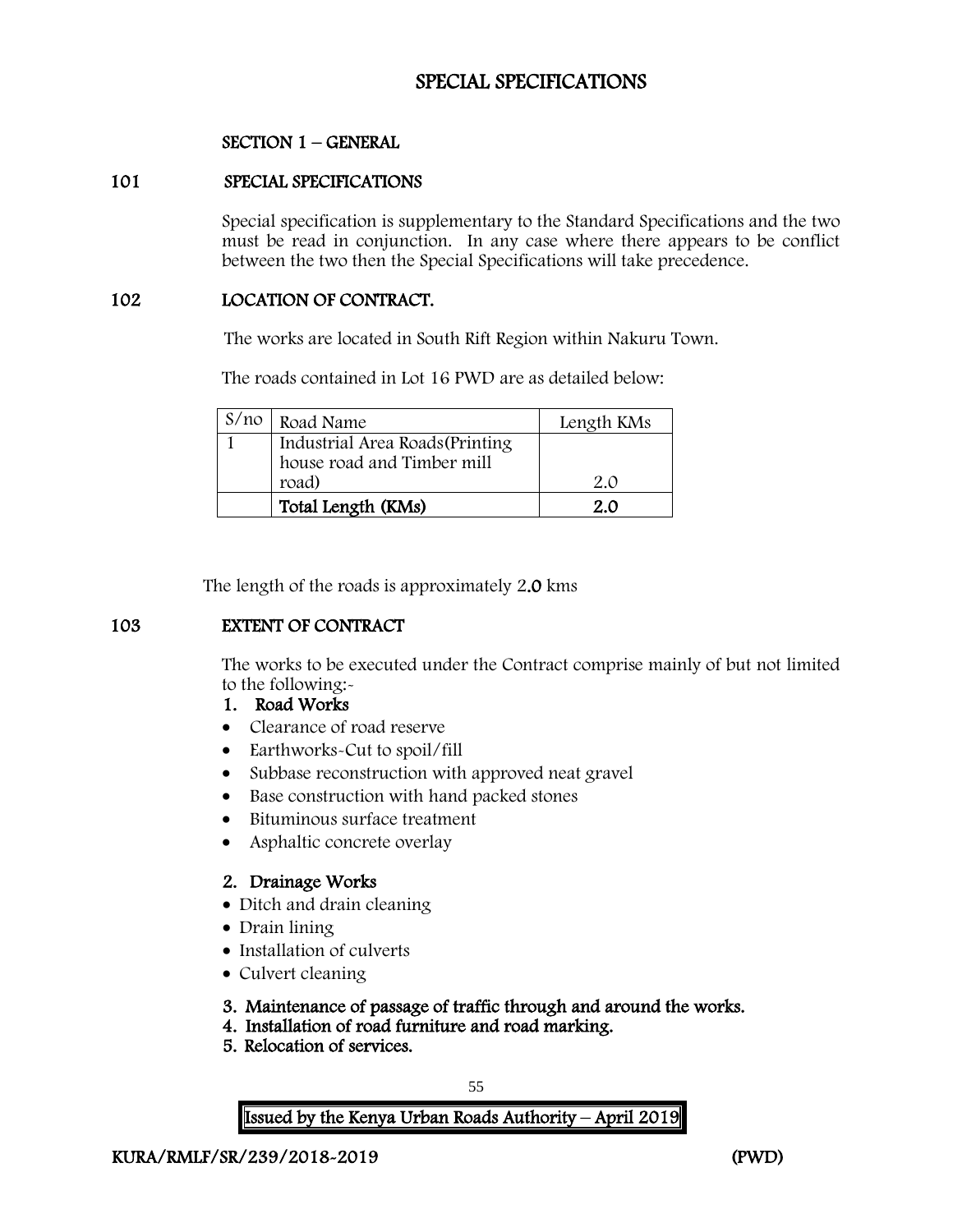## 6. Maintenance of works during Contract Period – Defect Liability Period shall be 3 months.

Any other activity not listed above in either category but deemed to be necessary by the Engineer, shall be subject to the Engineer's formal instructions within the mode of payment stipulated either by day works or on a measured basis.

### 105 ORDER OF EXECUTION OF WORKS

In addition to Clause 105 of the Standard Specification the Contractor shall carry out the Works such that a continuous and consecutive output of fully completed work is achieved.

### 107 TAKING OVER CERTIFICATE

The minimum length of the road for which a certificate will be issued under clause 48 of the conditions of Contract shall be the whole length of each section of the road substantially completed.

### 109 NOTICE OF OPERATIONS

Add the following sub- Clause.

Notification Terms

It shall be the Contractor's responsibility to notify the Engineer when any item of works scheduled are completed and ready for approval, and the contractor shall give sufficient notice to allow control tests to be performed.

Explosive and Blasting

- (a) The requirements of the Laws of Kenya governing explosives and other requirements and regulations of Government of Kenya and other authorities shall be complied with.
- (b) No explosives of any kind shall be used without prior written consent of the Engineer.

The Contractor shall be solely responsible for the provision, handling, storage and transporting of all explosives, ancillary materials and all other items of related kind whatsoever required for blasting.

## 117 HEALTH, SAFETY AND ACCIDENTS

Add the following:

In addition to providing, equipping and maintaining adequate first aid stations throughout the works in accordance with the laws of Kenya, the contractor shall provide and maintain on site during the duration of the Contract, a fully equipped dispensary. This shall be with a qualified Clinical Officer / Nurse who shall offer the necessary medical advice on HIV and related diseases to the Engineer's and Contractor's Site staff. The Contractor shall allow for this in the rates and be responsible for all site welfare arrangements at his own cost.

| I<br>× | ۰.<br>۰.<br>v<br>., |  |
|--------|---------------------|--|
|        |                     |  |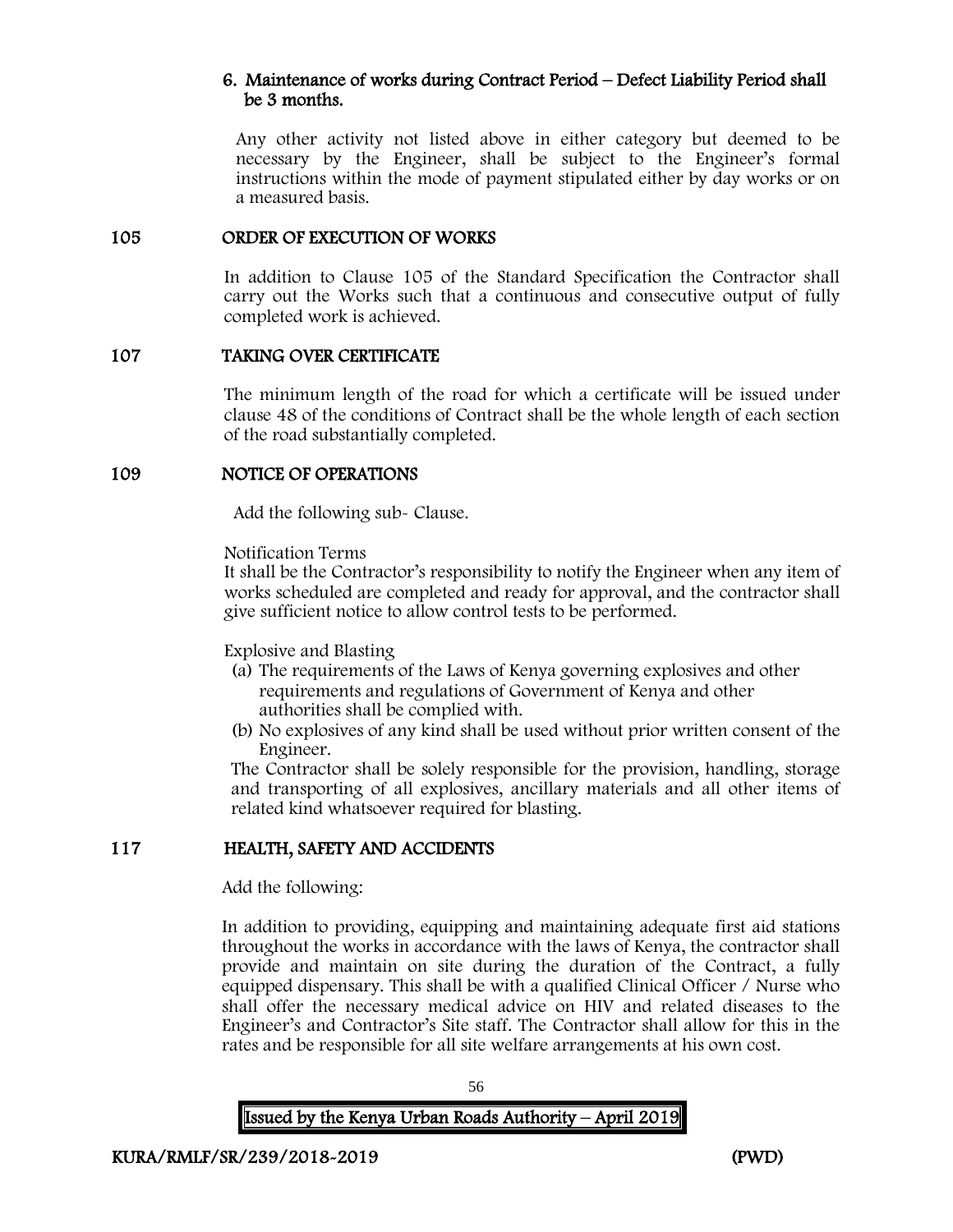### 120 PROTECTION OF EXISTING WORKS AND SERVICES

The Contractor shall acquaint himself with the position of all existing services such as sewers, water drains, cables for electricity and telephone, lighting and telephone poles, water mains, etc., before commencing any excavation or other work likely to affect the existing services.

The cost of all plant, equipment and materials, labour, technical and professional staff, transport and the like necessary for determining the locations of existing services, including the making good of any damage caused to such services all to the satisfaction of the Engineer, shall be deemed to be included in the tender rates. No other payment shall be made for the costs of such operations, nor for the making good of damage caused thereby to the existing services.

The Contractor shall be held responsible for injury to existing structures, works or services and shall indemnify and keep indemnified the Employer against any claims in this respect (including consequential damages).

### 121 DIVERSION OF SERVICES

- (a) The Contractor shall acquaint himself with the location of all existing services such as telephone lines, electricity cables, water pipes, sewers etc., before execution of any works that may affect the services. The cost of determining the location of the existing services together with making good or repairing of any damage caused all to the satisfaction of the Engineer shall be included in the BID rates.
- (b) Subject to the agreement with the Engineer, the Contractor shall be responsible for removal of alteration and relocation of existing services.
- (c) The Contractor shall indemnify the Employer against claims originating from damage to existing services or works.

### 123 LIAISON WITH GOVERNMENT AND POLICE OFFICIALS

The Contractor shall keep in close touch with the Police and the other Government officials of the area regarding their requirements in the control of traffic or other matters, and shall provide all assistance or facilities, which may be required by such officials in the execution of their duties.

#### 124 LAND FOR ALL CAMPS SITES AND FOR THE CONTRACTOR'S OWN PURPOSES, INCLUDING TEMPORARY WORKS.

Notwithstanding Clause 124 of the Standard Specification all requirements of land for temporary works and construction purposes shall be to the approval of the Engineer but the Contractor will make all necessary arrangements with the property owners concerned and pay all charges arising therefrom. On or before completion of the Contract, the Contractor shall remove all temporary works and shall restore all such land to the condition in which it was immediately prior to the occupation thereof as far as is reasonable and practicable. No

| <b>Issued by the Kenya Urban Roads Authority – April 2019</b> |
|---------------------------------------------------------------|

57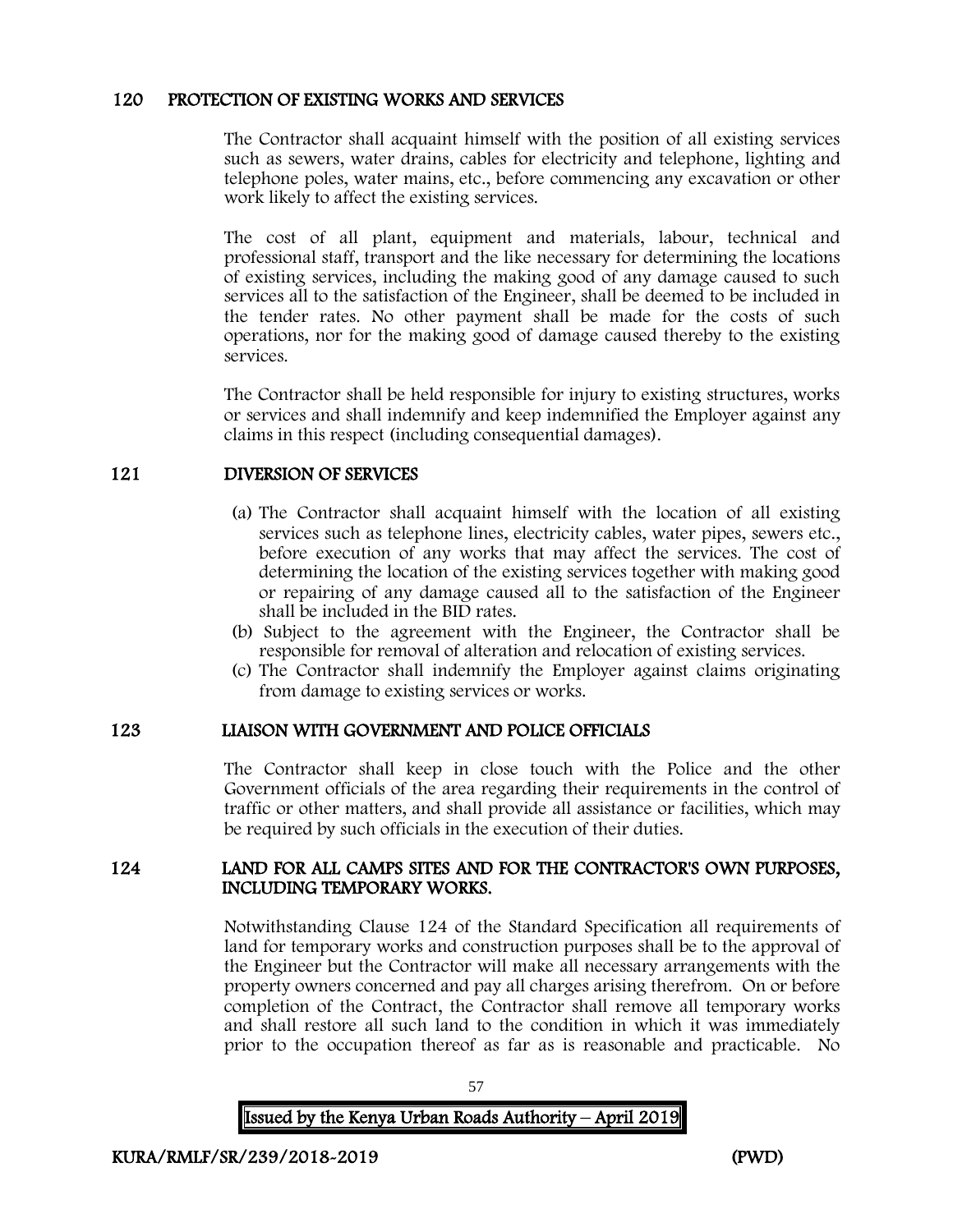separate payment will be made to the Contractor on account of these items and the Contractor must make due allowance for them in his rates.

Notwithstanding Clause 120 of the Standard Specifications, the Contractor shall be required to appoint competent surveyors who will liaise with the Engineer on matters related to the demarcation of the existing road reserve, site measurements, removal and reinstatement of existing services.

### 128 STORAGE OF MATERIALS

All materials shall be stored on Site in a manner approved by the Engineer and the Contractor shall carefully protect from the weather all work and materials which may be affected thereby.

### 129 TEST CERTIFICATES

When instructed by the Engineer the Contractor shall submit certificates of test from the suppliers of materials and goods required in connection with the works as the Engineer may require.

Such certificates shall certify that the materials or goods concerned have been tested in accordance with the requirements of the specifications and shall give the results of all the tests carried out. The Contractor shall provide adequate means of identifying the materials and goods delivered to the site with the corresponding certificates.

### 131 SIGNBOARDS

The Contractor shall provide and erect two (2) publicity signs on the site as directed. The Engineer shall, as shown in the Drawings, direct the minimum dimensions and thickness of the steel framework and sheet. The framework and sheet shall be prepared and painted black, while the ring at the top of the supporting frames shall be painted white. The wordings and KURA's logo shall be printed on backlit sticker paper resistant to the effects of weather using reflectorised paint or material approved by the Engineer. The sticker shall be placed on both sides of the board. The colours, fonts and heights of the letters shall be as indicated on the typical drawings and as directed by the Engineer.

## 132 OFFICE FOR THE RESIDENT ENGINEER, SURVEY EQUIPMENT AND FURNITURE

#### 132.1 ENGINEER'S REPRESENTATIVE OFFICE

The contractor, when instructed, shall for the duration of the Contract, furnish and equip Resident engineer's office located at the KURA's Regional offices. The room to be occupied by the Engineer's Representative and its front office shall be provided with a floor carpet to be approved by the Engineer. The windows shall be fitted with curtains and blinders.

58 A telephone shall also be provided for the Resident Engineer's office for his exclusive use. All the charges and fees related to the installation and maintenance of the telephone shall be deemed to have been included in the rates

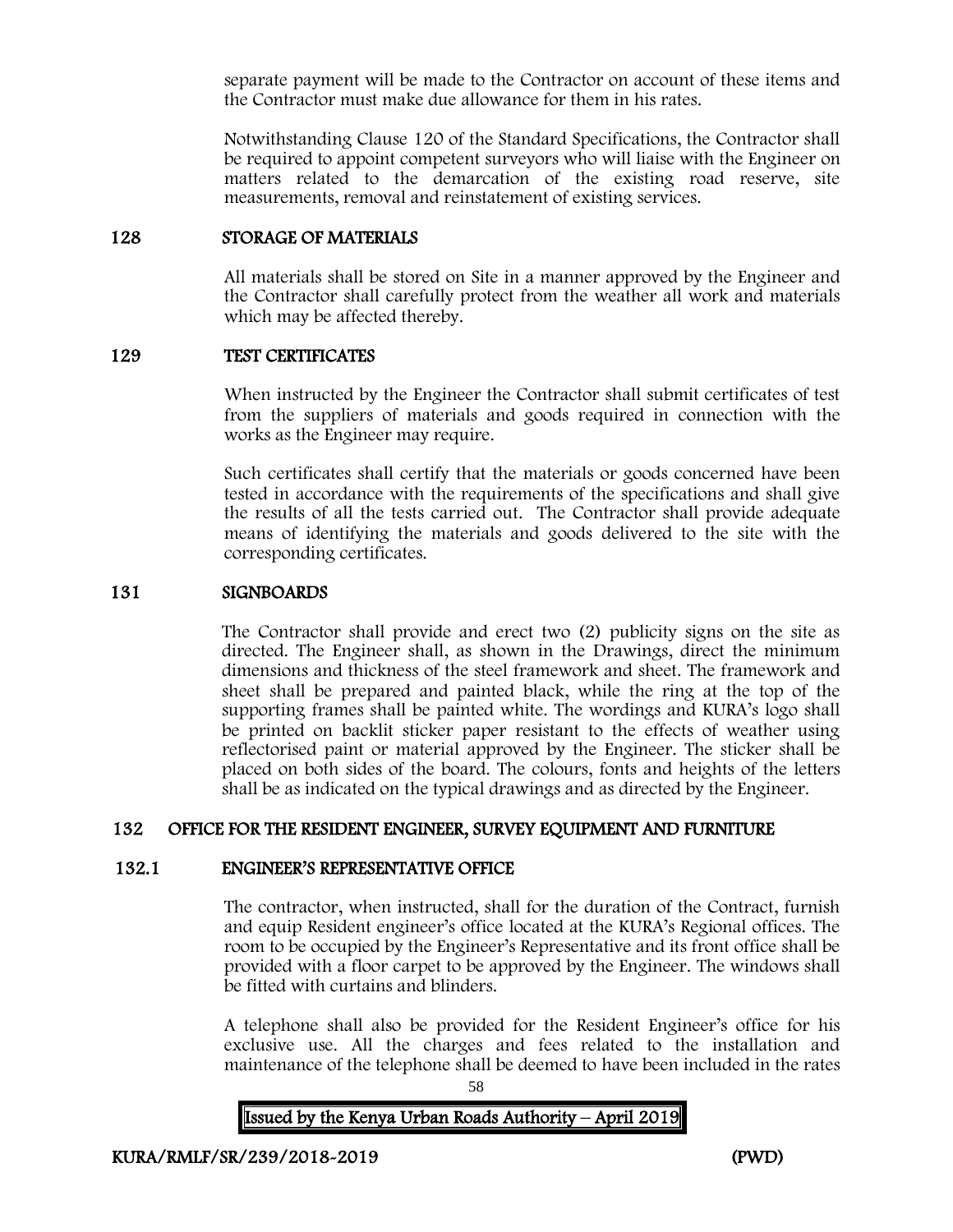for providing and maintaining the Office. The Contractor will be reimbursed, separately, the cost of operating the telephone under appropriate bill item in the BoQ.

The offices shall be provided with day and night watchmen and security lights, the cost of which shall be deemed to have been included in the rates for the offices.

The Contractor may be instructed by the Engineer under clause 58 of the General Conditions of Contract to make payments of general receipted accounts for such items as stationery, stores, furniture and equipment, claims and allowances for supervision personnel and any miscellaneous claims or the Engineer may direct the Contractor to purchase or pay for the above. The Contractor will, on provision of receipts, be paid under appropriate bill items in the BoQ.

### The survey equipment to be provided would include:

| 1. Engineer's automatic level Wild NAK 2 or similar                 | 2N <sub>O</sub> |
|---------------------------------------------------------------------|-----------------|
| 2. Total station reading 1" with tripod and setting on              |                 |
| pole with datalogger and survey software to match                   |                 |
| Total Station Datalogger. Include data transfer program,            |                 |
| and plotting modes, setting out calculations<br>and Cogo facilities | 1N <sub>o</sub> |
| 3. Levelling staff 5m. with levelling bubble Wild GNLE              |                 |
| or similar                                                          | 4No             |
| 4. 50m. steel band measuring tape                                   | 2N <sub>O</sub> |
| 5. 30m. linen measuring tape                                        | 2No.            |
| 6. 3m. aluminium straight edge                                      | 2N <sub>O</sub> |
| 7. 1m. stainless steel straight edge                                | 1N <sub>o</sub> |
| 8. 100m. steel band tape                                            | 2No.            |
| 9. Draughtsman's stool                                              | 3No.            |
| 10. Complete set of highway curves                                  | 1N <sub>o</sub> |
| 11. Programmable scientific calculators FX 880P or equivalent       | 4No             |
| 12. Survey umbrella                                                 | 2No.            |
| 13. Roll of tracing paper                                           | 10No            |
| 14. Protractor 360                                                  | 2N <sub>O</sub> |
| 15. Graph paper A3 size                                             | 100No           |
| 16. Drawing table                                                   | 2No.            |
| 17. Erasing shield                                                  | 4No.            |
| 18. 3m. ranging rods                                                | 9N <sub>o</sub> |
| 19. Marker pens                                                     | 30No.           |

The contractor may be directed to pay for stationery, equipment or reagents that are foresaid and also pay for servicing and repair of the laboratory equipment being used on the project.

The Contractor shall provide, install and maintain in a good state of repair, such survey and other equipment as listed for the duration of the contract.

| <b>Issued by the Kenya Urban Roads Authority - April 2019</b> |
|---------------------------------------------------------------|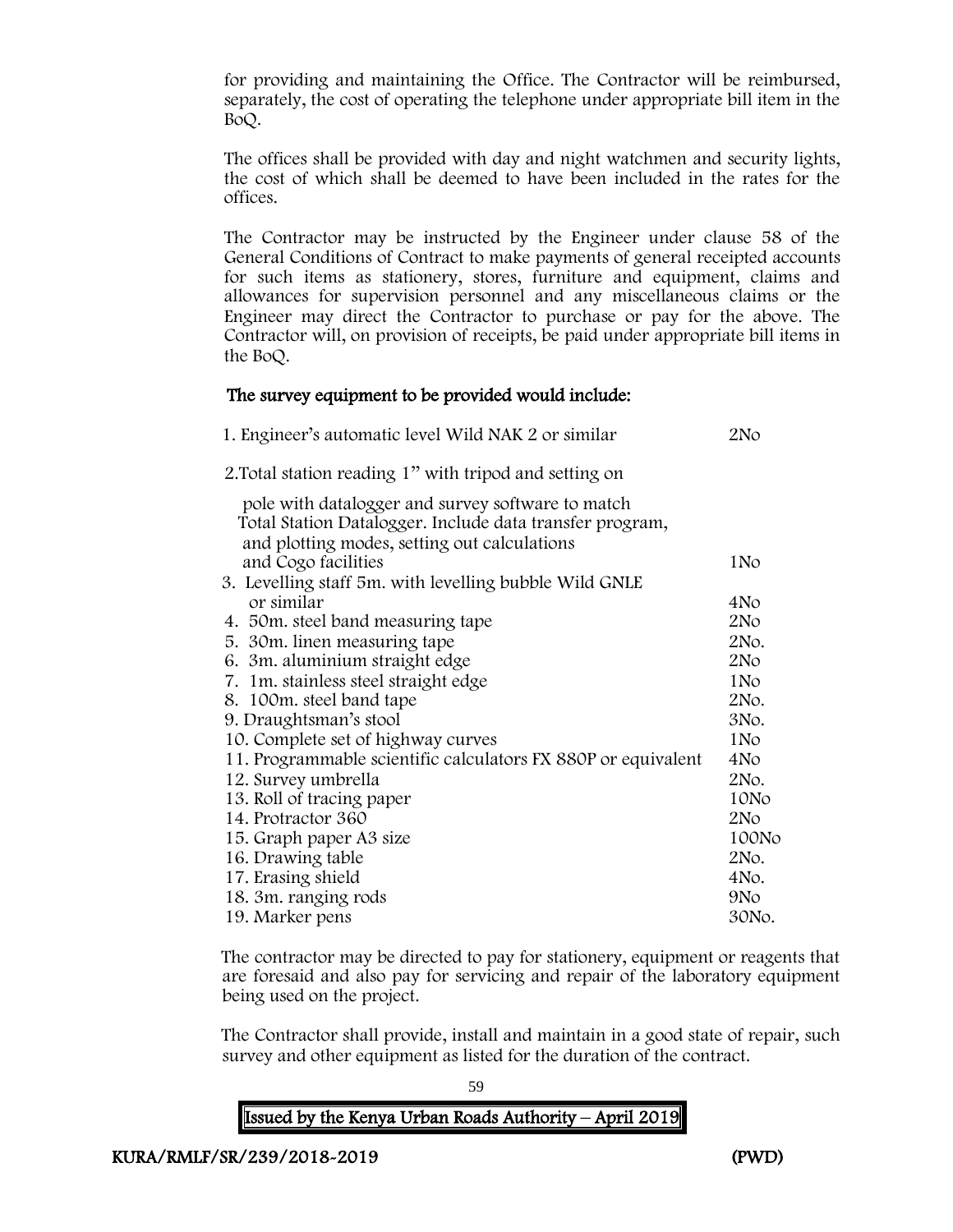Such equipment shall be of approved manufacture, and shall be made available to the Engineer for the Engineer's exclusive use throughout the Contract, not later than three (3) weeks after the Engineer's order to supply. All equipment shall be ready to use and complete to perform the tests. The equipment shall revert to the Employer on completion of the Contract.

Any delays to the Contractor or the Contractor's activities caused by the Engineer being unable to perform survey work, field or laboratory tests due to the contractor's failure to supply and/or maintain the said equipment shall be deemed to have been caused entirely by the Contractors own actions, and any consequences of such delays shall be interpreted as such.

The payment to comply with this requirement is provided in the Bill of Quantities and ownership of all equipment paid for as instructed above shall revert to the Employer after the completion of the Works.

Failure by the Contractor to provide or maintain the equipment shall make him responsible to bear all costs that may be incurred as a result of the Engineer's staff using alternative means of communication, including delays in supervision and approval of Works by the Engineer.

## 132.3 COMMUNICATION FOR THE ENGINEEER (a) Mobile phones

The Contractor shall provide, connect and maintain mobile phones for the exclusive use by the Engineer for the duration of the contract. The Contractor shall include for the cost of providing the mobile units complete with charger unit, "hands free" headset for each unit, connection to the network and all service charges applicable all as directed by the Engineer. The Contractor shall provide air-time with each mobile phone which shall be paid for under prime cost sum allowed for in the bills of quantities. The mobile telephones shall be WAP enabled with e-mail capabilities and integrated camera of a minimum of 3.0 mega pixels. Payment for these mobiles and associated costs is included in the Bill of Quantities, and ownership of mobile phones will revert to the Employer after completion of the Works.

## (b) Internet and e-mail services

Where directed, the contractor shall provide 24 hours terrestrial or wireless internet connectivity with minimum throughput speed of 128kilobytes per second for the exclusive use by the Engineer, including all accessories and Terminal Equipment and pay for all associated installation, maintenance and usage charges throughout the duration of the contract.

The contractor shall allow for the provision and maintenance of internet connectivity and associated costs as per Appendix to item 1.17 of the Bills of Quantities.

## 137 ATTENDANCE UPON THE ENGINEER AND HIS STAFF

In addition to the staff stated in Clause 135, the following staff will be provided for the supervision of work: 1No. Artisans, 2No. Labourers, 1No. Office assistants, 2No. Lab attendants. Additional attendant staff, as required by the Engineer, shall be paid for under Item 01-80-030 of the Bill of Quantities.

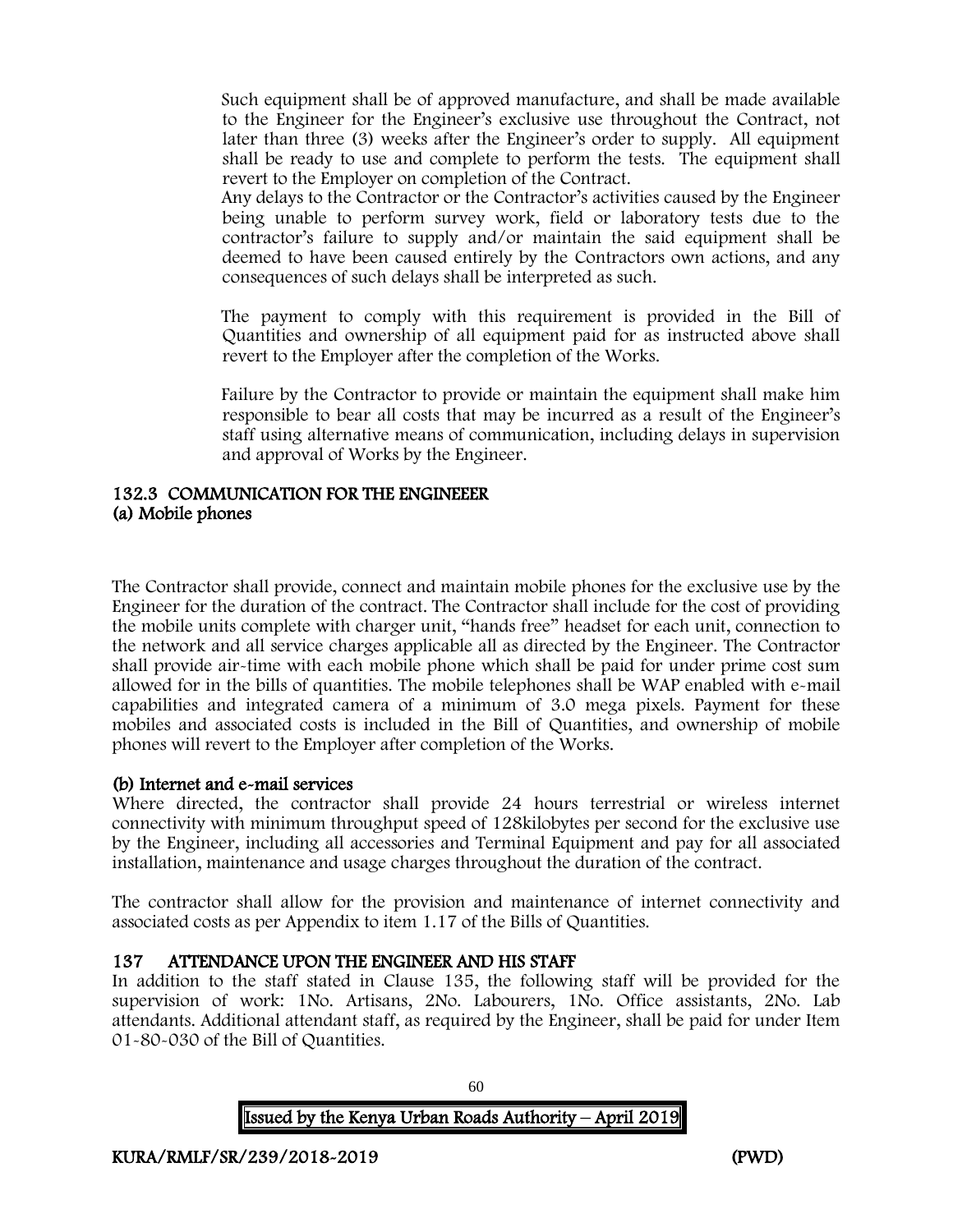## 138 VEHICLES AND DRIVERS FOR THE ENGINEER AND HIS STAFF AND METHOD OF PAYMENT

In addition to provisions of the Clause 138 of the Standard Specification, the Contractor shall when instructed, provide and maintain in good working condition for the exclusive use of the Engineer and his staff throughout the Contract, the following types and numbers of brand new vehicles or as specified. The Engineer shall approve the type of vehicles and confirm the number of each type to be provided. The Contractor shall insure the vehicles comprehensively for any licensed drivers and shall provide competent drivers during normal working hours and whenever required by the Engineer. The cost of provision of the vehicle shall be inclusive of the first 4,000 kilometers travelled in any month.

. Should any vehicle supplied not be in roadworthy condition, the Contractor shall provide an acceptable equivalent replacement vehicle until such a time as the original vehicle is repaired to the satisfaction of the Engineer and returned for use.

## (a) Type 1 Vehicles (Double Cabin 4WD Pick up)

Type 1 Vehicles should be four Wheel Drive (4WD), with power assisted steering, Double wishbone independent suspension at front axle and rigid axle with leaf springs at rear, diesel propelled engine maximum 2,500 cc. The starting mileage of the vehicles shall not exceed 60,000km odometer reading. The vehicles should be fitted with other accessories below:

- (a) Spare tyre and wheel jack;
- (b) FM radio and CD player;
- (c) Power Windows;
- (d) Full Air-conditioning;
- (e) Immobilizer and antitheft security system;
- (e) Driver and passenger SRS Airbags;
- (f) Canvas cover over the carrying deck at the back.

At the end of the contract, all type 1 vehicles shall revert to the Contractor.

## (c) Type 2 Vehicles (station wagon/saloon)

Specifications for Type 2 Vehicles shall be station wagon/saloon vehicles; petrol propelled engine maximum 1,800 cc. The starting mileage of the vehicles shall not exceed 60,000km odometer reading. shall in addition be fitted with a fibre glass body or similar and two columns of sitting benches on the carting deck at the back.

The Contractor shall insure comprehensively the vehicles for any licensed drivers and shall provide competent drivers during normal working hours and whenever required by the Engineer.

At the end of the contract, all type 2 vehicles shall revert to the Contractor.

Payment of vehicle shall be per vehicle month in item 01-80-017/18 of the BOQ.

## 139 MISCELLANEOUS ACCOUNTS

The Contractor maybe instructed by the Engineer to make payments of general miscellaneous accounts for such items as stationary, stores and equipment and miscellaneous supervision personnel and claims or the Engineer may direct the Contractor to purchase or pay for the

> 61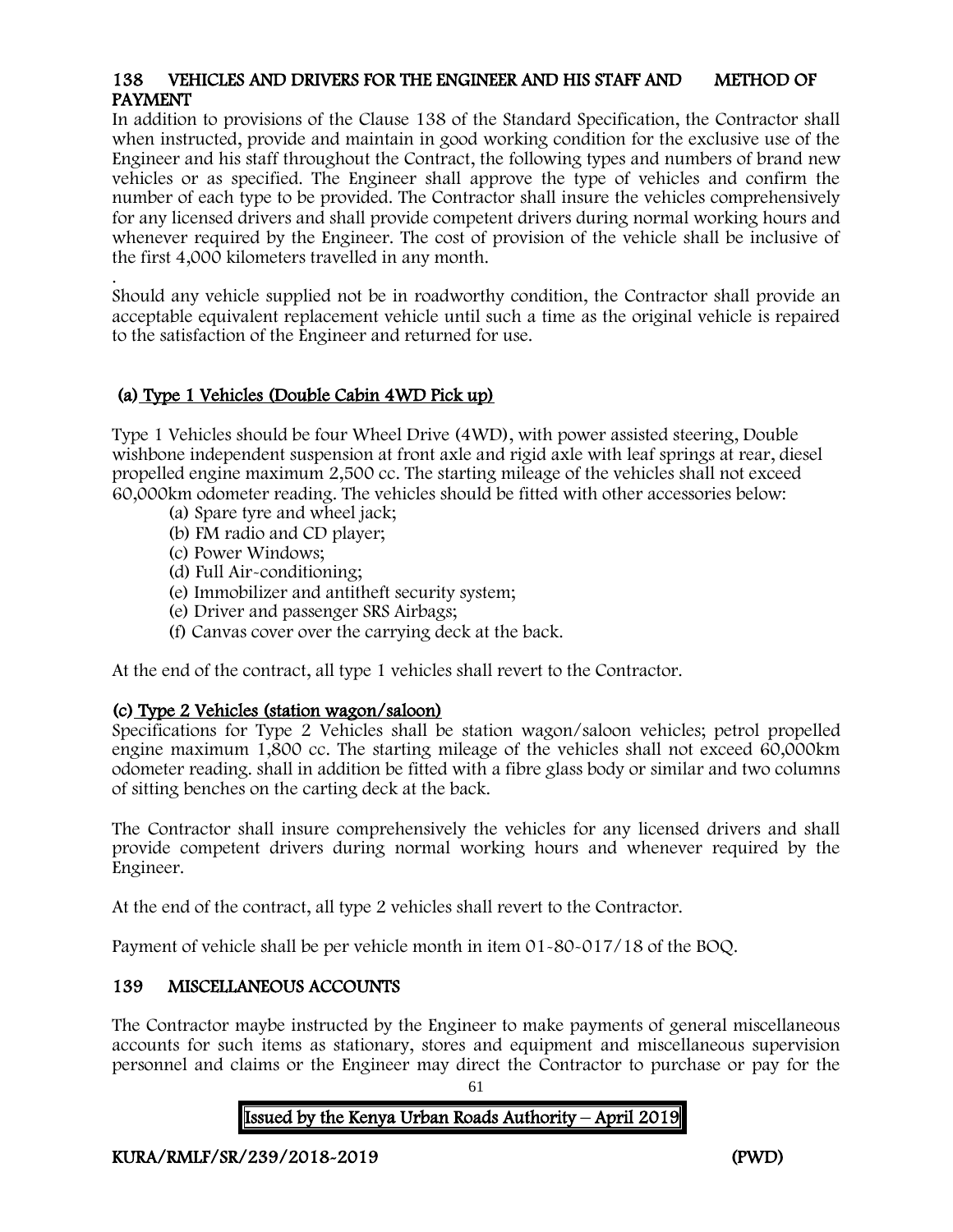above. The Contractor will be paid on a prime cost basis plus a percentage for overheads and profits under appropriate items in the Bills of Quantities.

## 142 ENVIRONMENTAL PROTECTION

The Contractor shall comply with the Statutory Regulations in force in Kenya regarding environmental protection and waste disposal, and shall liaise with the National Environmental Management Agency (NEMA).

The Contractor shall ensure so far as is reasonably practicable and to the satisfaction of the Engineer; that the impact of the construction on the environment shall be kept to a minimum and that appropriate measures are taken to mitigate any adverse effects during the construction.

- (a) The Contractor shall exercise care to preserve the natural landscape and shall conduct his construction operations so as to prevent any unnecessary destruction, scarring, or defacing of the natural surroundings in the vicinity of the work. Except where clearing is required for permanent works, all trees, native shrubbery, and vegetation shall be preserved and shall be protected from damage by the Contractor's construction operations and equipment. All unnecessary destruction, scarring, damage or defacing resulting from the Contractor's operations shall be repaired, replanted, reseeded or otherwise corrected as directed by the Engineer, and at the Contractor's expense.
- (b) The Contractor shall ensure that measures are in place to control soil erosion and water pollution, by use of berms, dykes, silt fences, brush barriers, dams, sediment basins, filter mats, netting, gravel, mulches, grasses, slope drains, contour banks, and other erosion control devices and methods. Temporary erosion control provisions shall be coordinated with permanent erosion control features to assure economical, effective and continuous measures throughout the period of the works. The Contractor's attention is drawn to the requirements of Clause 502, in that works need to be progressively finished so that permanent vegetation can establish quickly to mitigate soil erosion and erosion of drains.
- (c) The Contractor shall provide all the labour, equipment, materials, and means required and shall carry out proper and efficient measures wherever and as often as necessary to minimise the dust nuisance.
- (d) The Contractor shall comply with all applicable Kenyan laws, orders and regulations concerning the prevention, control and abatement of excessive noise. Blasting, use of jackhammers, pile driving, rock crushing, or any other activities producing highintensity impact noise may be performed at night only upon approval of the Engineer.
- (e) Immediately after extraction of materials, all borrows pits shall be backfilled to the satisfaction of the Engineer. In particular borrow pits near the project road shall be backfilled in such a way that no water collects in them.
- (f) Spilling of bitumen fuels Oils and other pollutants shall be cleared up.
- (g) The Contractor's attention is drawn to the requirements of the Standard Specification in regard to the environment and in particular to the following clauses:

Clause 115: Construction Generally

62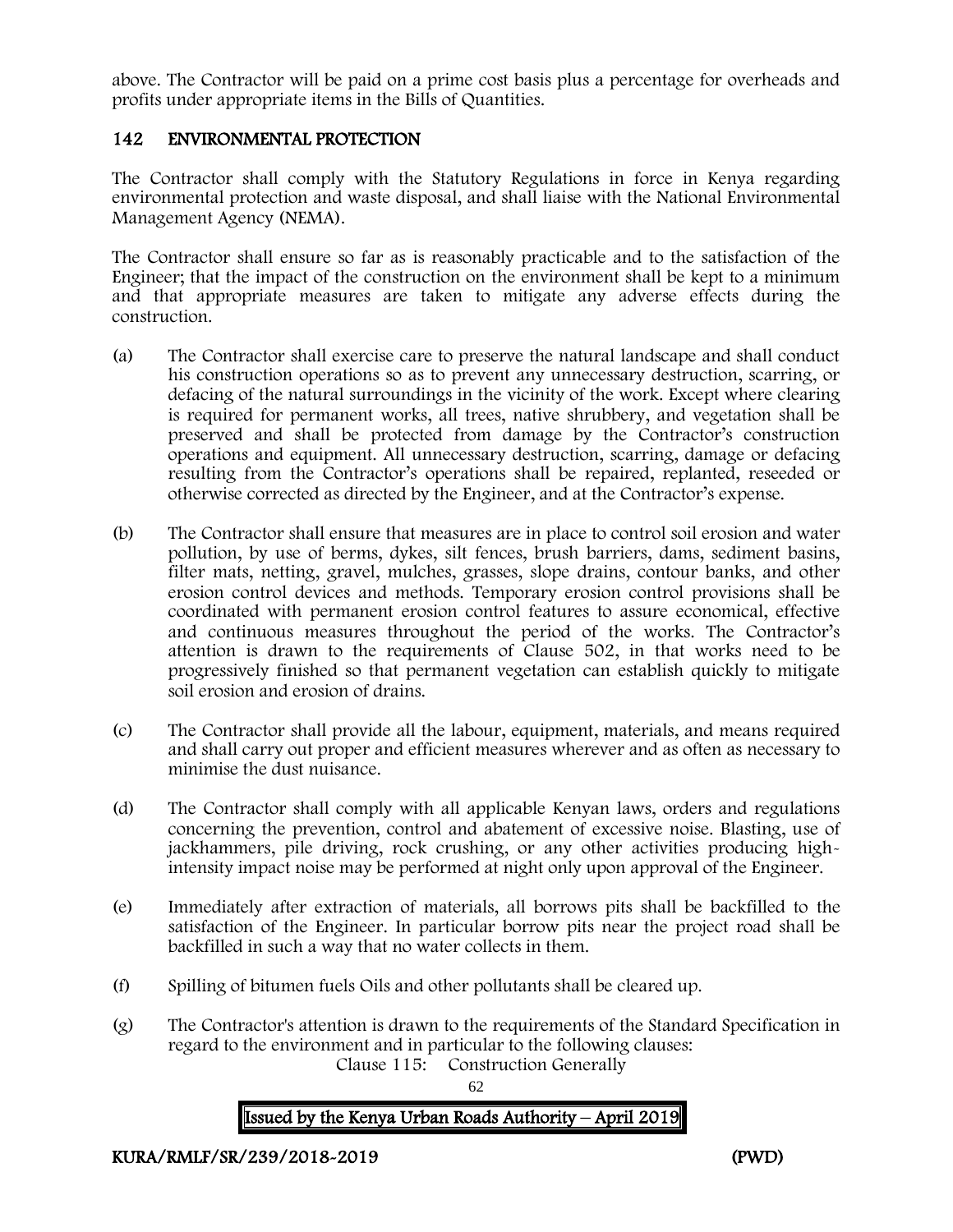| Clause 116: Protection from Water                                   |
|---------------------------------------------------------------------|
| Clause 136: Removal of Camps                                        |
| Clause 605: Safety and Public Health Requirements Clause            |
| Clause 607: Site Clearance and Removal of Topsoil and<br>Overburden |

(h) No additional payment will be made to the Contractor to cover costs arising from the requirements for this Clause and the Contractor must include these costs in the rates inserted into the Bills of Quantities.

## 143 STAFF TRAINING

The Contractor shall allow for training of engineers, technicians and other support staff as may be instructed by the Engineer.

The payment of the allowances of such staff shall be made as instructed by the Engineer under the relevant provisions in the Bills of Quantities.

Issued by the Kenya Urban Roads Authority – April 2019

63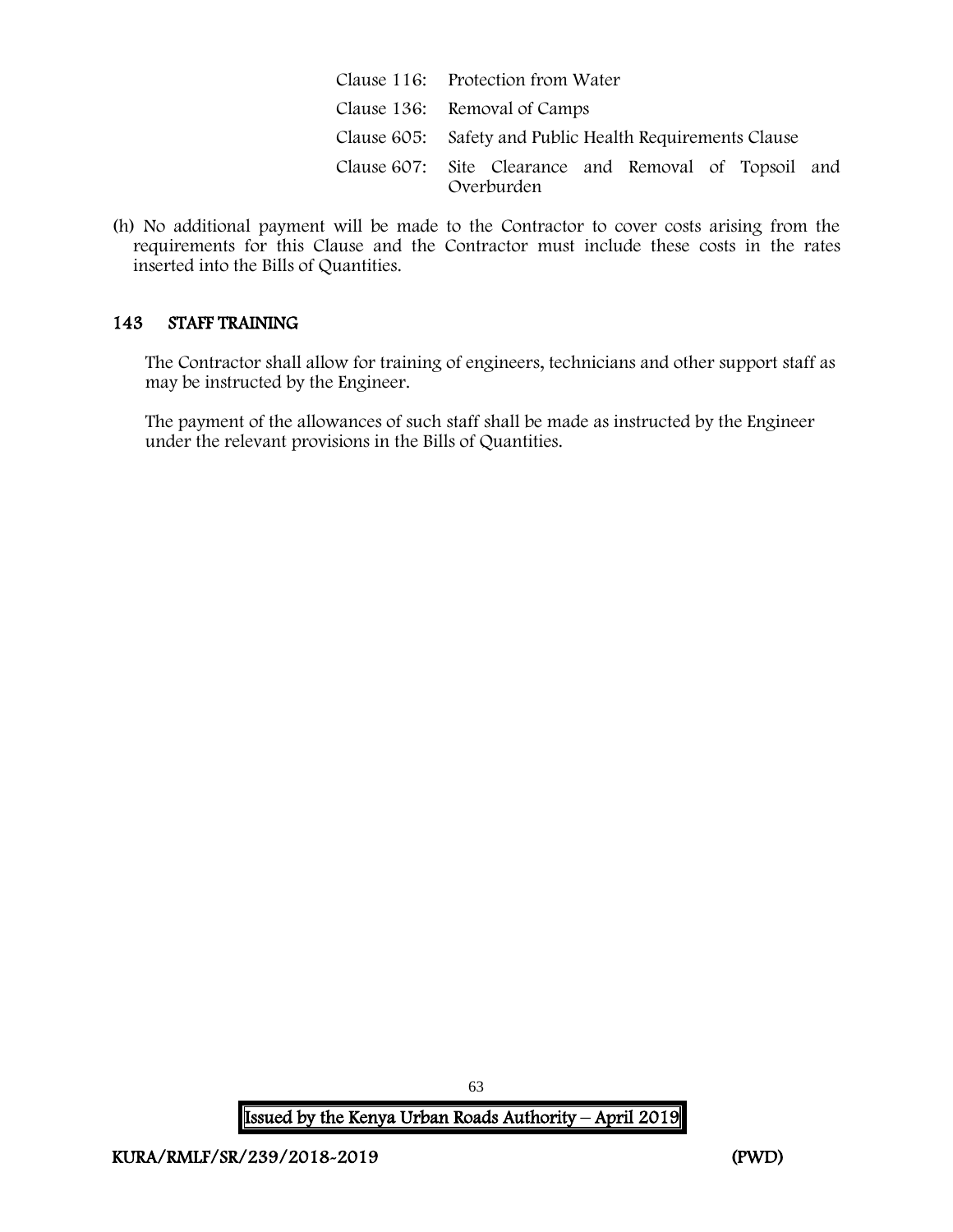## SECTION 2 - MATERIALS AND TESTING OF MATERIALS

All materials testing shall be in accordance with Section 2 of the Standard Specifications.

#### SECTION 3 - SETTING OUT & TOLERANCES

### 301 SETTING OUT

a) In addition to the provisions of clause 3.01(a) if the traverse points to be used for the setting out are close to the existing carriageway and interfere with construction works then the Contractor will have to relocate them to a location where they will not be disturbed. The coordinates and heights of all traverse points so located shall be listed and provided to the Engineer for checking and/or approval. Contractor shall also monument the new centreline every 200m along straight and all salient points along curves by a pin in the concrete beacon before commencement of any works.

The road reserve boundary posts shall have 12mm diameter steel pins embedded in concrete, 200mm long with 25mm exposed to the air, sticking out form its top surface. This pin shall be co-ordinated and heighted and result of the same shall be provided to the Engineer for approval. Cost of these works shall be included in the rates as no separate item has been provided.

Commencement of the works shall not be permitted until this basic survey data has been provided and approved by the Engineer for at least 2 Kms of the road.

b) Detailed Setting Out

Reference pegs shall be 50mm by 50mm in section 600mm long driven 400mm firmly into ground and painted white above the ground. The offset from centre line shall be indicated by small nail 20mm to 25mm long with its head driven flush with the top of the peg.

Chainages, offset and reference elevation shall be clearly indicated to the sides of the peg to the satisfaction of the Engineer.

After cutting of benches and prior to commencement of earthworks or subgrade works, Contractor shall take cross-sections again and submit the copy of the same to Engineer for agreement. These cross-sections shall then be used as basis of measurement for all subsequent layers, unless otherwise stated.

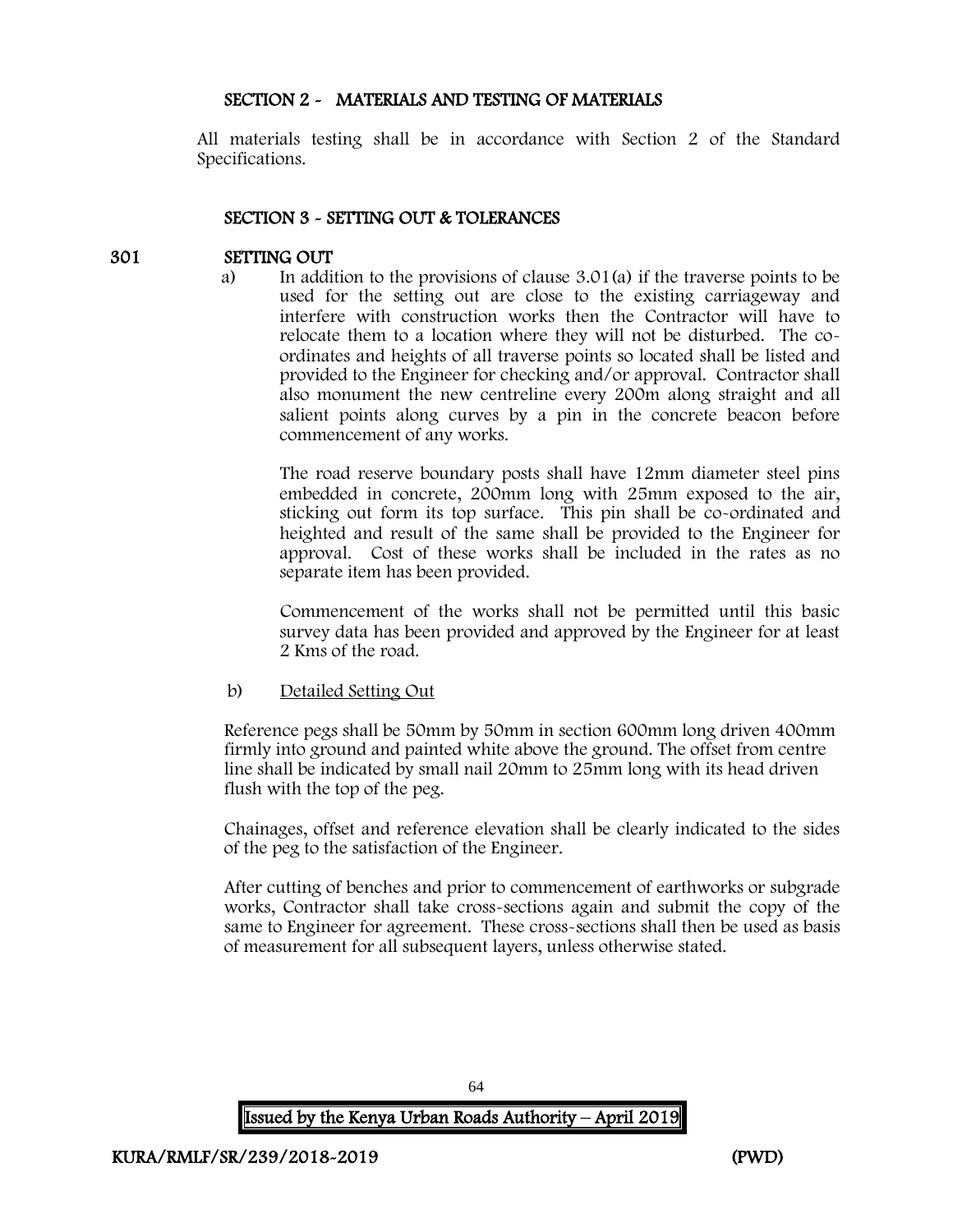### SECTION 4- SITE CLEARANCE AND TOP SOIL STRIPPING

#### 401 SITE CLEARANCE

Site Clearance shall be carried out as directed by the Engineer.

#### 402 REMOVAL OF TOPSOIL

Topsoil shall include up to 200mm depth of any unsuitable material encountered in existing or newly constructed drains, drainage channels, and accesses.

#### 403 REMOVAL OF STRUCTURES, FENCES AND OBSTRUCTIONS

When instructed by the Engineer, the Contractor shall demolish or remove any structure and payment for this shall be made on day works basis.

SECTION 5 - EARTHWORKS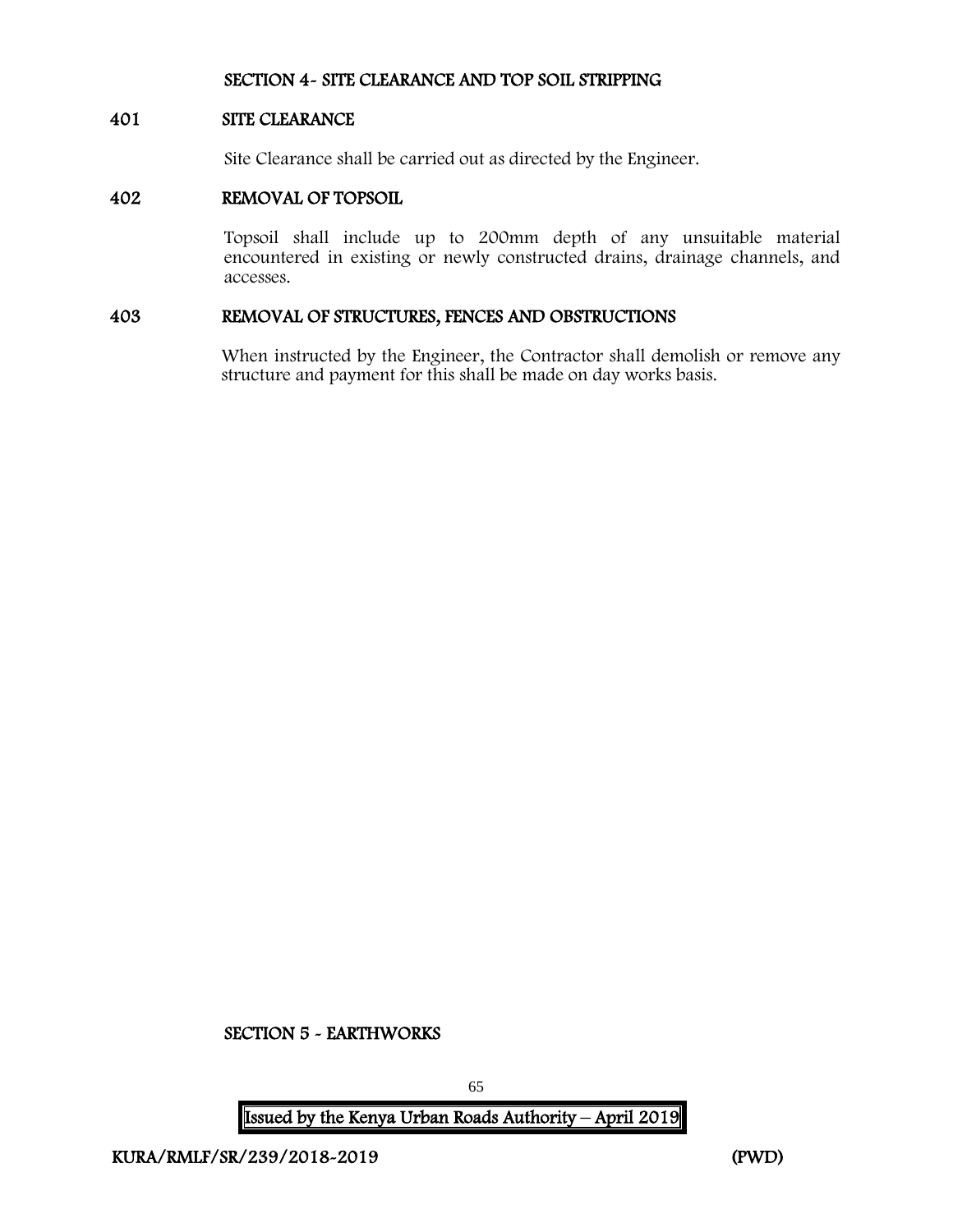#### 504 PREPARATION PRIOR TO FORMING EMBANKMENT

Where benching is required for existing pavement to accommodate earthworks subgrade or subbase for widening the road, the rate for compaction of existing ground shall be deemed to cover this activity.

Excavation in the pavement of the existing road shall be kept dry. In the event of water penetrating the underlying layer, construction of the subsequent layers shall be postponed until the underlying layers are dry enough to accommodate the construction plant without deforming or otherwise showing distress.

Step construction shall be carried out per layer at the joint where excavating both vertically and perpendicular to the direction of the travel. The step shall be 500mm perpendicular to the direction of the travel and 150mm vertical unless otherwise instructed by the Engineer.

Special care shall be taken when compacting the new material at the joint ensuring that specified density is achieved.

#### 505 CONSTRUCTION OF EMBANKMENTS

Only material approved by the Engineer shall be used for fill in embankments. Material with high swelling characteristics or high organic matter content and any other undesirable material shall not be used, unless specifically directed by the Engineer. Unsuitable material shall include:

- (i) All material containing more than 5% by weight or organic matter (such as topsoil, material from swamps, mud, logs, stumps and other perishable material)
- (ii) All material with a swell of more than 3% (such as black cotton soil)
- (iii) All clay of plasticity index exceeding 50.
- (iv) All material having moisture content greater than 105% of optimum moisture content (Standard Compaction)

Subgrade: Shall mean upper 300mm of earthworks either insitu or in fill and subgrade shall be provided for as part of earthworks operation and payment shall be made as "fill". The material for subgrade shall have a CBR of not less than 8% measured after a 4 day soak in a laboratory mix compacted to a dry density of 100% MDD (AASHTO T99) and a swell of less than 1%.

Subgrade repair: Where directed by the Engineer, any localized failure in the subgrade shall be repaired by filling in selected soft, hard or natural of minimum CBR 30% and compacted in accordance with clauses in the specifications applying to normal subgrade.

| <b>Issued by the Kenya Urban Roads Authority – April 2019</b> |
|---------------------------------------------------------------|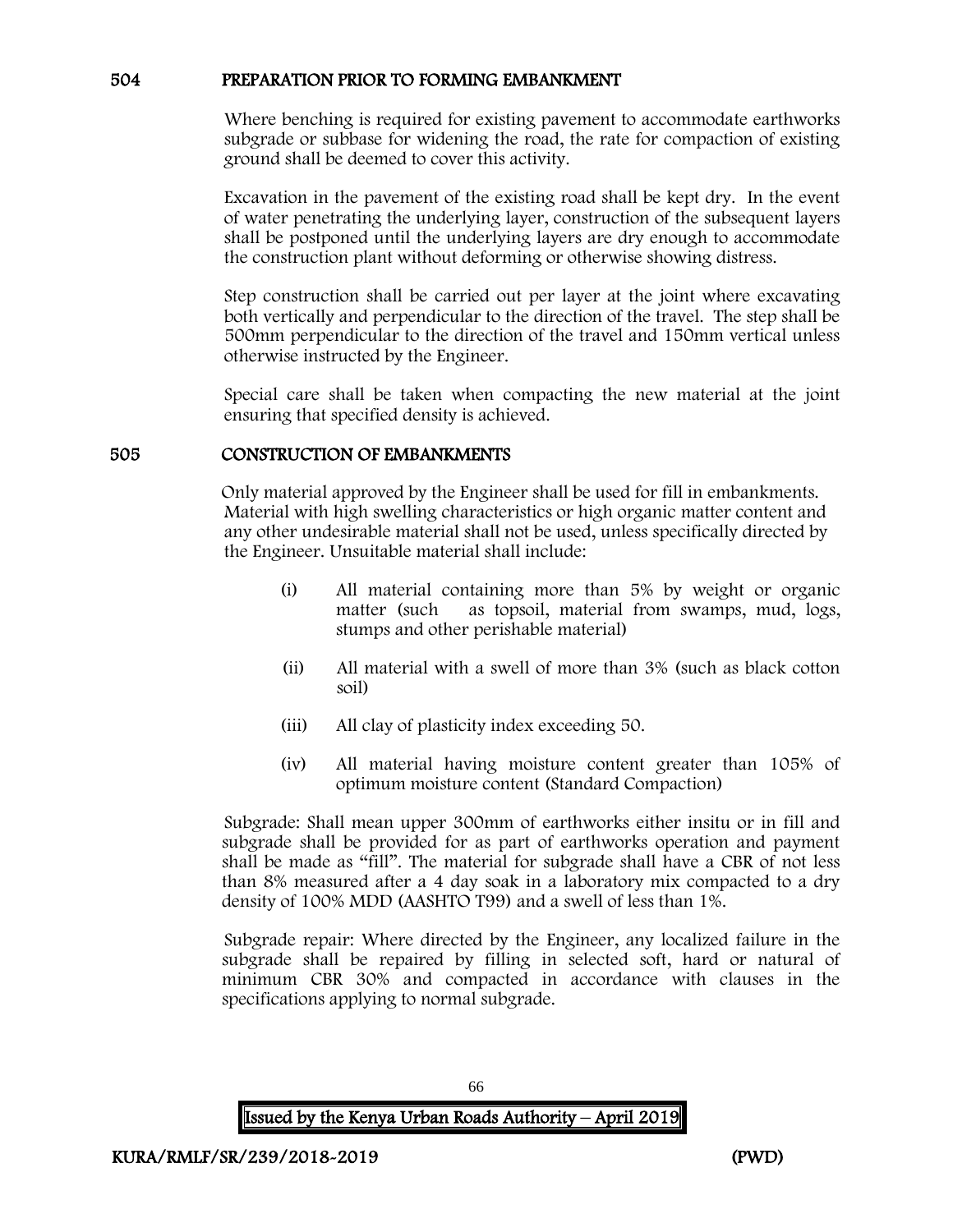Embankment repair: Where directed by the Engineer, any localized filling in soft, hard or natural; selected material requirements shall be executed in accordance with Clause 505.

### 508 COMPACTION OF EARTHWORKS

At pipe culverts, all fill above ground level around the culverts shall be compacted to density of 100% MDD (AASHTO T.99) up to the level of the top of the pipes or top of the surround(s), if any and for a width equal to the internal diameter of the pipe on either side of the pipe(s) or surround(s) as applicable.

At locations adjacent to structures, all fill above ground level upto the underside of the subgrade shall be compacted to density of 105% MDD (AASHTO T.99). In case of fill around box culverts this should be carried out for the full width of the fill and for a length bounded by the vertical plane passing through the ends of the wingwalls.

Notwithstanding the provision of clause 503 of the standard Specification, Compaction of subgrade material (i.e. material immediately below formation) in cut areas shall not be carried out by the contractor in areas where the formation is formed in hard material, unless specific instructions to the contrary are issued by the Engineer.

Where improved sub-grade material shall be required, this shall be compacted and finished to the same standards and tolerances as those required for normal subgrade and clauses in the specifications applying to normal subgrade shall also apply.

## 511 BORROW PITS

The first part of the Standard Specification is amended as follows:

Fill material which is required in addition to that provided by excavation shall be obtained from borrow pits to be located and provided by the Contractor but to the approval of the Engineer contrary to what has been stated.

#### 517 MEASUREMENT AND PAYMENT

Notwithstanding the provisions of clause 517 of the standard specifications, the rate for compaction of fill in soft material shall allow for the requirements of clause 508 of the special specification and no extra payment shall be made for compaction around pipe culverts (100% MDD AASHTO T.99).

## SECTION 6 - QUARRIES, BORROW PITS, STOCKPILES AND SPOIL AREAS

#### 601 GENERAL

Notwithstanding any indications to the contrary in the Standard specification the Engineer will not make available to the Contractor any land for quarries,

> 67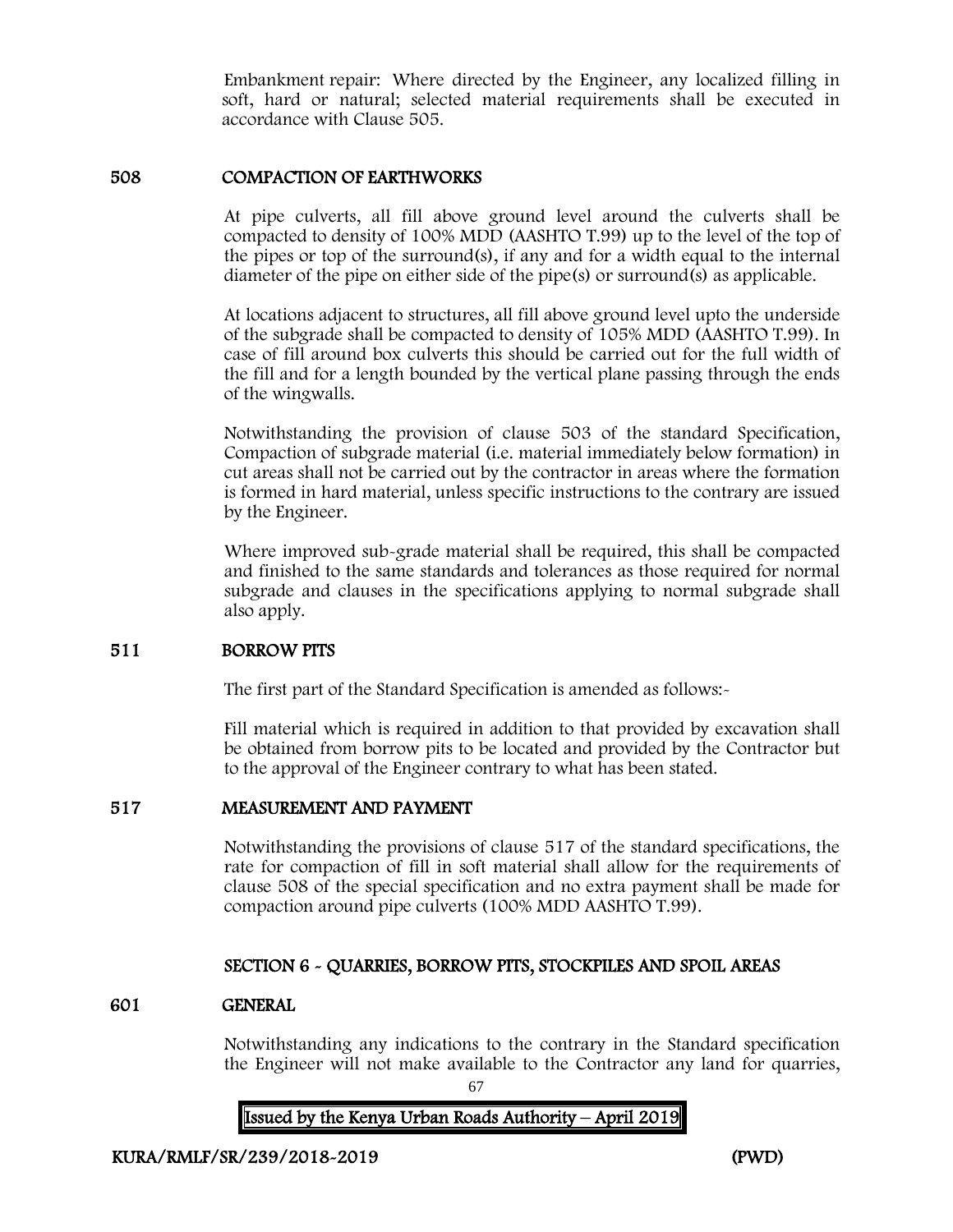borrow pits, stockpiles and spoil areas, except for those areas in road reserves specifically approved by him.

The contractor will be entirely responsible for locating suitable sources of materials complying with the Standard and Special Specifications, and for the procurement, Wining, haulage to site of these materials and all costs involved therein. Similarly the contractor will be responsible for the provision and costs involved in providing suitable areas for stockpiling materials and spoil dumps. Should there be suitable sites for spoil dumps or stockpiles within the road reserve forming the site of the works the Contractor may utilise these subject to the approval of the Engineer.

No additional payment will be made to the Contractor to cover costs arising from the requirements for this Clause and the Contractor must include these costs in the rates inserted into the Bills of Quantities.

#### 602 MATERIAL SITES

The information on possible material sites is given for the general guidance of bidders. Bidders are however advised to conduct their own investigation as the information contained therein is neither guaranteed nor warranted

#### 603 PROVISION OF LAND

Notwithstanding any indications to the contrary in the Standard specification the Engineer will not make available to the Contractor any land for quarries, borrow pits, stockpiles and spoil areas, except for those areas in road reserves specifically approved by him.

The contractor will be entirely responsible for locating suitable sources of materials complying with the Standard and Special Specifications, and for the procurement, Wining, haulage to site of these materials and all costs involved therein. Similarly the contractor will be responsible for the provision and costs involved in providing suitable areas for stockpiling materials and spoil dumps. Should there be suitable sites for spoil dumps or stockpiles within the road reserve forming the site of the works the Contractor may utilise these subject to the approval of the Engineer.

No additional payment will be made to the Contractor to cover costs arising from the requirements for this Clause and the Contractor must include these costs in the rates inserted into the Bills of Quantities.

#### 605 SAFETY AND PUBLIC HEALTH REQUIREMENTS

In addition to clause 605, the contractor shall allow for professionals to conduct lectures to the workers regarding the spread of HIV/Aids.

 Issued by the Kenya Urban Roads Authority – April 2019

68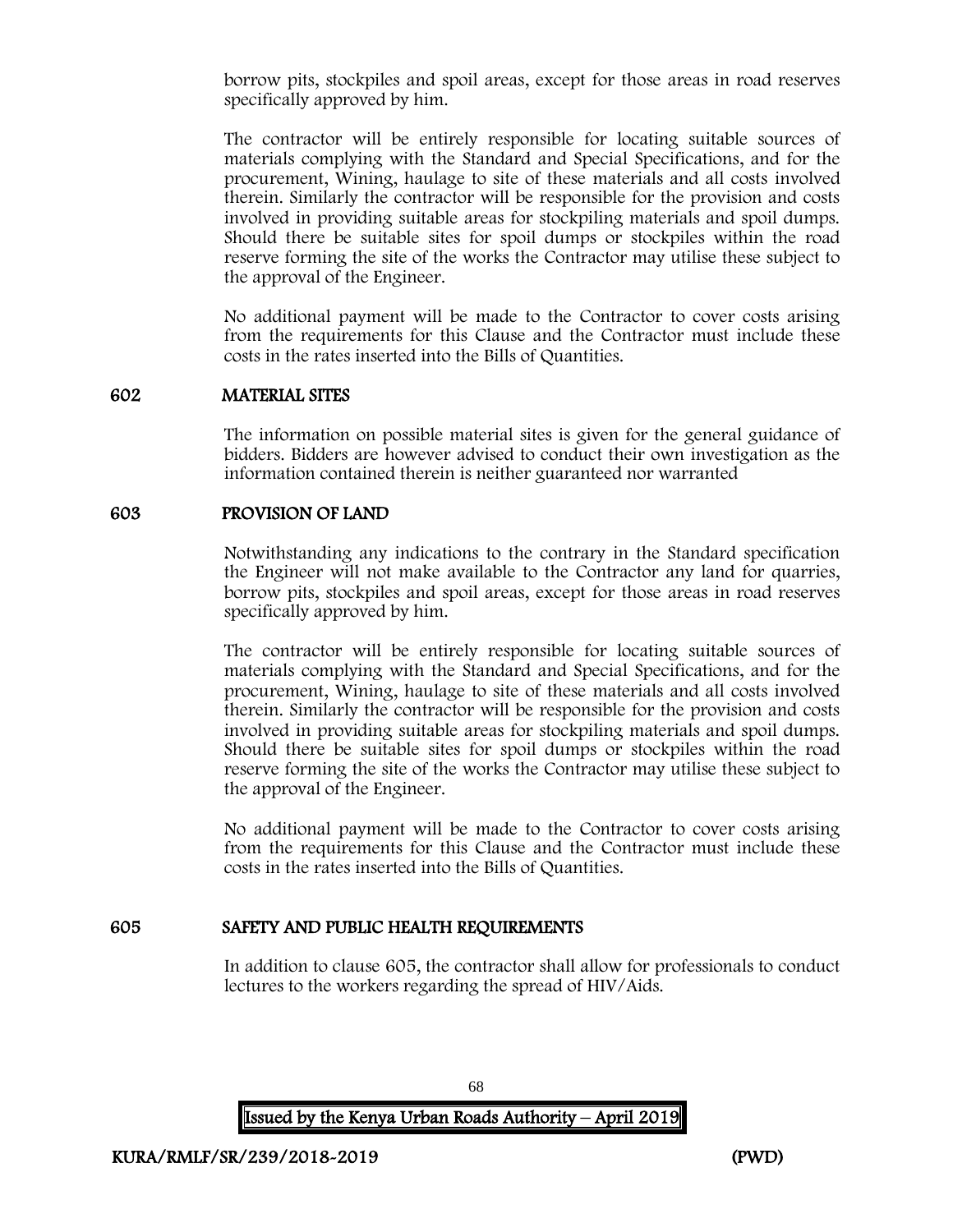### SECTION 7 - EXCAVATION AND FILLING FOR STRUCTURES

### 703 EXCAVATION OF FOUNDATIONS FOR STRUCTURES

Unless otherwise instructed by the Engineer, all excavated surfaces in material other than hard material, on which foundations for structures shall be placed, shall be compacted to 100% MDD (AASHTO T.99) immediately before structures are constructed.

Paragraph 4, last line: - Replace "95%" with "100%".

#### 707 BACKFILLING FOR STRUCTURES

Unless otherwise instructed by the Engineer, all backfilling material shall be compacted to a minimum of 100% MDD (AASHTO T.99).

#### 709 EXCAVATIONS FOR RIVER TRAINING AND NEW WATER COURSES

Payments for river training and establishment of new watercourses shall only be made where such work constitute permanent works. Works done for road deviation or other temporary works shall not qualify for payment.

### 710 STONE PITCHING

Stone pitching to drains, inlets and outlets of culverts to embankments and around structure shall consist of sound unweathered rock approved by the Engineer.

The stone as dressed shall be roughly cubical in shape with minimum dimensions of 150 x 150mm for normal thickness of stone pitching.

The surface to receive the pitching shall be compacted and trimmed to slope and the stone laid, interlocked and rammed into the material to give an even finished surface.

In areas where stone pitching has been damaged, the Contractor shall identify such areas and notify the Engineer for his agreement of the extent of the Works required and his approval and instructions to proceed with the Works. Stone Pitching Repair and Reconstruction shall be carried out in accordance with Clause 710 of the Standard Specifications.

The Works shall involve removal of the damaged stone pitching and reconstruction of the said areas in accordance with Clause 710 of the Standard Specifications by use of the sound salvaged material together with any necessary additional material where all such materials shall comply with Section 7 of the Standard Specifications.

Contrary to clause 713 of the standard specifications, the rates inserted for stone pitching shall allow for grouting.

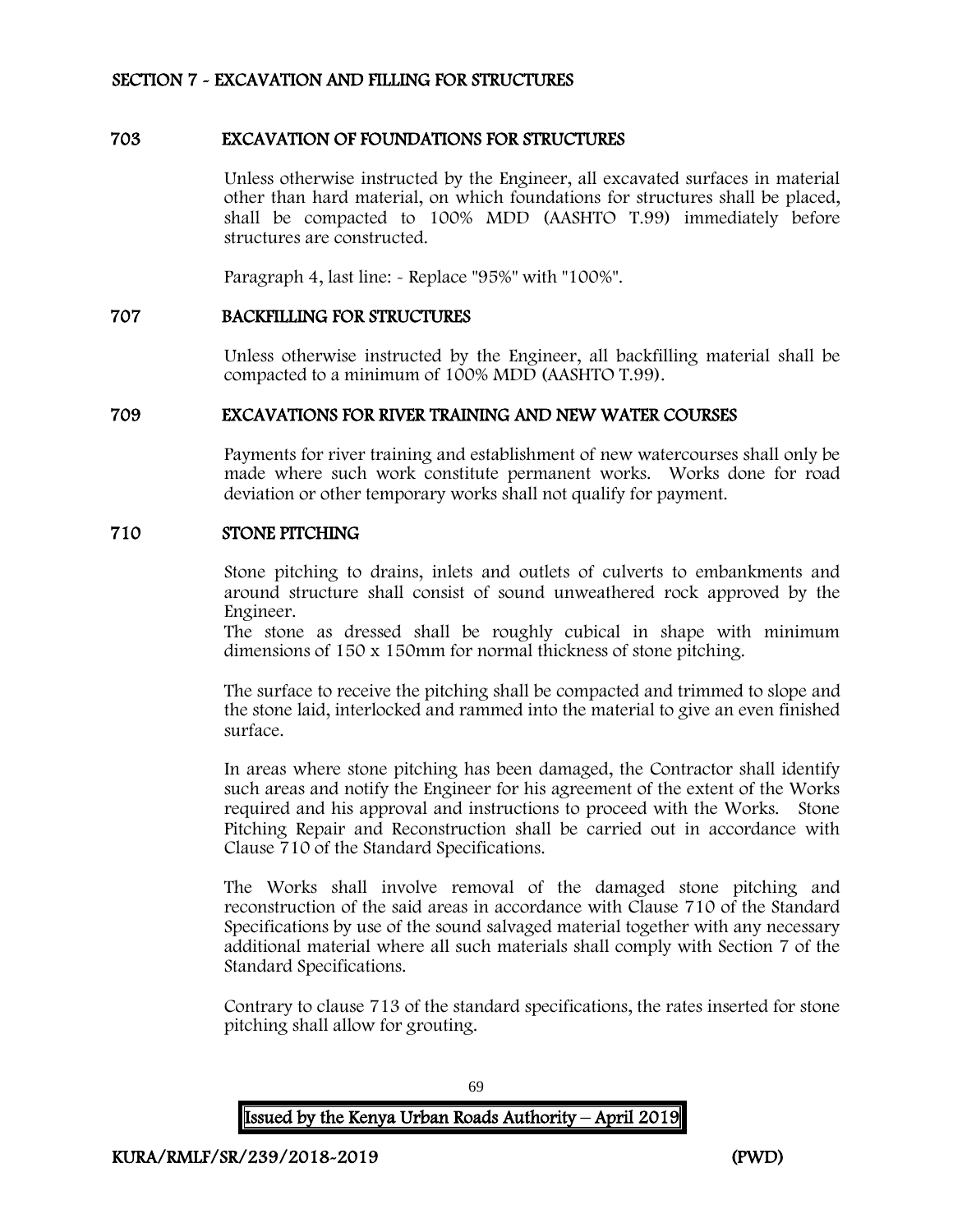## 711 GABIONS

Where instructed by the Engineer the Contractor will install gabions as protection works to washout areas or bridge Piers and or Abutments. Gabions shall be constructed in accordance with Clause 711 of the Standard Specification.

I n cases where existing gabions have been damaged, the Contractor shall identify them and notify the Engineer for his agreement of the extent of the Work required and his approval and instructions to proceed with the Works.

The Works shall involve removal of the damaged gabions / rocks, excavation to the correct levels and grades as directed by the Engineer, and in accordance with Clause 711 of the Standard Specifications and reconstruction with new gabions and other necessary materials as necessary. The damaged gabions shall be recovered and transported to the nearest KURA'S Yard or M.O. R &P.W Department depot.

## 712 RIP-RAP PROTECTION WORK

Quarry waste or similar approved material shall be used to backfill scoured and eroded side, outfall and cut-off drain. The material shall be compacted to form a flat or curved surface preparatory to stone [pitching of drainage channels, existing and new scour checks as directed by the Engineer.

The surface to receive the pitching shall be compacted and trimmed to slope and the stone hand laid, interlocked and rammed into the material to give an even finished surface. The interstices of the Pitching shall be rammed with insitu material. The insitu material immediately behind the pitching shall be compacted to minimum density of 100% MDD compaction (AASHTO T.99)

## 714 BACKFILL BELOW STRUCTRURES

Where instructed this shall be carried out in compliance with the requirements of Clause 507 and 804 of the Standard Specification.

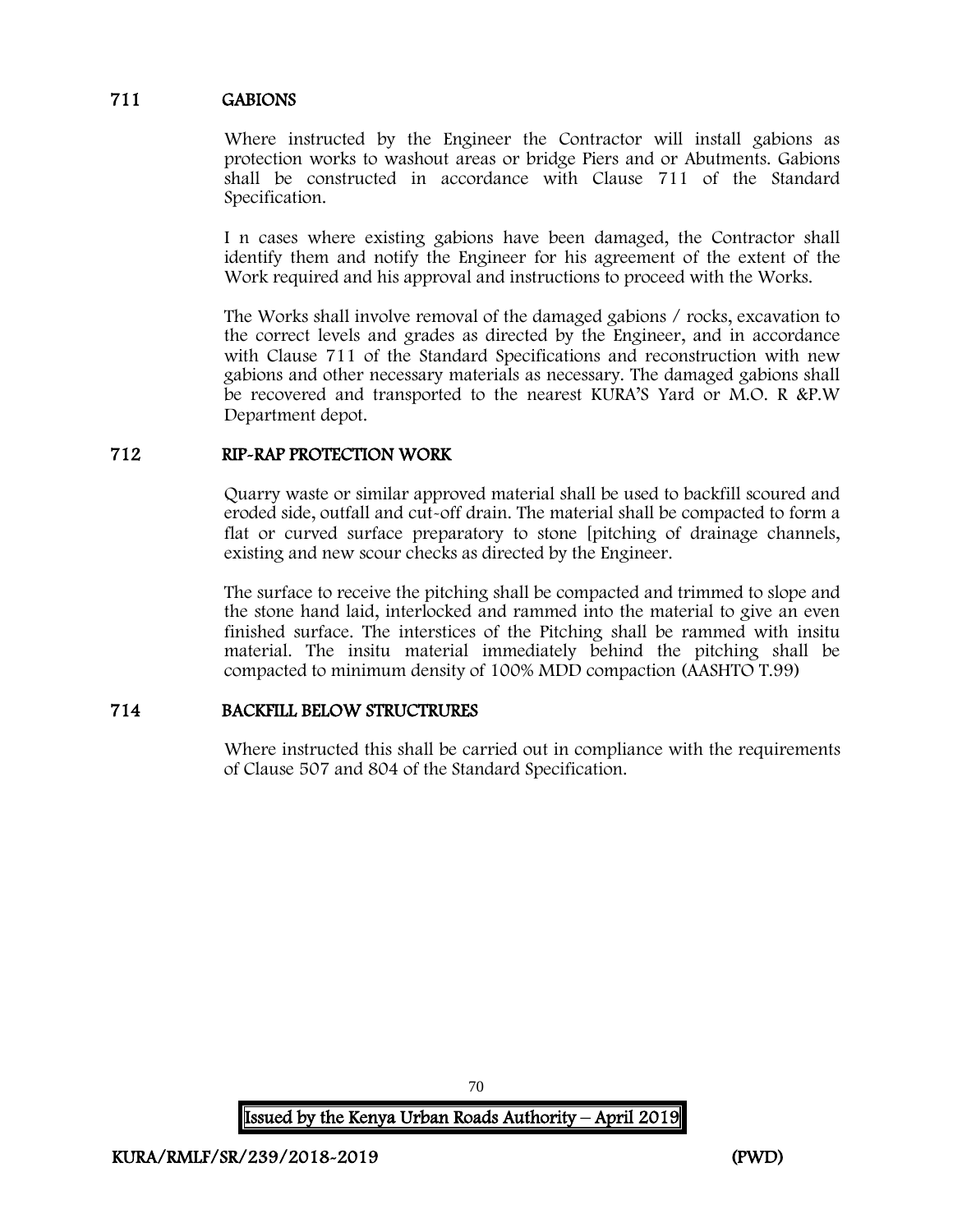### SECTION 8 - CULVERTS AND DRAINAGE WORKS

#### 801 SCOPE OF SECTION

The operations specified in this section apply to the installation of drainage works and reinstatement and improvement of the same.

In addition, this Section covers: -

- Extending of existing 450mm, 600mm and 900mm diameter pipes to be compatible with the increased road width or access.
- Desilting and cleaning of existing pipes and outfall drains to make them free flowing.

#### 804 EXCAVATION FOR CULVERTS AND DRAINAGE WORKS

In the Standard Specifications, make the following amendments: -

- (a) In paragraph 6, line 3, and in paragraph 7, line 5 and in paragraph 11, line 6, delete "95%" and insert "100%".
- (b) Removal of Existing Pipe Culverts

Where instructed by the Engineer, the Contractor shall excavate and remove all existing blocked or collapsed culvert pipes of 450mm, 600mm and 900mm diameter including concrete surround, bedding, inlet and outlet structure.

The void left after removal of culvert pipes shall be widened as necessary to accommodate new concrete bedding, pipe and haunching. The payment of this work shall be per linear metre of pipes removed, and the volume in m<sup>3</sup> of inlet/outlet structure removed. The void left by removal of these pipes shall be carefully preserved in order to accommodate replacement of 450mm, 600mm or 900mm diameter pipe culverts as shall be directed by the Engineer.

- (c) Removal of Other Existing Drainage Structures When instructed by the Engineer, the Contractor shall demolish or remove any other structure and payment for this shall be made on day work basis.
- (d) Excavation for Culverts and Drainage Works The Contractor shall carry out all excavations for new culverts and drainage works to the lines, levels, inclinations, and dimensions shown on the drawings or as instructed by the Engineer.

#### 805 EXCAVATION IN HARD MATERIAL

In the Standard Specifications, Sub-clauses 805(a) and 805 (b) delete "95%" and insert "100%".

> 71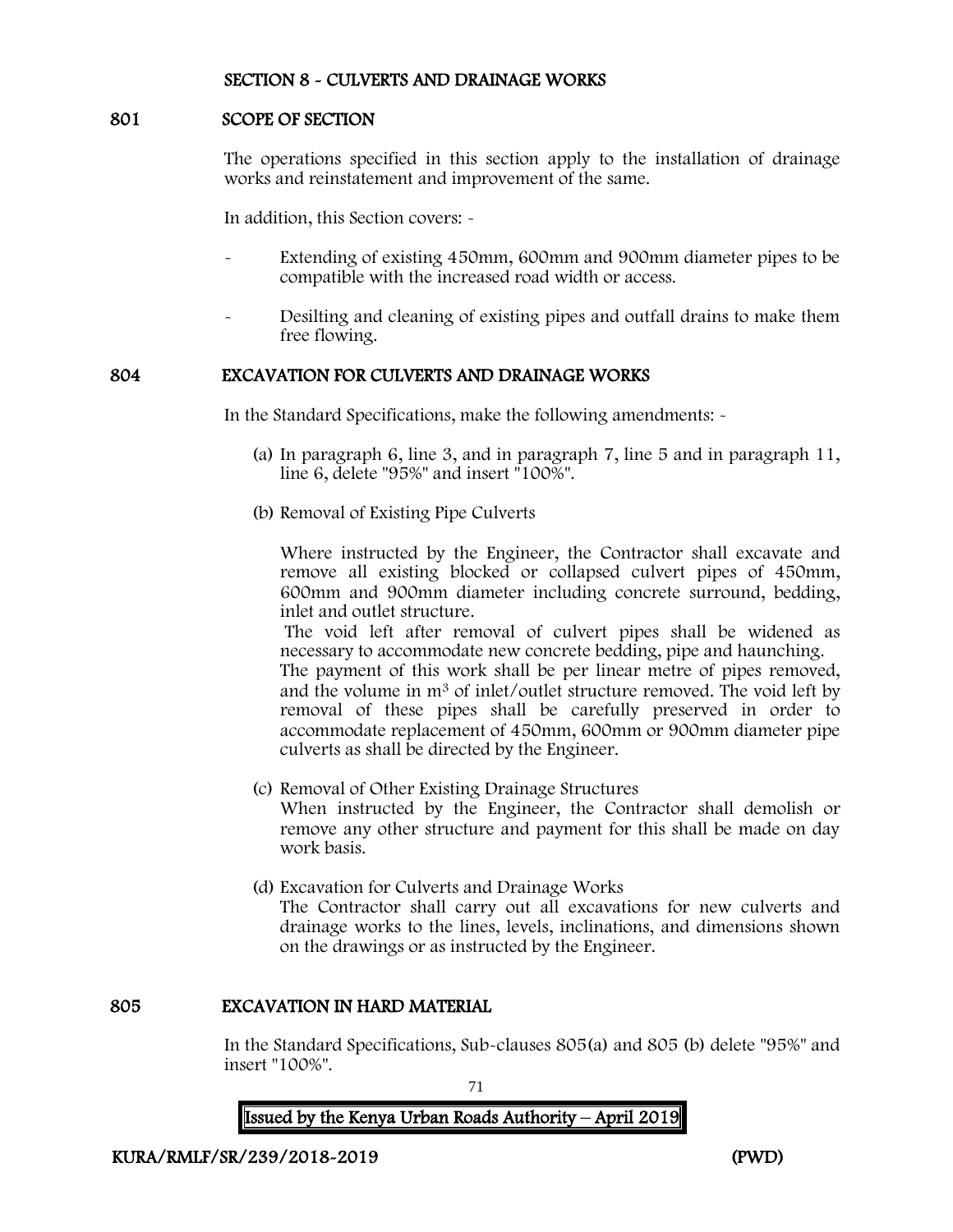In sub-clause 809(a), paragraph 1, line 1, substitute "95%" with "100%".

In sub-clause 809(c), paragraph 2, line 4, between the words "compacted" and "and shaped" insert the words "to 100% MDD (AASHTO T.99)".

Hard material is material that can be excavated only after blasting with explosives or barring and wedging or the use of a mechanical breaker fitted with a rock point in good condition and operated correctly. Boulders of more than 0.2m<sup>3</sup> occurring in soft material shall be classified as hard material.

## 809 BEDDING AND LAYING OF PIPE CULVERTS

Concrete pipes shall be laid on a 150mm thick concrete bed of class 15/20 and the pipes shall be bedded on a 1:3 cement: sand mortar at least 50mm thick, 150mm wide and extending the full length of the barrel.

The rates inserted shall allow for compaction of the bottom of excavation to 100% MDD (AASHTO T.99).

## 810 JOINTING CONCRETE PIPES

The concrete pipes for the culverts shall have ogee joints and will be jointed by 1:2 cement: sand mortar and provided with fillets on the outside as described in clause 810 of the Standard Specification.

## 812 BACKFILLING OVER PIPE CULVERTS

In the Standard Specifications, clause 812

a) Wherever the expression "dry density of 95% MDD (AASHTO T. 99)" occurs delete and replace with "dry density of 100% MDD (AASHTO T.99)".

The rates entered for laying of pipe culverts shall allow for backfilling to pipe culverts and compacting to 100% MDD (AASHTO T.99) and these works shall not be measured and paid for separately.

#### 814 SUBSOIL DRAINS

In the event of excavation for repairs exposing local seepage, springs or unacceptably high water table, the Engineer may instruct the provision of counter fort or French drains.

These drains shall consist of a trench excavated to the alignment, width, depth and gradient instructed by the Engineer, and backfilled with approved compacted clean hard crushed rock material as specified in clause 815 of the standard specification. Where these drains lie within the carriageway the carriageway shall be reinstated with compacted stabilised gravel and surfaced with hot asphalt or a surface dressing as instructed by the Engineer.



72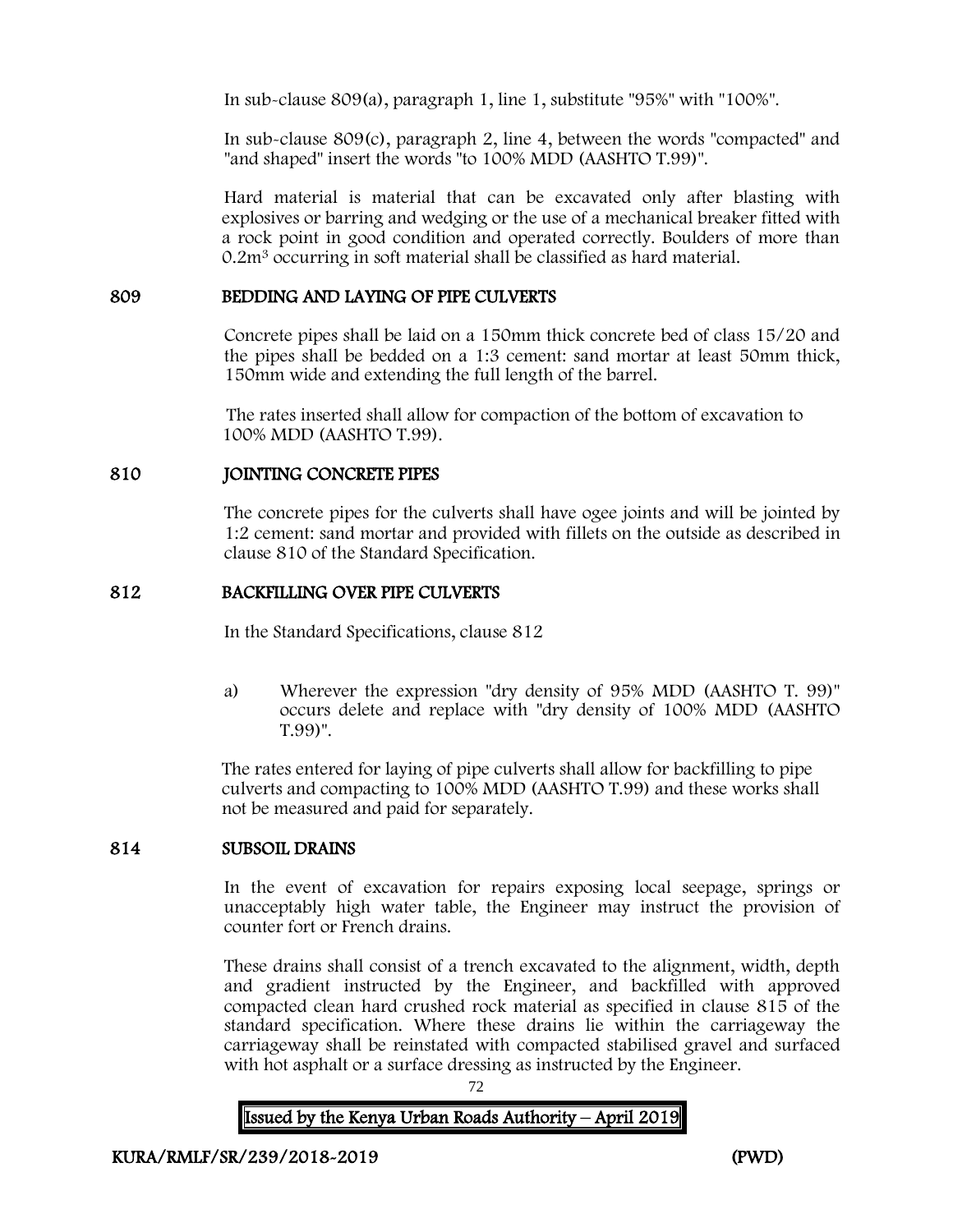# 815 INVERT BLOCK DRAINS AND HALF ROUND CHANNELS

Invert Block Drains and Half Round Channels shall be constructed as shown in the drawings provided in accordance with the Standard Specifications where directed by the Engineer.

## 817 REPAIRS TO DRAINS

## 817.1 Cleaning and Repair of Existing Drains

In areas of existing side drains, mitre or outfall drains where such are blocked, the Engineer shall instruct the Contractor to clean and clear the drains to free flowing condition.

The work shall consist of:

- (a) Stripping and removal of any extraneous material to spoil including vegetation and roots in the drains to the satisfaction of the engineer.
- (b) Spreading of any spoil to the satisfaction of the Engineer.

Shaping the drains to free flowing condition as directed by the Engineer. Removing any broken side slabs for inverted block drains and replacing with a new removing any broken inverted block drains and replacing with a new one well jointed.

Measurement and Payment for cleaning drains shall be by linear metre of drain cleaned measured as the product of plan area and vertical depth of extraneous material instructed to be removed. No extra payment will be made for removal of vegetation and roots.

## 817.2 Channels

The Engineer may instruct that the Contractor provides open channels in place of existing subdrains where the latter may be damaged or in any other place. The rates entered by the Contractor in the bills of quantities must include for removal and disposal of any subdrain material, excavation to line and level, backfilling and compaction as directed by the engineer. The channels shall be constructed of precast class 20/20 concrete of minimum 80mm thickness and lengths or widths not exceeding 1000mm. Joints shall be at least 15mm wide filled with 1:2 cement sand mortar.

## 817.3 Rubble fills for protection work

Quarry waste or similar approved material shall be used to back fill scoured and eroded side, outfall and cut-off drains. The material shall be compacted to form a flat or curved surface preparatory to stone pitching of drainage channels, existing and new scour checks as directed by the Engineer.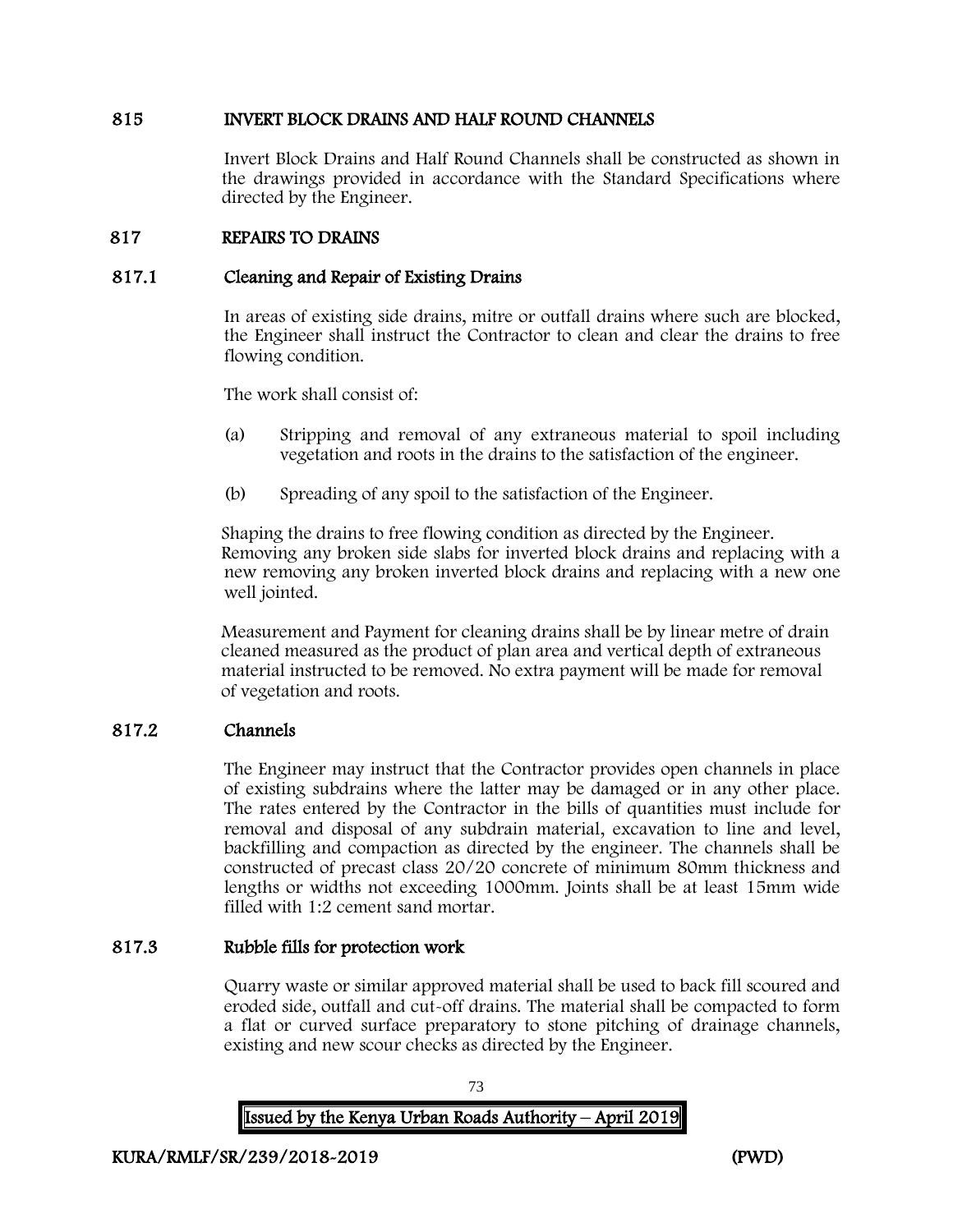# 817.4 Stone Pitching

Stone pitching shall be constructed in accordance with clause 710 of the standard Specification.

## 817.5 Gabions

Gabions shall be constructed in accordance with clause 711 of the standard Specification.

## 817.6 Spoil Material

The Contractor shall be responsible for removal from site of all materials excavated in the course of undertaking works in this section of the specifications, unless suitable for re-use, and deposit of the material in a spoil dump to be approved by the Engineer.

## 818 SCOUR CHECKS

Scour checks are to be constructed in mass concrete in accordance with clause 818 of the standard Specifications and the drawings as shall be provided.

## 819 CLEANING AND MAINTENANCE

## 819.1 Desilting of Pipe Culverts

Where instructed, Contractor shall desilt the existing pipe culverts by removing all the material from the pipe to make them clean and free flowing.

Measurement and payment shall be by the linear metres of pipes de-silted, regardless of diameter size.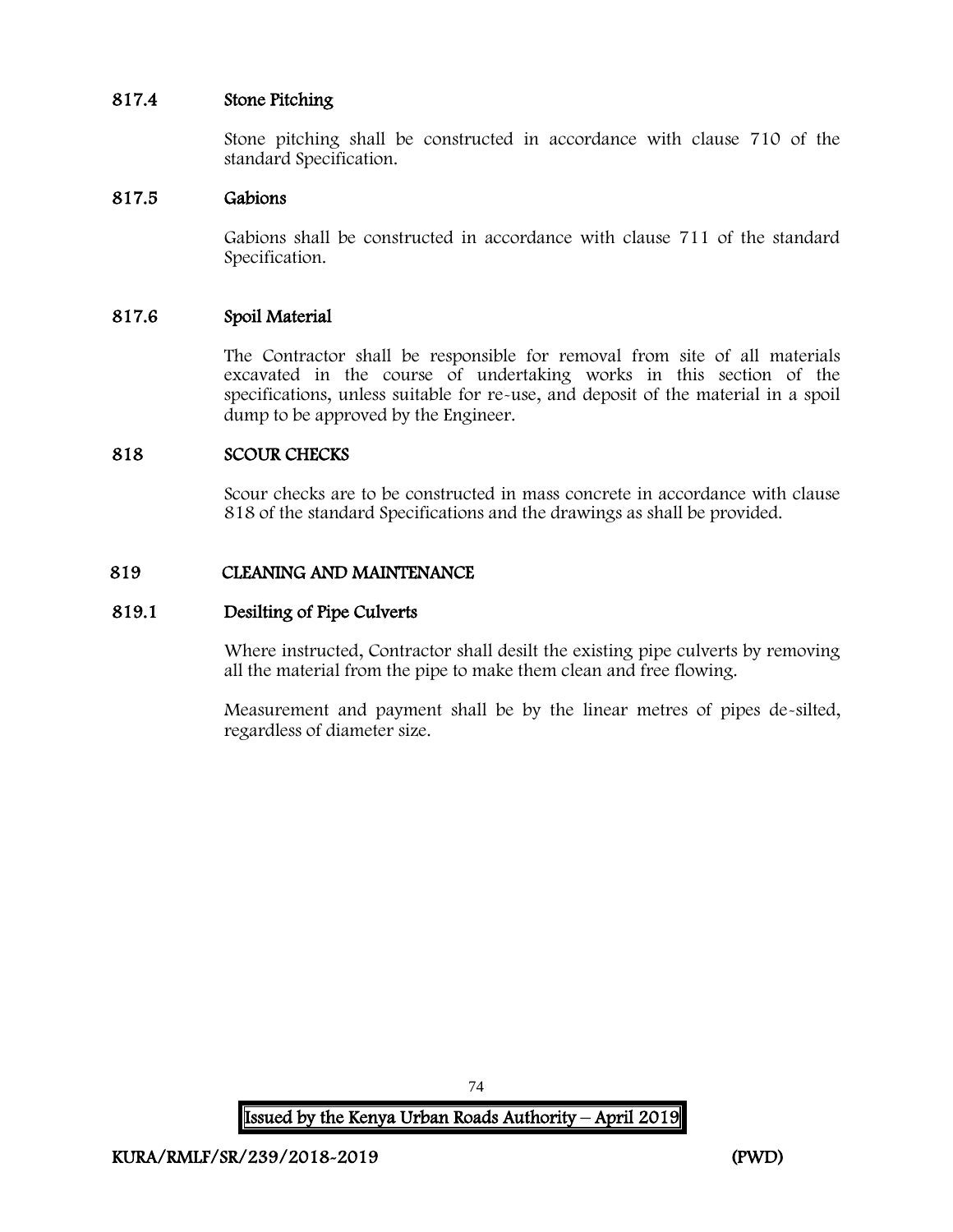## SECTION 9 - PASSAGE OF TRAFFIC

#### 901 SCOPE OF THE SECTION

The Contractor shall so arrange his work to ensure the safe passage of the Traffic at all times and if necessary construct and maintain an adequate diversion for traffic complete with all the necessary road traffic signs.

The contractor shall provide to the satisfaction of the Engineer adequate warning signs, temporary restriction signs, advance warning signs, barriers, temporary bumps and any other device and personnel equipped with two way radios to ensure the safe passage of traffic through the works.

When carrying out the Works the Contractor shall have full regard for the safety of all road users.

The Contractor shall also provide sign posts and maintain to the satisfaction of the Engineer all deviations necessary to complete the works. The contractor should allow for the costs of complying with the requirements of this clause in his rates.

The contractor will be deemed to have inspected the site and satisfied himself as to the adequacy of his bid for these works and no additional payments will be made to the contractor for any expenditure on traffic control or the provision of deviations. The employer shall not be liable for inadequate prior investigations of this nature by the contractor.

#### 903 MAINTENANCE OF EXISTING ROADS

The Contractor shall when instructed, maintain the existing project road ahead of works using compacted asphalt concrete type I in accordance with the provisions in clause 1601B – 1607B of the Special Specifications or gravel material depending on the nature of the wearing course surface.

## 904 CONSTRUCTION OF DEVIATIONS

#### (a) General

In addition to requirement of this clause, the Contractor shall when instructed construct and complete deviations to the satisfaction of the Engineer before commencing any permanent work on the existing road. Also during these works the contractor is supposed to provide a detour of adequate pipe culverts for pedestrian and traffic crossing where there is bridge works.

Subject to the approval by the Employer, the Contractor may maintain and use existing roads for deviation. Payment for this, made in accordance with clause 912 (a) (i), shall be by the Kilometre used depending on the type of road used, whether bituminous or earth/gravel. The rates shall include for the provision of materials and the works involved.

> 75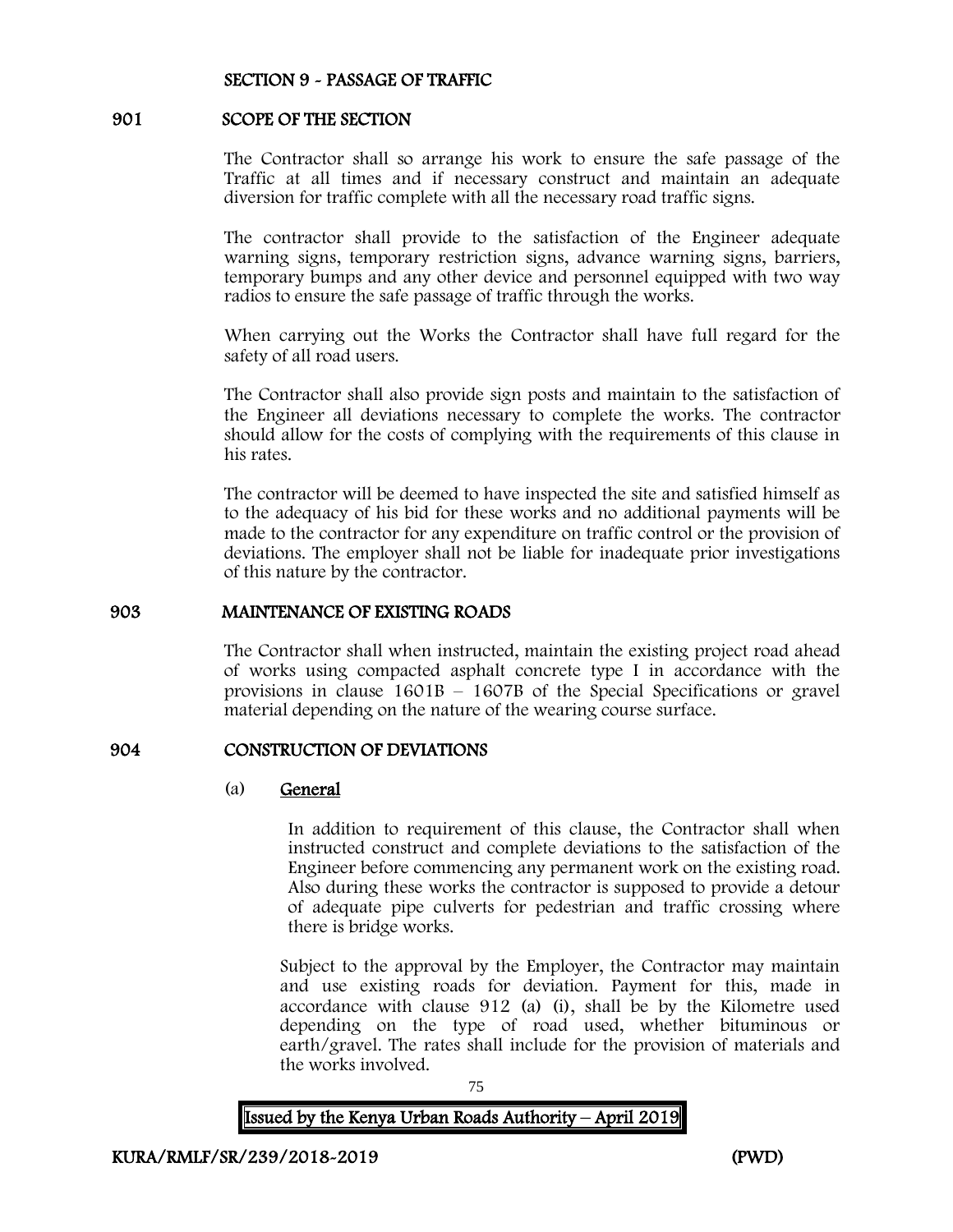# b) Geometry

The carriageway width of the deviations shall not be less than 6m wide and suitable for 2-way lorry traffic unless otherwise specified.

## c) Construction

Unless otherwise instructed gravel wearing course for the deviation shall be 150mm compacted thickness complying with section 10 of the Standard Specification. The Contractor shall allow in his rate for removal of any unsuitable material before placing of gravel wearing course, as this will not be paid for separately.

In addition to provision of this clause, Contractor is required to sprinkle water at least 4 times a day at the rate of 1 to  $1.4$  litres/ $M<sup>2</sup>$  in regular interval to minimise the effects of dust. Latest sprinkling time shall be one hour before the sunset.

Where existing neighbouring roads are used as deviation, Contractor shall carry out repairs and maintenance in parent materials used for the existing base and surfacing of the road being used.

## 906 PASSAGE OF TRAFFIC THROUGH THE WORKS

The Contractor shall arrange for passage of traffic through the works during construction whenever it is not practicable to make deviations.

Any damage caused by passing traffic through the works shall be made good at the contractor's own cost.

## 907 SIGNS, BARRIERS AND LIGHTS

Contractor shall provide signs, barriers and lights as shown in the drawing in Book of Drawings at the locations where the traffic is being carried off the existing road to the deviation and back again to existing road. The Contractor shall provide ramps and carry out any other measures as instructed by the Engineer to safely carry traffic from the road to deviation.

Contrary to what has been specified in this clause the road signs provided shall be fully reflectorised and in conformity with clause 9.1 of the "Manual for Traffic Signs in Kenya Part II".

## 909 ASSISTANCE TO PUBLIC

In addition to provision of clause 909, Contractor shall maintain close liaison with the relevant authorities to clear any broken down or accident vehicles from the deviations and the main road, in order to maintain smooth and safe flow of the traffic. Further, the Contractor shall provide a traffic management plan to be approved by the Engineer before the commencement of any construction works and execute the same, to the satisfaction of the Engineer, during the entire

76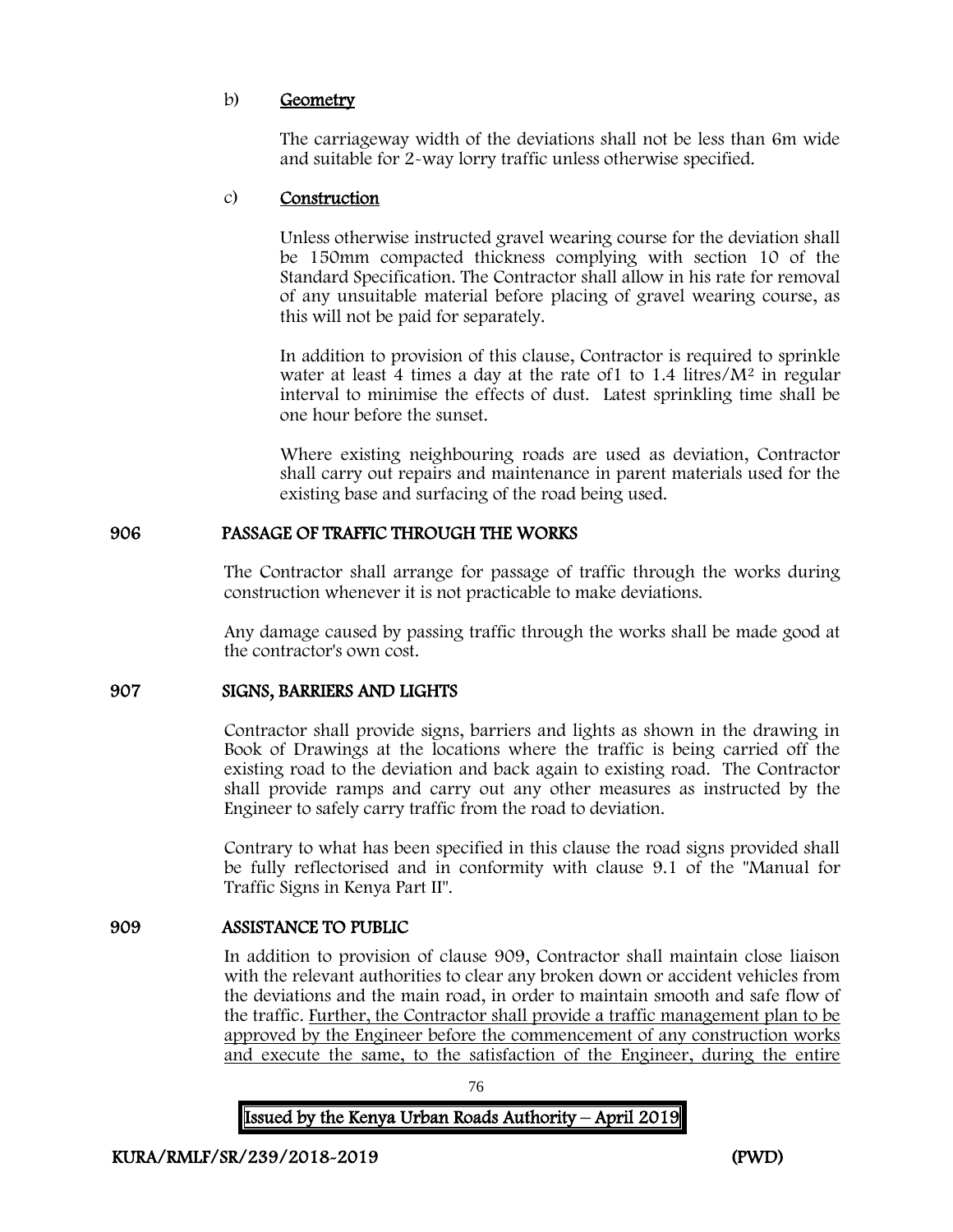period of project implementation. A draft traffic management plan shall be submitted with Bid.

## 912 MEASUREMENT AND PAYMENT

#### Construct Deviation

#### Road Deviation

The Contractor shall be paid only 50% of the rate for this when he completes deviation road to the satisfaction of the Engineer. The balance shall be paid in equal monthly instalments over the contract period, as he satisfactorily maintains the deviation (as per clause 904 and 905 above) when it is in operation.

Where existing neighbouring road has been used as deviation, payment shall be by the kilometre rate and shall include the cost of repairs and maintenance of the road carried out in parent base and subbase materials.

## Deviation using Pipe Culverts

The Contractor shall be paid only 50% of the rate for this when he completes deviation to the satisfaction of the Engineer. The balance shall be paid in equal monthly instalments over the contract period, as he satisfactorily maintains the deviation when it is in operation. The Contractor shall be paid full amount when the bridge under construction will be in use.

## Maintain existing road

Asphalt Concrete or gravel for maintaining the existing road shall be measured by the cubic metre placed and compacted upon the road

## Passage of traffic through the works

Payment shall be made on Lump Sum basis.

#### Assistance to Public

The Contractor will be deemed to have included cost of this item in other items and no separate payment shall be made.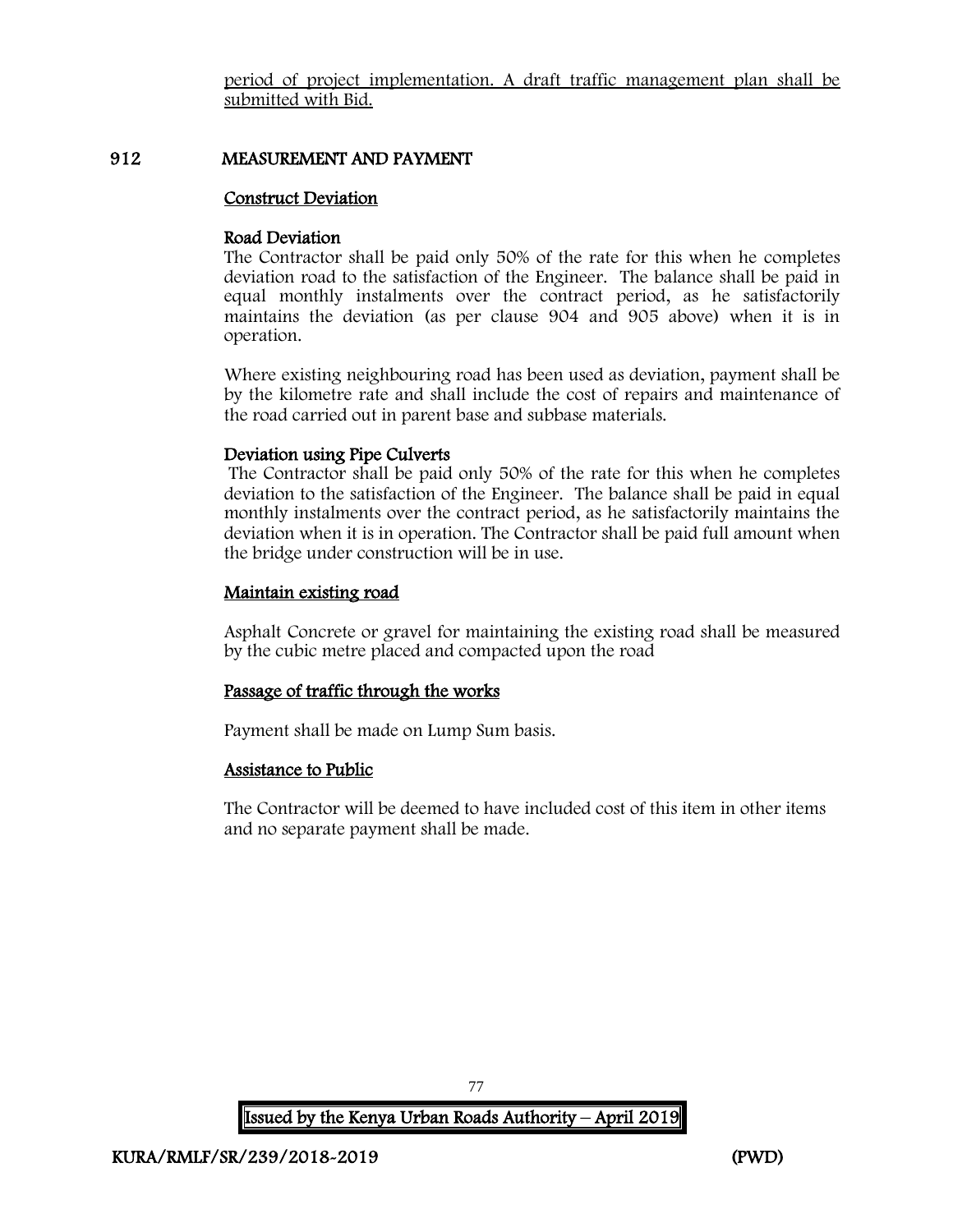# SECTION 10 – GRADING AND GRAVELLING

## 1001 GENERAL

Grading covers the works involved in the reinstatement of the road carriageway to the camber by removing the high points and filling up gullies, corrugations and wheel ruts to restore smooth running surface. Gravelling consists of excavation, loading, hauling, spreading, watering and compaction of gravel or softstone wearing course material on the formation of the road carriageway.

## Ditch and Shoulder grading

The activity consists of cutting of a  $V$  – ditch and reinstating or reforming of the shoulders of road using either Towed or Motor grader.

#### Carriageway grading

## (i) Light grading

This consists of trimming of the carriageway to control roughness and corrugations using either a towed grader or a motorized grader.

## (ii) Heavy grading

This consists of scarifying the existing carriageway surface, cutting high spots and moving materials to fill potholes, corrugations and wheel ruts and reshaping of the surface to the specified camber, using either a towed grader or a motorized grader. All loose rocks, roots, grasses shall be removed and disposed well clear off the drains.

Heavy grading will be considered if 70% of the road has potholes, corrugations and wheel ruts of over 200mm deep.

The material shall be bladed toward the center of the road starting from both edges until the specified camber is achieved.

## 1002 MATERIALS

Gravel shall include lateritic gravel, quartzitic gravel, calcareous gravel, decomposed rock, softstone/quarry waste material, clayey sand and crushed rock.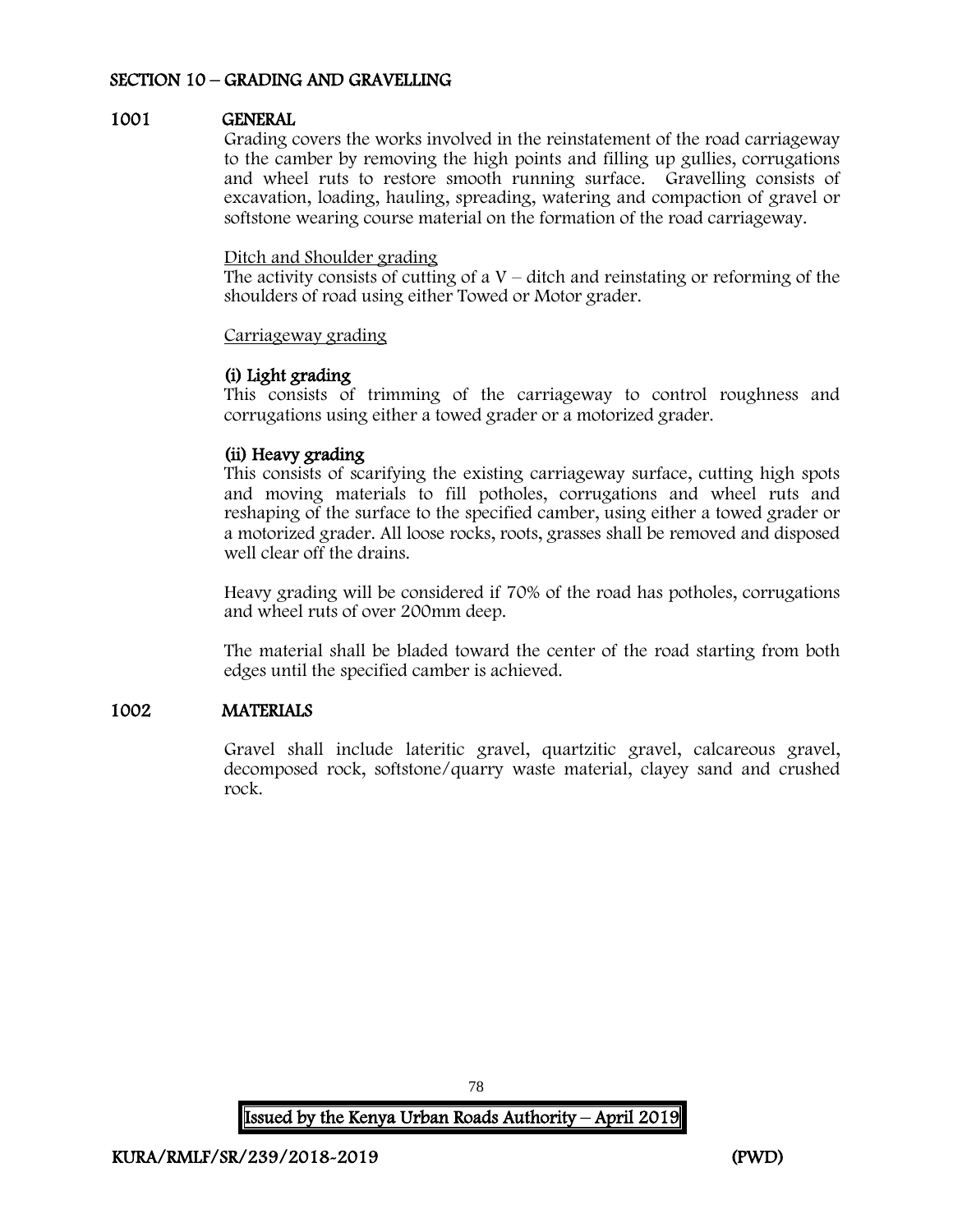# 1003 MATERIAL REQUIREMENTS

Gravel material shall conform to the requirements given below:

| <b>GRADING REQUIREMENTS</b>      |             |     |
|----------------------------------|-------------|-----|
| <b>AFTER COMPACTION</b>          |             |     |
| Sieve                            | % by weight |     |
| (mm)                             | passing     |     |
| 40                               | 100         |     |
| 28                               | $95 - 100$  |     |
| 20                               | $85 - 100$  |     |
| 14                               | $65 - 100$  |     |
| 10                               | $55 - 100$  |     |
| 5                                | $35 - 92$   |     |
| 2                                | $23 - 77$   |     |
| 1                                | $18 - 62$   |     |
| 0.425                            | $14 - 50$   |     |
| 0.075                            | $10 - 40$   |     |
| PLASTICITY INDEX REQUIREMENTS PI |             |     |
| Zone                             | Min         | Max |
| WET                              | 5           | 15  |
| DRY                              | 10          | 25  |

| BEARING STRENGTH REQUIREMENTS                   |            |                |
|-------------------------------------------------|------------|----------------|
| Traffic                                         | <b>CBR</b> | DCP Equivalent |
| Commercial                                      |            | mm/Blow        |
| VPD                                             |            |                |
| Greater than                                    | 20         | 11             |
| 15                                              |            |                |
| Less than 15                                    | 15         | 14             |
| CBR at 95% at MDD, Modified AASHTO and 4        |            |                |
| days soak                                       |            |                |
| Lower quality material (CBR 15) may be accepted |            |                |
| if no better material can be found              |            |                |

NB: Wet Zone – mean annual rainfall greater than 500mm Dry Zone – mean annual rainfall less than 500mm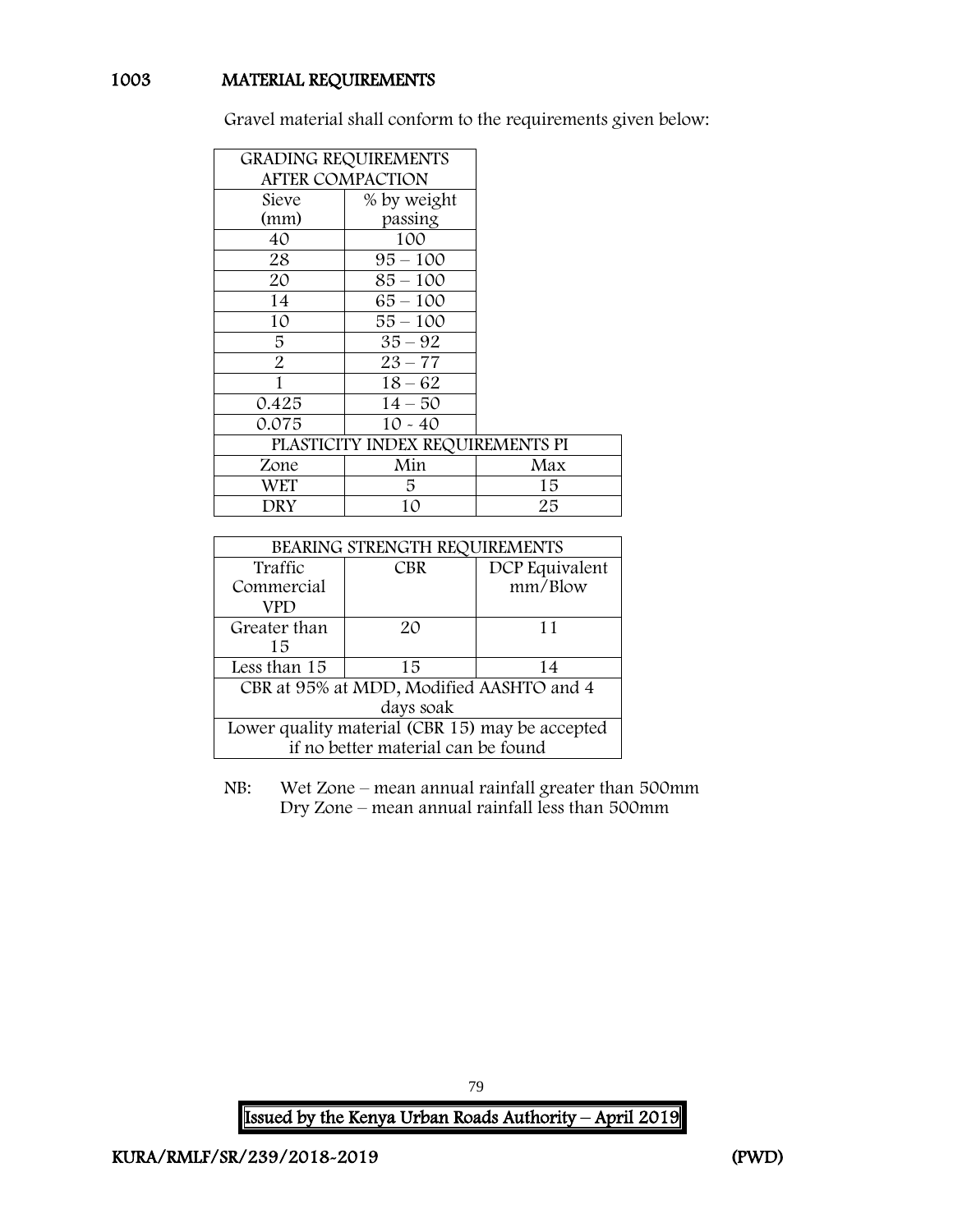# SECTION 11 – SHOULDERS TO PAVEMENT

## 1101 GENERAL

Shoulders shall be constructed in accordance with guidelines given in 1102 and as directed by the Engineer.

For sections where shoulders are extremely low and requires fill material before the shoulder is reconstructed, the construction of fill embankment shall be in accordance with Section 5 of this specification.

## 1102 MATERIAL FOR CONSTRUCTION OF SHOULDERS

The shoulders shall be 1.0m wide both sides and shall be formed of 150mm thick well compacted soft stone material and topsoiled with red coffee soil and planted with grass.

Low shoulder shall be reconstructed by cutting benches, filling and compacting approved fill material to form the formation to the shoulders.

Shoulder reconstruction shall be same in all sections including the slip roads.

## 1105 SURFACE TREATMENT OF SHOULDERS

The shoulders shall be planted with creeping type kikuyu grass.

## 1106 MEASUREMENT AND PAYMENT

Payment for shoulder construction shall be in accordance with the relevant clauses in sections 11, 12, 14, 15 and 23 of the relevant Specifications. Payment for fill material on shoulder shall be in accordance with Section 5 of this specification.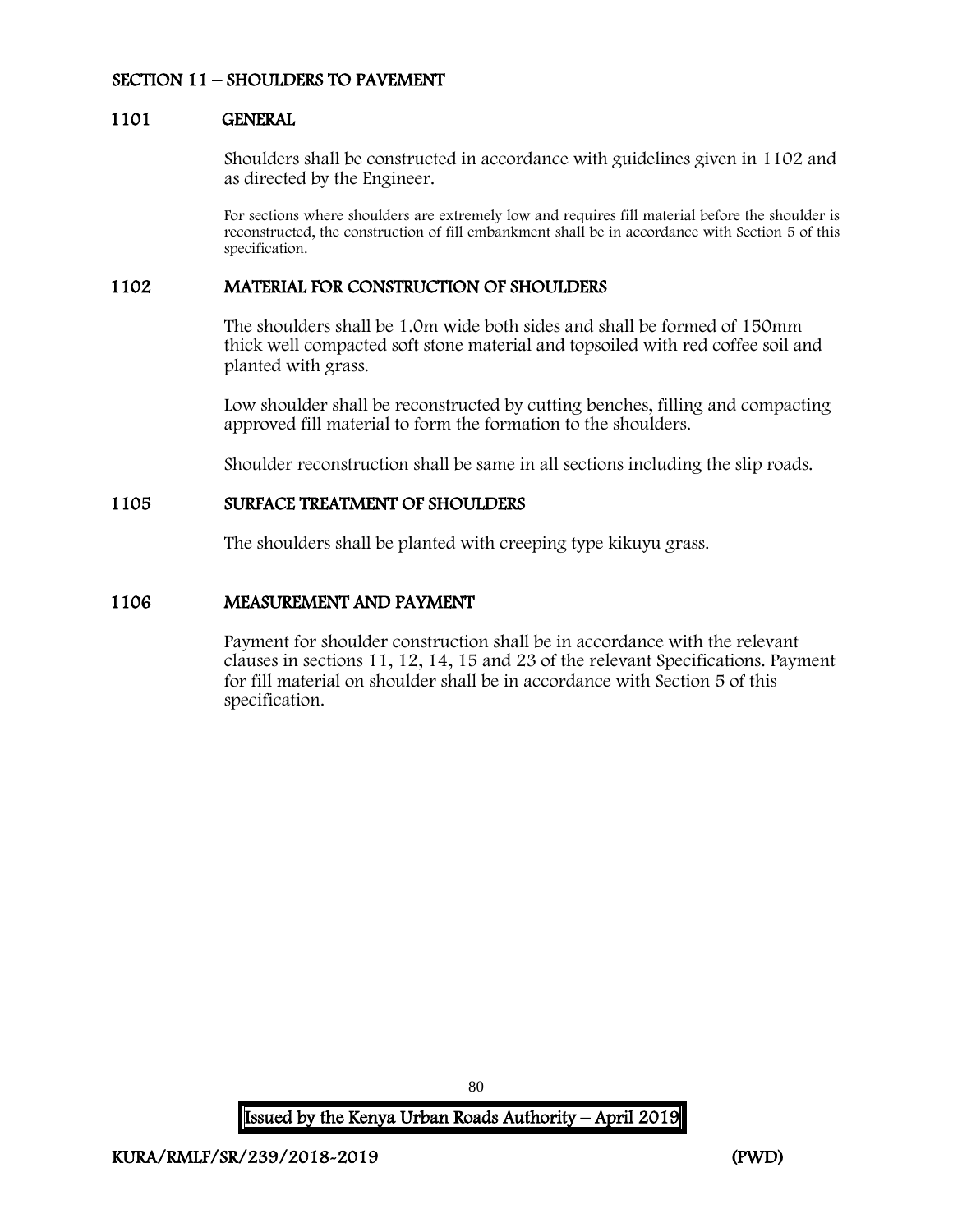# SECTION 12 - NATURAL MATERIAL SUBBASE AND BASE

## 1201 GENERAL

Where instructed by the Engineer, the Contractor shall undertake repairs, widening and reprocessing to the existing carriageway and shoulders in accordance with sections 12 and 14 of the Special Specifications.

## a) Areas to be scarified and reprocessed

The contractor will scarify, add new material and reprocess sections as determined by the Engineer.

## b) Pavement repairs

The Contractor will carry out repairs to base and subbase as directed by the Engineer and according to Specifications given in Sections 12 and 14 of the Standard Specifications.

## c) Pavement widening

The Contractor shall, as directed by the Engineer, bench and compact the subgrade to 100% MDD (AASHTO T99), provide lay and compact material for subbase and base as directed by the Engineer and in accordance with Sections 5 and 12 of the Standard Specifications.

#### 1203 MATERIAL REQUIREMENTS

Natural materials for base and subbase shall conform to the specifications given in Section 12 of the Standard Specifications for Road and Bridge Construction for cement and lime improved base and subbase.

## 1209 MEASUREMENT AND PAYMENT

Natural material for subbase and base shall be measured by the cubic metre placed and compacted upon the road calculated as the product of the compacted sectional area laid and the length.

## 1210 HAND PACKED STONE

Hand packed stone base is a layer of hand laid stone of defined size and durable in nature, laid in a manner such that when proof rolled and compacted it forms a stable and dense matrix as a road base.

## a) Material for Hand Packed Stone Base

81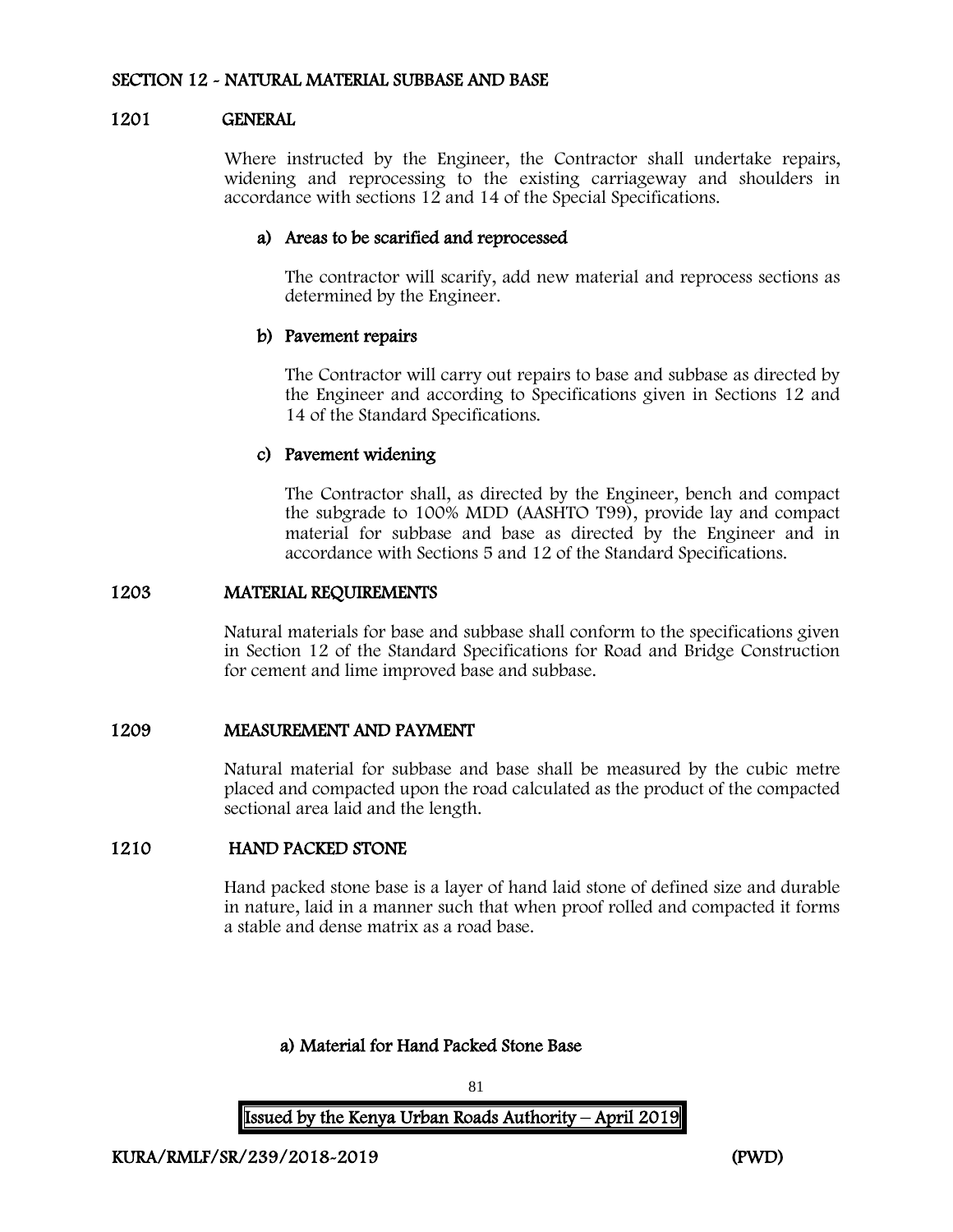This shall consist of durable stone with nominal base dimensions of 75 mm square and minimum height of 150 mm or when compacted to give a layer of 150 mm. The stone shall be class C with the following requirements:

| LAA 45 max |         |
|------------|---------|
| ACV        | 32 max  |
| SSS        | 12 max  |
| FI         | 30 max  |
| CR.        | 60 min. |

It shall be free from foreign matter. The fines passing 0.425 mm sieve shall be NONPLASTIC

# b) Laying

The stone shall be laid by hand closely together. The stone shall be carefully bedded and tightly wedged with suitable spalls. The base of the stone shall alternate with the apex in all directions or as directed by the Engineer. The layer shall be proof rolled with a loaded scrapper or truck with a minimum axle load of 8 tonnes in the presence of the Engineer who shall approve of its stability before compaction.

# c) Compaction

This shall be by a steel wheeled roller of at least five tonnes per metre width of roll. It shall consist of four static runs or until there is no movement under the roller. There shall follow vibratory compaction until an average dry density of 85% minimum of specific gravity of stone has been achieved. No result shall be below 82% of specific gravity. The surface of the compacted layer shall then be levelled by quarry dust (0/6 mm). The dust shall have the following specifications:

| Sieve Size     | % Passing  |  |
|----------------|------------|--|
| 10             | 100        |  |
| 6.3            | $90 - 100$ |  |
| $\overline{4}$ | 75-95      |  |
| $\overline{2}$ | $50 - 70$  |  |
|                | 33-50      |  |
| 0.425          | 20-33      |  |
| 0.300          | 16-28      |  |
| 0.150          | $10 - 20$  |  |
| 0.075          | $6 - 12$   |  |

The stone shall be class C Grading

The dust shall be free from foreign matter and fines passing 0.425 mm sieve shall be NON-PLASTIC. The maximum layer shall be 40 mm or as directed by the Engineer

## d) Measurement and Payment

Payment shall be by the cubic metre laid  $(m<sup>3</sup>)$ . Measurement of volume shall be determined as the product of length and compacted thickness laid. The rate

| Issued by the Kenya Urban Roads Authority - April 2019 |
|--------------------------------------------------------|

 $\mathbf{Q}$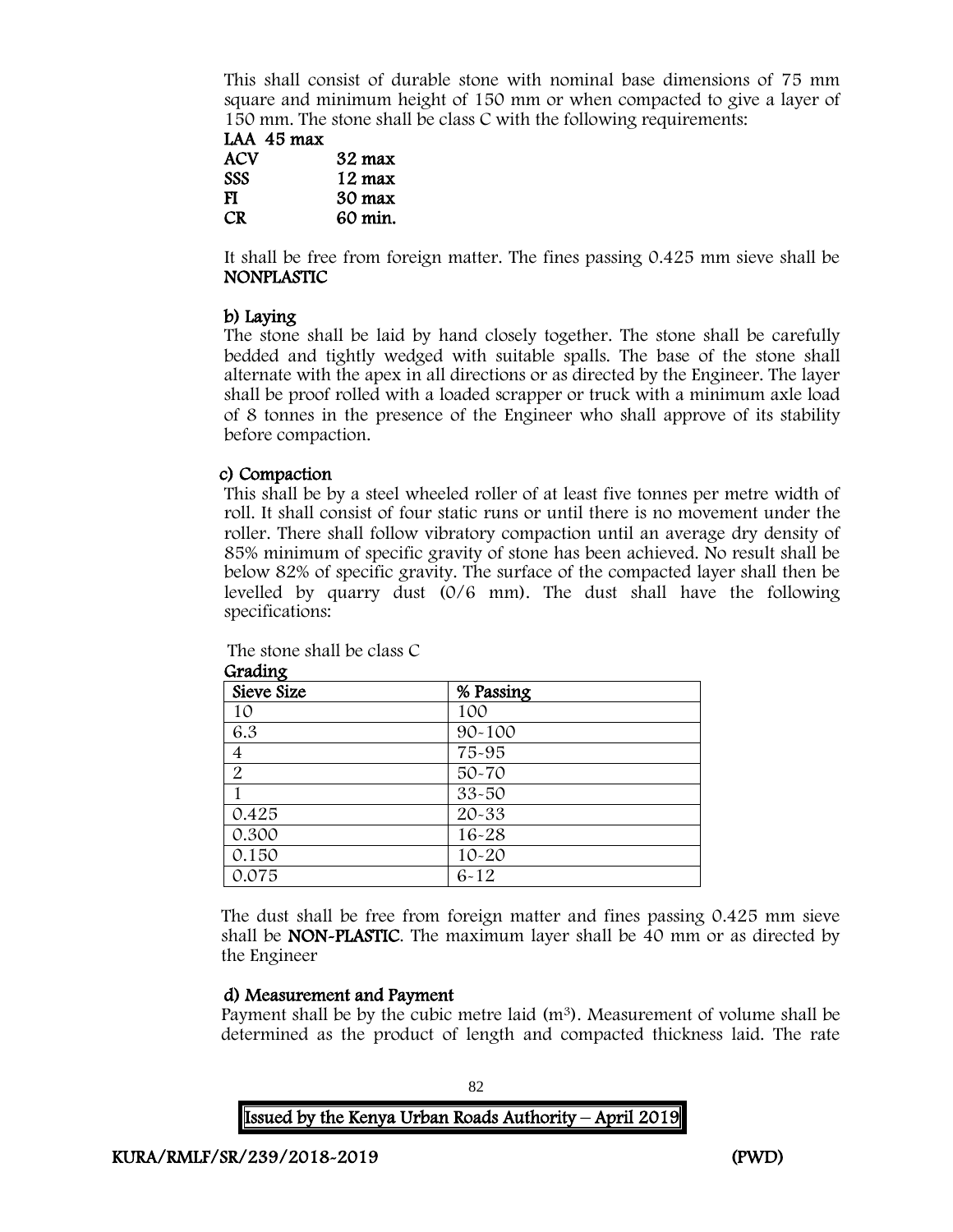quoted for this item should include the cost for laying the levelling quarry dust layer, as no extra payment shall be made for this layer.

## 1211 REPROCESSING EXISTING PAVEMENT LAYERS

## (b) General

The existing surfacing and the base shall be reprocessed with additional material and the composite mixture shall be compacted to form the subbase layer.

Before commencement of the work the Contractor shall propose plants and equipments he proposes to use for this activity.

The Contractor after approval of his proposal shall carry out test section in accordance with Section 3 of the Standard Specifications.

- (c) The existing surfacing and base course shall be broken up to specified depth and reprocessed in place, where required. The underlying layers shall not be damaged, and material from one layer may normally not be mixed with that of another layer. Where unauthorized mixing occurs or where the material is contaminated in any way by the actions of the Contractor, and the contaminated material does not meet the specified requirements of for the particular layer, he shall remove such material and replace it with other approved material, all at his own expense.
- (d) Any mixture composition of the new layer must not contain more than 30% of the bituminous material by volume. The mixture must not contain pieces of bound bituminous material larger than 37.5mm, and any such material shall be removed at the Contractor's cost.
- (e) The requirements for imported material used in the respective pavement layers shall comply with the limitations, norms, sizes and strengths specified in the Standard Specifications clause 1203(b) and (d) and shall be worked as per Section 14 of the Standard Specification.
- (f) Material reworked in-situ or that obtained from existing pavement is not expected to comply with the material requirements but the reworking should achieve the specified requirements.
- (g) Where the thickness of any existing pavement layer requires to be supplemented within reprocessing and the thickness of the additional material after compaction will be less than 100mm, the existing layer shall be scarified to a depth that will give a layer thickness of at least 100mm after compacting the loosened existing and the additional material.

83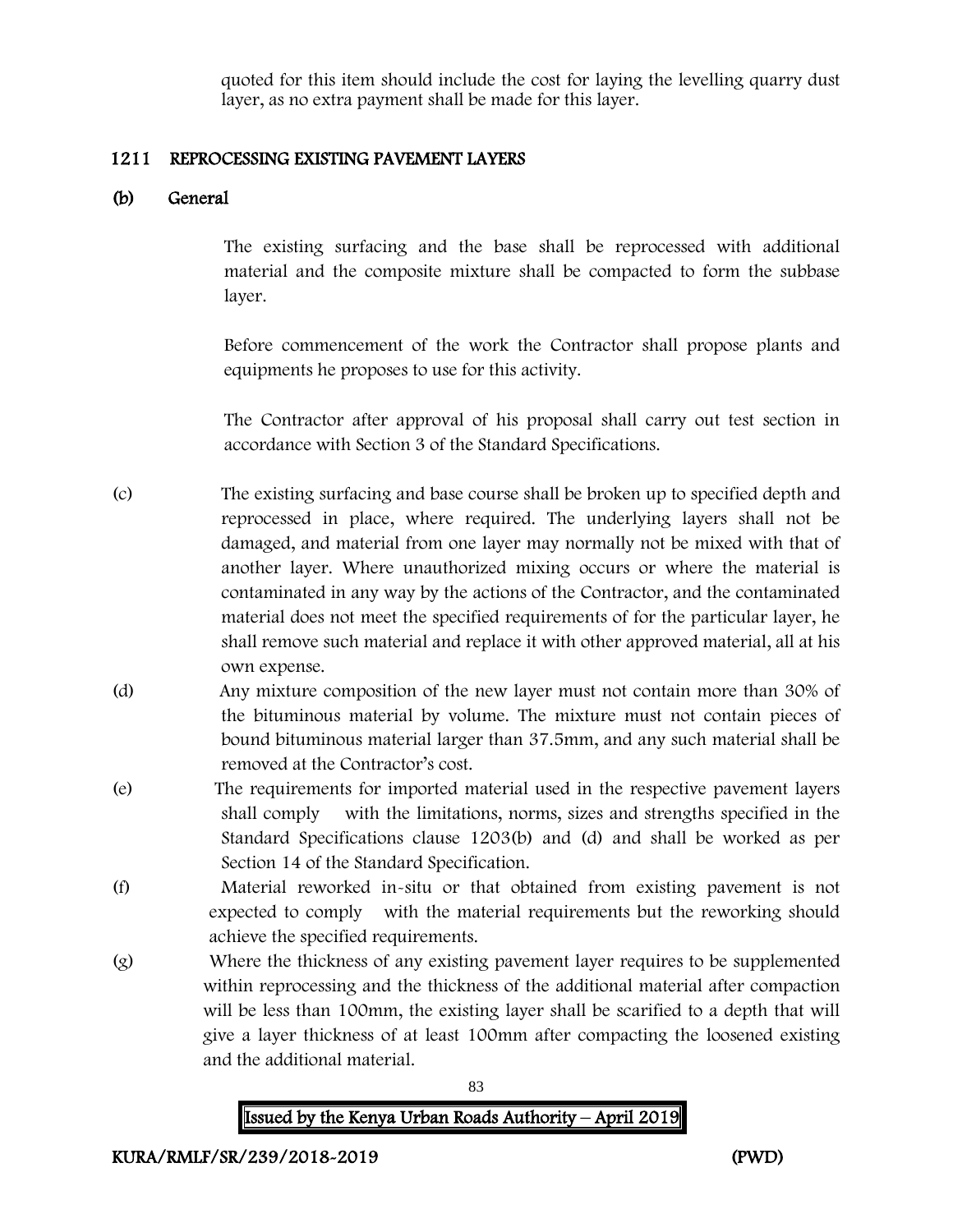# Controlling the Reworked Depth

The Contractor shall submit a proven method to method to control the depth of excavation, or layer to be reworked, to the Engineer for approval. The Engineer may order a trial section to be reprocessed before any major length of the road is rehabilitated.

# Excavations

Excavations in the pavement shall be kept dry. In the event of water penetrating the underlying layers, construction of the consecutive layers shall be postponed until the underlying layers are dry enough to accommodate the construction plant without deforming or otherwise showing distress.

Step construction shall be carried out per layer at the joint when excavating, both longitudinally (if appropriate) and perpendicular to the direction of travel. The step width shall be 500mm perpendicular to the direction of travel, and 150mm long longitudinally, unless otherwise instructed by the Engineer.

Special care shall be taken when compacting the new material at the joint, ensuring that the specified density is achieved.

## Measurement and Payment

(a) Item: In-situ reprocessing of existing pavement layers as subbase compacted to specified density (95% MDD AASHTO T180) and thickness.

Unit: M<sup>3</sup>

The tendered rate shall include full compensation for breaking up the existing pavement layer to specified depth, breaking down and preparing the material and the spreading and mixing in of any additional material

(b)Item: The addition of extra gravel to subbase.

Unit: M<sup>3</sup>

The tendered rate shall include full compensation for procuring and addition of the material to the in-situ scarified layers and the transportation of the material over unlimited free-haul distance. The tendered rates will also include full compensation for prospecting for materials and any payments necessary to acquire the specified quality material.

(c) Excavation of existing bituminous pavement materials including unlimited free-haul.

Unit:  $M^3$ 

The tendered rates shall include full compensation for excavating the existing bituminous material from the pavement layers and for loading, transporting the material for unlimited free-haul, off-loading and disposing of the materials as specified.

#### (d) Excavation of the existing pavement

Unit:  $M^3$ 

84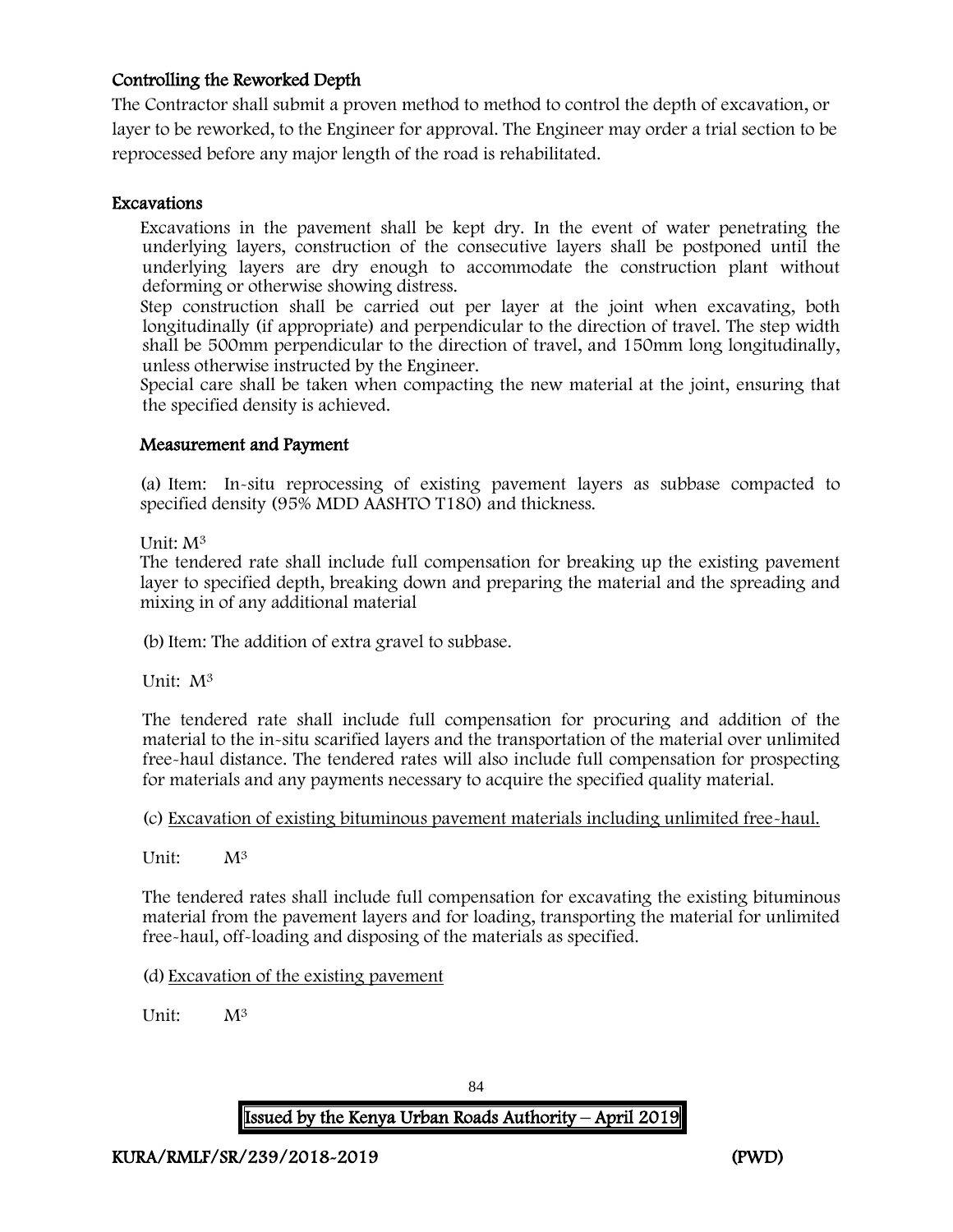The tendered rate shall include full compensation for excavating the existing material from the pavement layers and for loading, transporting the material for unlimited free-haul distance, off-loading and disposing of the material as specified.

Payment will only be made for breaking up and excavating existing pavement layers to the specified depth if the material is to be removed to spoil.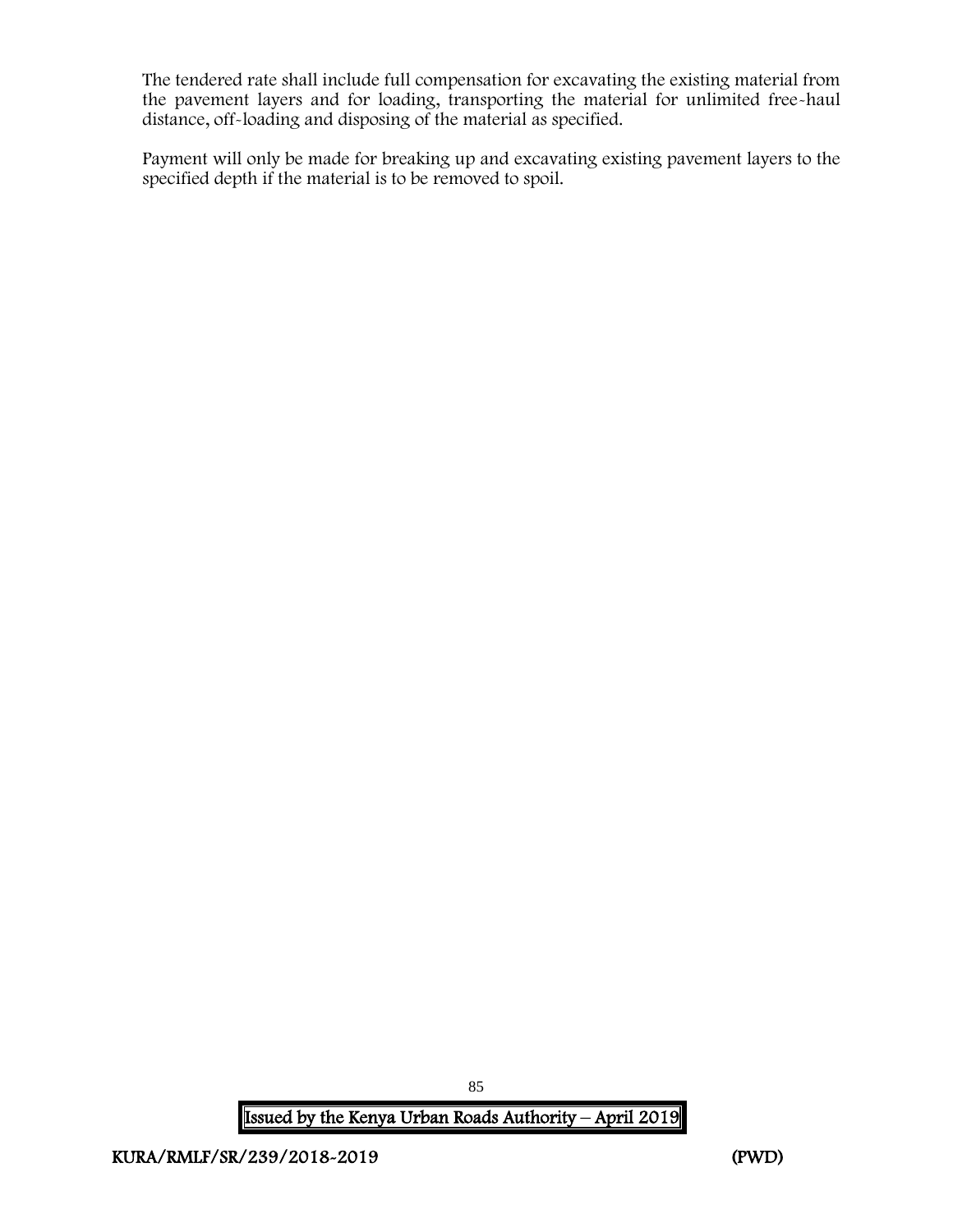## SECTION 15 - BITUMINOUS SURFACE TREATMENTS

## 1501B PREPARATION OF SURFACE

In addition to requirements of Clause 1503B of the Standard Specifications, the contractor shall prepare and Repair Cracks, Edges, Potholes and Other Failures as follows: -

# a) Cracks 3.0mm or less in width

The entire crack area shall be cleaned by brushing with a wire brush and then blowing with a compressed air jet and the crack sealed with 80/100 cutback bitumen using a pouring pot or pressure lance and hand squeegee. The surface shall then de dusted with sand or crushed dust.

## b) Cracks greater than 3.0mm in width

Before these cracks are filled a steel wire brush or router shall be used to clean them and then a compressed air jet shall be used to clean and remove any foreign or lose material in the crack until the entire crack area is clean.

When the crack and surrounding area have been thoroughly cleaned, dry sand shall be forced into the crack until it is sealed in the manner specified for cracks less than 3.0mm width.

# c) Potholes, edges and other repair areas

Where instructed, the Contractor shall prepare areas for the repair of potholes, road edges and other repair areas by excavating off unsuitable or failed material and debris, trimming off excavated edges, cleaning and compacting the resulting surfaces and applying MC 30 or MC 70 cut-back bitumen prime coat at a rate of 0.8-1.2 litres/m<sup>2</sup>, all as directed by the Engineer. Measurement and payment shall be made under the relevant item of Bill No 15. Where the surface repair on potholes and edges are to be carried out, Asphalt Concrete Type I (0/14gradation) shall be used. Bituminous material for repair of failures and other repair areas shall be paid for under the relevant item of Bill No 16

## PART B - PRIME COAT

# 1502B MATERIALS FOR PRIME COAT AND TACK COAT.

For prime coat, the binder shall be a medium-curing cutback MC 70 unless otherwise directed by the Engineer.

The rate of spray of bituminous prime coat refers to the gross volume of the cutback bitumen, that is to say the volume of the bitumen plus dilatants.

Prime coat shall be applied to gravel areas that are to receive bituminous mixes as directed by the Engineer.

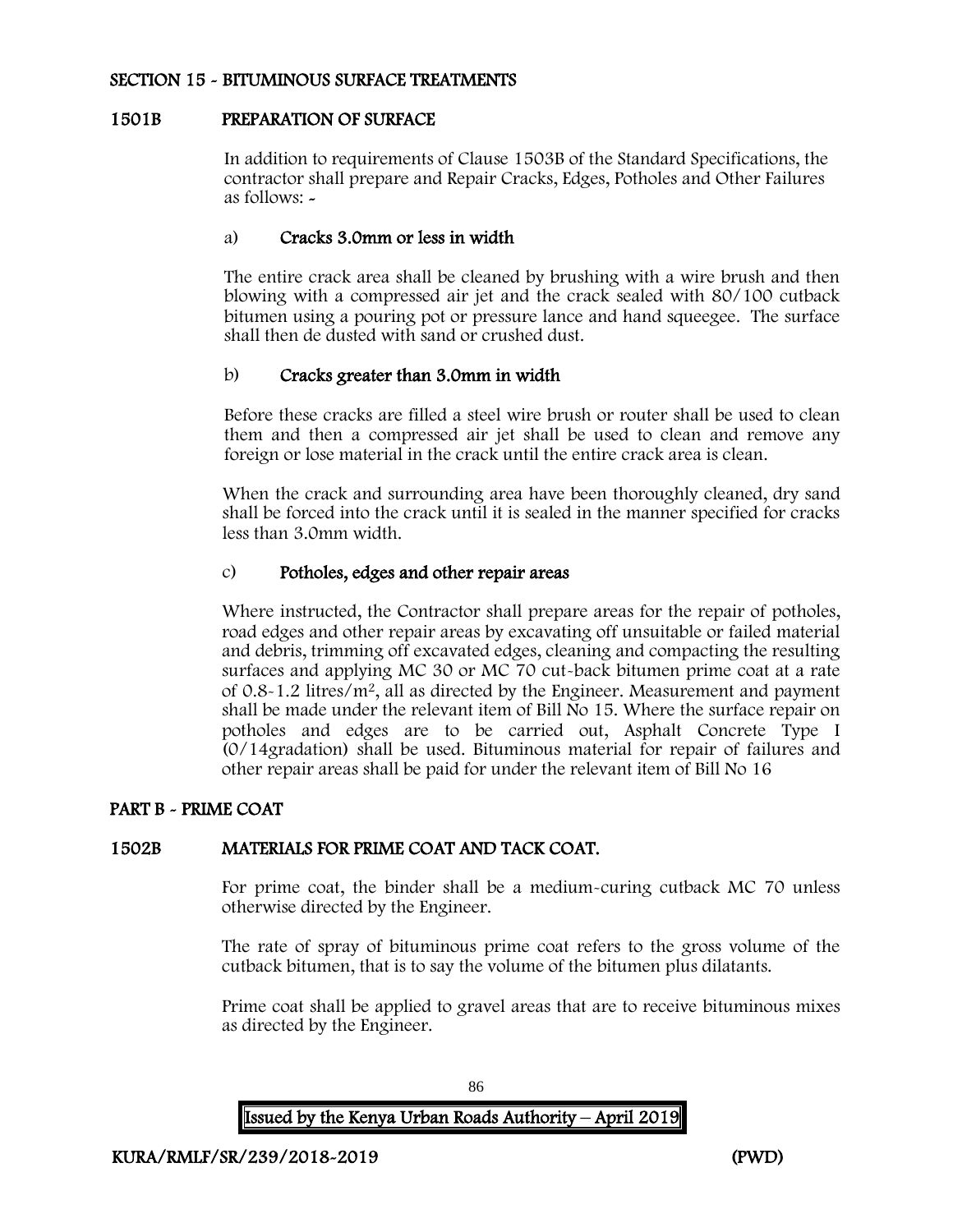The tack coat shall consist of bitumen emulsion KI-60 unless otherwise directed by the Engineer.

The rates of spray of the binder shall be as instructed by the Engineer and shall generally be within the range 0.8-1.2 litres/square metre.

## 1511C MEASUREMENT AND PAYMENT

(a) Seal coat

Seal coats shall be measured by the litre, for each type of bituminous binder for each seal coat, calculated as the product of the area in square metres sprayed and the rate of application in litres/square metres, corrected to  $15.6 \degree$ C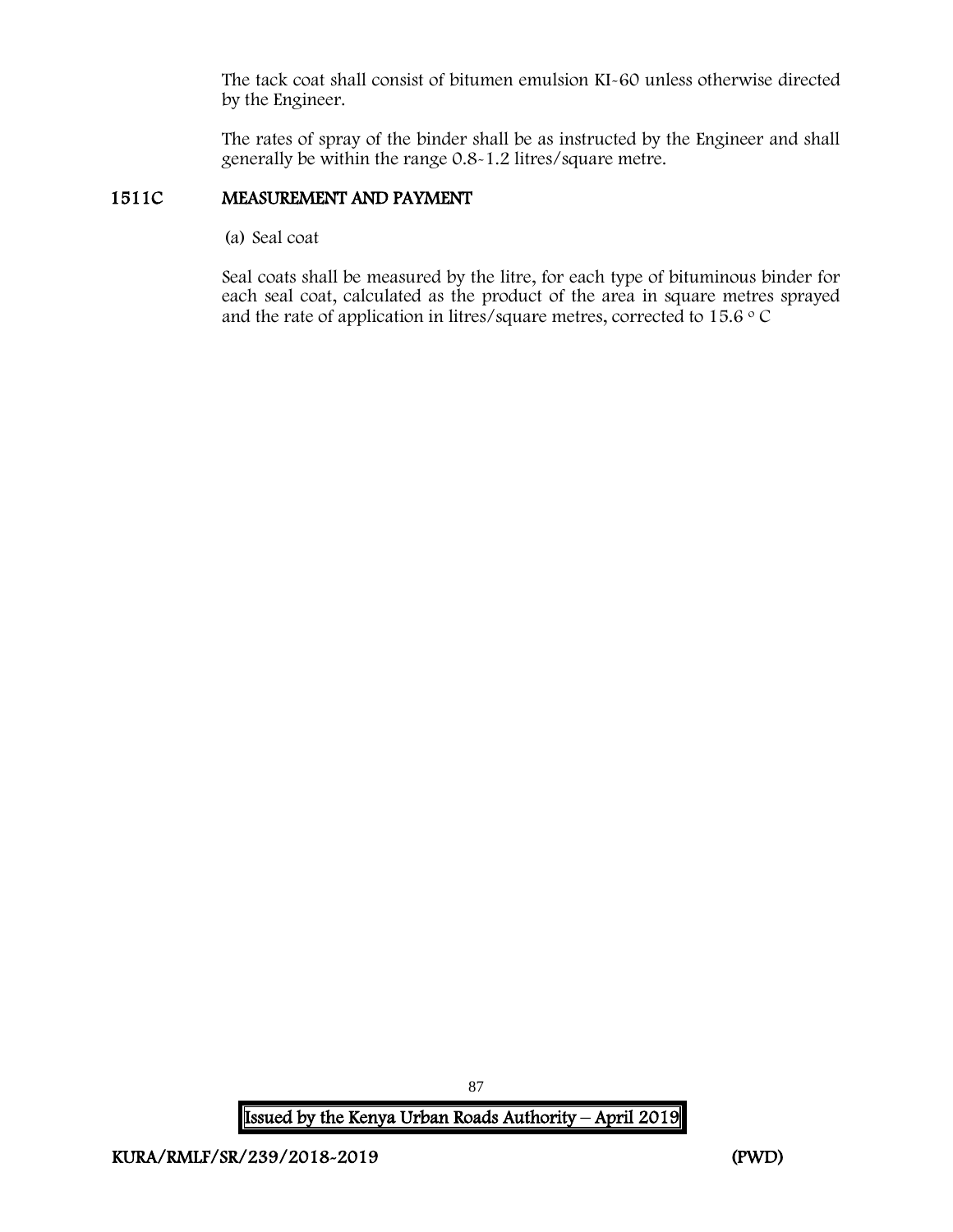# SECTION 16 - BITUMINOUS MIX BASES, BINDER COURSES AND WEARING COURSES

This section covers different types of bituminous mixes for base and surface (wearing and binder courses) and is divided into the following parts: -

Part A General

Part B Asphalt Concrete for carriageway

# PART A – GENERAL

# 1601A SCOPE OF PART A

Part A comprises all the general requirements for bituminous mixes, which apply to Part B as well.

# 1602A REQUIREMENTS FROM OTHER SECTIONS

The following sections of this Specification apply to Part B of this section and shall be read in conjunction therewith:-

| Materials and Testing of Materials                 |
|----------------------------------------------------|
| Setting Out and Tolerances                         |
| Quarries, Borrow Pits, Stockpile and Spoil Areas   |
| Bituminous Surface Treatments and Surface Dressing |
|                                                    |

# 1603A CONSTRUCTION PLANT

#### (a) General

The Contractor shall submit to the Engineer in accordance with Section 1 of its Specification, full details of the construction plant he proposes to use and the procedures he proposes to adopt for carrying out the permanent Works.

The Engineer shall have access at all times to construction plant for the purposes of inspection. The Contractor shall carry out regular calibration checks in the presence of the Engineer and shall correct forthwith any faults that are found.

All construction plant used in the mixing, laying and compacting of bituminous mixes shall be of adequate rated capacity, in good working condition, and shall be acceptable to the Engineer. Obsolete or worn-out plant will not be allowed on the work.

## (b) Mixing Plant

Bituminous materials shall be mixed in a plant complying with ASTM Designation D995 and shall be located on the Site unless otherwise agreed by the Engineer. It shall be equipped with at least three bins for the storage of heated aggregates and a separate bin for filler. All bins shall be covered to prevent the ingress of moisture.

> 88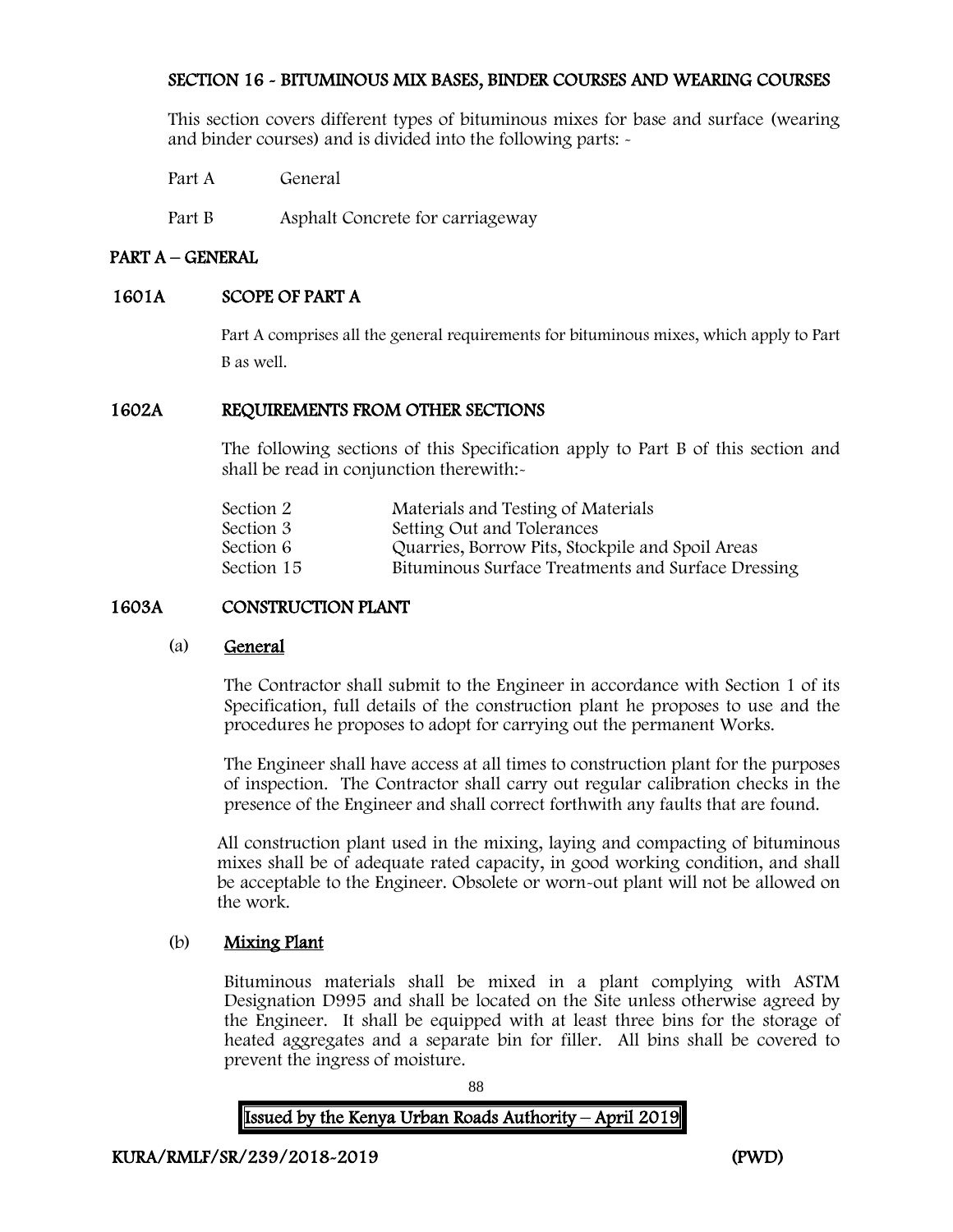The plant may be either the batch-mix type or the continuous-mix type and shall be capable of regulating the composition of the mixture to within the tolerances specified in Clause 1614A of this Specification.

The bitumen tank shall be capable of maintaining its contents at the specified temperature within a tolerance of  $5^{\circ}$ C and a fixed thermometer easily read from outside the tank. Any bitumen that has been heated above  $180^{\circ}$ C or has suffered carbonisation from prolonged heating shall be removed from the plant and disposed of.

## (c) Laying Plant

Bituminous materials shall be laid by a self-propelled spreader finisher equipped with a hopper, delivery augers and a heated adjustable vibrating screed. It shall be capable of laying bituminous materials with no segregation, dragging, burning or other defects and within the specified level and surface regularity tolerance. Delivery augers shall terminate not more than 200mm from the edge plates.

# (d) Compaction Plant

The Contractor shall provide sufficient rollers of adequate size and weight to achieve the specified compaction. Prior to commencing the laying of bituminous mixes in the permanent Works the Contractor shall carry out site trials in accordance with Section 2 of this Specification to demonstrate the adequacy of his plant and to determine the optimum method of use and sequence of operation of the rollers.

It is important to achieve as high a density as possible at the time of construction and it is expected that vibrating rollers will be required to produce the best results. However, it is essential that thorough pre-construction trials are carried out to ensure that:-

- (a) The roller is set up to have the optimum amplitude and frequency of vibration for the particular material being laid
- (b) That the roller does not cause breakdown of the aggregate particles.
- (b) That the optimum compaction temperatures are established which allow compaction without causing ripple effects or other distortions of the surfacing.

# 1604A PREPARATION OF SURFACE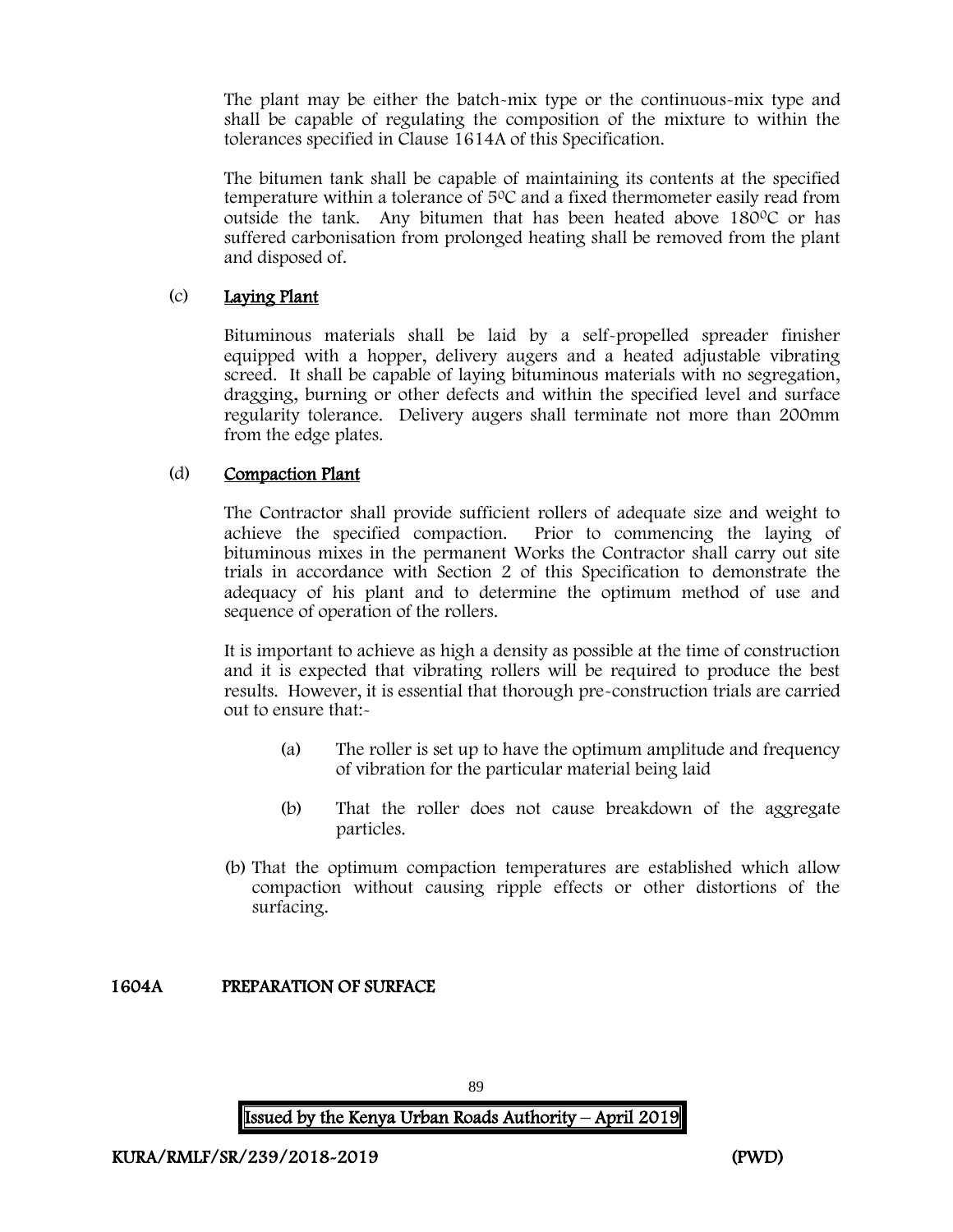Immediately before placing the bituminous mix in the pavement, the existing surface shall be cleaned of all material and foreign matter with mechanical brooms or by other approved methods. The debris shall be deposited well clear of the surface to be covered.

Any defect of the surface shall be made good and no bituminous mix shall be laid until the Engineer has approved the surface.

A tack coat shall be applied in accordance with Section 15 of this Specification. If the Engineer considers a tack coat is required prior to laying the bituminous mix or between layers of the bituminous mix, due solely to the

Contractor's method of working, then such tack coat shall be at the Contractor's expense.

## 1605A DESIGN AND WORKING MIXES

At least two months prior to commencing work using a bituminous mix, the Contractor shall, having demonstrated that he can produce aggregates meeting the grading requirements of the Specification, submit samples of each constituent of the mix to the Engineer. The Engineer will then carry out laboratory tests in order to decide upon the proportion of each constituent of the initial design mix or mixes to be used for site trials to be carried out in accordance with Clause 1606A of this Specification.

Should the Engineer conclude from the site trials that the mix proportion or aggregate grading are to be changed, the Contractor shall submit further samples of the constituents and carry out further site trials all as directed by the Engineer.

The Engineer may instruct the alteration of the composition of the -75 micron fraction of the aggregates by the addition or substitution of mineral filler. The Engineer may also instruct the alteration of all or part of the -6.3mm fraction of the aggregates by the addition or substitution of natural sand.

The Contractor shall make the necessary adjustments to his plant to enable the revised mix to be produced.

Following laboratory and site trials the Engineer will determine the proportions of the working mix and the Contractor shall maintain this composition within the tolerances given in Clause 1614A.

Should any changes occur in the nature or source of the constituent materials, the Contractor shall advise the Engineer accordingly. The procedure set out above shall be followed in establishing the new mix design.

## 1606A SITE TRIALS

Full scale laying and compaction site trials shall be carried out by the Contractor on all asphalt pavement materials proposed for the Works using the construction plant and methods proposed by the Contractor for constructing the Works. The trials shall be carried out with the agreement, and in the presence of the Engineer, at a location approved by the Engineer.

 Issued by the Kenya Urban Roads Authority – April 2019

 $9<sub>0</sub>$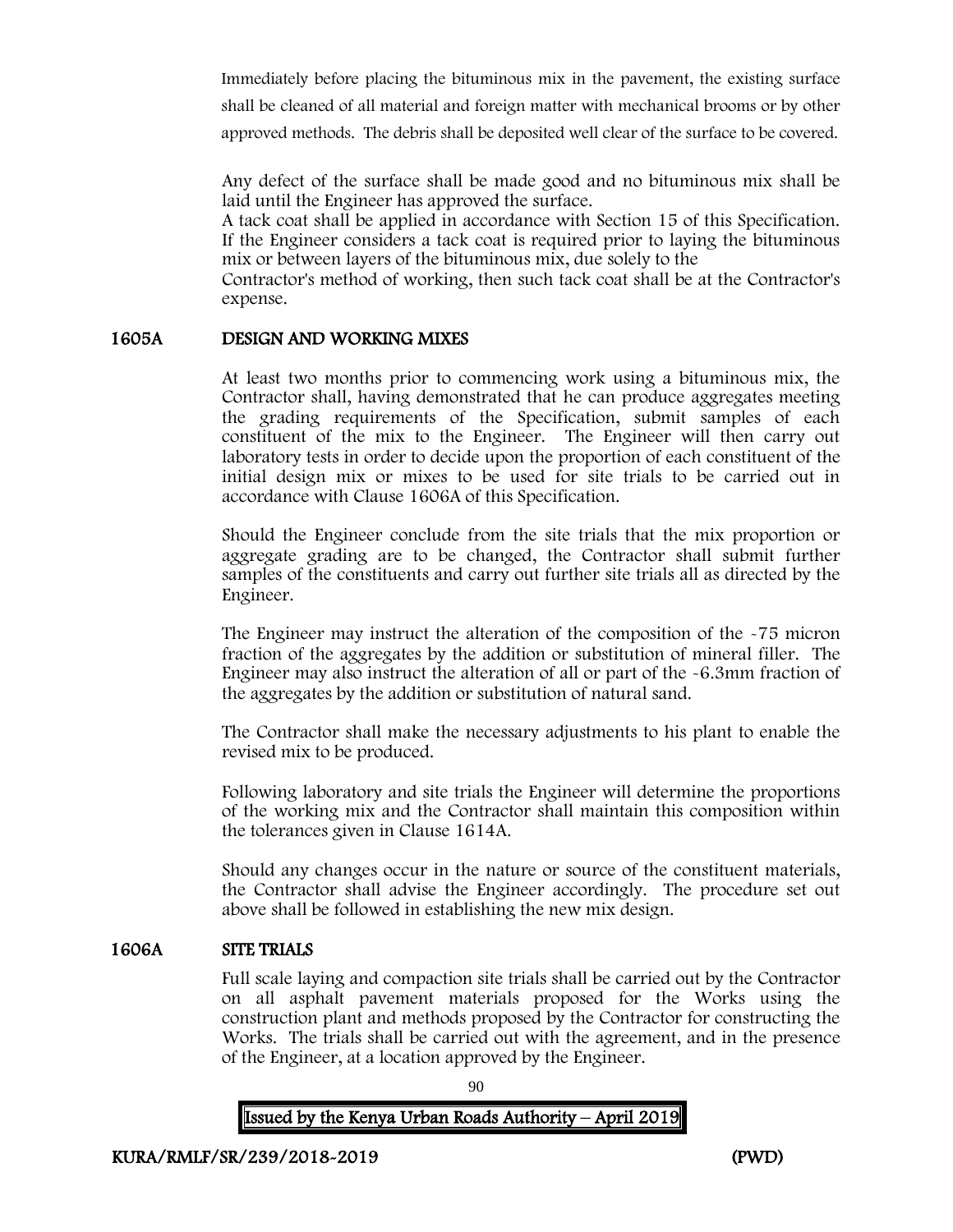The trials shall be carried out to: -

- a) Test materials, designed in the laboratory, so that a workable mix that satisfies the specification requirements can be selected.
- b) To enable the Contractor to demonstrate the suitability of his mixing and compaction equipment to provide and compact the material to the specified density and to confirm that the other specified requirements of the completed asphalt pavement layer can be achieved.

Each trial area shall be at least 100 metres long and to the full construction width and depth for the material. It may form part of the Works provided it complies with this Specification. Any areas that do not comply with this Specification shall be removed.

The Contractor shall allow in his programme for conducting site trials and for carrying out the appropriate tests on them. The trial on any pavement layer shall be undertaken at least 21 days ahead of the Contractor proposing to commence full-scale work on that layer.

The Contractor shall compact each section of trial over the range of compactive effort the Contractor is proposing and the following data shall be recorded for each level of compactive effort at each site trial: -

- i. The composition and grading of the material including the bitumen content and type and grade of bitumen used.
- ii. The moisture content of aggregate in the asphalt plant hot bins.
- iii. The temperature of the bitumen and aggregate immediately prior to entering the mixer, the temperature of the mix on discharge from the mixer and the temperature of the mix on commencement of laying, on commencement of compaction and on completion of compaction. The temperature of the mixture is to be measured in accordance with BS 598, Part 3, Appendix A.
- iv. The type, size, mass, width of roll, number of wheels, wheel load, tyre pressures, frequency of vibration and the number of passes of the compaction equipment, as appropriate for the type of roller.
- v. The target voids and other target properties of the mix together with the results of the laboratory tests on the mix.
- vi. The density and voids achieved.
- vii. The compacted thickness of the layer.
- viii. Any other relevant information as directed by the Engineer.

At least eight sets of tests shall be made by the Contractor and the Engineer on each 100 metres of trial for each level of compactive effort and provided all eight sets of results over

the range of compactive effort proposed by the Contractor meet the specified requirements for the material then the site trial shall be deemed successful. The above data recorded in the trial shall become the agreed basis on which the particular material shall be provided and processed to achieve the specified requirements.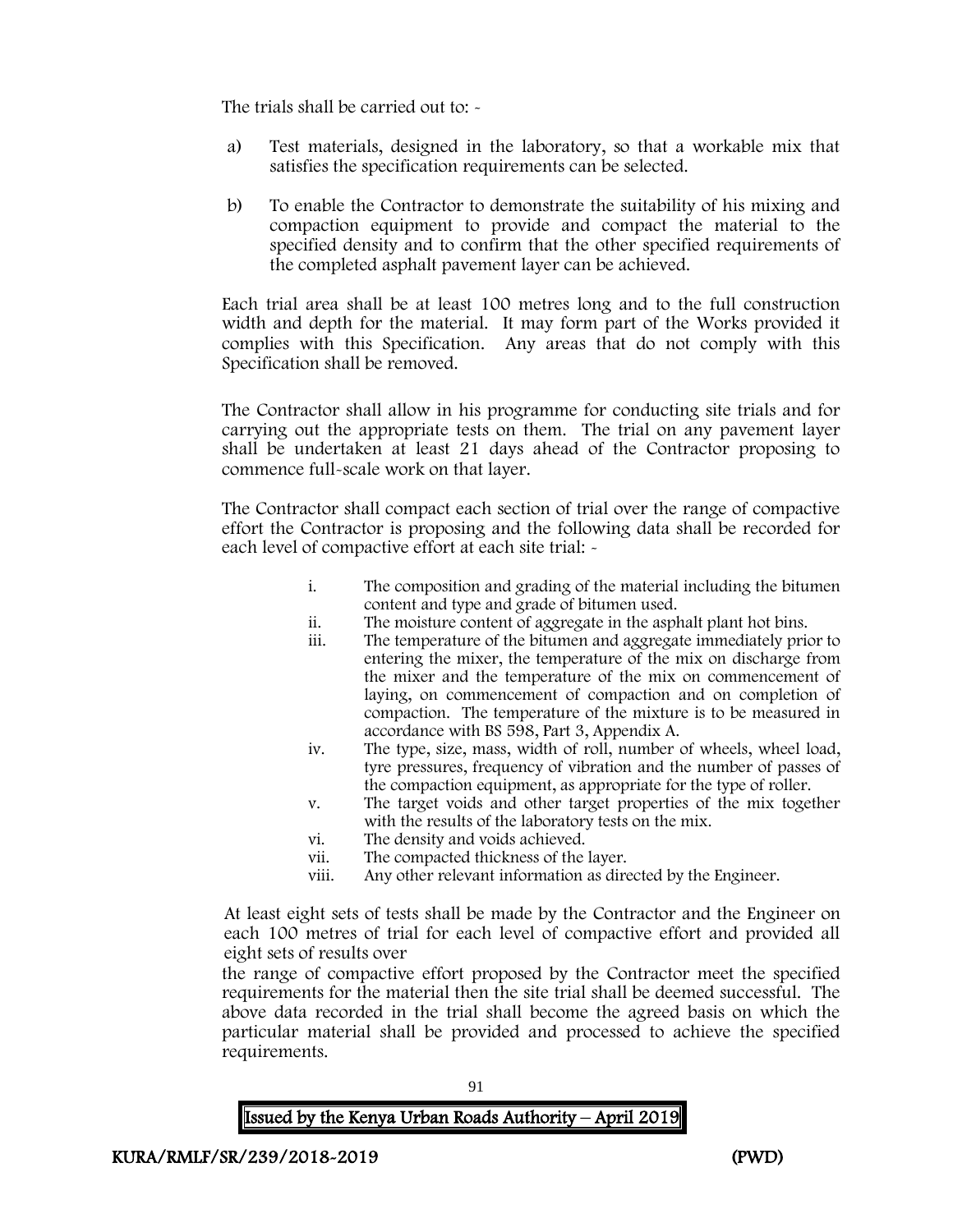## 1607A MIXING OF AGGREGATES AND BITUMEN

The bitumen shall be heated so that it can be distributed uniformly and care shall be taken not to overheat it. The temperature shall never exceed 170 $\degree$ C for 80/100-penetration grade bitumen.

The aggregates shall be dried and heated so that they are mixed at the following temperatures: -

125-165<sup>0</sup>C when 80/100 bitumen is used

The dried aggregates shall be combined in the mixer in the amount of each fraction instructed by the Engineer and the bitumen shall then be introduced into the mixer in the amount specified. The materials shall then be mixed until a complete and uniform coating of the aggregate is obtained.

The mixing time shall be the shortest required to obtain a uniform mix and thorough coating. The wet mixing time shall be determined by the Contractor and agreed by the Engineer for each plant and for each type of aggregate used. It shall normally not exceed 60 seconds.

## 1608A TRANSPORTING THE MIXTURE

The bituminous mix shall be kept free of contamination and segregation during transportation. Each load shall be covered with canvas or similar covering to protect it from the weather and dust.

#### 1609A LAYING THE MIXTURE

Immediately after the surface has been prepared and approved, the mixture shall be spread to line and level by the laying plant without segregation and dragging.

The mixture shall be placed in widths of one traffic lane at a time, unless otherwise agreed by the Engineer. The compacted thickness of any layer shall be at least 2.5 times the maximum size of the aggregate for wearing course and at least 2 times for binder course. The minimum thickness shall be 25mm.

Only on areas where irregularities or unavoidable obstacles make the use of mechanical laying impracticable, may the mixture be spread and compacted by hand.

#### 1610A COMPACTION

Immediately after the bituminous mixture has been spread, it shall be thoroughly and uniformly compacted by rolling.

The layer shall be rolled when the mixture is in such a condition that rolling does not cause undue displacement or shoving.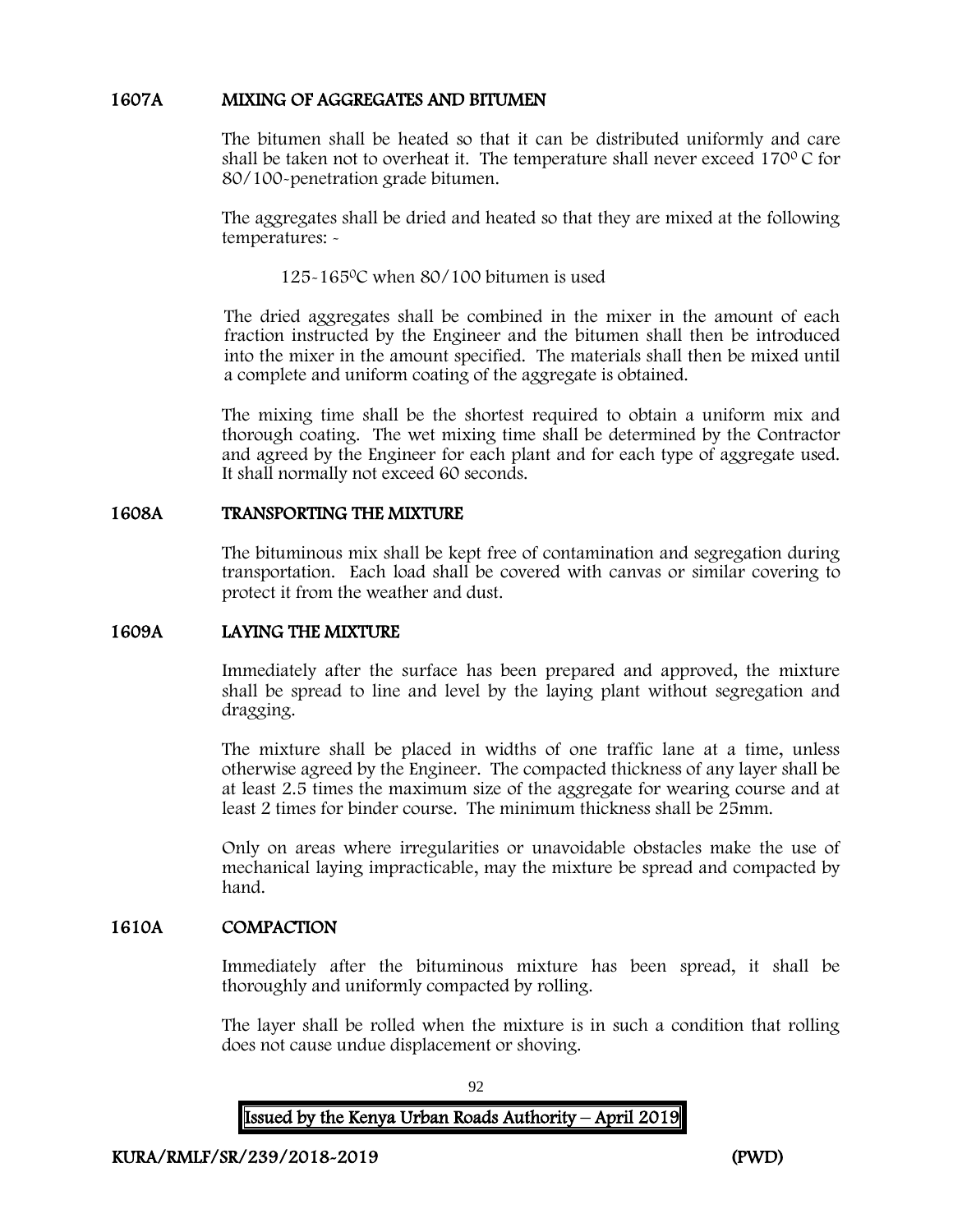The number, weight and type of rollers furnished shall be sufficient to obtain the required compaction while the mixture is in a workable condition. The sequence of rolling operations shall be as agreed with the Engineer and proved during site trials. Initial rolling

with steel tandem or three-wheeled roller shall follow the laying plant as closely as possible. The rollers shall be operated with the drive roll nearest the laying plant, at a slow and uniform speed (not exceeding 5 Km/Hr).

Rolling shall normally commence from the outer edge and proceed longitudinally parallel to the centreline, each trip overlapping one half of the roller width. On super elevated curves, rolling shall begin at the low side and progress to the high side. Where laying is carried out in lanes care must be taken to prevent water entrapment.

Intermediate rolling with a pneumatic-tyred or vibratory roller shall follow immediately. Final rolling with a steel-wheeled roller shall be used to eliminate marks from previous rolling.

To prevent adhesion of the mixture to the rollers, the wheels shall be kept lightly moistened with water.

In areas too small for the roller, a vibrating plate compactor or a hand tamper shall be used to achieve the specified compaction.

## 1611A FINISHING, JOINTS AND EDGES

Any mixture that becomes loose and broken, mixed with dirt or foreign matter or is in any way defective, shall be removed and replaced with fresh hot mixture, which shall be compacted to conform to the surrounding area.

Spreading of the mixture shall be as continuous as possible. Transverse joints shall be formed by cutting neatly in a straight line across the previous run to expose the full depth of the course. The vertical face so formed shall be painted lightly with hot 80/100 penetration grade bitumen just before the additional mixture is placed against it.

Longitudinal joints shall be rolled directly behind the paving operation. The first lane shall be placed true to line and level and have an approximately vertical face. The mixture placed in the abutting lane shall then be tightly crowded against the face of the previously placed lane. The paver shall be positioned to spread material overlapping the joint face by 20-30mm. Before rolling, the excess mixture shall be raked off and discarded.

When the abutting lane is not placed in the same day, or the joint is destroyed by traffic, the edge of the lane shall be cut back as necessary, trimmed to line and painted lightly with hot 80/100 penetration grade bitumen just before the abutting lane is placed.

Any fresh mixture spread accidentally on the existing work at a joint shall be carefully removed by brooming it back on to uncompacted work, so as to avoid formation of irregularities at the joint. The finish at joints shall comply with the

| Issued by the Kenya Urban Roads Authority - April 2019 |  |
|--------------------------------------------------------|--|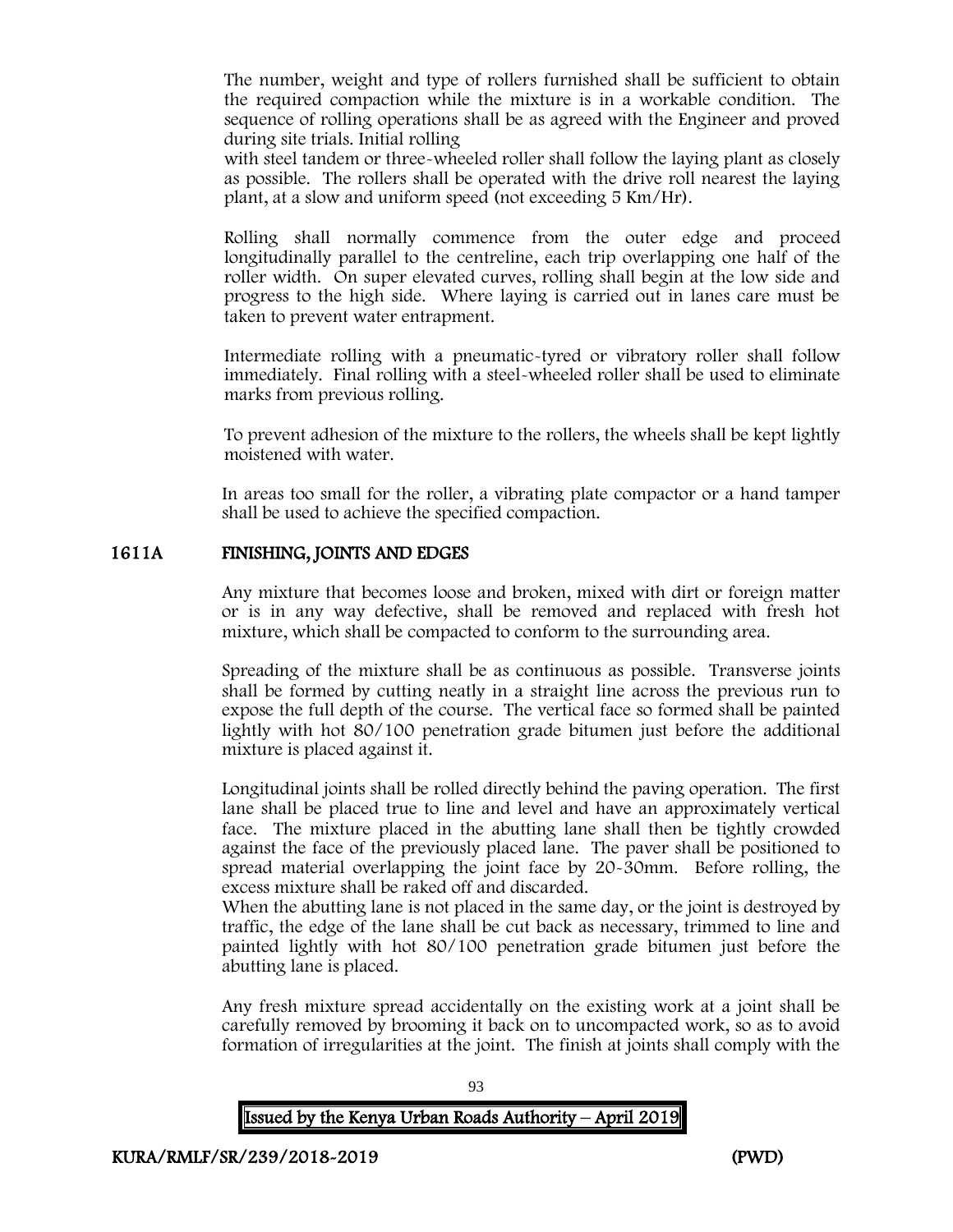surface requirements and shall present the same uniformity of finish, texture and density as other sections of the work.

The edges of the course shall be rolled concurrently with or immediately after the longitudinal joint. In rolling the edges, roller wheels shall extend 50 to 100mm beyond the edge.

#### 1612A SAMPLING AND TESTING OF BITUMINOUS MIXTURES

The sampling of bituminous mixtures shall be carried out in accordance with AASHTO T168 (ASTM Designation D979).

## 1613A QUALITY CONTROL TESTING

During mixing and laying of bituminous mixtures, control tests on the constituents and on the mixed material shall be carried out in accordance with Clause 1612A and Section 2 of this Specification.

If the results of any tests show that any of the constituent materials fail to comply with this Specification, the Contractor shall carry out whatever changes may be necessary to the materials or the source of supply to ensure compliance.

If the results of more than one test in ten on the mixed material show that the material fails to comply with this Specification, laying shall forthwith cease until the reason for the failure has been found and corrected. The Contractor shall remove any faulty material laid and replace it with material complying with this Specification all at his own expense.

## 1614A TOLERANCES

Surfacing courses and base shall be constructed within the geometric tolerances specified in Section 3 of this Specification.

The Contractor shall maintain the composition of the mixture as determined from the laboratory and site trials within the following tolerances, per single test: -

| Bitumen Content         | 0.3% (by total weight of total mix)                               |
|-------------------------|-------------------------------------------------------------------|
| Passing 10mm sieve      | 6% (by total weight of dry aggregate                              |
| and larger sieves       | including mineral filler)                                         |
| Passing sieves between  | 4% (by total weight of dry aggregate                              |
| 10mm and 1.0mm sieves   | including mineral filler)                                         |
| Passing sieves between  | 3% (by total weight of dry aggregate                              |
| 1.0mm and 0.075mm sieve | including mineral filler)                                         |
| Passing 0.075mm sieve   | 2% (by total weight of dry aggregate<br>including mineral filler) |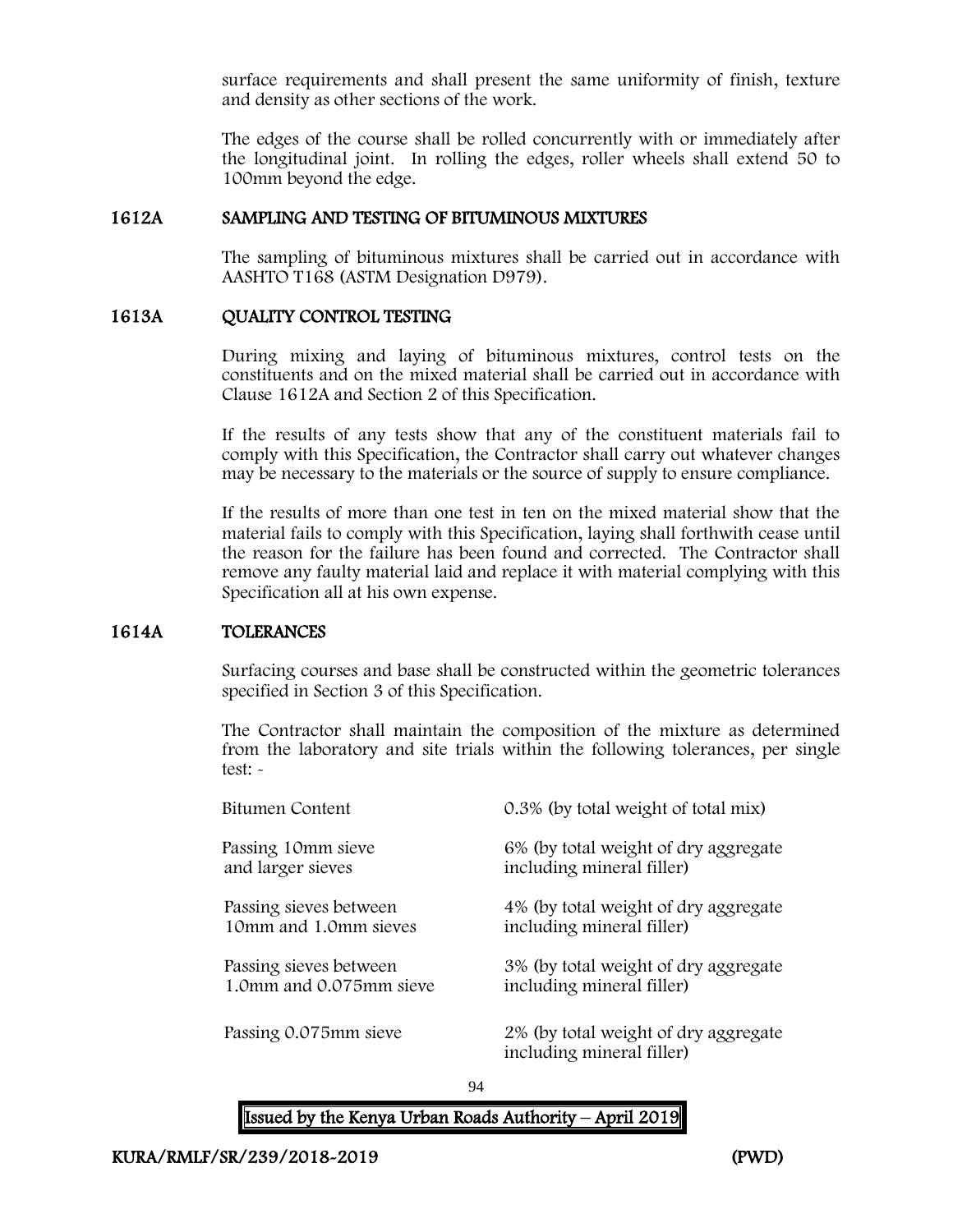The average amount of bitumen in any length of any layer, calculated as the product of the bitumen contents obtained from single tests and the weight of mixture represented by each test, shall not be less than the amount ordered.

The average amount of bitumen for each day's production calculated from the checked weights of mixes shall not be less than the amount ordered.

The average amount of bitumen in any length of any layer, calculated as the product of the bitumen contents obtained from single tests and the weight of mixture represented by each test, shall not be less than the amount ordered.

The average amount of bitumen for each day's production calculated from the checked weights of mixes shall not be less than the amount ordered.

The final average overall width of the upper surface of a bituminous mix layer measured at six equidistant points over a length of 100m shall be at least equal to the width specified. At no point shall the distance between the centreline of the road and the edge of the upper surface of a bituminous mix layer be narrower than that specified by more than 13mm.

## 1615A MEASUREMENT AND PAYMENT

No separate measurement and payment shall be made for complying with the requirements of Clauses 1601A to 1614A inclusive and the Contractor shall be deemed to have allowed in his rates in Parts B and C of Section 16 of this Specification for the costs of complying with the requirements of Part A of Section 16 of this Specification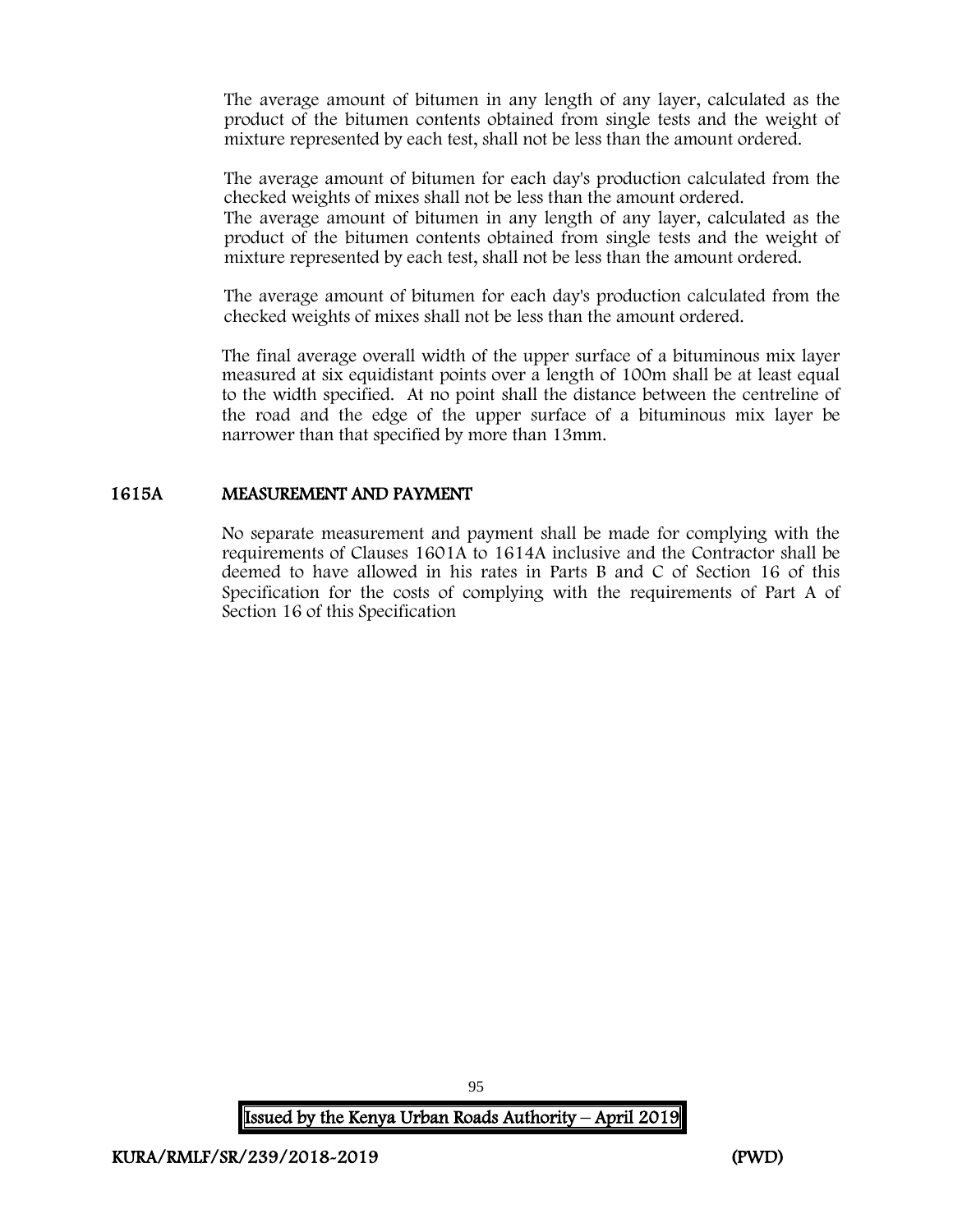## PART B - ASPHALT CONCRETE FOR SURFACING

## 1601B DEFINITION

Asphalt concrete means a thoroughly controlled, hot-mixed, hot-laid, plant mixture of well-graded dried aggregate and penetration grade bitumen, which, when compacted forms a dense material.

A distinction is drawn between asphalt concrete Type I (High Stability) and asphalt concrete Type II (Flexible). The asphalt concrete type to be used will be Type I.

## 1602B MATERIALS FOR ASPHALT CONCRETE TYPE 1

#### a) Type of bituminous material

The type of material to be used on severe sites will be of the continuously graded type similar to Asphaltic Concrete or Close Graded Macadam. It is essential that these materials are sealed with a single or double surface dressing or a Cape seal.

## b) Penetration Grade Bitumen

Bitumen shall be 80/100 penetration grade since material is being laid at an altitude of more than 2,500m.

## c) Aggregate

Coarse aggregate (retained on a 6.3mm sieve) shall consist of crushed stone free from clay, silt, organic matter and other deleterious substances. The aggregate class will be specified in the Special Specification and it shall comply with the requirements given in Table 16B-1(b). The grading for 0/20 mm for carriageway and 0/14mm for shoulders for binder course is as specified below:

| Sieve size     | 0/20       | 0/14       |
|----------------|------------|------------|
| 28             | 100        |            |
| 20             | $90 - 100$ | 100        |
| 14             | 75-95      | $90 - 100$ |
| 10             | 60-82      | 70-90      |
| 6.3            | $47 - 68$  | $52 - 75$  |
| 4              | $37 - 57$  | $40 - 60$  |
| $\overline{2}$ | $25 - 43$  | $30 - 45$  |
|                | 18-32      | $20 - 35$  |
| 0.425          | $11 - 22$  | $12 - 24$  |
| 0.300          | $9 - 17$   | $10 - 20$  |
| 0.150          | $5 - 12$   | $6 - 14$   |
| 0.075          | $3 - 7$    | $4 - 8$    |

## TABLE 16B-1(b) - REQUIREMENTS FOR COARSE AGGREGATE

96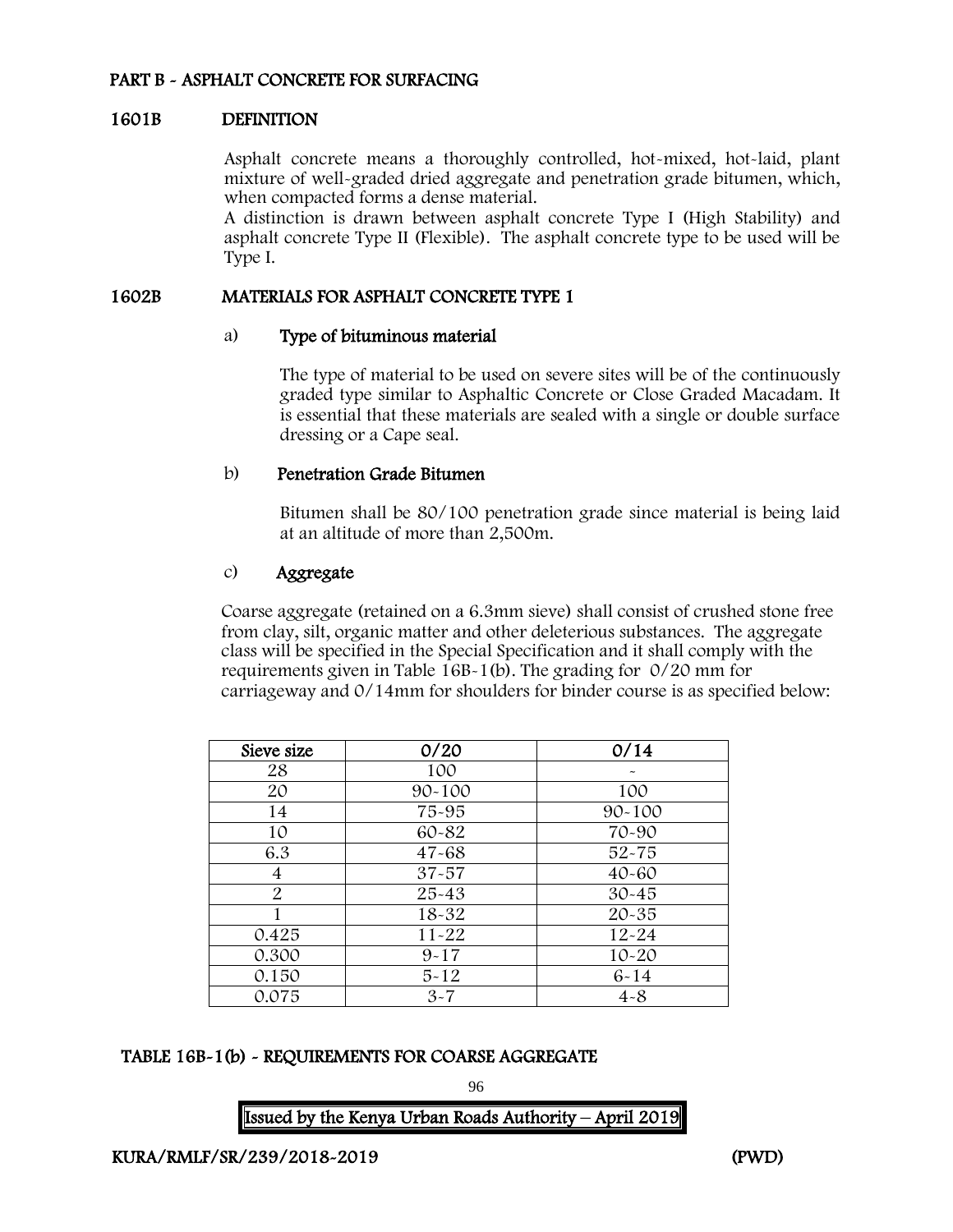| Coarse Aggregate<br>(Retained on a 6.3mm Sieve) |                      |
|-------------------------------------------------|----------------------|
| <b>Test</b>                                     | Maximum Value        |
| LAA<br><b>ACV</b><br>SSS                        | 30<br>25<br>12<br>25 |

Fine aggregate (passing a 6.3mm sieve) shall be free from clay, silt, organic and other deleterious matter and shall be non-plastic. Unless otherwise specified in the Special Specification it shall consist of entirely crushed rock produced from stone having a Los Angeles Abrasion of not more than 40. The Sand Equivalent of the fine aggregate shall not be less than 40 and the SSS not more than 12.

## b) Mineral Filler

Mineral Filler shall consist of ordinary Portland Cement 42.5 Grade

## 1603B GRADING REQUIREMENTS

The grading of the mixture of coarse and fine aggregate shall be within and approximately parallel to the grading envelopes given in Table 16B-1(b), for 0/14mm as specified for binder course, as described below.

## GRADING REQUIREMENTS

To arrive at a suitable design it is necessary to investigate a number of gradings so that a workable mix, which also retains a minimum of 3 % voids at refusal density, is identified.

The largest particle size used should not be more than 25mm so that the requirements of the Marshall test method can be complied with.

Although the complete range of nominal maximum particle sizes is shown in the Tables, the total thickness of material laid should not be more than 75mm.

## 1604B REQUIREMENTS FOR ASPHALT CONCRETE TYPE 1

The mixture shall comply with the requirements given in Table 16B-2 as specified in the Specification. In addition, minimum Marshall Stability for 2 x 75 blows shall be 9 kN and maximum 18 kN and at compaction to refusal shall have 3% VIM.

The proportion, by weight of total mixture, of bitumen shall be  $5.0 - 6.5 %$  for  $0/14$  mm and  $4.5 - 6.5$  % for  $0/20$ mm. This shall be termed the nominal binder content. The binder content of the working mix will be instructed by the Engineer following laboratory and site trials.

 Issued by the Kenya Urban Roads Authority – April 2019

**97**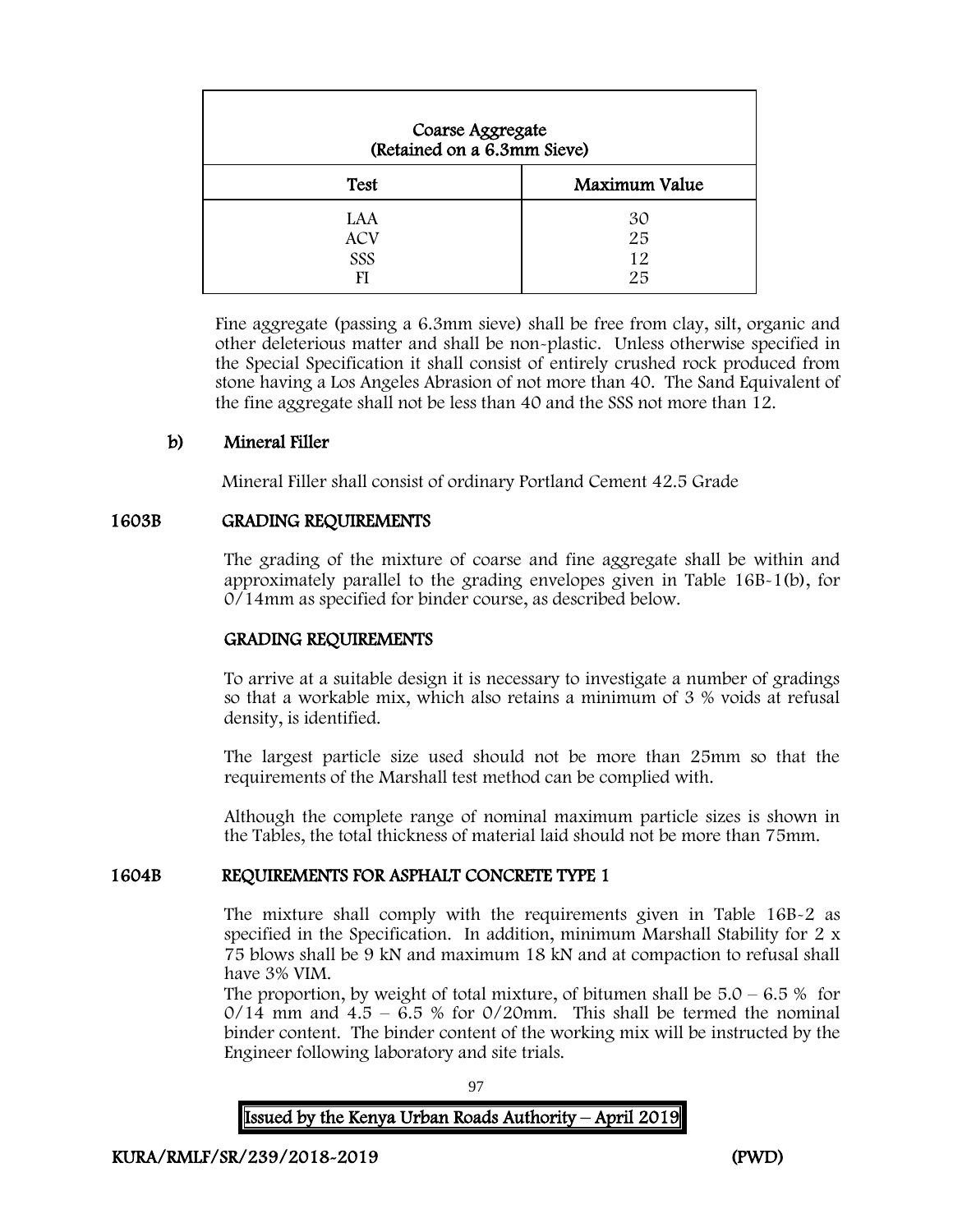In order to determine the suitability of a coarse aggregate source a Marshall test programme shall be carried out. It will be advantageous to use a crushed rock which is known from past experience to give good results in this test procedure. A grading conforming to the Type I Binder Course detailed in Table 16B-1(a) 0/20 of this Specification should be tested (but with 100% passing the 25mm sieve) and it shall meet the requirements of Table 16B-2 of this Specification.

Having established the suitability of the aggregate source several grading shall be tested in the laboratory, including that used for the Marshall test, to establish relationships between bitumen content and VIM at refusal density. For each mix, samples will be made up to a range of bitumen contents and compacted to refusal using a gyratory compactor and a vibratory hammer in accordance with the procedure described in BS 598 (Part 104 : 1989), with one revision.

It should first be confirmed that compaction on one face of the sample gives the same refusal density as when the same compaction cycle is applied to both faces of the same sample. The procedure, which gives the highest density, must be used.

From the bitumen content-VIM relationship it will be possible to identify a bitumen content which corresponds to a VIM of  $3 \times 7\%$ . If it is considered that the workability of the mix may be difficult then compaction trials should be undertaken. It is advisable to establish two or more gradings for compaction trials.

The mixes identified for compaction trials should be manufactured to the laboratory design bitumen content and to two other bitumen contents of +0.5% and +1% additional bitumen. Cores will be cut to determine the density of the compacted material, having completed this the core will then be reheated to  $145+/-5\degree$  in the appropriate mould and compacted to refusal in the vibrating hammer test. To be acceptable the cores cut from the compaction trial must have a density equivalent to at least 95% of refusal density.

The compaction trials will identify a workable mix which can be made to a bitumen content which gives 3% VIM at refusal density.

#### 1605B MIXING AND LAYING HEAVY DUTY ASPHALT

The temperature of the bitumen and aggregates when mixed shall be 110+/-  $3\Box C$  above the softening point (R&B) of the bitumen.

Compaction should commence as soon as the mix can support the roller without undue displacement of material and completed before the temperature of the mix falls below 90<sup>0</sup>C.

The minimum thickness of individual layers should be as follows:-

| a) | For the 37.5mm mix    | 65mm |
|----|-----------------------|------|
| b) | For the 25.0mm mix    | 60mm |
| c) | For the 19.0mm mix    | 50mm |
| d) | For the $12.5$ mm mix | 40mm |

98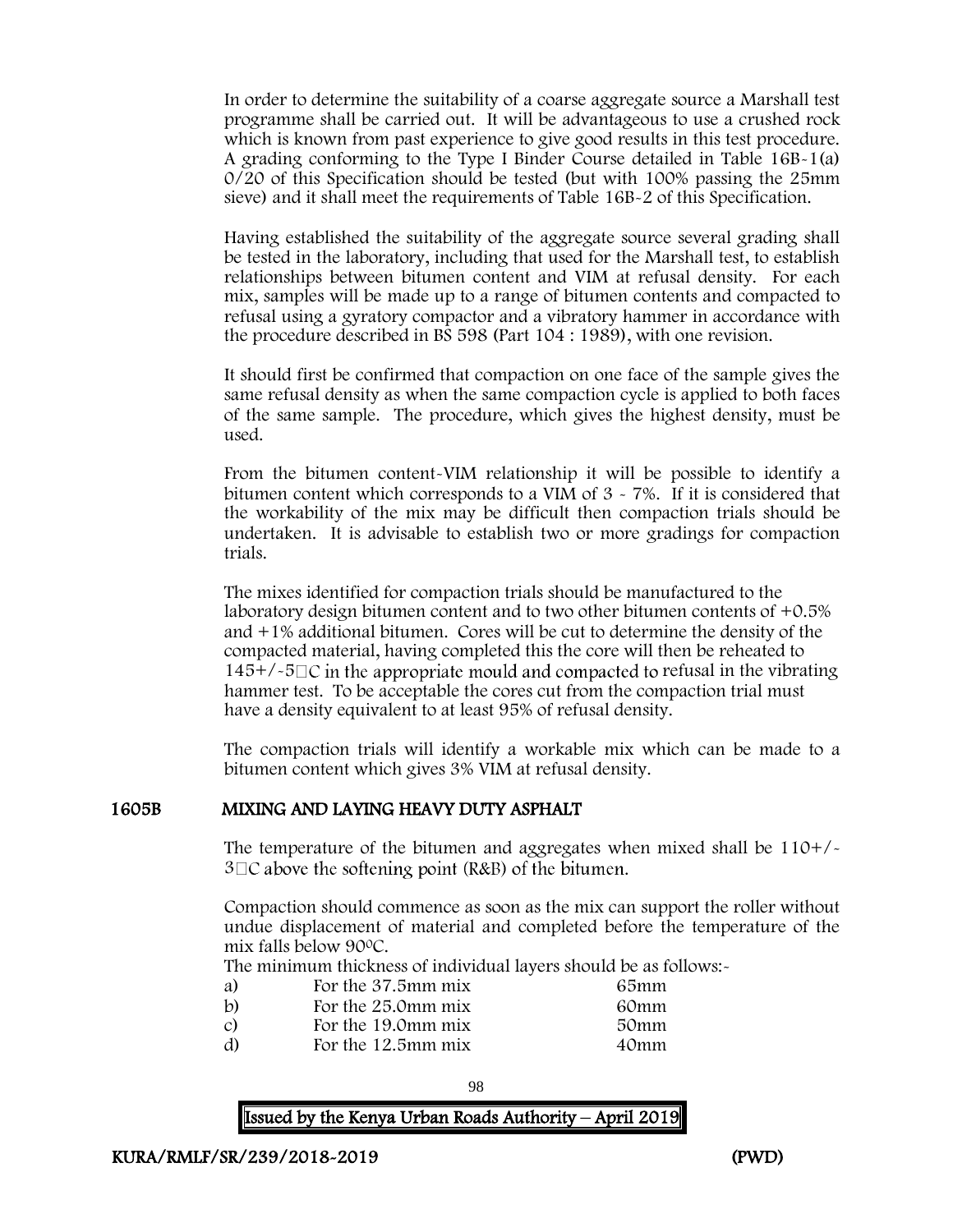## 1606B COMPACTION

Rolling shall be continued until the voids measured in the completed layer are in accordance with the requirement for a minimum density of 98% of Marshall optimum, or, a minimum mean value of 95% of refusal density (no value less than 93%) as appropriate.

## 1607B MEASUREMENT AND PAYMENT

- a) Item : Asphalt Concrete
	- Unit : m<sup>3</sup> of Asphalt Concrete Used

Asphalt concrete shall be measured by the cubic metre compacted on the road calculated as the product of the length instructed to be laid an the compacted cross-sectional area shown on the Drawings or instructed by the Engineer.

The rate for asphalt concrete shall include for the cost of providing, transporting, laying and compacting the mix with the nominal binder content and complying with the requirements of Parts A and B of Section 16 of this Specification.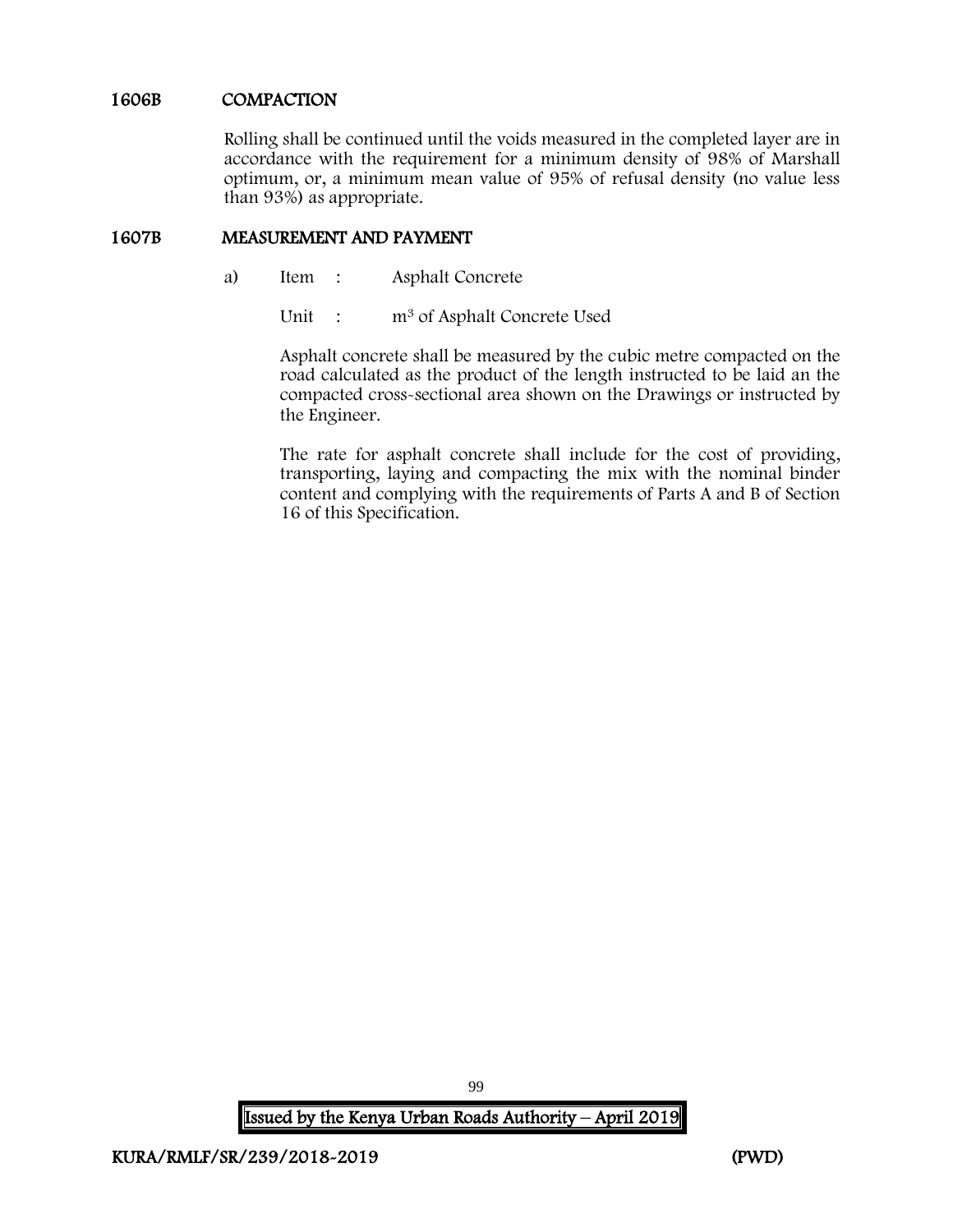## SECTION 17 - CONCRETE WORKS

#### 1703 MATERIALS FOR CONCRETE

This work shall consist of placing selected approved material of 250mm minimum diameter on the foundation put after excavation to receive levelling concrete in accordance with these specifications and in conformity with the lines, grades and cross sections shown on the Drawings as directed by the Engineer.

#### (a) Materials

Selected rock: The selected rock builders to be placed for this work shall be hard, sound, durable quarry stones as approved by the Engineer. Samples of the stone to be used shall be submitted to and approved by the Engineer before any stone is placed.

The maximum size of the stone boulders shall be 300mm.

## (b) Construction Method

After completion of the structural excavation the surface of the loose soil shall be levelled and compacted. Then the stone of the above sizes shall be placed in one layer of 250mm over the compacted bed where the bottom slab will rest. Coarse sand shall be spread to fill up the voids in the stone boulders, and compaction with vibratory compactors should be performed to make this layer dense whereon a concrete of levelling course shall be placed.

#### (c) Measurement and payment

Measurement for the bedding materials shall be made in cubic metres for the completed and accepted work, measured from the dimension shown on the Drawings, unless otherwise directed by the Engineer.

Payment for the bedding Materials for Levelling Concrete Works shall be full compensation for furnishing and placing all materials, all labour equipment, tools and all other items necessary for proper completion of the work in accordance with the Drawings and specifications and as directed by the Engineer.

## 1703(A) LEVELLING CONCRETE (CLASS 15/20) FOR BOTTOM SLAB INCLUSIVE OF COST OF FORM WORKS

This work shall consist of placing and levelling lean concrete class 15/20 over the prepared bed of stone boulders in the foundation for bottom slab and wingwalls in accordance with these specifications and which conformity with the lines, grades, thickness and typical cross-sections shown on the drawings unless otherwise directed by the Engineer.

## (a) Materials for Levelling Concrete

Issued by the Kenya Urban Roads Authority – April 2019

100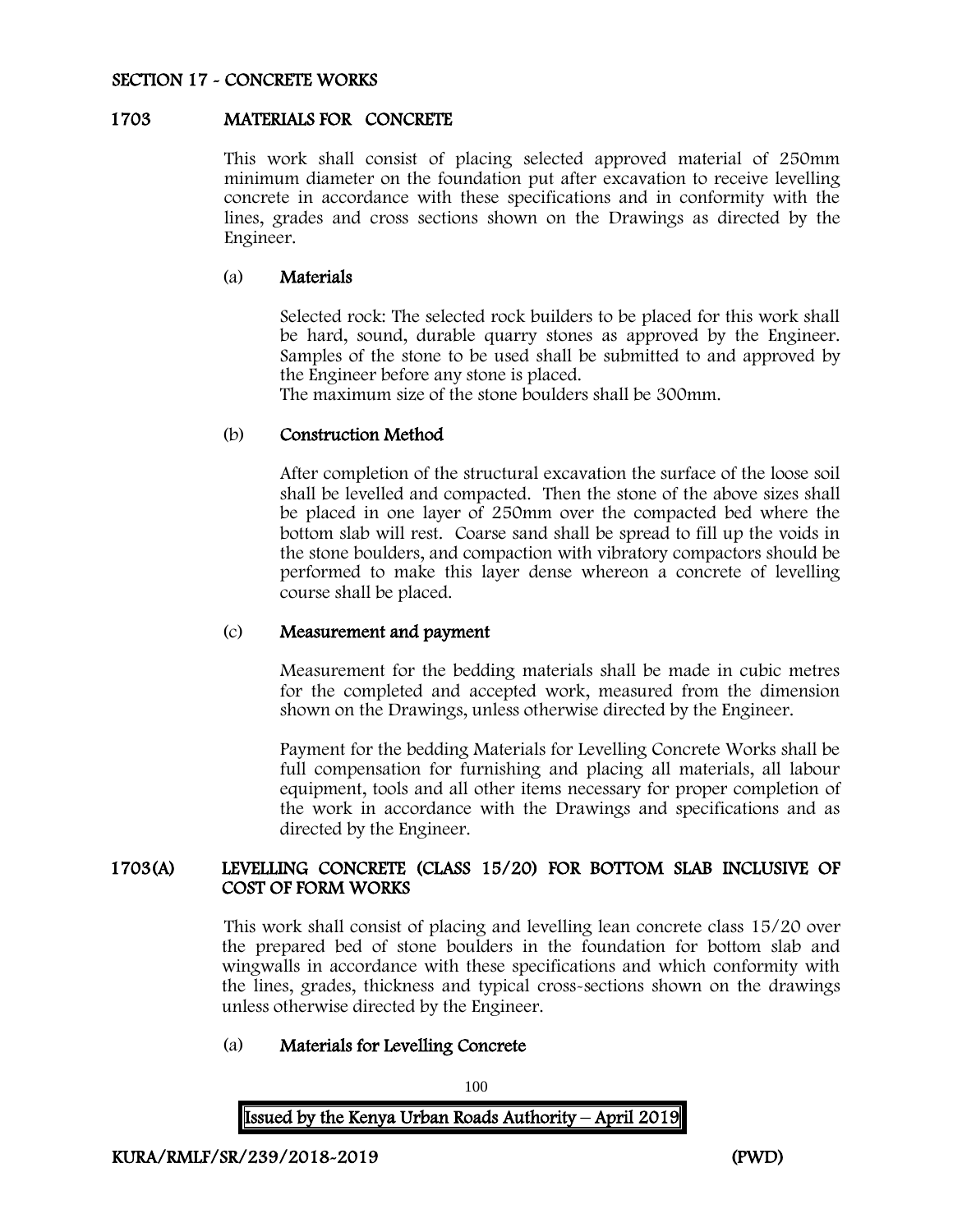Requirement for the concrete class  $15/20$  is specified as follows:-Design compressive strength (28) days :  $15N/mm^2$ Maximum size of coarse aggregate : 20mm Maximum cement content  $: 300 \text{ kg/m}^3$ . Maximum water/cement ration of 50% with slump of 80mm.

## (b) Construction Method

The bed of stone boulders upon which the levelling concrete will be placed shall be smooth, compacted and true to the grades and crosssection shall be set to the required lines and grades.

## 37.2 (c) Measurement and payment

Measurement for levelling concrete (class 15/20) shall be made in cubic metres completed and accepted levelling concrete work measured in place which is done in accordance with the Drawings and the Specifications.

Payment for this work shall be the full compensation for furnishing and placing all materials, labour, equipment and tools, and other incidentals to Specifications and as directed by the Engineer.

Pay item No. 17/02 Levelling Concrete Works (Class 15/20) for Box Culvert and wingwalls inclusive of Cost of Form works.

## 1703 (C) FORMWORK FOR CULVERT WALLS

This work shall consist of all temporary moulds for forming the concrete for culvert walls and slabs together with all temporary construction required for their support. Unless otherwise directed by the Engineer all formworks shall be removed on completion of the walls and slabs.

#### (a) Materials

Forms shall be made of wood or metal and shall conform to the shape, lines and dimensions shown on the Drawings.

All timber shall be free from holes, loose material, knots, cracks, splits and warps or other defects affecting the strength or appearance of the finished structure.

Release Agents – Release agents shall be either neat oils containing a surface activating agent, cream emulsions, or chemical agents to be approved by the Engineer.

# (b) Construction Method

#### (i) Formworks

Formworks shall be designed to carry the maximum loads that may be imposed, and so be rigidly constructed as to prevent

101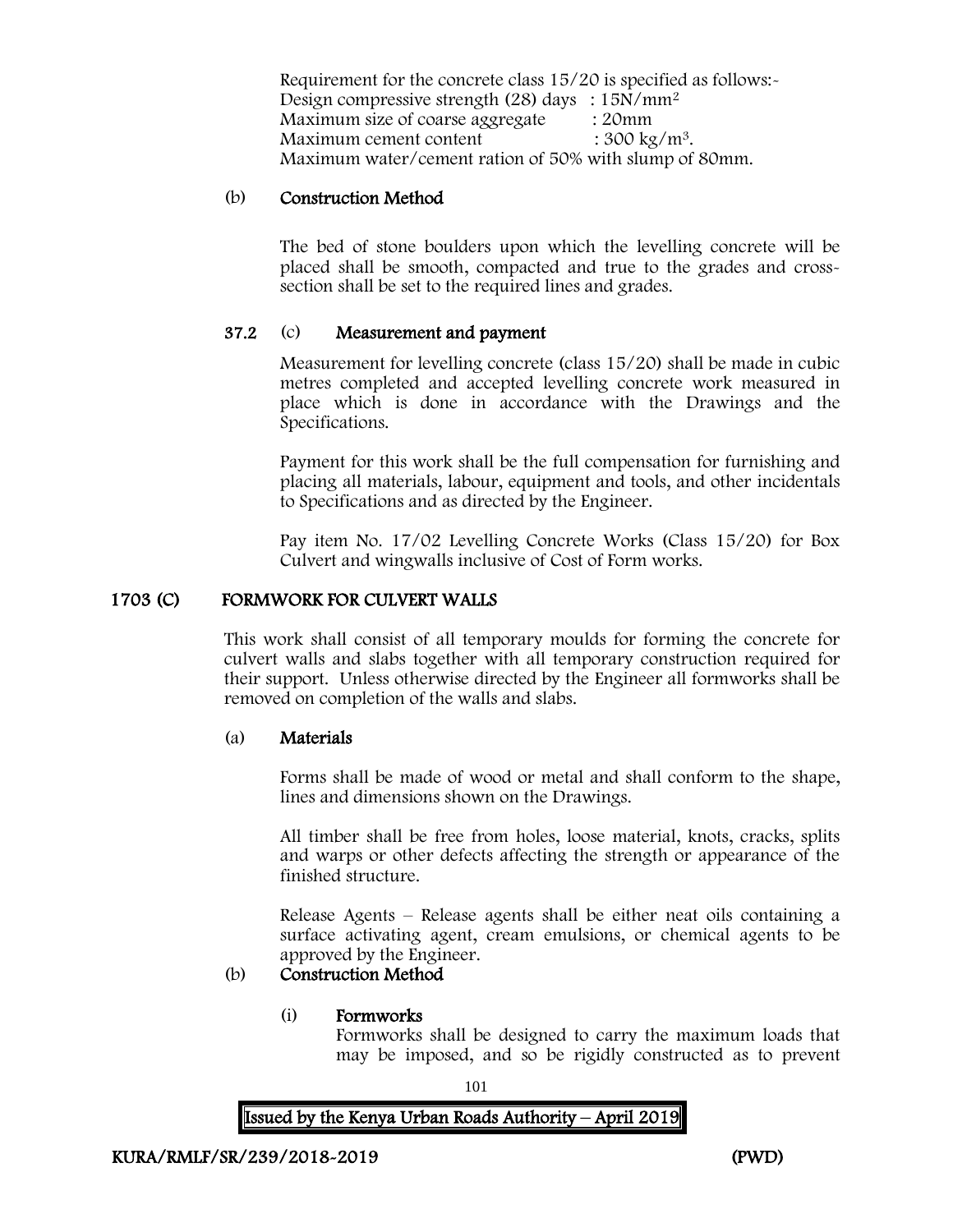deformation due to load, drying and wetting, vibration and other causes. After forms have been set in correct location, they shall be inspected and approved by the Engineer before the concrete is placed.

If requested, the contractor shall submit to the Engineer working drawings of the forms and also, if requested, calculations to certify the rigidity of the forms.

# 1703(D) CONCRETE WORKS (CLASS 25/20) OF CULVERT WALLS AND SLABS

This work shall consist of furnishing, mixing, delivering and placing of the concrete for the construction of culvert walls and slabs, in accordance with these Specifications and in conformity with the requirements shown on the Drawings.

Concrete class 25/20 shall be used for Culvert walls and slabs.

# (a) Concrete Materials

(i) Cement: Cement shall be of Portland type and shall conform to the requirements of BS 12 or equivalent.

The contractor shall select only one type or brand of cement or others. Changing of type or brand of cement will not be permitted without a new mix design approved by the Engineer. All cement is subject to the Engineer's approval; however, approval of cement by the Engineer shall not relieve the Contractor of the responsibility to furnish concrete of the specified compressive strength.

Conveyance of cement by jute bags shall not be permitted. Storage in the Contractor's silo or storehouse shall not exceed more than two (2) months, and age of cement after manufacture at mill shall not exceed more than four (4) months. The Contractor shall submit to the Engineer for his approval the result of quality certificate prepared by the manufacturer.

Whenever it is found out that cement have been stored too long, moist, or caked, the cement shall be rejected and removed from the project.

# (b) Aggregates

Fine and coarse aggregates must be clean, hard, strong and durable, and free from absorbed chemicals, clay coating, or materials in amounts that could affect hydration, bonding, strength and durability of concrete. Grading of aggregates shall conform to the following requirements: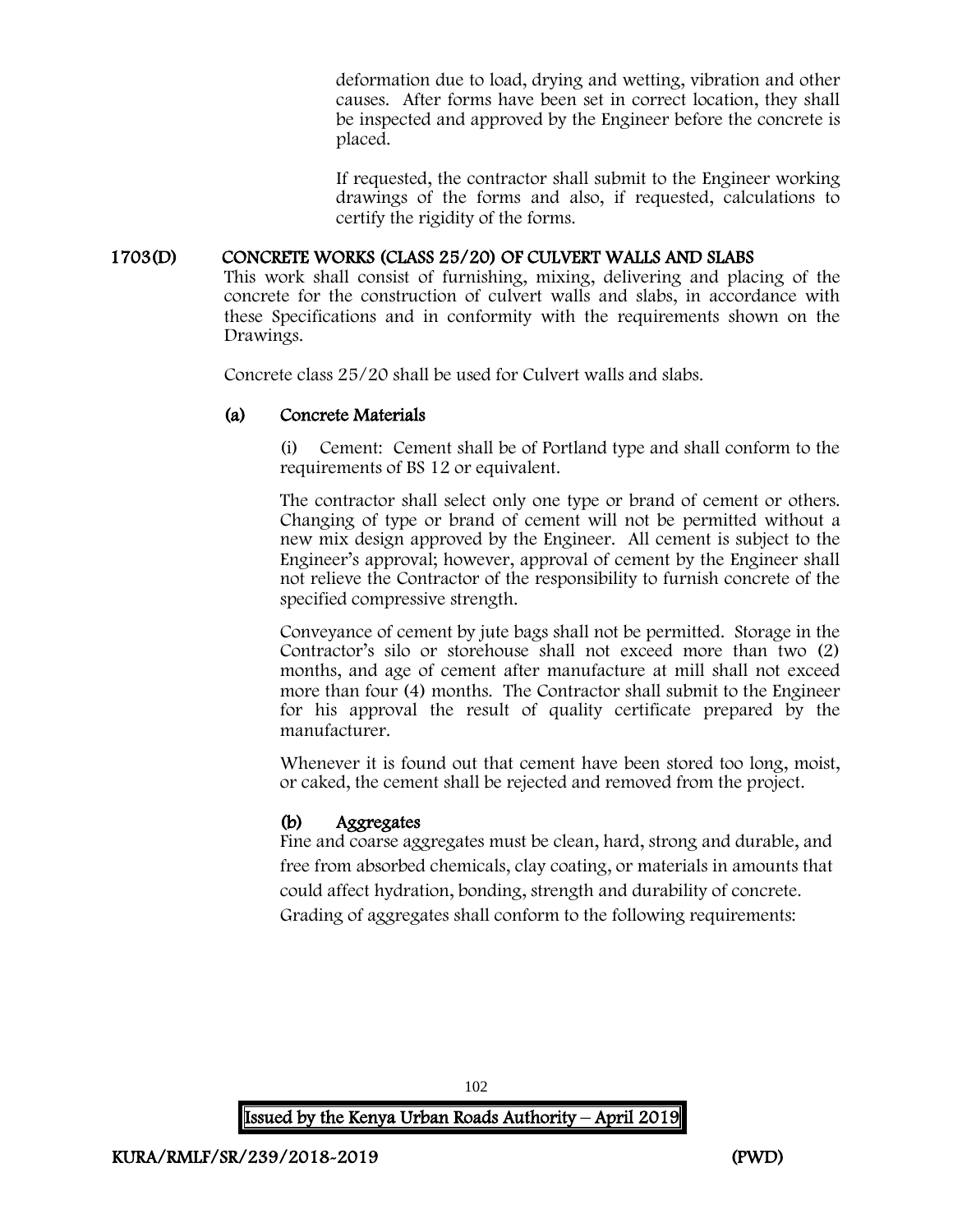# (i) Grading of Fine Aggregates

| Sieve Size | Percentage by Weight Passing |
|------------|------------------------------|
| 10<br>mm   | 100                          |
| 5<br>mm    | 89-100                       |
| $2.5$ mm   | $60 - 100$                   |
| 1.2 mm     | $30 - 100$                   |
| 0.6 mm     | $15 - 54$                    |
| 0.3<br>mm  | $5 - 40$                     |
| $0.15$ mm  | $0 - 15$                     |

# (ii) Grading of Coarse Aggregates

|          |            |                       |    | Size of Amounts finer than each standard sieve percentage by |    |           |          |
|----------|------------|-----------------------|----|--------------------------------------------------------------|----|-----------|----------|
| Coarse   | weight     |                       |    |                                                              |    |           |          |
| Aggregat | $\vert 40$ | 30                    | 25 | 20                                                           | 15 | 10        |          |
| e        | 2.5        |                       |    |                                                              |    |           |          |
|          | 100        | $\tilde{\phantom{a}}$ |    | $90 - 100$                                                   |    | $30 - 69$ | $0 - 10$ |
|          |            |                       |    |                                                              |    |           |          |

Other requirements for aggregates are as follows:

# (iii) Fine Aggregates

| Fitness Modulus, AASHTO M-6                           | $: 2.3 - 3.1$         |
|-------------------------------------------------------|-----------------------|
| Sodium Sulphate Soundness, AASHTO T104: Max. 10% loss |                       |
| Content of Friable Particles AASHTO 112               | : Max $1\%$ by weight |
| Sand Equivalent, AASHTO T176                          | : Min. 75             |

# (iv) Coarse Aggregate

| Abrasion, AASGTO T96                             | : Max. $405$ loss      |
|--------------------------------------------------|------------------------|
| Soft Fragment and shale, AASHTO M80              | : Max. $5\%$ by weight |
| Thin and elongated Pieces, AASHTO M80 : Max. 15% |                        |

# (v) Water

All sources of water to be used with cement shall be approved by

the Engineer. Water shall be free from injurious quantities of oil,

alkali, vegetable matter and salt as determined by the Engineer.

# (vi) Admixture

Only admixture, which have been tested and approved in the site laboratory through trial mixing for design proportion shall be used. Before selection of admixture, the Contractor shall submit to the Engineer the specific information or guarantees prepared by the admixture supplier.

The contractor shall not exclude the admixture from concrete proportions.

103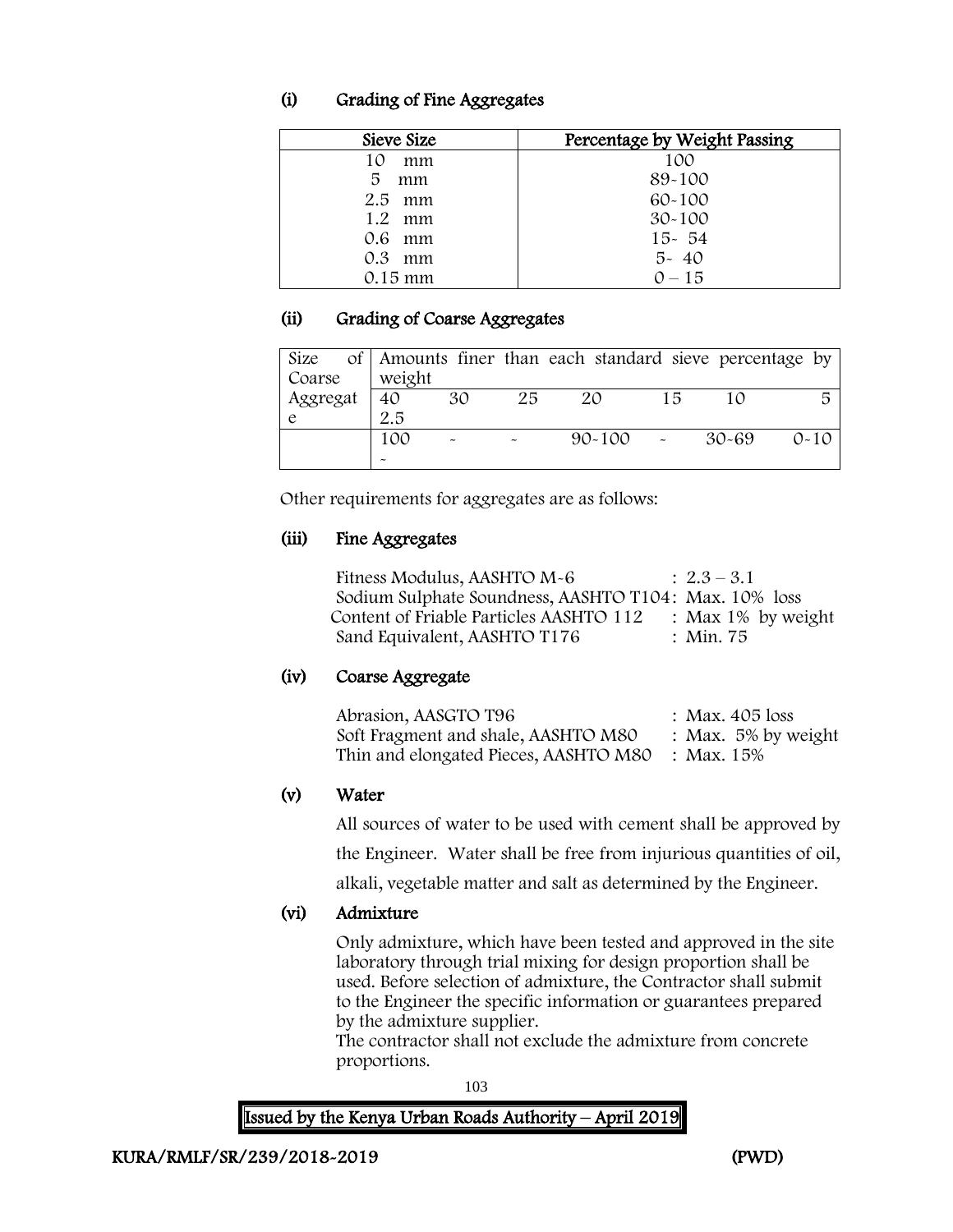# Concrete class 20/20

Concrete class 25/20 shall be used for culvert walls and slabs. The requirements of Concrete class 25/20 are provided as follows unless otherwise the Engineer will designate any alteration.

Design compressive strength (28 days) : 25N/mm<sup>2</sup> Maximum size of coarse aggregates : 20mm Maximum water/cement ratio of 45% with slump of 80mm

## (d) Proportioning Concrete

The Contractor shall consult with the Engineer as to mix proportions at least thirty (30) days prior to beginning the concrete work. The actual mix proportions of cement, aggregates, water and admixture shall be determined by the Contractor under supervision of the Engineer in the site laboratory.

The Contractor shall prepare the design proportions which has 120% of the strength requirement specified for the designated class of concrete.

No class of concrete shall be prepared or placed until its job-mix proportions have been approved by the Engineer.

## (e) Concrete Work

#### (ii) Batching

Batching shall be done by weight with accuracy of:

| Cement              | $\frac{1}{2}$ percent   |
|---------------------|-------------------------|
| Aggregate           | : $\frac{1}{2}$ percent |
| Water and Admixture | : 1 percent.            |

Equipment should be capable of measuring quantities within these tolerances for the smartest batch regularly used, as well as for larger batches.

The accuracy of batching equipment should be checked every month in the presence of the Engineer and adjusted when necessary.

## (iii) Mixing and delivery

Slump of mixed concrete shall be checked and approved at an accuracy of +25mm against designated slump in these specifications.

(iv) Concrete in hot weather

104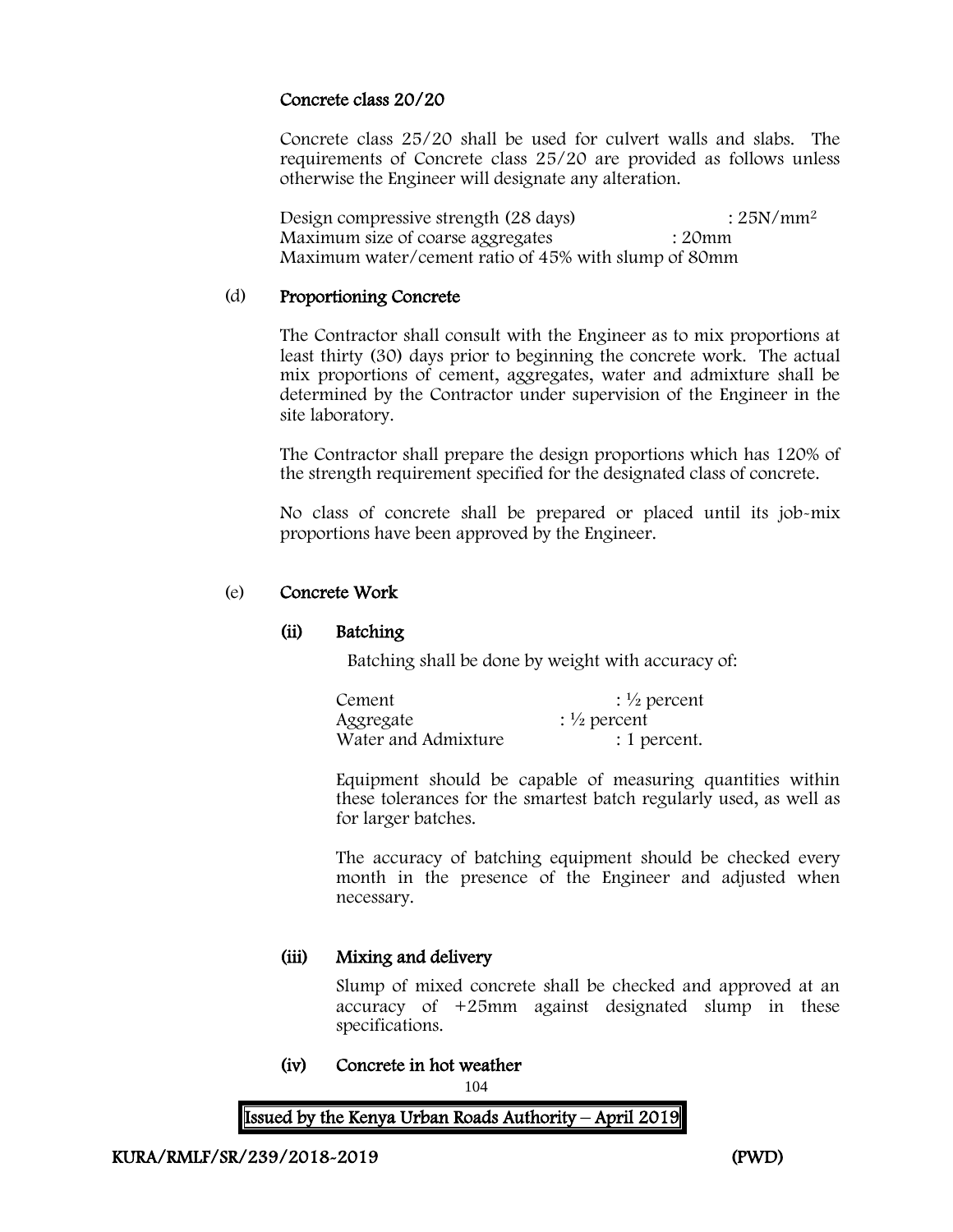No concrete shall be placed when the ambient air temperature is expected to exceed thirty three degrees celsius (330c) during placement operations).

# (v) Concreting at night

No concrete shall be mixed, placed or finished when natural light is insufficient, unless an adequate approved artificial lighting system is operated; such night work is subject to approval by the engineer.

# (vi) Placing

In preparation of the placing of concrete, the interior space of forms shall be cleaned and approved by the engineer prior to placing concrete. All temporary members except tie bars to support forms shall be removed entirely from the forms and not buried in the concrete. The use of open and vertical chute shall not be permitted unless otherwise directed by the engineer.

The Contractor shall provide a sufficient number of vibrators to properly compact each batch immediately after it is placed in the forms.

# (f) Measurement and Payment

Measurements for the Concrete Works Class 20/20 of culvert walls and slabs shall be made in cubic metres for the walls and slabs actually constructed, measured from their dimensions shown on the Drawings. Payment for the Concrete Works (Class 20/20) of culvert walls and slabs shall be the full compensation for furnishing all materials of the concrete mixing, delivering, placing and curing the concrete, equipment and tools, labour and other incidental necessary for the completion of the work in accordance with the Drawings and these Specifications and as directed by the Engineer.

# SECTION 20 - ROAD FURNITURE

## 2001 ROAD RESERVE BOUNDARY POSTS

Road reserve boundary posts shall be provided as directed by the Engineer and in compliance with Standard Specification clause 2001. They shall be placed at 50m. intervals along the boundary of the road reserve.

## 2003 EDGE MARKER POST

105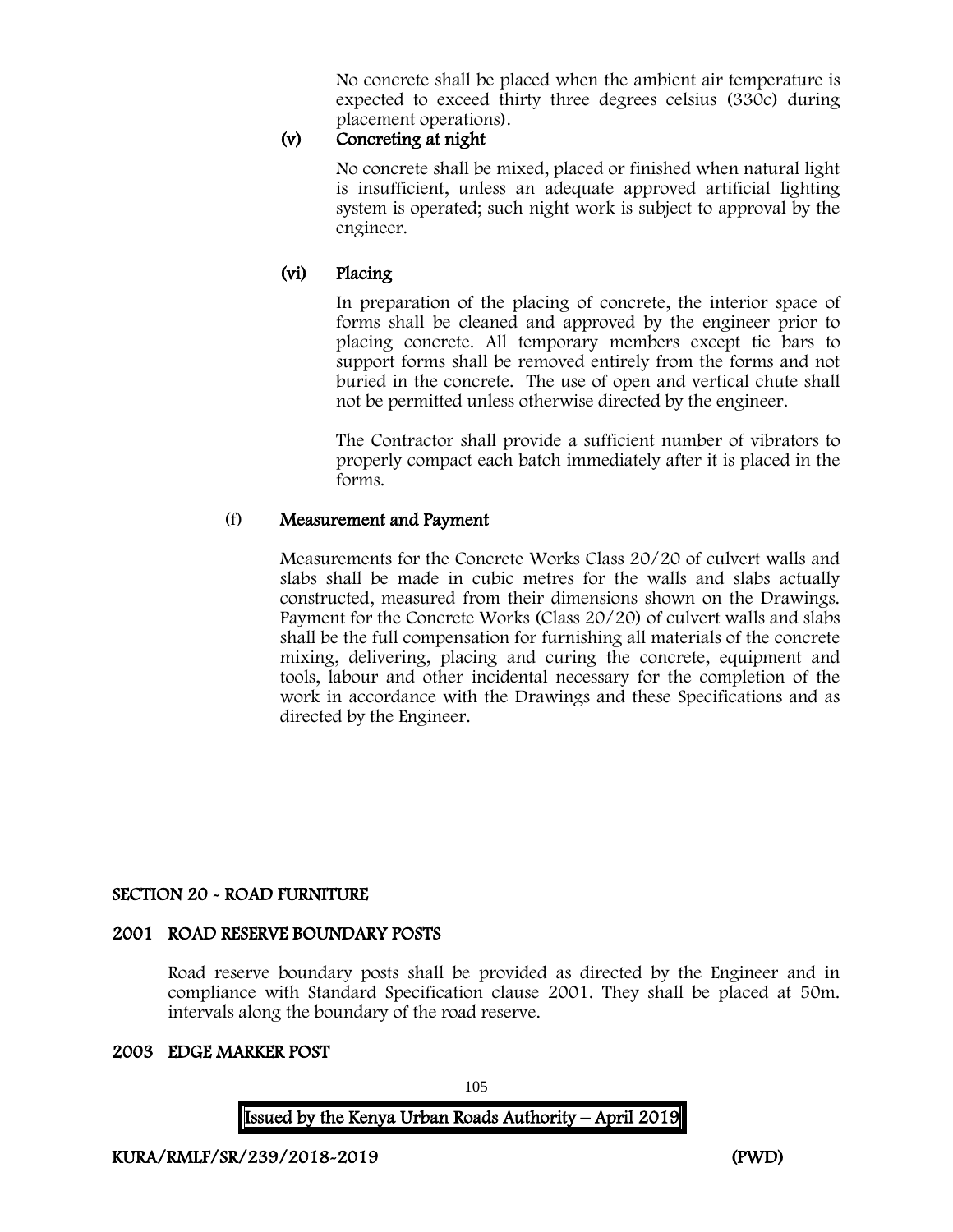Edge marker post shall be provided as directed by the Engineer and in compliance with Standard Specification clause clause 2003

## 2004 PERMANENT ROAD SIGNS

Permanent Road Signs shall be provided as directed by the Engineer and in compliance with the requirements of the "Manual for Traffic Signs in Kenya" Part II and standard Specification clause 2004.

# 2004B EXISTING ROAD SIGNS

Where directed by the Engineer, the Contractor shall take down road signs including all posts, nuts, bolts and fittings, and remove and dispose of the concrete foundation and backfill the post holes. The signs shall be stored as directed by the Engineer.

Measurement and payment for taking down road signs shall be made by the number of signs of any type and size taken down, cleaned and stored as directed.

## 2005 ROAD MARKING

Paint for road marking shall be internally reflectorised hot applied thermoplastic material in accordance with Clause 219 of the Standard Specification.

The rates inserted in the Bills of Quantities for road marking shall include for prior application of approved tack coat.

## 2005A RAISED PAVEMENT MARKERS – ROAD STUDS

# **MATERIAL**

Road studs are moulded of acrylonitrile butadiene styrene (ABS) conforming to ASTM Specification D1788 – 68, class  $5-2-2$  shell filled with inert, thermosetting compound and filler. The lens portion of the marker of the marker is of optical menthly methacrylic.

## **CONSTRUCTION**

The road studs shall be constructed of high impact ABS containing a multi-biconvex glass lens reflector system. It shall be of monolithic construction, and not less than 98.5. m<sup>2</sup>. The height of the marker shall not exceed 17mm and the underside shall contain a non-honeycomb base (flat).

## REQUIREMENTS

The markers shall conform to the following requirements

# Colour

Shall be white, yellow or red as specified and the Retro – reflectance values should conform to the testing procedures of ASTME 809.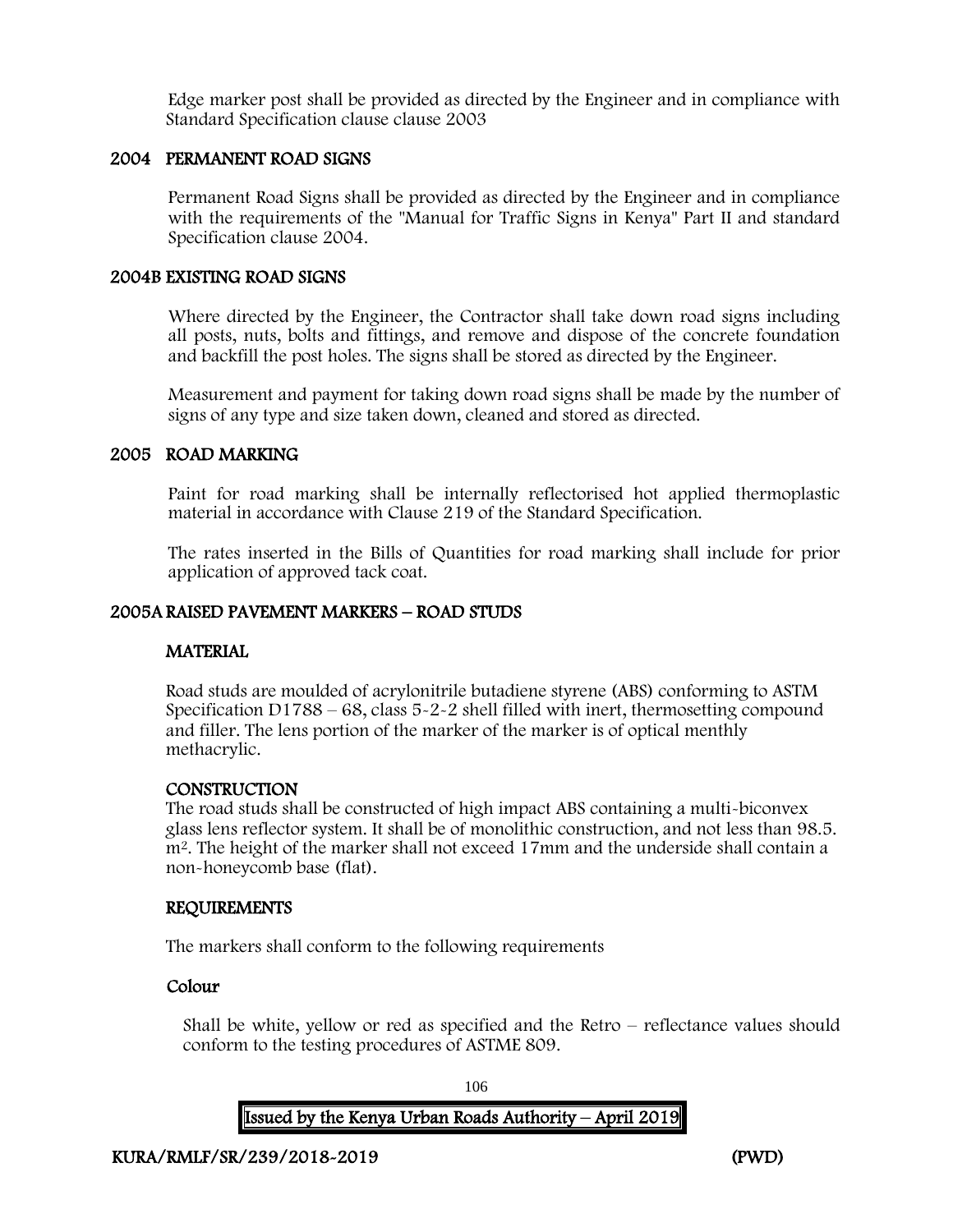#### Impact Resistance

The market shall not crack or break when tested using a 1000-gram weight from a height of 1 metre. (ASTM D 2444) or BS 3900 Part E3.

## Resistance to Water Penetration

Shall not have water penetration behind the lens after submerged in a water bath at 70 + 50 oF for 10 minutes. And it should still meet the reflectance Requirement. BS 998.

## Heat Resistance

Shall comply with the initial brightness as per BS 873 Part IV of 1978

## Night Visibility

The marker shall be bright as per BS 873 Part IV of 1978

## Compression Resistance

There shall be no cracking sound at a pressure lower than 25 tones as per BS 873 Part IV of 1978.

## Corrosion Resistance

After immersing a sample of Road stud in a solution containing 30g/1 of sodium chloride for 30 days, there shall not be any signs of corrosion -(BS998).

NOTE: These markers are intended for application directly to pavement surfaces and are compatible with raised pavement makers. These adhesives should be of high quality and tested for conformance to customer requirements.

## ADHESIVES

They shall be of Resin Type–Epoxy of 2 different components part 1 and 2 i.e Adhesive and Reactor without any volatile solvents in both.

| Pot life:             | not less than 20 minutes at 20 $\degree$ C  |
|-----------------------|---------------------------------------------|
| Rotational cure time: | between 20 and 30 minutes at 20 $\degree$ C |
| Hard cure:            | Between 40 and 60 minutes at 20 $\degree$ C |

## APPLICATION INSTRUCTION

#### Preparation of Pavements

Make sure that the road surface is absolutely dry and free of oil and grease.

## Mixing of Adhesive

Pour component B into the container of component A. Stir mixture by hand with a wooden or metal stick until uniform Grey Tint without a striae is obtained.

107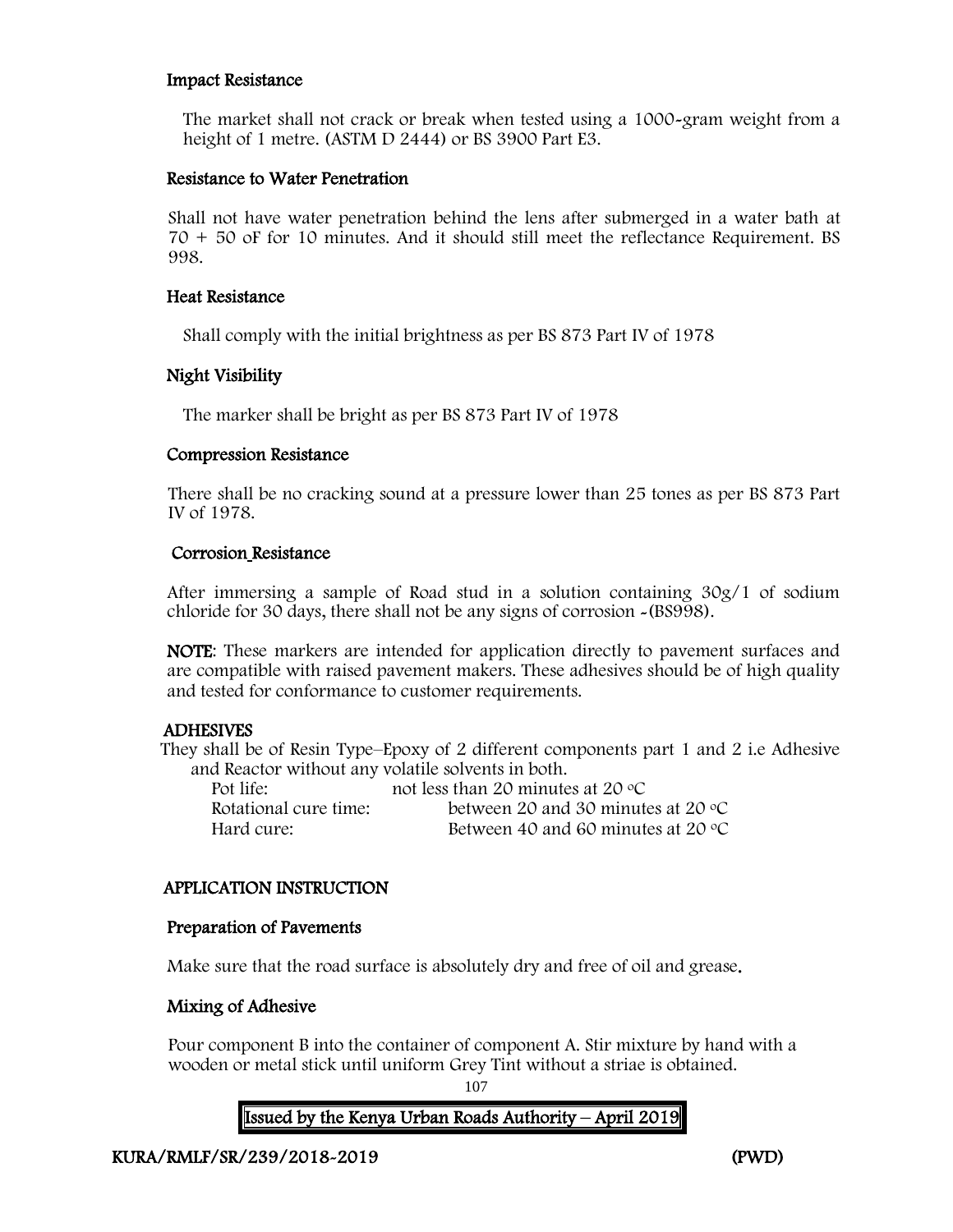#### Installation

Pour the mixture on to the underside of the road stud. Then place the road stud firmly on the road surface. Adhesive should stand out for about 5mm to 10 mm over the edges of the stud.

#### Protection from the Traffic

Protect studs from traffic for 2 hours until the adhesive has properly hardened. Try by touching the adhesive.

#### NUMBER OF STUDS NEEDED FOR LABORATORY TESTS.

In order to approve a particular type of road stud, 4 sample road studs of each colour shall be submitted.

#### 2006 GUARDRAILS

Contrary to the Standard Specification, guardrail posts shall be concrete 200 mm diameter set vertically at least 1.2m into the shoulder as directed by the Engineer. Spacer blocks shall also be made of concrete.

Beams for guardrails shall be "Armco Flexbeam" or similar obtained from a manufacturer approved by the Engineer.

#### 2007 KERBS

#### a) Vertical Joints

Vertical joints between adjacent Kerbs shall not be greater than 5 mm in width and shall be filled with a mortar consisting of 1:3 cement: sand by volume.

#### b) Transition between flush and raised kerbs

The transition between flush and raised kerbs (e.g. at bus bays) shall be termed as ramped kerbs. The transition between flush and raised kerbs shall occur within a length of 2.0 m.

#### 2008 KILOMETRE MARKER POSTS

Kilometre marker posts shall be provided as directed by the Engineer and in compliance with Standard Specification clause 2008.

#### 2009 RUMBLE STRIPS

Where directed by the Engineer, the Contractor shall provide, place, trim, shape and compact to line and level asphalt concrete rumble strips on the finished shoulders. This shall be done to the satisfaction of the Engineer

108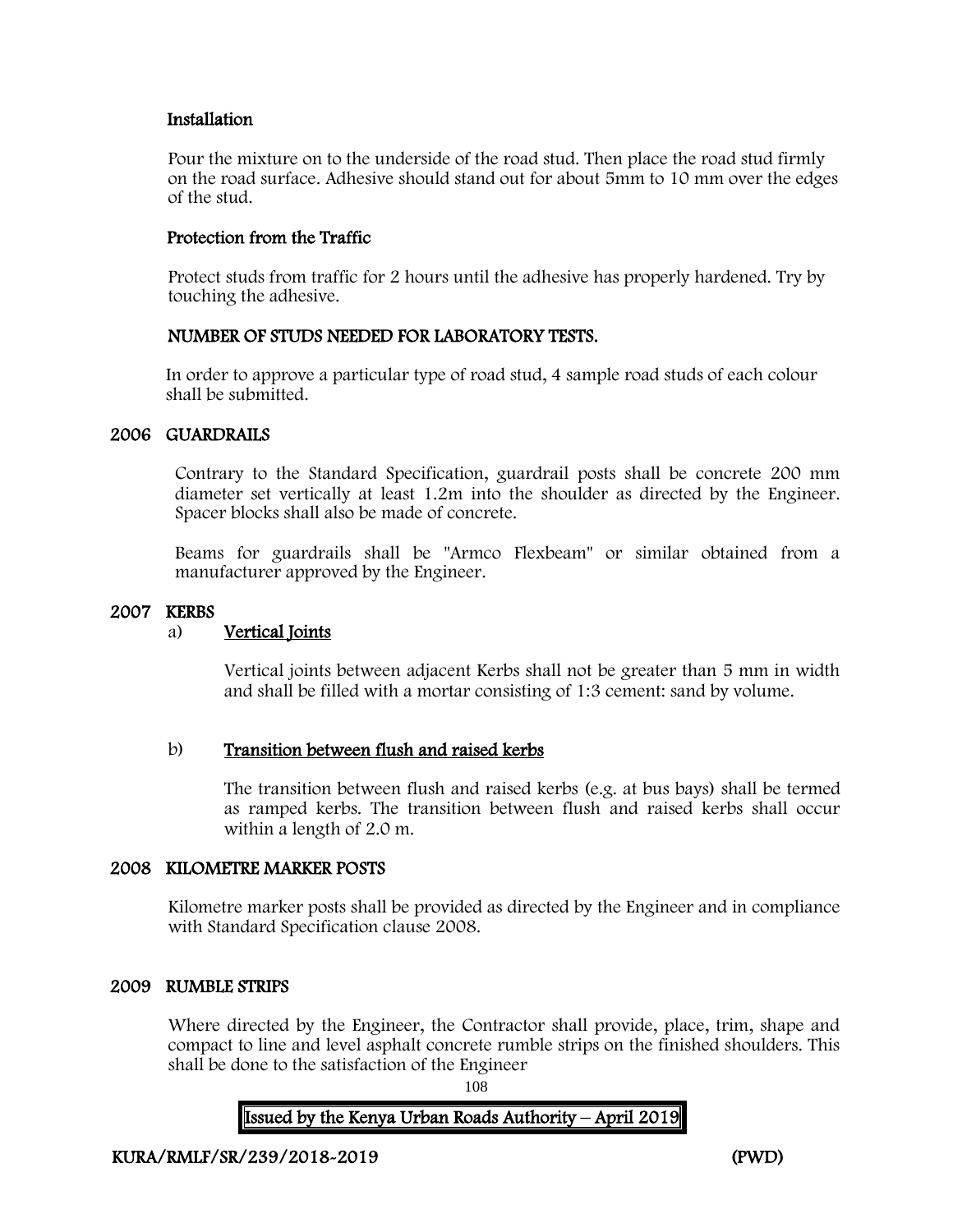### 2011 MEASUREMENT AND PAYMENT

#### Road reserve boundary posts

Road reserve boundary posts shall be measured by the number erected

#### Permanent road signs

Permanent road signs shall be measured by the number of each particular size erected.

#### Road marking

Road markings in yellow or white material shall be measured in square metres calculated as the plan area painted.

#### Road Studs

Road studs shall be measured by the number of each particular size erected.

#### Guardrail

Guardrail shall be measured by the metre as the length of the guardrail constructed.

#### Kerbs

Kerbs shall be measured by the metre as the length of kerb constructed

#### SECTION 22-DAYWORKS

#### 2202 MEASUREMENTS AND PAYMENT

(a) Plant

Where items of major plant listed in the schedule of Day works are specified by type (e.g. Concrete mixer etc.) the power rating if such items of plant are provided by the Contractor shall not be lower than the power ratings of such plant manufactured within the last two years prior to the date of BID. Any item of major plant employed upon Dayworks that has a power rating lower than specified above shall be paid for at rates lower than those in the schedule of Dayworks. The reduction in the rate payable shall be in proportion to the reduction in power rating below that specified above.

#### SECTION 23: CONCRETE PAVING BLOCKS

This works shall consist of providing, laying and fixing of concrete paving blocks and concrete paving slabs on a sand base on the driveway and walkways and other areas as directed by the Engineer.

#### a. Concrete Paving Blocks

109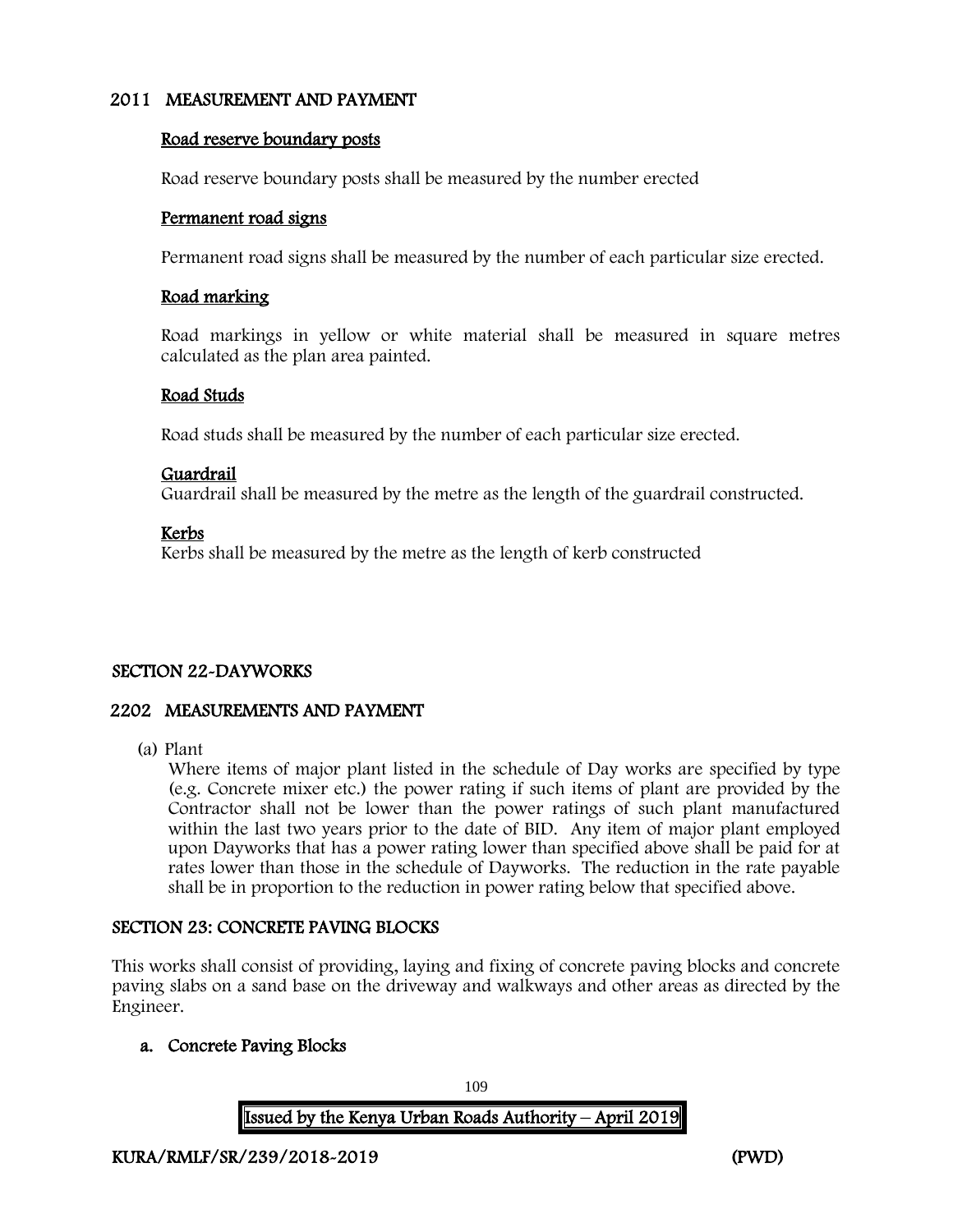The paving blocks shall be of type S of any shape fitting within a 295 mm square coordinating space and a work size thickness of at least 30 mm. The blocks shall confirm to the requirements of BS 6717:Pt. 1:1986 or Kenya standard equivalent.

The laying shall be broken at intervals of 50 m by concrete ribs of class 25 concrete.

The blocks shall be laid on a 40 mm minimum sand base whose specifications are as in section (b) of this specification.

## b. Sand For Sand Base

Sand used as bedding for paving blocks and slabs shall be natural sand either pit or river sand. The grading shall conform and be parallel as much as possible to  $KSO2 - 95$  Parts 1 &2: 1984 for zones 1,2 or 3. The other requirements shall be as specified in section 1703 (c ) of Standard Specifications.

## c. Measurement and Payment

Payment for paving blocks and paving slabs shall be by square metre laid. The rate quoted would include the cost of haulage to site of the blocks, slabs and sand, as no extra payment shall be made for haulage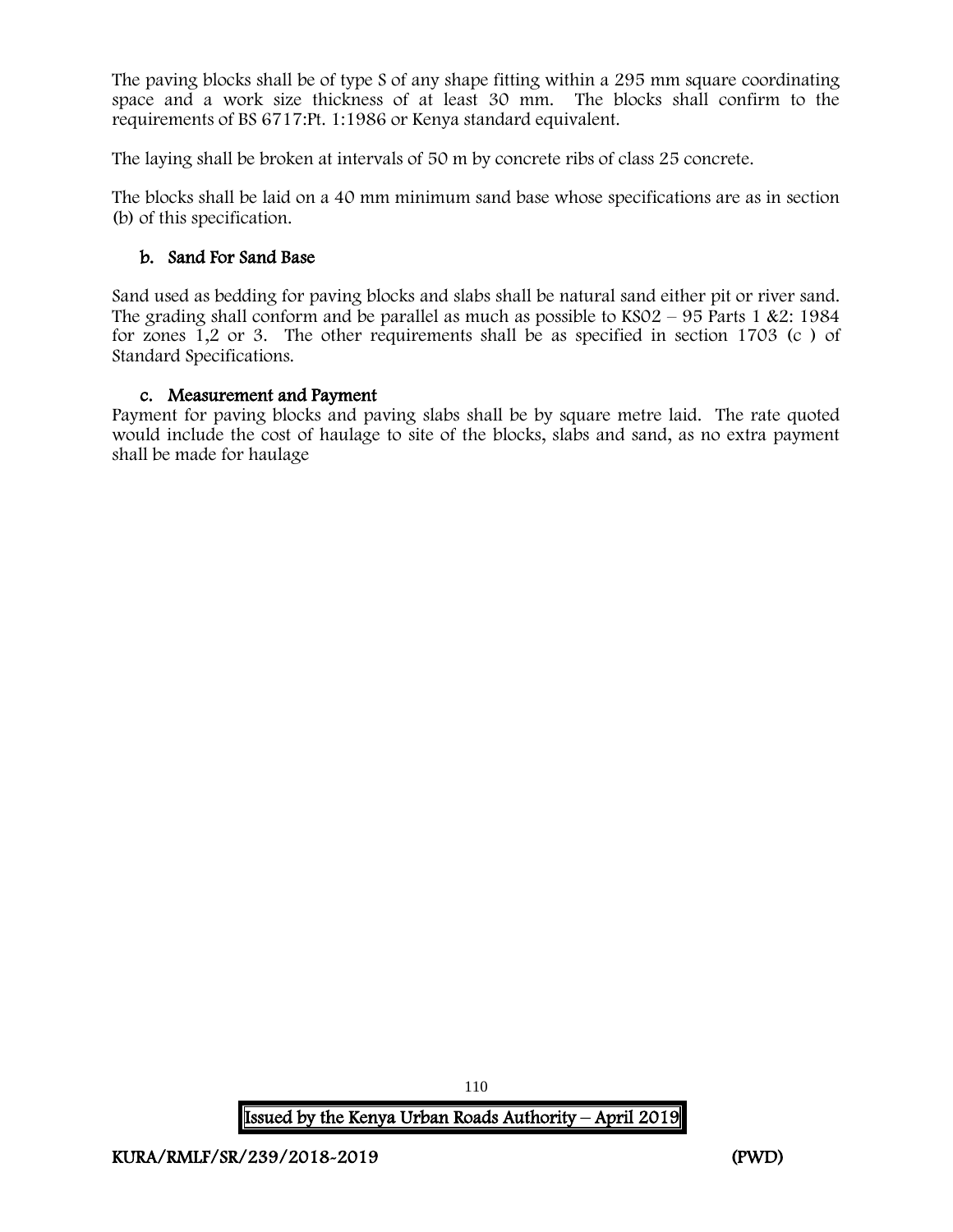## SECTION VI: SUPERVISION AND CONTRACT EVALUATION MANUAL 2012

The Manual refers to the Ministry of Roads 'Supervision and Contract evaluation Manual for Road Maintenance Works 2012.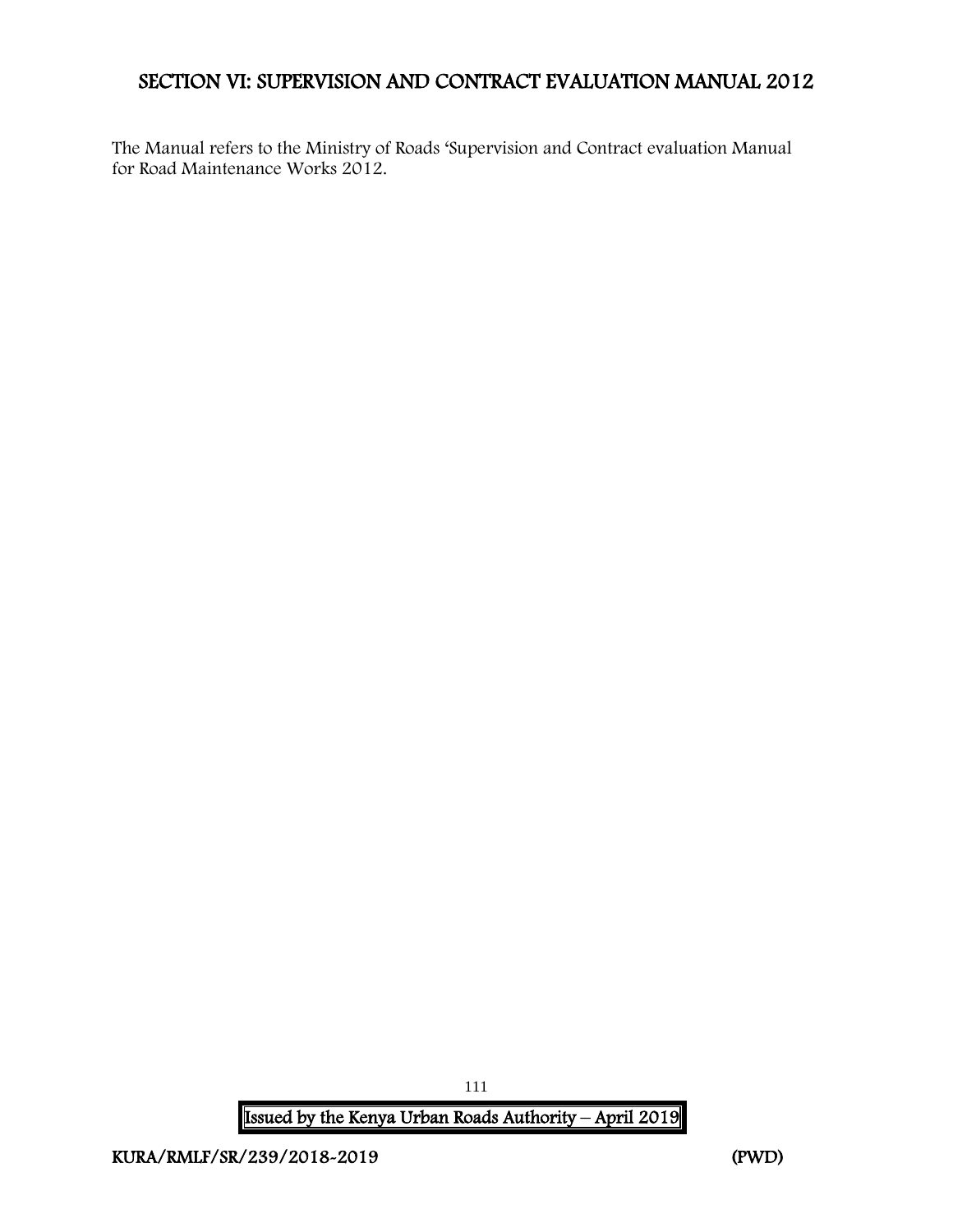## SECTION VII: ROAD MAINTENANCE MANUAL

The Manual refers to the Ministry of Roads 'Road Maintenance Manual, May 2010 Edition'.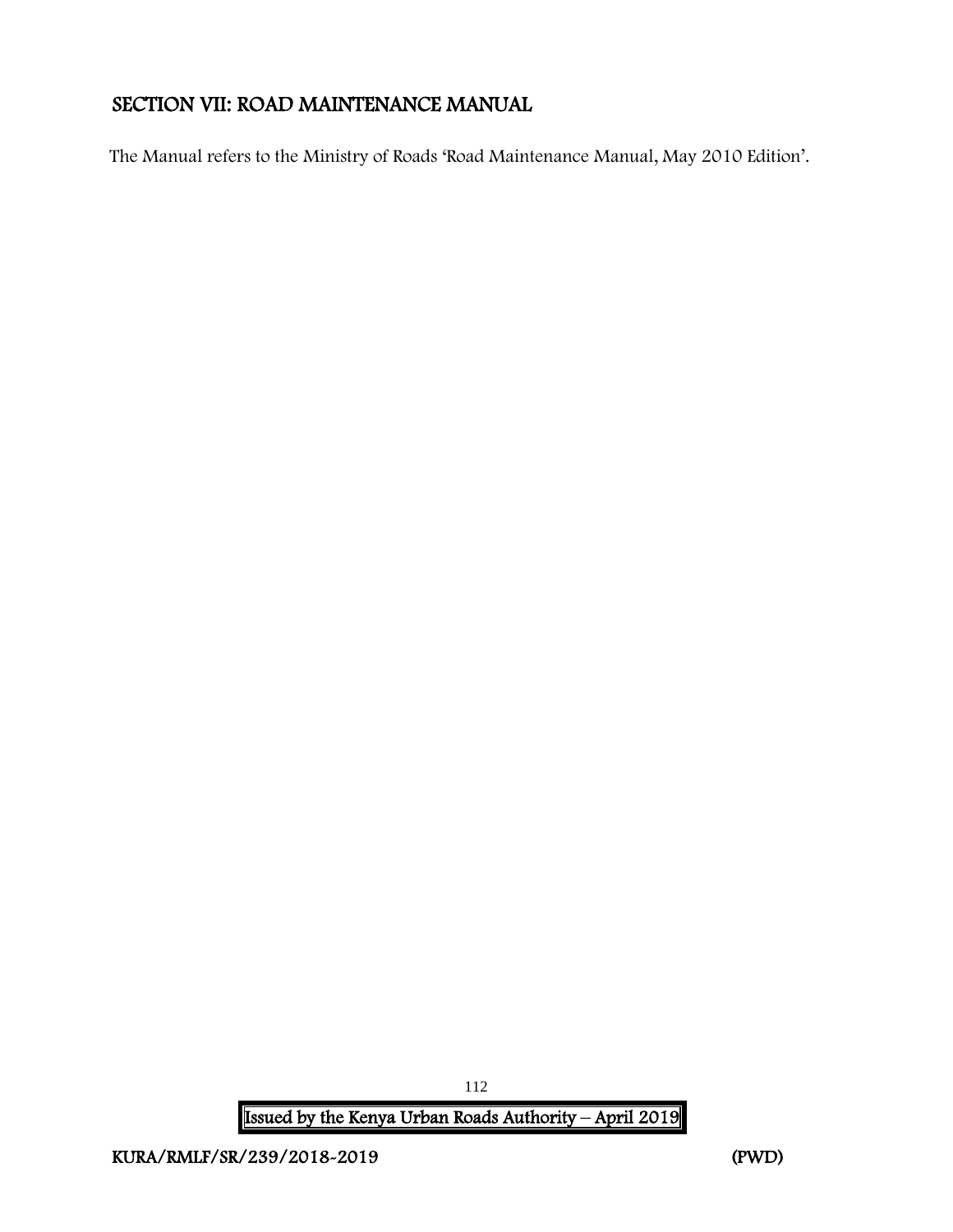## SECTION IX: BILLS OF QUANTITIES

Issued by the Kenya Urban Roads Authority – April 2019

113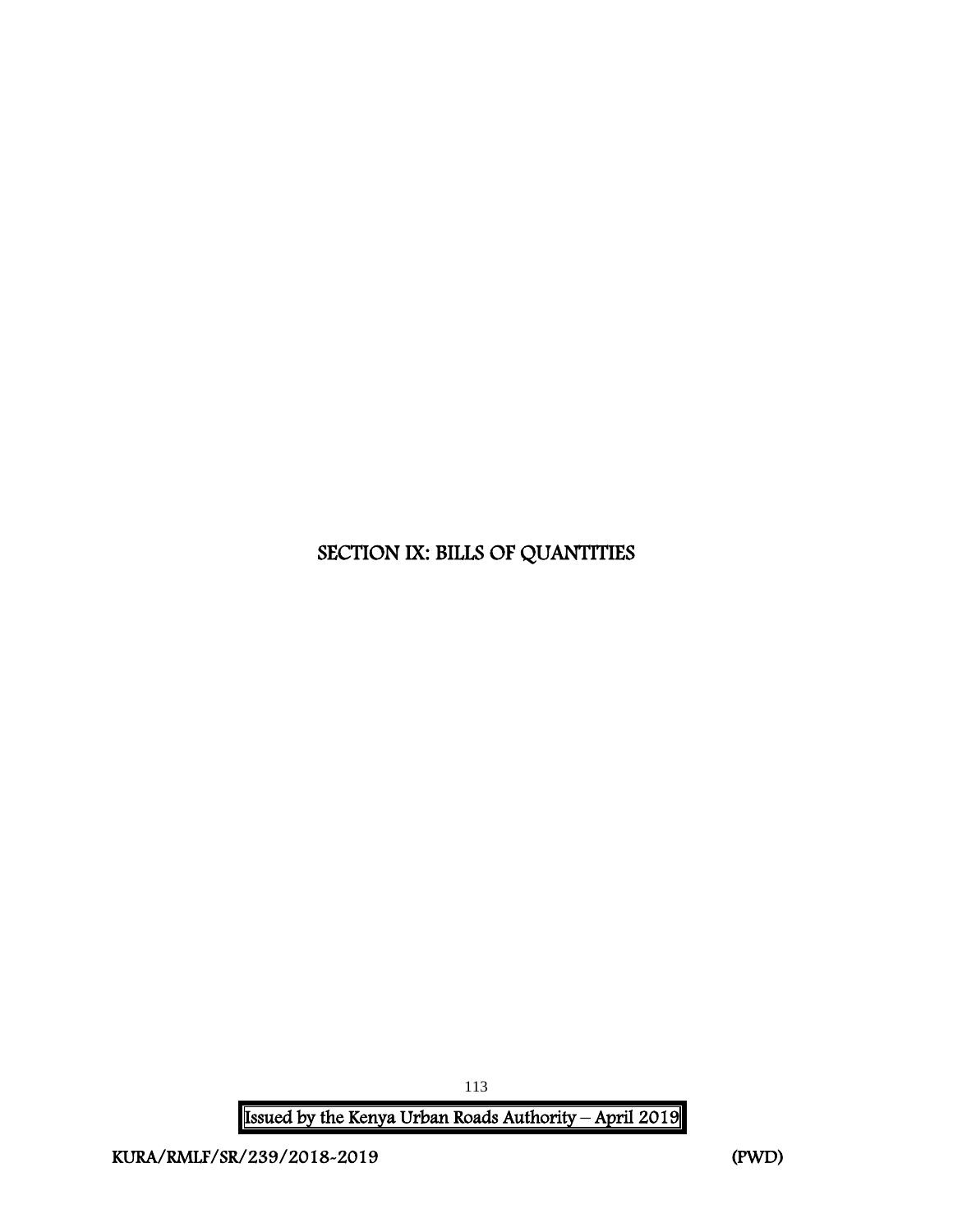#### PREAMBLE TO BILL OF QUANTITIES

- 1. The Bills of Quantities forms part of the Contract Documents and are to be read in conjunction with the Instructions to Bidders, Conditions of Contract Parts I and II, Specifications and Drawings.
- 2. The brief description of the items in the Bills of Quantities is purely for the purpose of identification, and in no way modifies or supersedes the detailed descriptions given in the conditions of Contract and Specifications for the full direction and description of work and materials.
- 3. The Quantities set forth in the Bills of Quantities are estimated, representing substantially the work to be carried out, and are given to provide a common basis for bidding and comparing of Bids. There is no guarantee to the Contractor that he will be required to carry out all the quantities of work indicated under any one particular item or group of items in the Bill of Quantities. The basis of payment shall be the Contractor's rates and the quantities of work actually done in fulfilment of his obligation under the Contract.
- 4. The prices and rates inserted in the Bills of Quantities will be used for valuing the work executed, and the Engineer will only measure the whole of the works executed in accordance with this Contract.
- 5. The rates inserted in any road in the tender shall apply to other roads within the same lot upon written instructions to be issued by the Engineer or his representative during execution of works and shall be used only to pay for activities of similar description and nature which may not have been included in the Bills of Quantities for that road.
- 6. A price or rate shall be entered in ink against every item in the Bills of Quantities with the exception of items that already have Provisional sums affixed thereto. The bidders are reminded that no "nil" or "included" rates or "lump-sum" discounts will be accepted. The rates for various items should include discounts if any. Bidders who fail to comply will be disqualified.
- 7. Provisional sums (including Dayworks) in the Bills of Quantities shall be expended in whole or in part at the discretion of the Engineer or his representative.
- 8. Where there are no quantities against the line item especially on dayworks, the bidder shall only fill his rates
- 9. Quantified instructions shall be extracted from the main BOQ for purposes of part implementation of the works and interim measurements/payments shall be based on the quantified instructions read together with the bills of quantities.

The price and rates entered in the Bills of Quantities shall, except insofar as it is otherwise provided under the Contract, include all Constructional plant to be used, labour, insurance, supervision, compliance testing, materials, erection, maintenance of works, overheads and profits, taxes and duties together with all general risks, liabilities and obligations set out or implied in the Contract, transport, electricity and telephones, water, use and replenishment of all consumables, including those required under the contract by the Engineer and his staff.

Errors in the pricing of the Bills of Quantities will be corrected in accordance with Clause (29) of instructions to bidders.

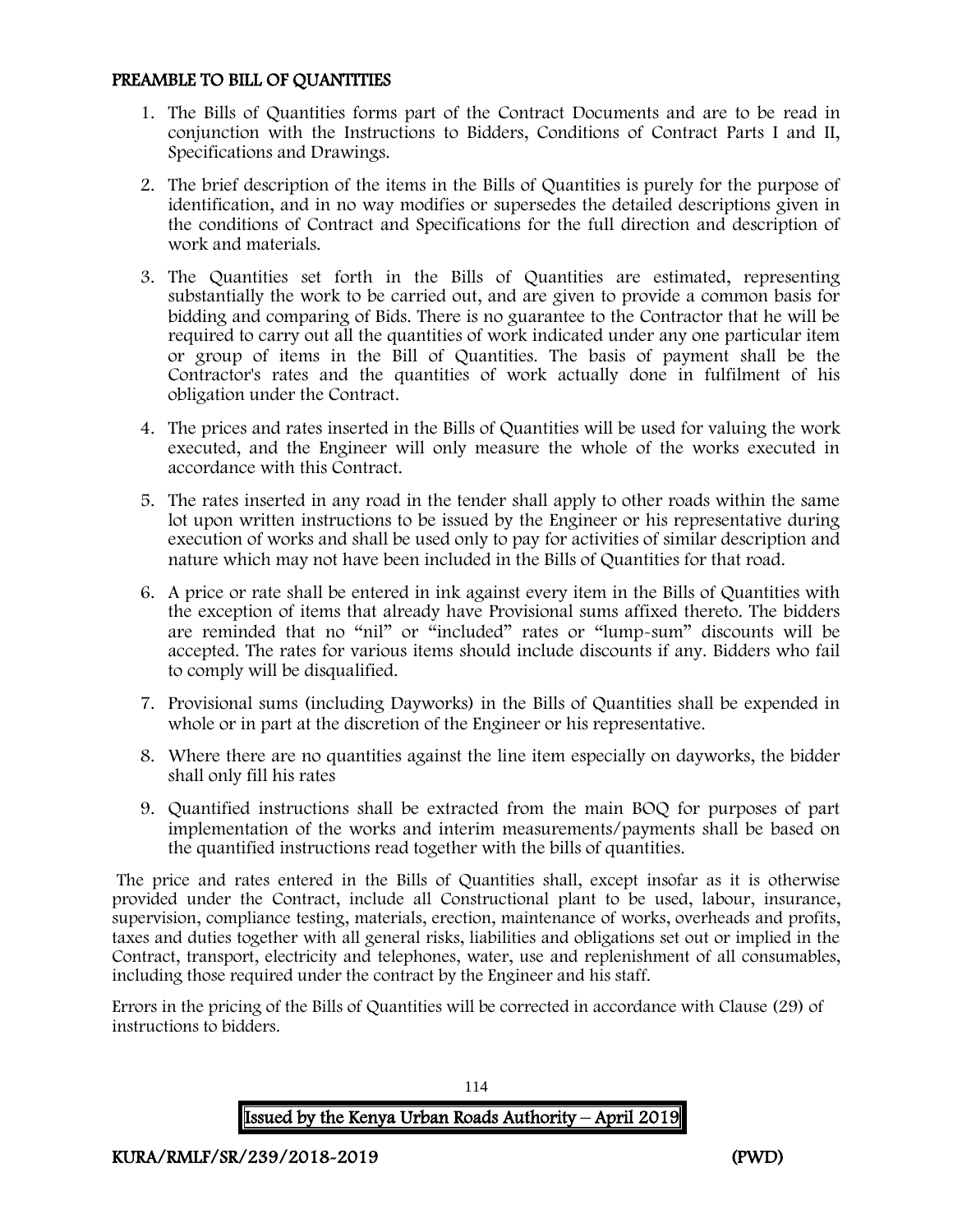|             | <b>BILL 1: GENERAL</b>                                                                                                                                                              |                                |            |             |               |        |
|-------------|-------------------------------------------------------------------------------------------------------------------------------------------------------------------------------------|--------------------------------|------------|-------------|---------------|--------|
| <b>ITEM</b> | <b>DESCRIPTION</b>                                                                                                                                                                  | <b>UNIT</b>                    | <b>QTY</b> | <b>RATE</b> | <b>AMOUNT</b> |        |
|             |                                                                                                                                                                                     |                                |            |             | <b>SHS</b>    | CT     |
| 1.01        | Allow a provisional Sum for material testing services and<br>other Laboratory Services.                                                                                             | ${\rm P}{\bf C}$<br><b>SUM</b> |            |             | 150,000       | $00\,$ |
| 1.02        | Include percentage of P.C Sum in item 1.03 for Contractor's<br>overhead and profit                                                                                                  | $\%$                           |            |             |               |        |
| 1.03        | Allow a provisional sum of Kshs 100,000 for the Resident<br>Engineer's Miscellaneous account to be spent in whole or<br>part as directed by the Resident Engineer against receipts. | PC<br><b>SUM</b>               |            |             | 100,000       | 00     |
| 1.04        | Include percentage of P.C Sum in item 1.03 for Contractor's<br>overhead and profit                                                                                                  | $\%$                           |            |             |               |        |
| 1.07        | Prime cost sum for wages for RE's site staff inclusive of<br>overtime, taxes and other statutory deductions                                                                         | PC<br>Sum                      |            |             | 200,000       | $00\,$ |
| 1.08        | Extra Over on Item 1.07 for the Contractor's Overheads and<br>Profit.                                                                                                               | $\%$                           |            |             |               |        |
|             |                                                                                                                                                                                     |                                |            |             |               |        |
|             |                                                                                                                                                                                     |                                |            |             |               |        |
|             | Total of Bill Carried Forward to Summary                                                                                                                                            |                                |            |             |               |        |
|             | BILL 4: SITE CLEARANCE AND TOPSOIL STRIPPING                                                                                                                                        |                                |            |             |               |        |
| <b>ITEM</b> | <b>DESCRIPTION</b>                                                                                                                                                                  | <b>UNIT</b>                    | <b>QTY</b> | <b>RATE</b> | <b>AMOUNT</b> |        |
|             |                                                                                                                                                                                     |                                |            | <b>KSHS</b> | <b>SHS</b>    | CT     |
| 4.03        | Demolish reinforced or mass concrete structures<br>(including hacking for joining) and cart to spoil or stockpile<br>for                                                            |                                |            |             |               |        |
|             | re-use as directed by the Engineer.                                                                                                                                                 | m <sup>3</sup>                 | 70         |             |               |        |
| 4.04        | Excavate, remove and dispose cracked                                                                                                                                                |                                |            |             |               |        |
|             | pipe culverts of any size.                                                                                                                                                          | m                              | 60         |             |               |        |
|             |                                                                                                                                                                                     |                                |            |             |               |        |
|             |                                                                                                                                                                                     |                                |            |             |               |        |
|             |                                                                                                                                                                                     |                                |            |             |               |        |
|             |                                                                                                                                                                                     |                                |            |             |               |        |
|             |                                                                                                                                                                                     |                                |            |             |               |        |
|             |                                                                                                                                                                                     |                                |            |             |               |        |
|             |                                                                                                                                                                                     |                                |            |             |               |        |
|             |                                                                                                                                                                                     |                                |            |             |               |        |
|             | Total of Bill Carried Forward to Summary                                                                                                                                            |                                |            |             |               |        |
|             |                                                                                                                                                                                     |                                |            |             |               |        |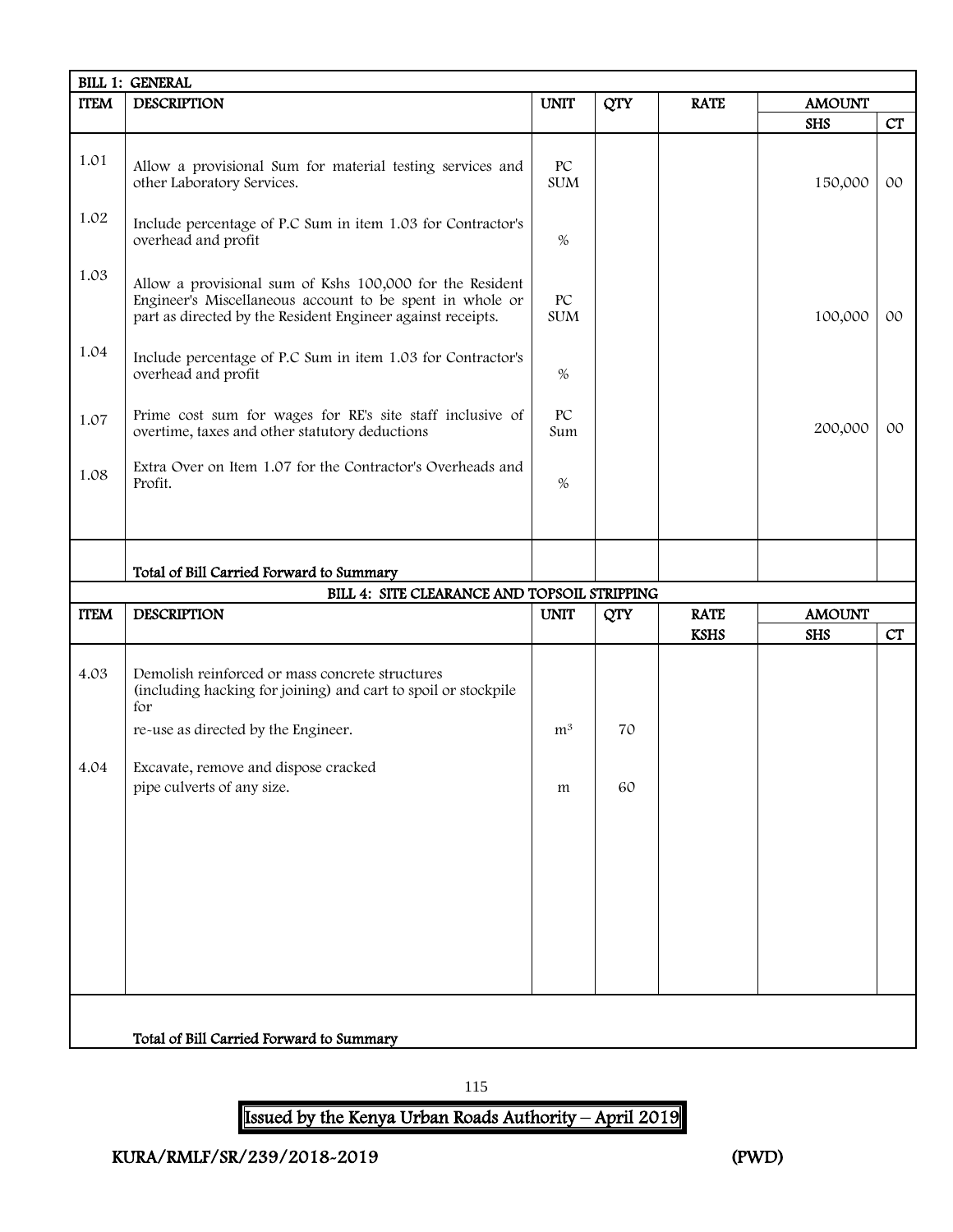| <b>DESCRIPTION</b>                                                                                                                                                                          | <b>UNIT</b>                                                       | <b>QTY</b> | <b>RATE</b> | <b>AMOUNT</b> |                             |
|---------------------------------------------------------------------------------------------------------------------------------------------------------------------------------------------|-------------------------------------------------------------------|------------|-------------|---------------|-----------------------------|
|                                                                                                                                                                                             |                                                                   |            | <b>KSHS</b> | <b>SHS</b>    | CT                          |
| No separate payments shall be made for the overhaul of<br>material and the cost of such haulage shall be included in<br>the rates and or prices                                             |                                                                   |            |             |               |                             |
| Cut to spoil in soft material                                                                                                                                                               | $\mathfrak{m}^3$                                                  | 300        |             |               |                             |
| Provide and fill in approved soft material and compact to<br>95% MDD (AASHTO T99) as directed by the Engineer.                                                                              | m <sup>3</sup>                                                    | 60         |             |               |                             |
| Compaction in cut areas or of existing ground below fills to<br>95%<br>MDD(AASHTO T99) including scarifying and watering to a<br>depth                                                      |                                                                   |            |             |               |                             |
| of 150mm below ground level                                                                                                                                                                 | m <sup>3</sup>                                                    | 80         |             |               |                             |
| Provide rock fill for washed out areas                                                                                                                                                      | m <sub>3</sub>                                                    | 100        |             |               |                             |
| Total of Bill Carried Forward to Summary                                                                                                                                                    |                                                                   |            |             |               |                             |
|                                                                                                                                                                                             |                                                                   |            |             |               |                             |
| <b>DESCRIPTION</b>                                                                                                                                                                          | <b>UNIT</b>                                                       | <b>QTY</b> | <b>RATE</b> |               | CT                          |
| No separate payment shall be made for gravel for<br>blinding and hauling to spoil unsuitable excavation<br>materials and the cost of such shall be included<br>in the rates and /or prices. |                                                                   |            |             |               |                             |
| Excavate/desilt, grade to shape inlets outfalls, side<br>drains to free flow conditions including cart to spoil any<br>excess grass debris and soils as and where directed                  |                                                                   |            |             |               |                             |
| by the Engineer.                                                                                                                                                                            | m <sup>3</sup>                                                    | 300        |             |               |                             |
| Clean drains to free flow conditions                                                                                                                                                        | m                                                                 | 1,000      |             |               |                             |
| Clean culverts of all sizes to free flow<br>conditions                                                                                                                                      | m                                                                 | 200        |             |               |                             |
| Provide, lay and joint 600 mm ID culverts.                                                                                                                                                  | m                                                                 | 36         |             |               |                             |
| Provide, lay and joint 900 mm ID culverts.                                                                                                                                                  | m                                                                 | 24         |             |               |                             |
| Provide place and compact class 15/20<br>concrete to beds, surrounds and haunches.                                                                                                          | m <sup>3</sup>                                                    | 20         |             |               |                             |
|                                                                                                                                                                                             | <b>BILL 5: EARTH WORKS</b><br>BILL 8: CULVERTS AND DRAINAGE WORKS |            |             | <b>KSHS</b>   | <b>AMOUNT</b><br><b>SHS</b> |

116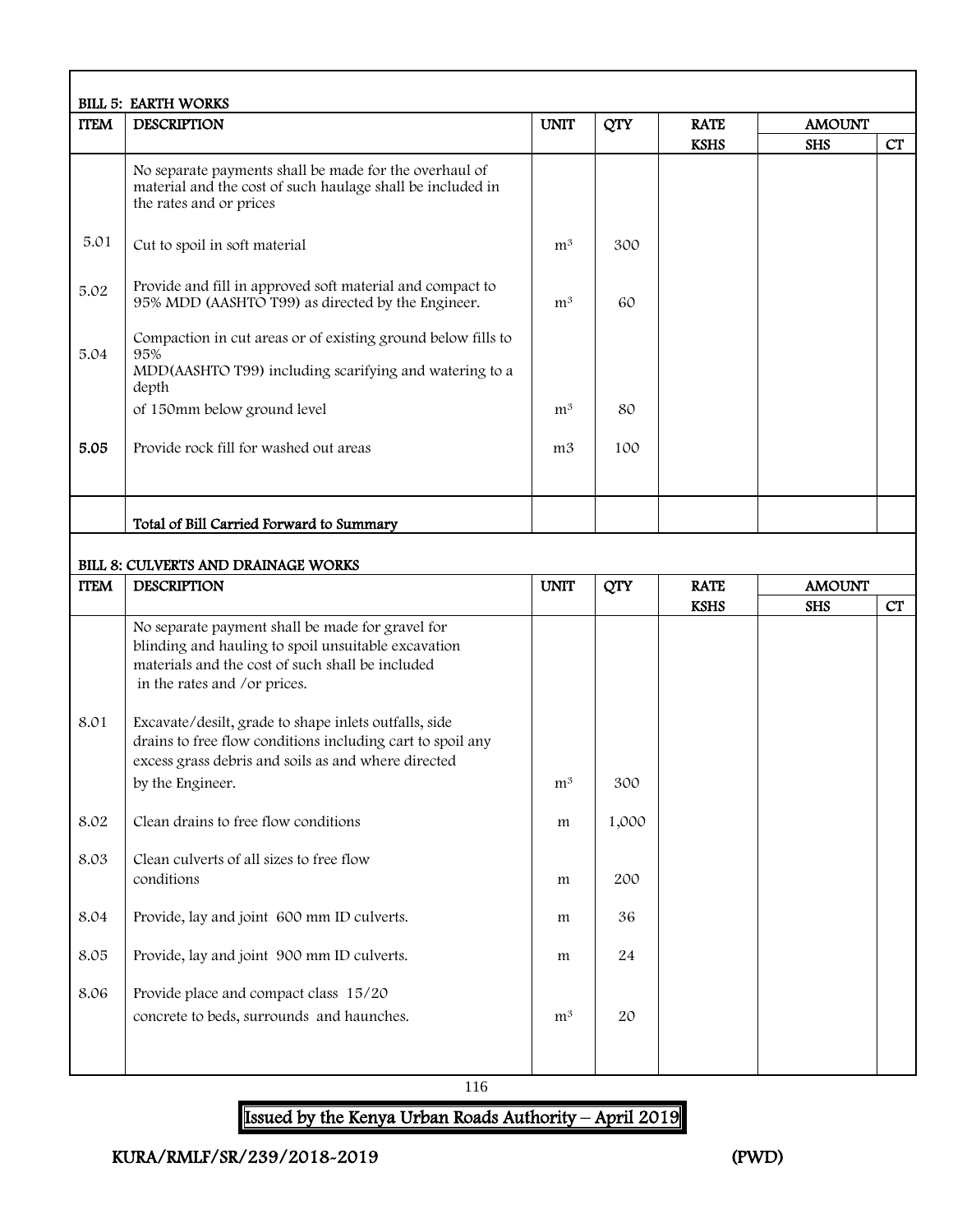| 8.07        | Provide place and compact class 25/20 concrete to                |                  |            |             |                             |    |
|-------------|------------------------------------------------------------------|------------------|------------|-------------|-----------------------------|----|
|             | headwalls, wingwalls, aprons and toe walls to pipe               |                  |            |             |                             |    |
|             | culverts; and slabs on drains, including form work.              | m <sup>3</sup>   | 15         |             |                             |    |
|             |                                                                  |                  |            |             |                             |    |
| 8.08        | Provide and place A142 fabric mesh reinforcement                 |                  |            |             |                             |    |
|             | for item 8.07.                                                   | m <sup>2</sup>   | 50         |             |                             |    |
|             | Provide and lay 150mm thick grouted stone for lining of          |                  |            |             |                             |    |
| 8.09        | drains with                                                      |                  |            |             |                             |    |
|             | ratio 1:4 cement to Mortar, on culvert inlets and outlets        | m <sup>2</sup>   | 100        |             |                             |    |
|             | and where directed by the Engineer.                              |                  |            |             |                             |    |
|             |                                                                  |                  |            |             |                             |    |
|             |                                                                  |                  |            |             |                             |    |
|             | Total of Bill Carried Forward to Summary                         |                  |            |             |                             |    |
|             | <b>BILL9: PASSAGE OF TRAFFIC</b>                                 |                  |            |             |                             |    |
| <b>ITEM</b> | <b>DESCRIPTION</b>                                               | <b>UNIT</b>      | <b>QTY</b> | <b>RATE</b> | <b>AMOUNT</b>               |    |
|             |                                                                  |                  |            | <b>KSHS</b> | <b>SHS</b>                  | CT |
|             |                                                                  |                  |            |             |                             |    |
| 9.01        | Allow for the passage of traffic through the works.              | km               | 2.0        |             |                             |    |
|             |                                                                  |                  |            |             |                             |    |
|             | Total of Bill Carried Forward to Summary                         |                  |            |             |                             |    |
|             | <b>BILL 11: SHOULDER TO PAVEMENT</b>                             |                  |            |             |                             |    |
| <b>ITEM</b> | <b>DESCRIPTION</b>                                               | <b>UNIT</b>      | <b>QTY</b> | <b>RATE</b> | <b>AMOUNT</b>               |    |
|             |                                                                  |                  |            | <b>KSHS</b> | <b>SHS</b>                  | CT |
|             | Note: All haulage is to be included in the Contractor's rates    |                  |            |             |                             |    |
|             | and prices. There is no separate payment for overhaul            |                  |            |             |                             |    |
| 11.01       | Prepare surface of existing shoulders/walkways, accesses         |                  |            |             |                             |    |
|             | and busbays, including benching where necessary,                 |                  |            |             |                             |    |
|             | waterprocess and compact in accordance with the                  |                  |            |             |                             |    |
|             | specification and as directed by the Engineer to receive         | m <sup>2</sup>   |            |             |                             |    |
|             | gravel.                                                          |                  | 4,000      |             |                             |    |
| 11.02       | Provide, place and compact natural gravel to shoulders,          |                  |            |             |                             |    |
|             | accesses and busbays as directed by the Engineer.                | $\mathfrak{m}^3$ | 600        |             |                             |    |
|             |                                                                  |                  |            |             |                             |    |
|             | Total of Bill Carried Forward to Summary                         |                  |            |             |                             |    |
| <b>ITEM</b> | BILL 12: NATURAL MATERIAL BASE AND SUBBASE<br><b>DESCRIPTION</b> | <b>UNIT</b>      |            | <b>RATE</b> |                             |    |
|             |                                                                  |                  | <b>QTY</b> | <b>KSHS</b> | <b>AMOUNT</b><br><b>SHS</b> | CT |
|             | Note: All haulage is to be included in the Contractor's rates    |                  |            |             |                             |    |
|             | and prices. There is no separate payment for overhaul            |                  |            |             |                             |    |
| 12.01       | Provide, lay, and compact hand packed stone material             |                  |            |             |                             |    |
|             | including filling of voids with stone dust and watering as       |                  |            |             |                             |    |
|             | directed by the Engineer.                                        | m <sup>3</sup>   | 120        |             |                             |    |
|             |                                                                  |                  |            |             |                             |    |
|             | Total of Bill Carried Forward to Summary                         |                  |            |             |                             |    |
|             |                                                                  |                  |            |             |                             |    |

117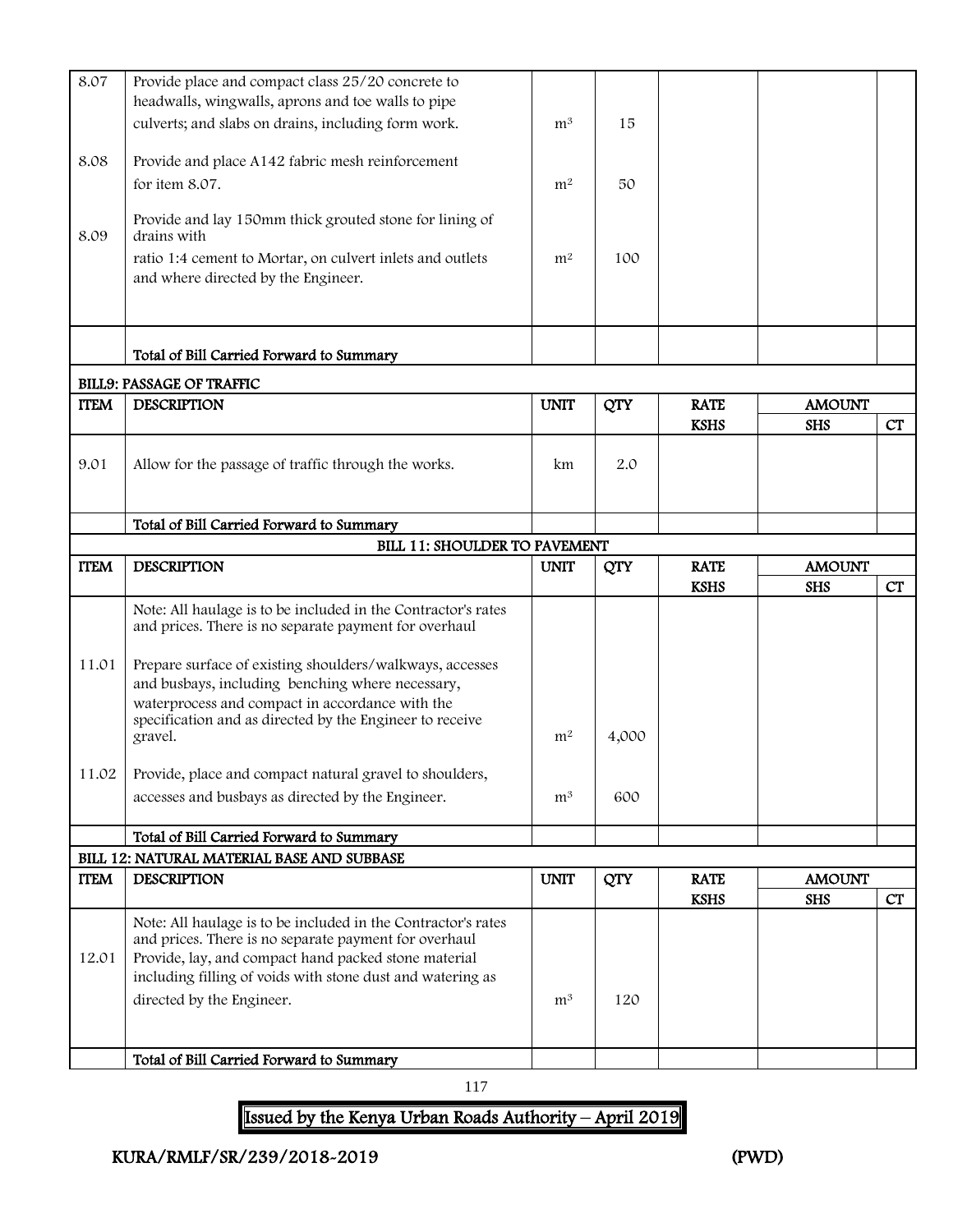|             | BILL 15: BITUMINOUS SURF. TREAT.& S DRESSING                                                    |                |            |             |               |    |
|-------------|-------------------------------------------------------------------------------------------------|----------------|------------|-------------|---------------|----|
| <b>ITEM</b> | <b>DESCRIPTION</b>                                                                              | <b>UNIT</b>    | <b>QTY</b> | <b>RATE</b> | <b>AMOUNT</b> |    |
|             |                                                                                                 |                |            | <b>KSHS</b> | <b>SHS</b>    | CT |
|             |                                                                                                 |                |            |             |               |    |
| 15.01       | Prepare surface of carriageway and                                                              |                |            |             |               |    |
|             | repair areas, provide and spray MC-30 cutback                                                   |                |            |             |               |    |
|             | bitumen at a rate of $0.8 - 1.2$ lt/m <sup>2</sup> as prime coat.                               | litres         | 7,000      |             |               |    |
|             |                                                                                                 |                |            |             |               |    |
| 15.02       | Prepare surface of repair areas provide and spray K1-60<br>bitumen emulsion as tackcoat or seal | litres         | 7,000      |             |               |    |
|             | to repair areas at a spray rate of $0.8 \sim 1.0$ L/m2 as directed                              |                |            |             |               |    |
|             | by the Engineer.                                                                                |                |            |             |               |    |
|             |                                                                                                 |                |            |             |               |    |
|             |                                                                                                 |                |            |             |               |    |
|             |                                                                                                 |                |            |             |               |    |
|             | Total of Bill Carried Forward to Summary                                                        |                |            |             |               |    |
|             | <b>BILL 16: BITUMINOUS MIXES</b>                                                                |                |            |             |               |    |
| <b>ITEM</b> | <b>DESCRIPTION</b>                                                                              | <b>UNIT</b>    | <b>QTY</b> | <b>RATE</b> | <b>AMOUNT</b> |    |
|             |                                                                                                 |                |            | <b>KSHS</b> | <b>SHS</b>    | CT |
| 16.01       | Excavate, trim and clean potholes, failed and                                                   |                |            |             |               |    |
|             | damaged areas of the carriageway and edges                                                      |                |            |             |               |    |
|             | including cart to spoil the excavated materials.                                                | m <sup>3</sup> | 60         |             |               |    |
|             |                                                                                                 |                |            |             |               |    |
| 16.01       | Provide, place and compact 50mm thick asphalt concrete                                          |                |            |             |               |    |
|             | Type 1 with $5 - 6$ % nominal bitumen content by weight                                         |                |            |             |               |    |
|             | to total mix as wearing course/ surfacing respectively on                                       |                |            |             |               |    |
|             | carriageway as directed by the Engineer.                                                        | m <sup>3</sup> | 300        |             |               |    |
|             |                                                                                                 |                |            |             |               |    |
|             |                                                                                                 |                |            |             |               |    |
|             |                                                                                                 |                |            |             |               |    |
|             | Total of Bill Carried Forward to Summary                                                        |                |            |             |               |    |
|             |                                                                                                 |                |            |             |               |    |
|             | <b>BILL 20: ROAD FURNITURE</b>                                                                  |                |            |             |               |    |
| <b>ITEM</b> | <b>DESCRIPTION</b>                                                                              | <b>UNIT</b>    | <b>QTY</b> | <b>RATE</b> | <b>AMOUNT</b> |    |
| 20.01       | Excavate for, provide and place 250 x 125 mm 25/20                                              |                |            | <b>KSHS</b> | <b>SHS</b>    | CT |
|             | precast concrete raised or ramped kerbs haunched in                                             |                |            |             |               |    |
|             | 100 mm thick class 15/20 concrete base bedding and                                              |                |            |             |               |    |
|             | mortar joined in support to carriageway, bus bays and                                           |                |            |             |               |    |
|             | junctions as directed by the Engineer.                                                          |                |            |             |               |    |
|             | (a) Straight kerbs.                                                                             | m              | 300        |             |               |    |
|             | (b) Kerbs radius: 12 m-6 m.                                                                     | m              | 50         |             |               |    |
|             | $(c)$ Ditto but radius: 5 m - 1 m.                                                              | m              | 50         |             |               |    |
| 20.02       | Ditto 20.01 but 100 x 125 mm flush kerbs                                                        |                |            |             |               |    |
|             | (a) Straight kerbs.<br>(b) Kerbs radius: 12 m-6 m.                                              | m              | 100<br>51  |             |               |    |
|             | $(c)$ Ditto but radius: 5 m-1 m.                                                                | m<br>m         | 50         |             |               |    |
|             |                                                                                                 |                |            |             |               |    |
|             |                                                                                                 |                |            |             |               |    |

118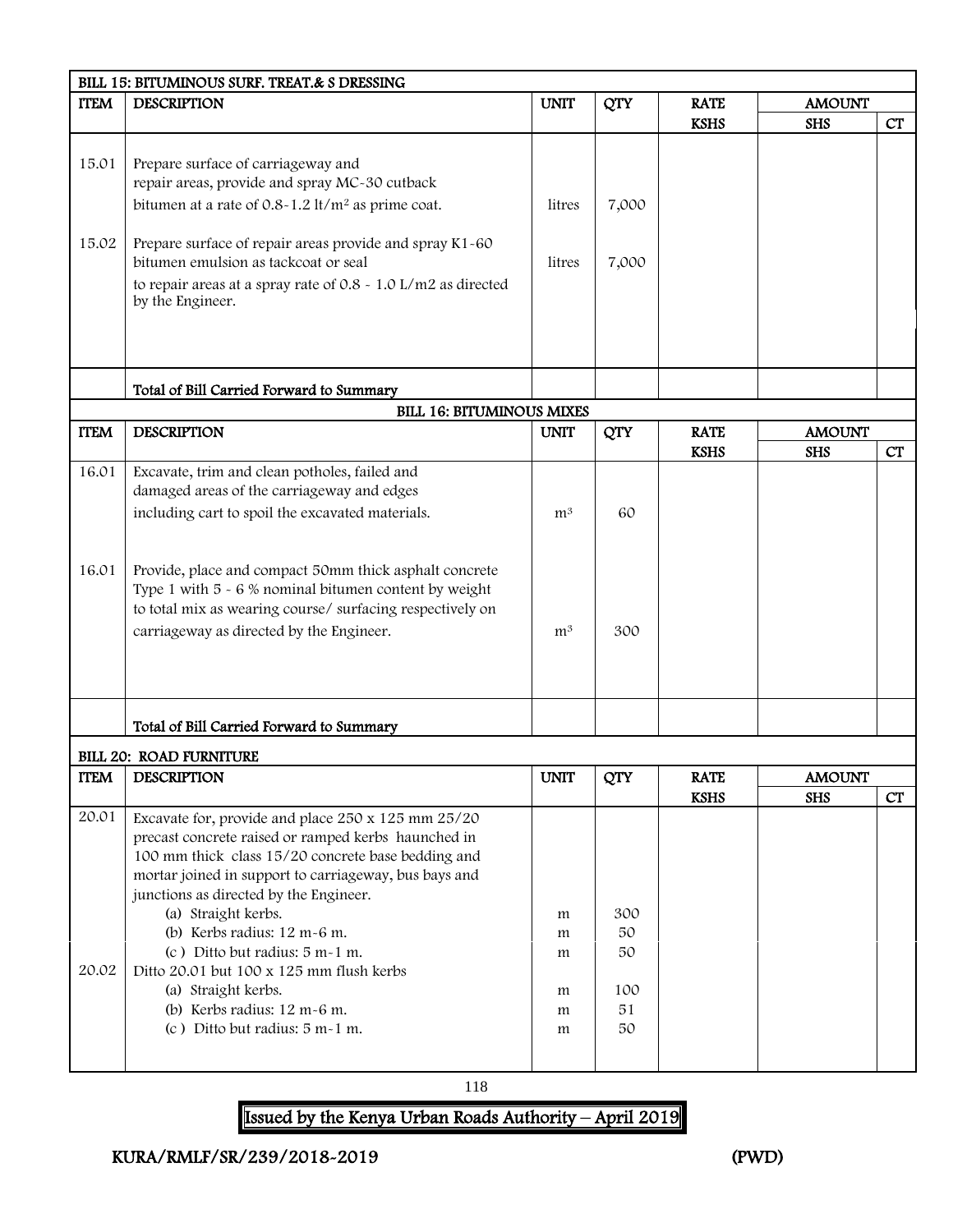| 20.03          | Provide and erect permanent road signs where<br>instructed by the Engineer and in a<br>accordance with the specifications as follows:-<br>(a) Warning signs.<br>(b) Priority, prohibitory and mandatory signs.<br>(c) Standard informatory signs. | No<br>No<br>$\rm No$ | $\,2$<br>$\overline{\mathbf{4}}$<br>$\overline{4}$ |  |               |     |
|----------------|---------------------------------------------------------------------------------------------------------------------------------------------------------------------------------------------------------------------------------------------------|----------------------|----------------------------------------------------|--|---------------|-----|
|                |                                                                                                                                                                                                                                                   |                      |                                                    |  |               |     |
|                | Total of Bill Carried Forward to Summary                                                                                                                                                                                                          |                      |                                                    |  |               |     |
|                | SUMMARY OF BILLS OF QUANTITIES                                                                                                                                                                                                                    |                      |                                                    |  |               |     |
| <b>Bill</b>    | <b>DESCRIPTION</b>                                                                                                                                                                                                                                |                      |                                                    |  | <b>AMOUNT</b> |     |
| No.            |                                                                                                                                                                                                                                                   |                      |                                                    |  | SHS.          | CT. |
| $\mathbf{1}$   | General                                                                                                                                                                                                                                           |                      |                                                    |  |               |     |
| $\overline{4}$ | Site Clearance and Topsoils Stripping                                                                                                                                                                                                             |                      |                                                    |  |               |     |
| 5              | Earthworks                                                                                                                                                                                                                                        |                      |                                                    |  |               |     |
| 8              | Culverts and Drainage Works                                                                                                                                                                                                                       |                      |                                                    |  |               |     |
| 9              | Passage of Traffic                                                                                                                                                                                                                                |                      |                                                    |  |               |     |
| 11             | Shoulder to Pavement                                                                                                                                                                                                                              |                      |                                                    |  |               |     |
| 12             | Natural Materials Subbase and Base                                                                                                                                                                                                                |                      |                                                    |  |               |     |
| 15             | Bituminous Surface Treatment & Surface Dressing                                                                                                                                                                                                   |                      |                                                    |  |               |     |
| 16             | <b>Bituminous Mixes</b>                                                                                                                                                                                                                           |                      |                                                    |  |               |     |
| 20             | Road Furniture                                                                                                                                                                                                                                    |                      |                                                    |  |               |     |
|                |                                                                                                                                                                                                                                                   |                      |                                                    |  |               |     |
|                | Sub-total                                                                                                                                                                                                                                         |                      |                                                    |  |               |     |
|                | Add 16% of Sub-total for Value Added Tax to be reimbursed in<br>certificates<br>against official receipts                                                                                                                                         |                      |                                                    |  |               |     |
|                | Grand Total Carried Forward to Form of Bid                                                                                                                                                                                                        |                      |                                                    |  |               |     |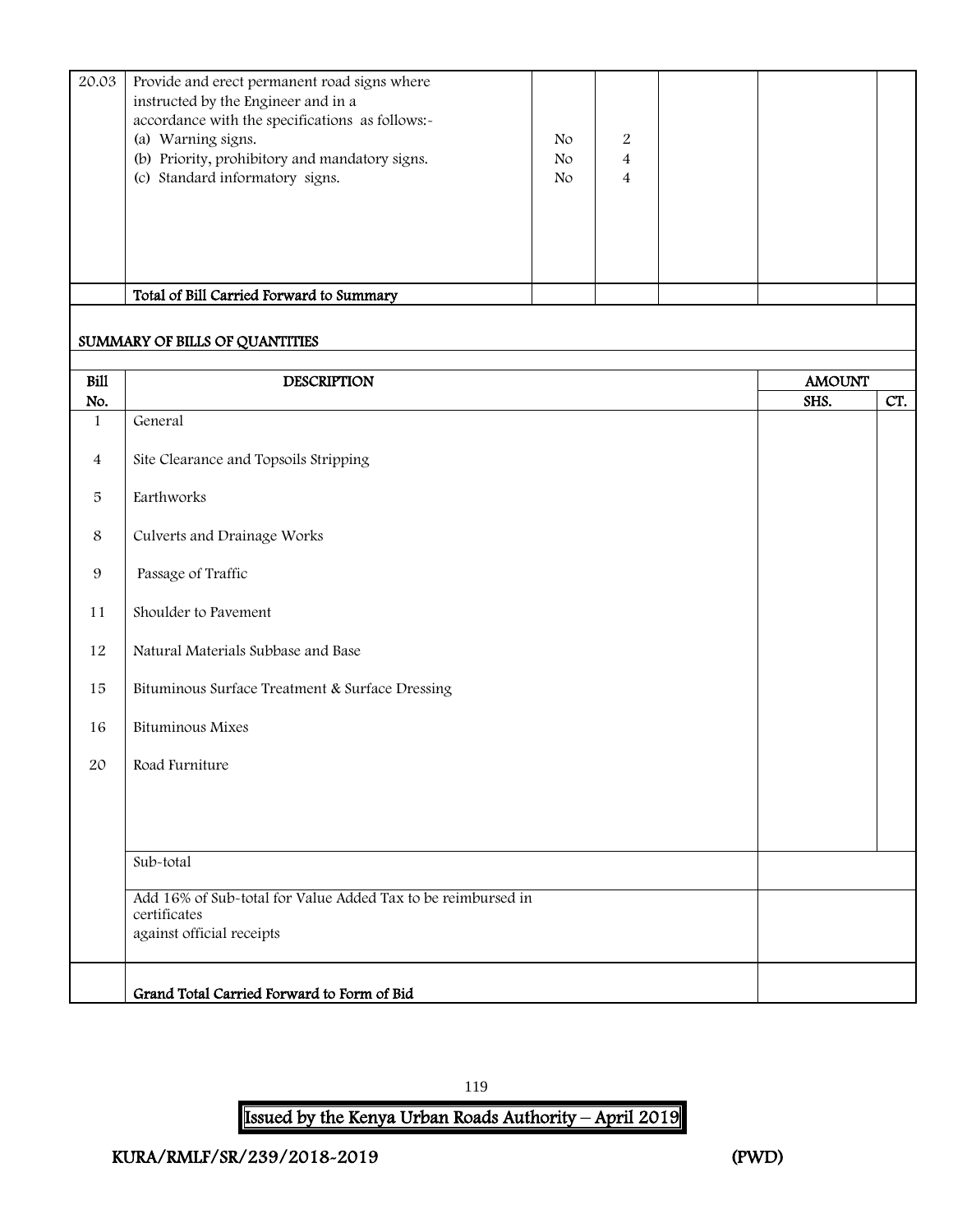SECTION X: STANDARD FORMS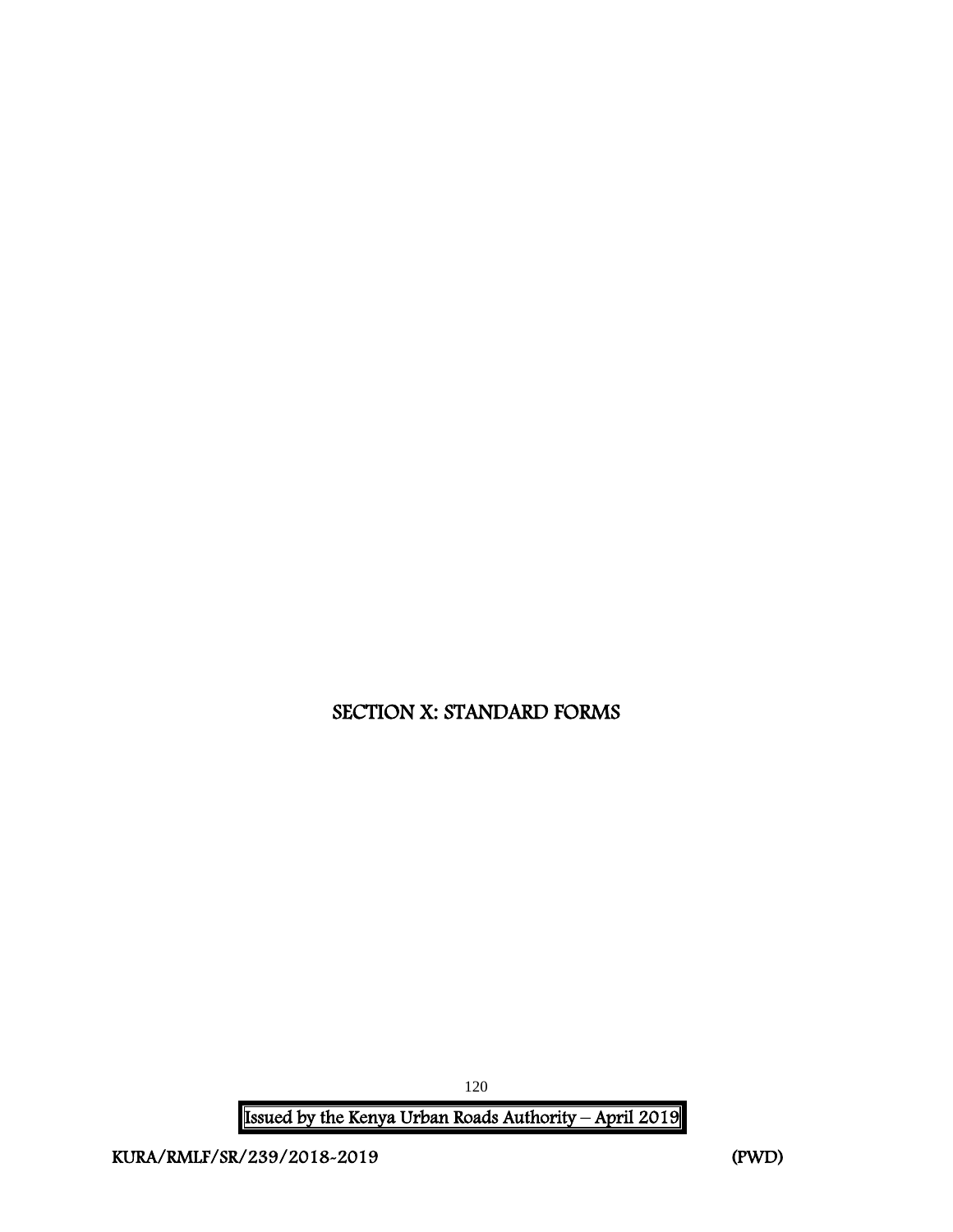## Form of Bid

(NOTE: The Appendix forms part of the Bid. Bidders are required to fill all the blank spaces in this form of Bid and Appendix)

## NAME OF CONTRACT:

#### ROUTINE MAINTENANCE OF INDUSTRIAL AREA ROADS IN NAKURU MUNICIPALITY-LOT 16PWD

TO: Director General, Kenya Urban Roads Authority, P. O. Box 41727-00100, NAIROBI, KENYA

Sir,

1. Having examined the Conditions of Contract, Specifications, Bill of Quantities, and Drawings for the execution of the above-named works we, the undersigned, offer to construct and install such works and remedy any defects therein in conformity with the said Bill of Quantities, Conditions of Contract, Specifications and Drawings for the sum of

(Insert amount in words)

………………………………………………………………………………………………..

…………………………………………………………………………………………………

(Insert amount in figures)…………………………………………………………………

as specified in the Appendix to Bid or such other sums as may be ascertained in accordance with the said Conditions.

- 2. We undertake, if our bid is accepted, to commence the works within fourteen (14) days of receipt of the Engineer's order to commence, and to complete and deliver the whole of the works comprised in the contract within the time stated in the Appendix to Bid.
- 3. If our bid is accepted we will, when required, obtain the guarantee of a Bank or other sureties (to be approved by you) to be jointly and severally bound with us in a sum not exceeding 5% of the above named sum for the due performance of the contract under the terms of a Bond to be approved by you.
- 4. We agree to abide by this bid for the period of 90 days from the date fixed for receiving the same and it shall remain binding upon us and may be extended at any time before the expiration of that period.
- 5. We understand that you are not bound to accept the lowest or any bid you may receive.
- 6. On the basis of our previous experience we are fully experienced and competent in the type of work included in this tender and we have adequate financial resources to carry

## Issued by the Kenya Urban Roads Authority – March 2019

KURA/RMLF/SR/……/2018-2019 (PWD)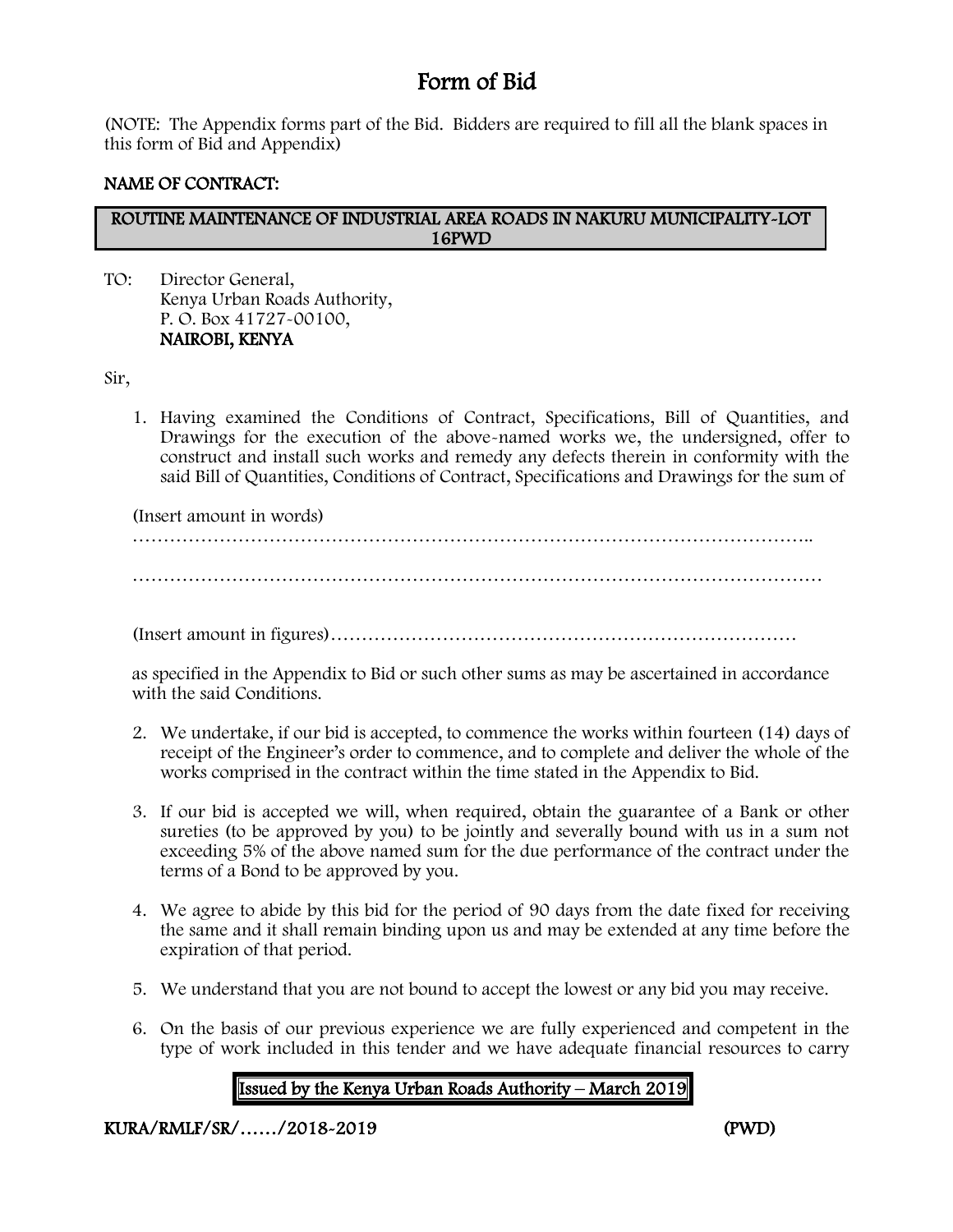out the works described within the period for completion. We are in a position to fulfil the contract for which we have tendered.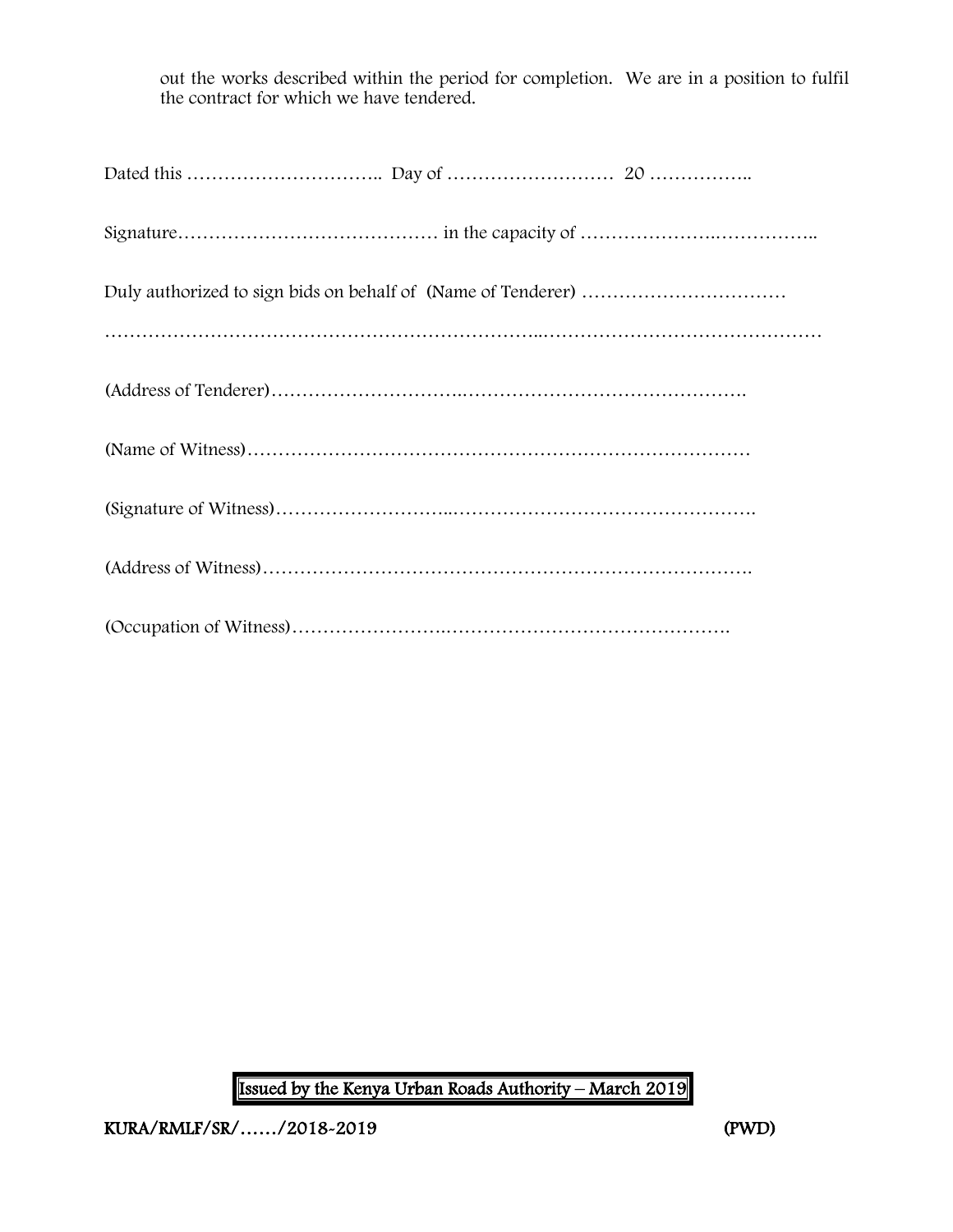Appendix to Form of Bid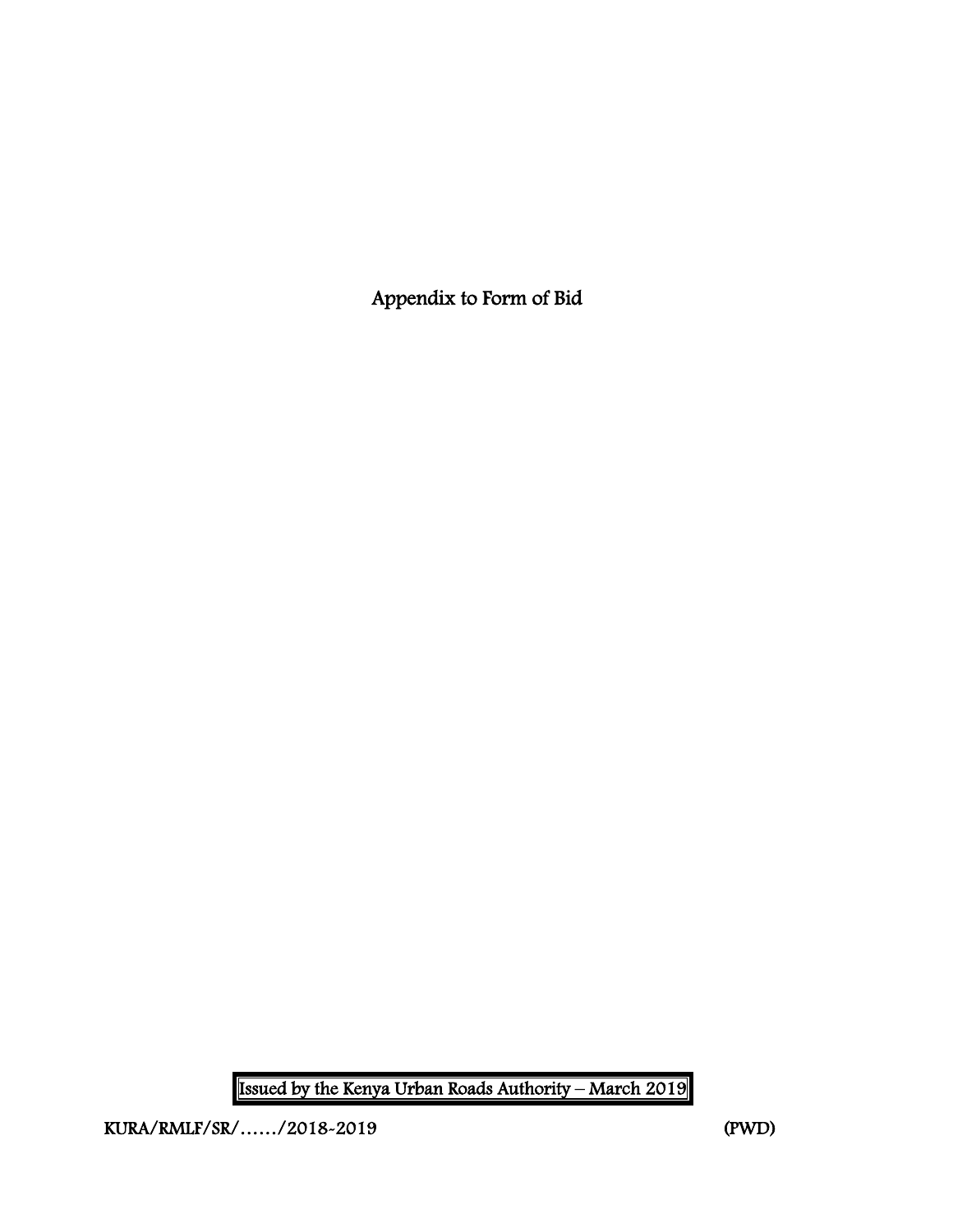|                                                | (This appendix forms part of the bid) |                                            |
|------------------------------------------------|---------------------------------------|--------------------------------------------|
| CONDITIONS OF CONTRACT                         | <b>CLAUSE</b>                         | <b>AMOUNT</b>                              |
| <b>Bid Security</b>                            |                                       | The bidder must fill the Bid Securing      |
|                                                |                                       | Declaration Form                           |
| Instructions in Writing                        | 2.5                                   | Execution of works under site instructions |
|                                                |                                       | from Resident Engineer to commence         |
|                                                |                                       | within three (3) days                      |
| Amount of Performance Security                 | 10.1                                  | 1 per cent of Tender Sum in the form of    |
| (Unconditional Bank Guarantee)                 |                                       | Unconditional Bank Guarantee               |
| Program to be submitted                        | 14.1                                  | Immediately after issuance of Order to     |
|                                                |                                       | Commence                                   |
| Cash flow estimate to be submitted             | 14.3                                  | Immediately after issuance of Order to     |
|                                                |                                       | Commence                                   |
| Minimum amount of Third-Party Insurance        | 23.2                                  | 1% of the Contract Sum                     |
|                                                |                                       |                                            |
| Period for commencement, from Engineer's       | 41.1                                  | 14 days                                    |
| order to commence                              |                                       |                                            |
|                                                |                                       |                                            |
| Time for completion                            | 43.1                                  | 6 months                                   |
| Amount of liquidated damages                   | 47.2                                  | 0.05% of Contract Sum per day              |
| Limit of liquidated damages                    | 47.2                                  | 5% of Contract Sum                         |
| Defects Liability period                       | 60.3                                  | 3 months                                   |
| Percentage of Retention                        | 60.3                                  | 5% of Interim Payment Certificate          |
| Limit of Retention Money                       | 60.3                                  | 5% of Contract Sum                         |
|                                                |                                       |                                            |
| Minimum amount of interim certificates         | 60.2                                  | Kshs 500,000.00                            |
|                                                |                                       |                                            |
| Time within which payment to be made after     | 60.10                                 | 28 days                                    |
| Interim Payment Certificate signed by Engineer |                                       |                                            |
| Time within which payment to be made after     | 60.10                                 | 28 days                                    |
| Final Payment Certificate signed by Engineer   |                                       |                                            |
| Appointer of Adjudicator                       | 67.3                                  | The Chartered Institute of Arbitrators     |
|                                                |                                       | (Kenya)                                    |
| Notice to Employer and Engineer                | 68.2                                  | The Employers address is:                  |
|                                                |                                       | The Director General,                      |
|                                                |                                       | Kenya Urban Roads Authority (KURA),        |
|                                                |                                       | P.O. Box 41727 - 00100                     |
|                                                |                                       | <b>NAIROBI</b>                             |
|                                                |                                       |                                            |
|                                                |                                       | The Engineer's address is:                 |
|                                                |                                       | Director~(RACM)                            |
|                                                |                                       | Kenya Urban Roads Authority (KURA),        |
|                                                |                                       | P.O. Box 41727 - 00100                     |
|                                                |                                       |                                            |
|                                                |                                       | <b>NAIROBI</b>                             |

Appendix to Form of Bid (This appendix forms part of the bid)

Signature of Tenderer…………………………………….……. Date ………………………

Issued by the Kenya Urban Roads Authority – March 2019

KURA/RMLF/SR/……/2018-2019 (PWD)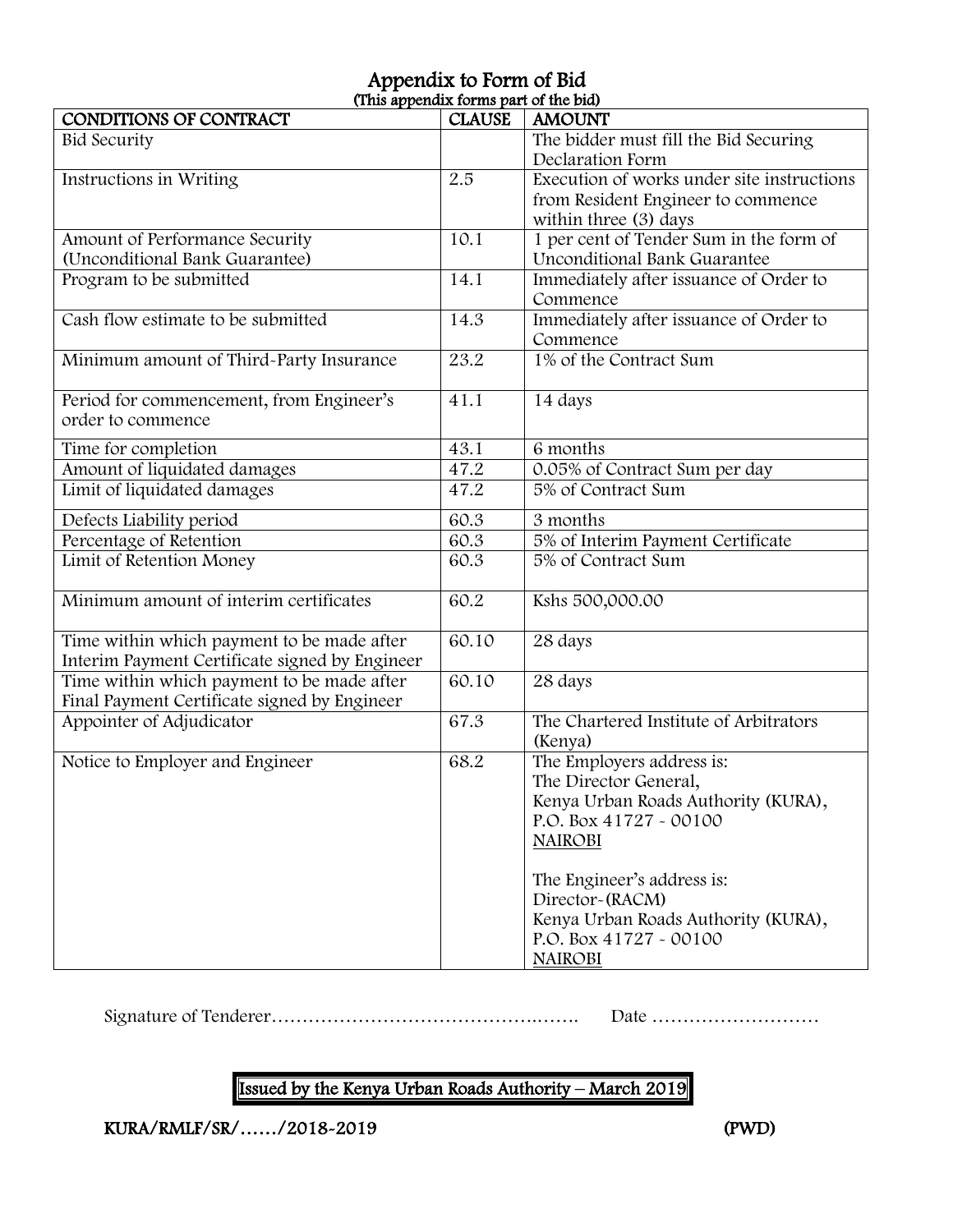Form of Bid Securing declaration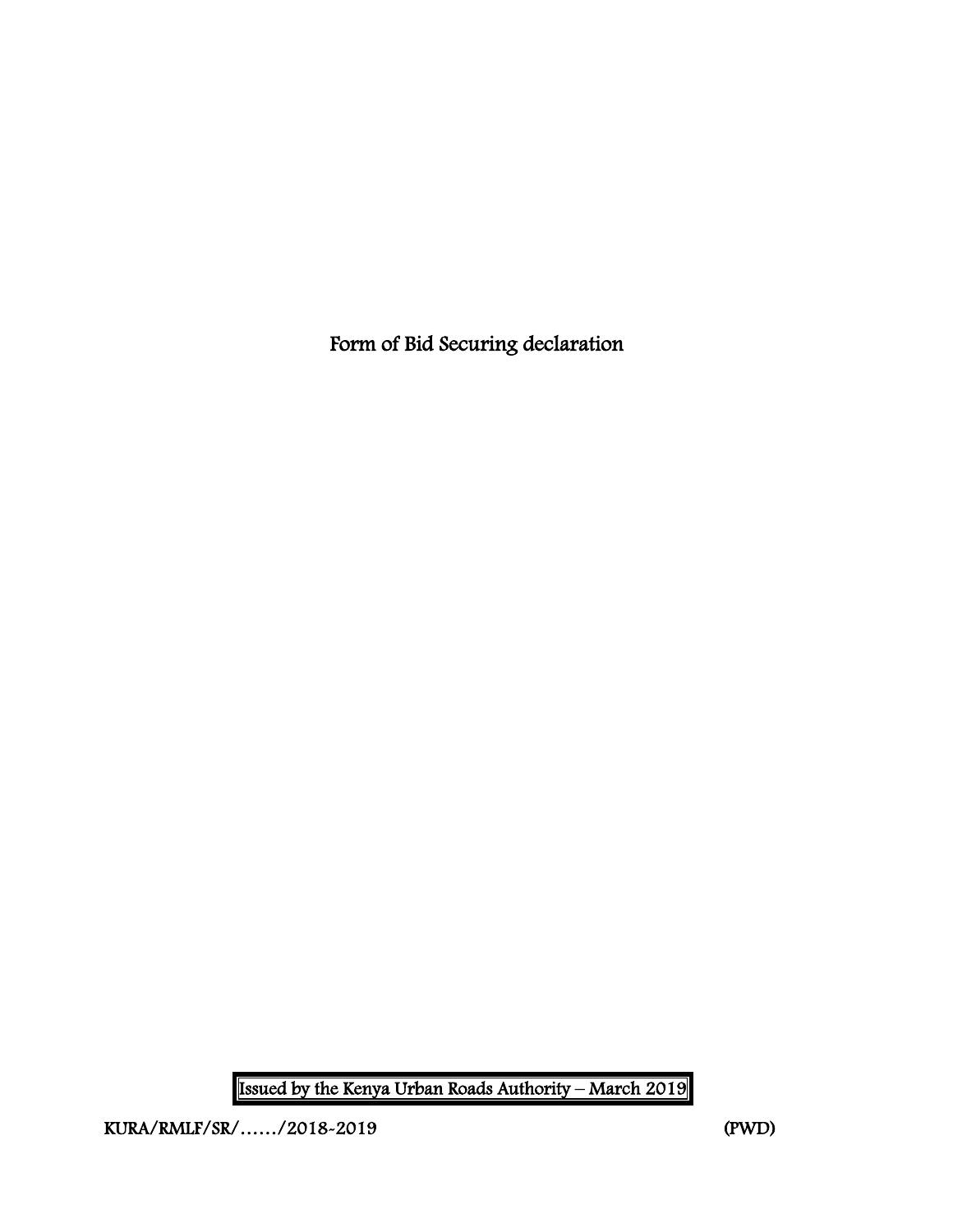## TENDER -SECURING DECLARATION FORM

[The Bidder shall complete in this Form in accordance with the instructions indicated]

Date:………………………………[insert date (as day, month and year) of Bid Submission] Tender No. ……………………………………………..…..[insert number of bidding process]

Ī

To: [……………………………………………………………………..insert complete name of Procuring Entity]

We, the undersigned, declare that:

1 We understand that, according to your conditions, bids must be supported

by a Bid-Securing Declaration.

2 We accept that we will automatically be suspended from being eligible for

bidding in any contract with the Purchaser for the period of time of 5 years starting on the date of expiration of tender validity period, if we are in breach of our obligation(s) under the bid conditions, because we –

(a) have withdrawn our Bid during the period of bid validity specified

by us in the Bidding Data Sheet; or

(b) having been notified of the acceptance of our Bid by the Purchaser

during the period of bid validity,

- (i) Fail or refuse to execute the Contract, if required, or
- (ii) Fail or refuse to furnish the Performance Security, in accordance with the Instruction to tenderers.
- 3 We understand that this Bid Securing Declaration shall expire if we are not the successful Bidder, upon the earlier of
- (i) our receipt of a copy of your notification of the name of the successful Bidder; or
- (ii) twenty-eight days after the expiration of our Tender.
- 4 We understand that if we are a Joint Venture, the Bid Securing

Declaration must be in the name of the Joint Venture that submits the bid,

and the Joint Venture has not been legally constituted at the time of

bidding, the Bid Securing Declaration shall be in the names of all future

## Issued by the Kenya Urban Roads Authority – March 2019

## KURA/RMLF/SR/……/2018-2019 (PWD)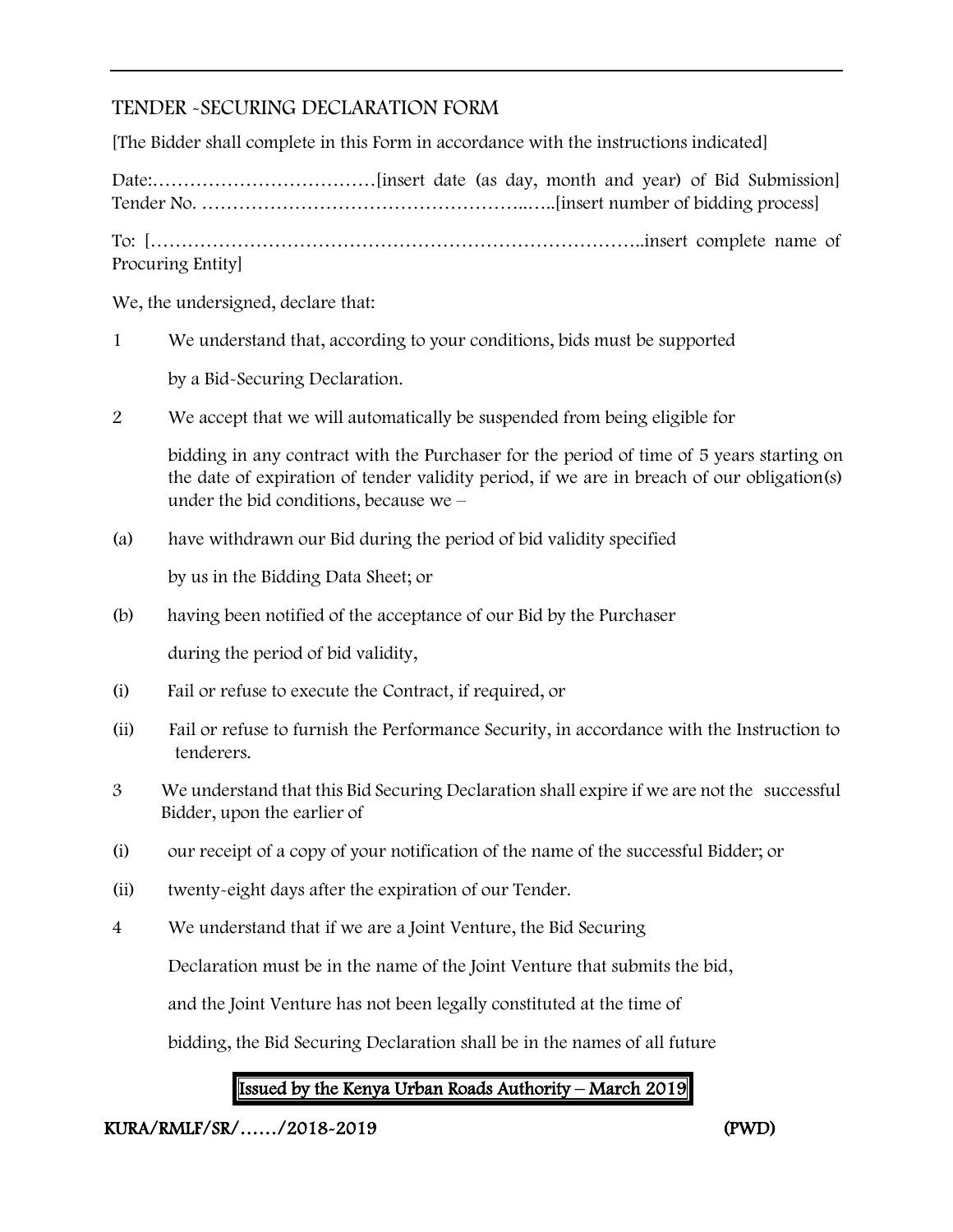partners as named in the letter of intent.

| capacity of person signing the Bid Securing Declaration |  |  |  |  |
|---------------------------------------------------------|--|--|--|--|

Name: ………………………………………………[insert complete name of person signing the Bid Securing Declaration]

Duly authorized to sign the bid for and on behalf of: ………………………………….. [insert complete name of Bidder]

Dated on …………………. day of ……………., ………………. [insert date of signing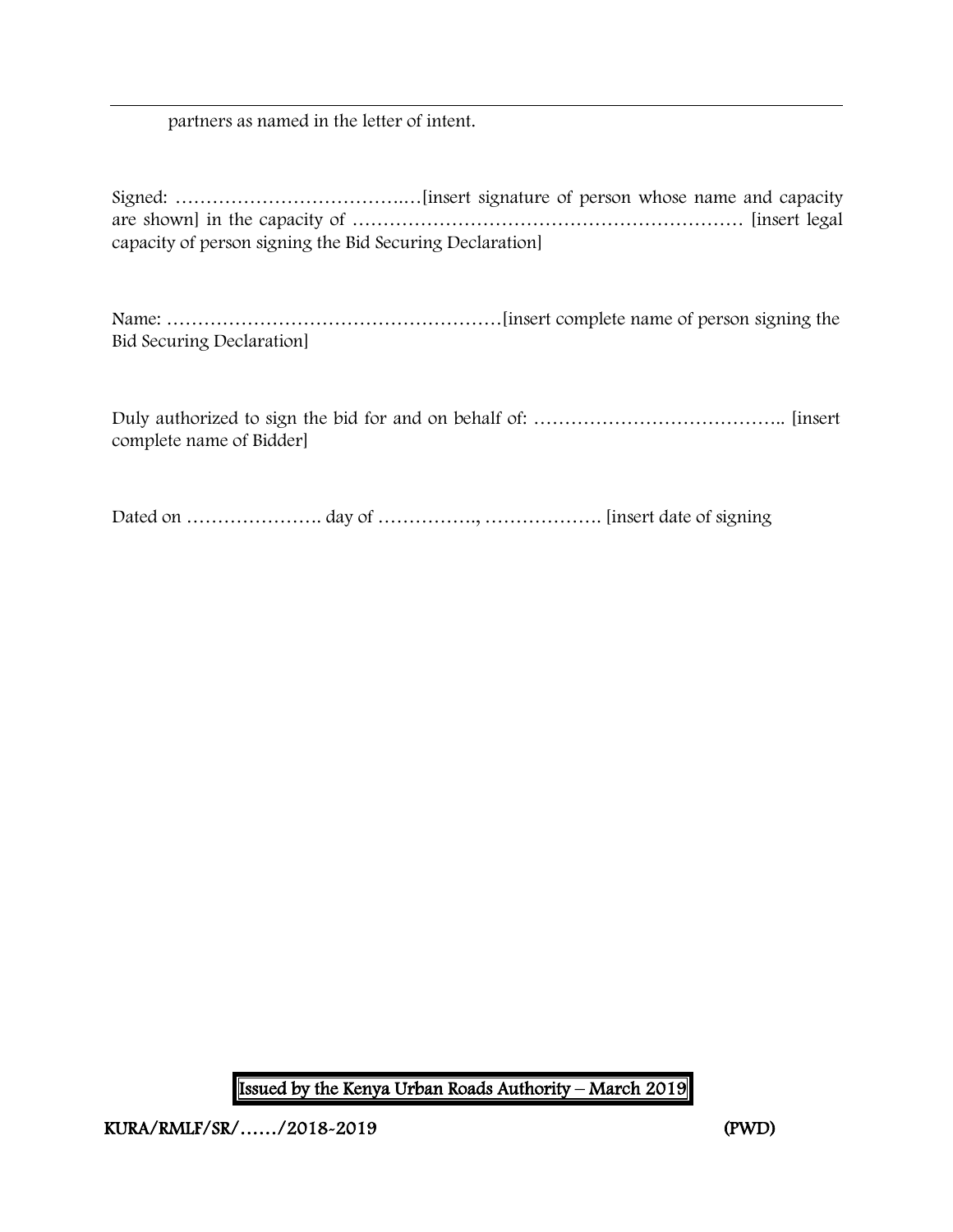## SECTION XI: SCHEDULES OF SUPPLEMENTARY INFORMATION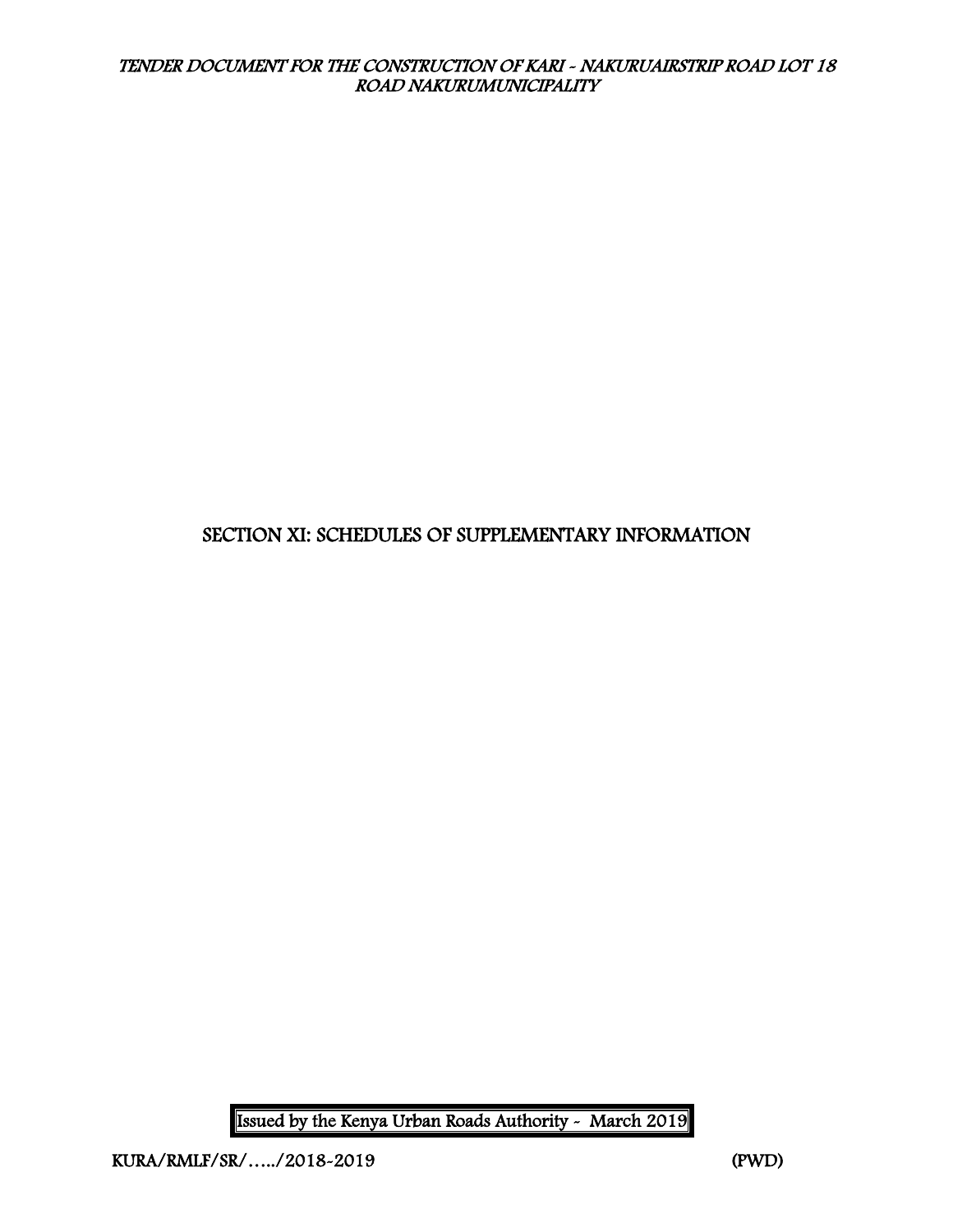| SCHEDULE 4: MAJOR ITEMS OF CONSTRUCTION PLANT AND EQUIPMENT  195        |
|-------------------------------------------------------------------------|
|                                                                         |
| SCHEDULE 6: SCHEDULE OF ROADWORKS CARRIED OUT BY THE BIDER IN THE LAST  |
|                                                                         |
|                                                                         |
| .201                                                                    |
|                                                                         |
|                                                                         |
| SCHEDULE 11: DECLARATION FORM (DEBARMENT)  Error! Bookmark not defined. |
| SCHEDULE 12: ANTI CORRUPTION FORM  Error! Bookmark not defined.         |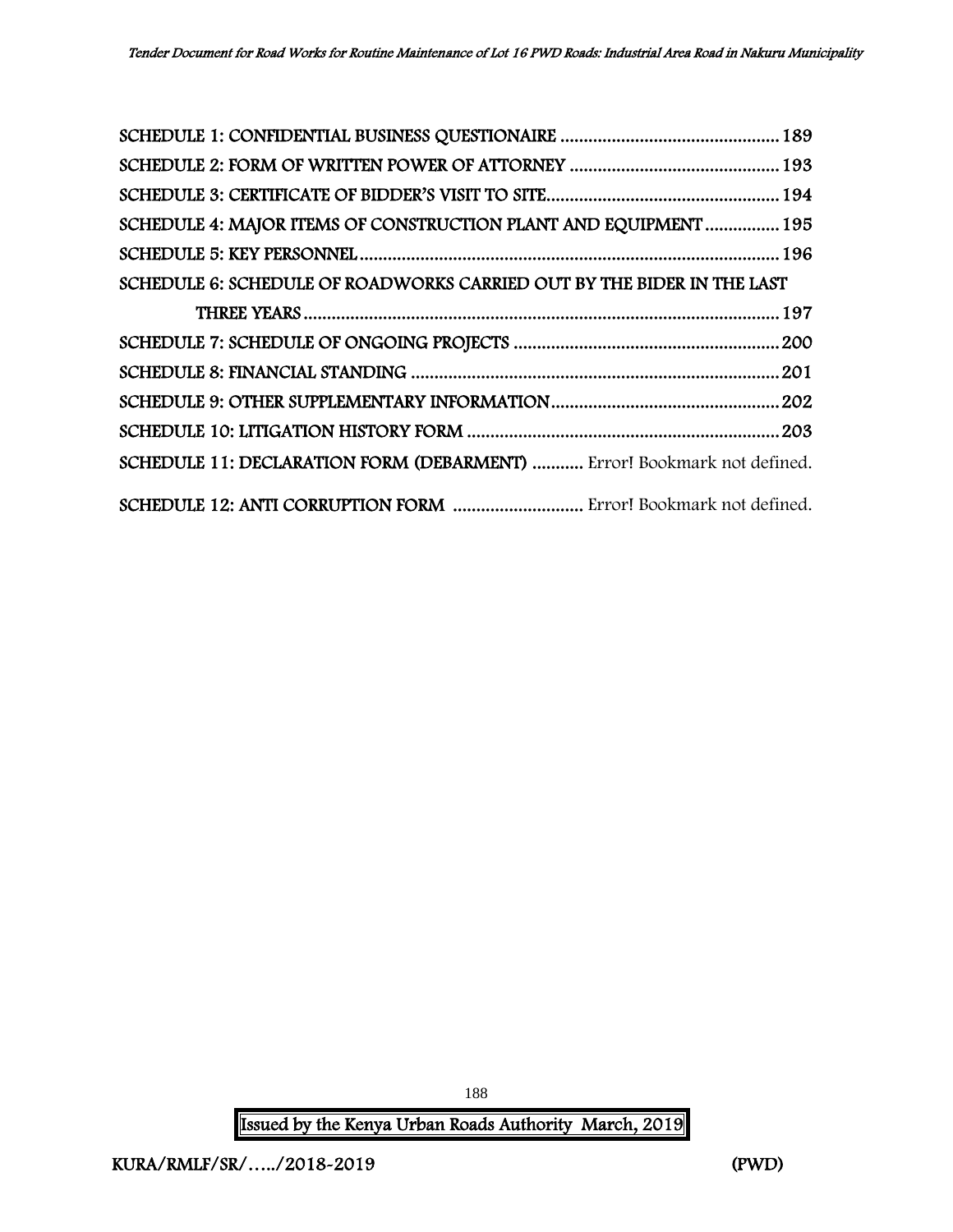## <span id="page-130-0"></span>SCHEDULE 1: CONFIDENTIAL BUSINESS QUESTIONAIRE

This Confidential Business Questionnaire of the Government of Kenya shall be completed by the Bidder.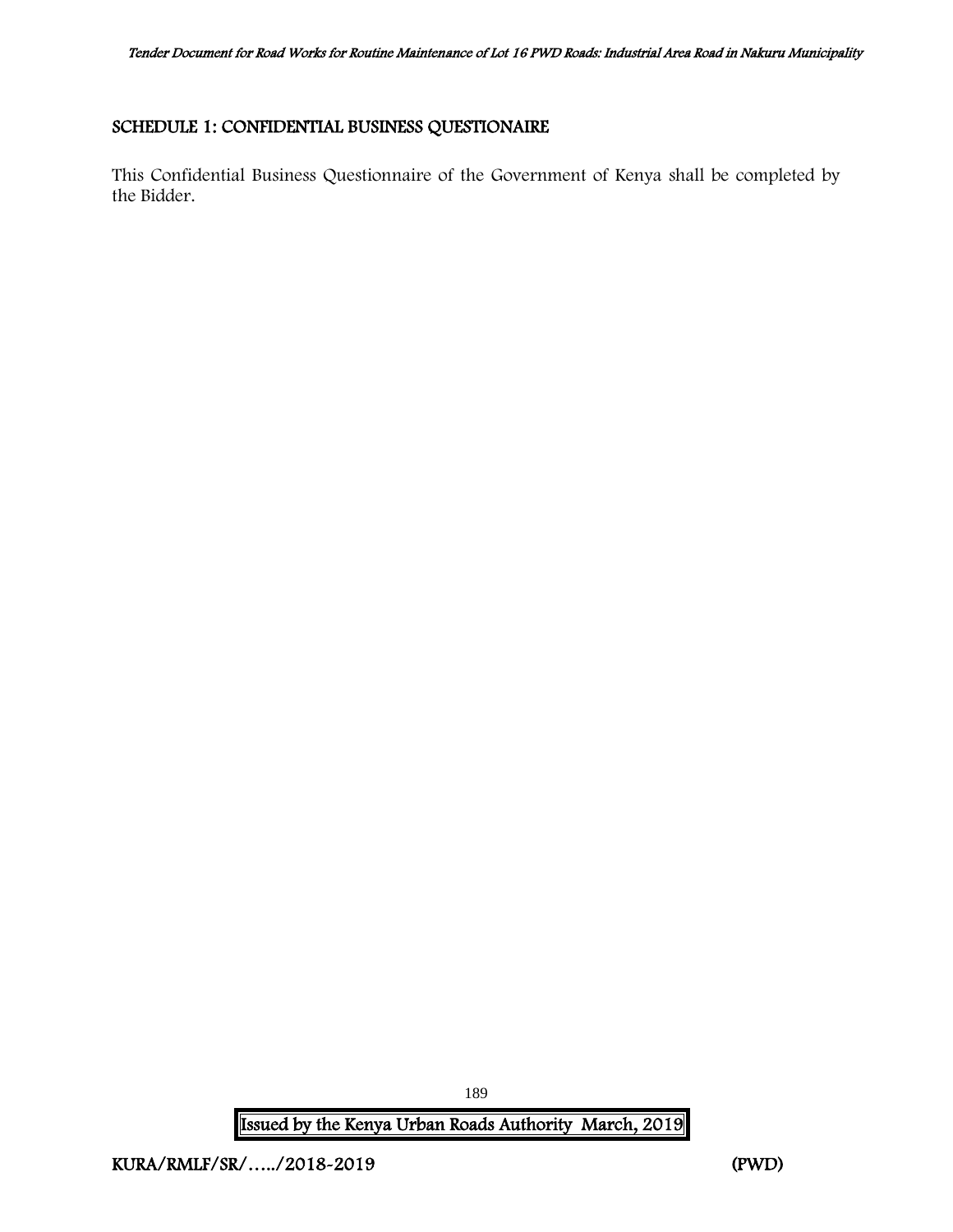## REPUBLIC OF KENYA

## CONFIDENTIAL BUSINESS QUESTIONNAIRE

| You are requested to give the particulars indicated in Part 1 and either Part 2 (a). $2(b)$ or $2(c)$<br>whichever applies to your type of business.<br>You are advised that it is a serious offence to give false information on this Form.<br>Part 1 - General: |
|-------------------------------------------------------------------------------------------------------------------------------------------------------------------------------------------------------------------------------------------------------------------|
| Business name                                                                                                                                                                                                                                                     |
|                                                                                                                                                                                                                                                                   |
| Location of business premises                                                                                                                                                                                                                                     |
|                                                                                                                                                                                                                                                                   |
|                                                                                                                                                                                                                                                                   |
|                                                                                                                                                                                                                                                                   |
|                                                                                                                                                                                                                                                                   |
| Maximum value of business which you can handle at any one time:                                                                                                                                                                                                   |
|                                                                                                                                                                                                                                                                   |
|                                                                                                                                                                                                                                                                   |
|                                                                                                                                                                                                                                                                   |
| Part $2(a)$ - Sole Proprietor:                                                                                                                                                                                                                                    |
| Your name in full                                                                                                                                                                                                                                                 |
|                                                                                                                                                                                                                                                                   |
|                                                                                                                                                                                                                                                                   |
|                                                                                                                                                                                                                                                                   |
|                                                                                                                                                                                                                                                                   |
| Part $2(b)$ - Partnership:                                                                                                                                                                                                                                        |
| 190                                                                                                                                                                                                                                                               |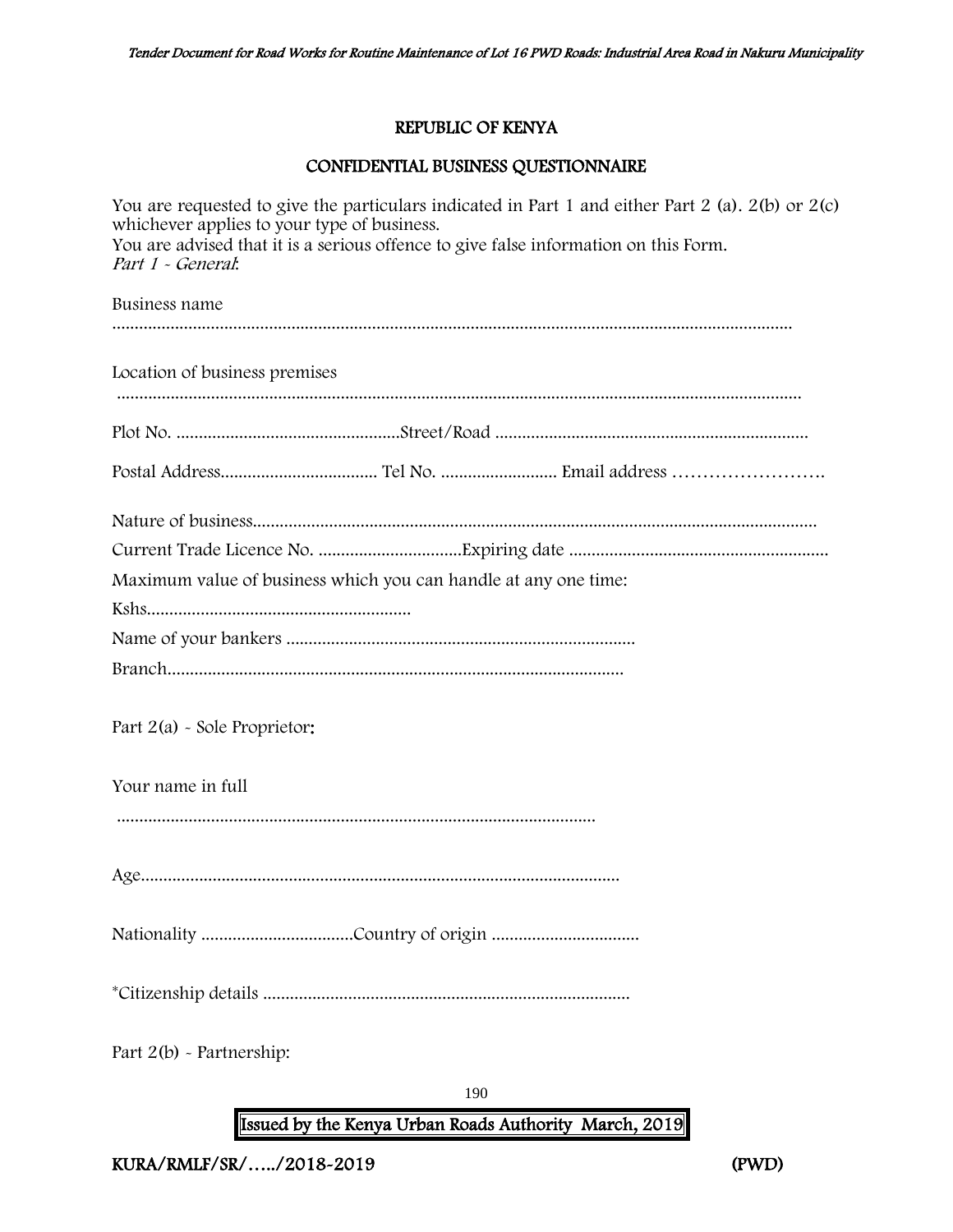|      | Give details of partners as follows:                 |                                  |        |
|------|------------------------------------------------------|----------------------------------|--------|
| Name | Nationality                                          | Citizenship Details <sup>•</sup> | Shares |
|      |                                                      |                                  |        |
|      |                                                      |                                  |        |
|      |                                                      |                                  |        |
|      |                                                      |                                  |        |
|      |                                                      |                                  |        |
|      | Part 2(c) - Registered Company:                      |                                  |        |
|      |                                                      |                                  |        |
|      | State the nominal and issued capital of the company- |                                  |        |
|      |                                                      |                                  |        |
|      |                                                      |                                  |        |
|      | Give details of all directors as follows:            |                                  |        |
| Name | Nationality                                          | Citizenship Details <sup>•</sup> | Shares |
|      |                                                      |                                  |        |
|      |                                                      |                                  |        |
|      |                                                      |                                  |        |
|      |                                                      |                                  |        |
|      |                                                      |                                  |        |

- Attach proof of citizenship (Compulsory)
- Attach certified copy of Form CR12 (Compulsory)

Part 3: Interest in the Firm: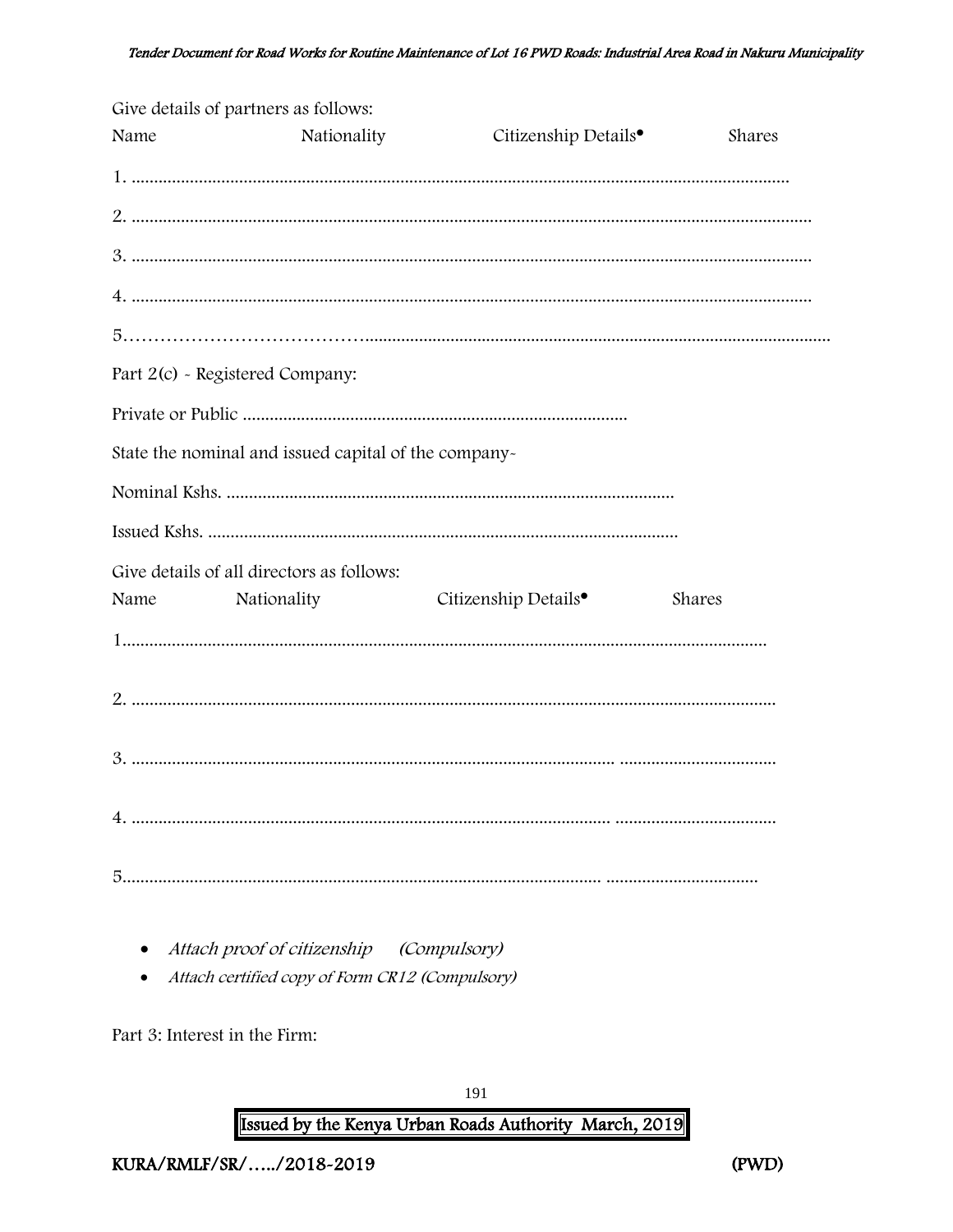#### Tender Document for Road Works for Routine Maintenance of Lot 16 PWD Roads: Industrial Area Road in Nakuru Municipality

Is there any person / persons in the Kenya Urban Roads Authority (KURA) who has interest in this firm? Yes /No\*\*………………………….

I certify that the information given above is correct.

............................... .............................................................. Date Signature of Bidder

\*\* Delete as necessary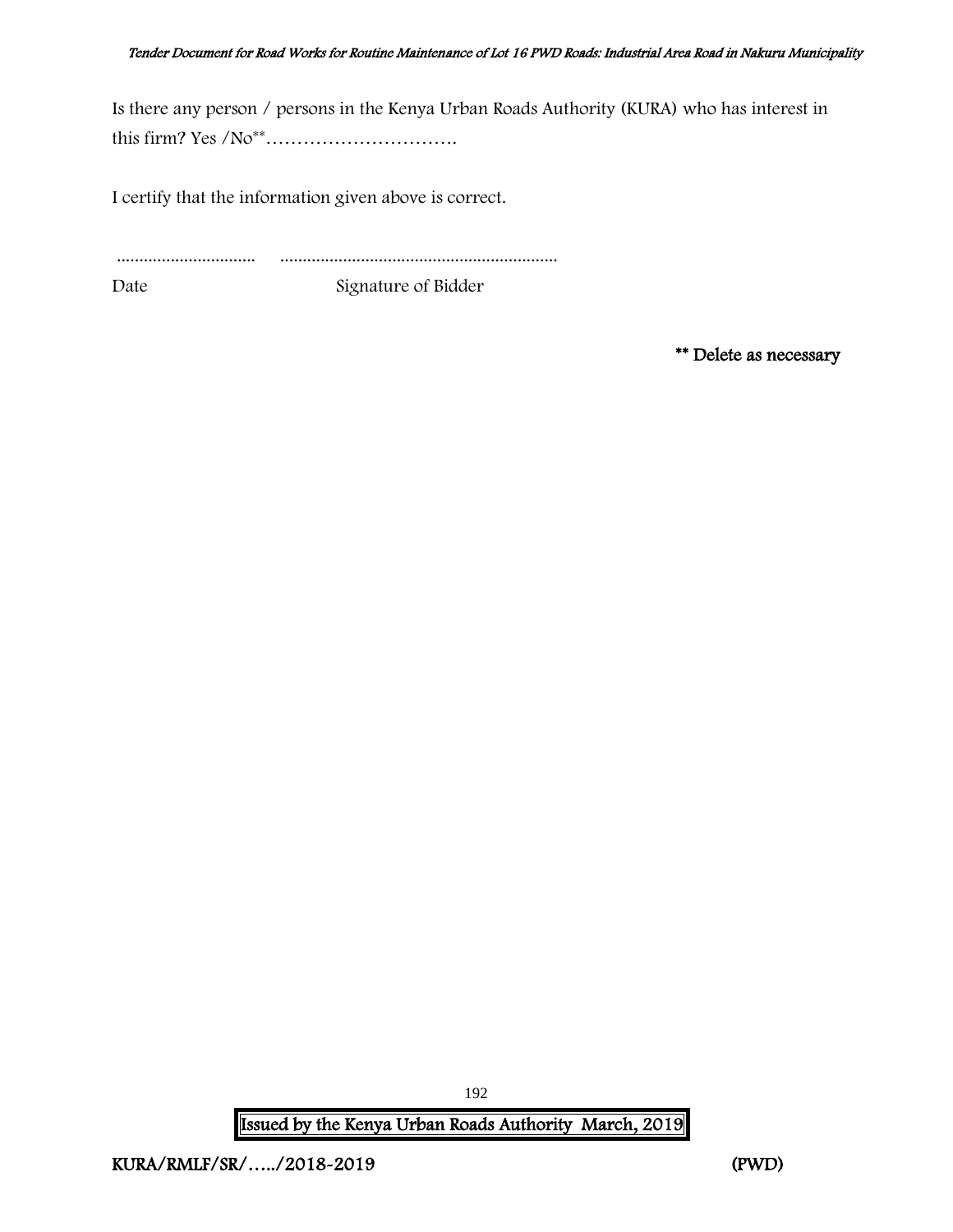## <span id="page-134-0"></span>SCHEDULE 2: FORM OF WRITTEN POWER OF ATTORNEY

The Bidder shall state here below the name(s) and address of his representative(s) who is/are authorized to receive on his behalf correspondence in connection with the Bid.

………………………………………………………….. (Name of Bidder's Representative in block letters)

………………………………………………………….. (Address of Bidder's Representative)

………………………………………………………….. (Signature of Bidder's Representative)

Alternate:

………………………………………………………….. (Name of Bidder's Representative in block letters)

………………………………………………………….. (Address of Bidder's Representative)

………………………………………………………………………… (Signature of Bidder's Representative)

\*To be filled by all Bidders.

\*Both representative and alternate must attach copy of National Identification card or Passport.

193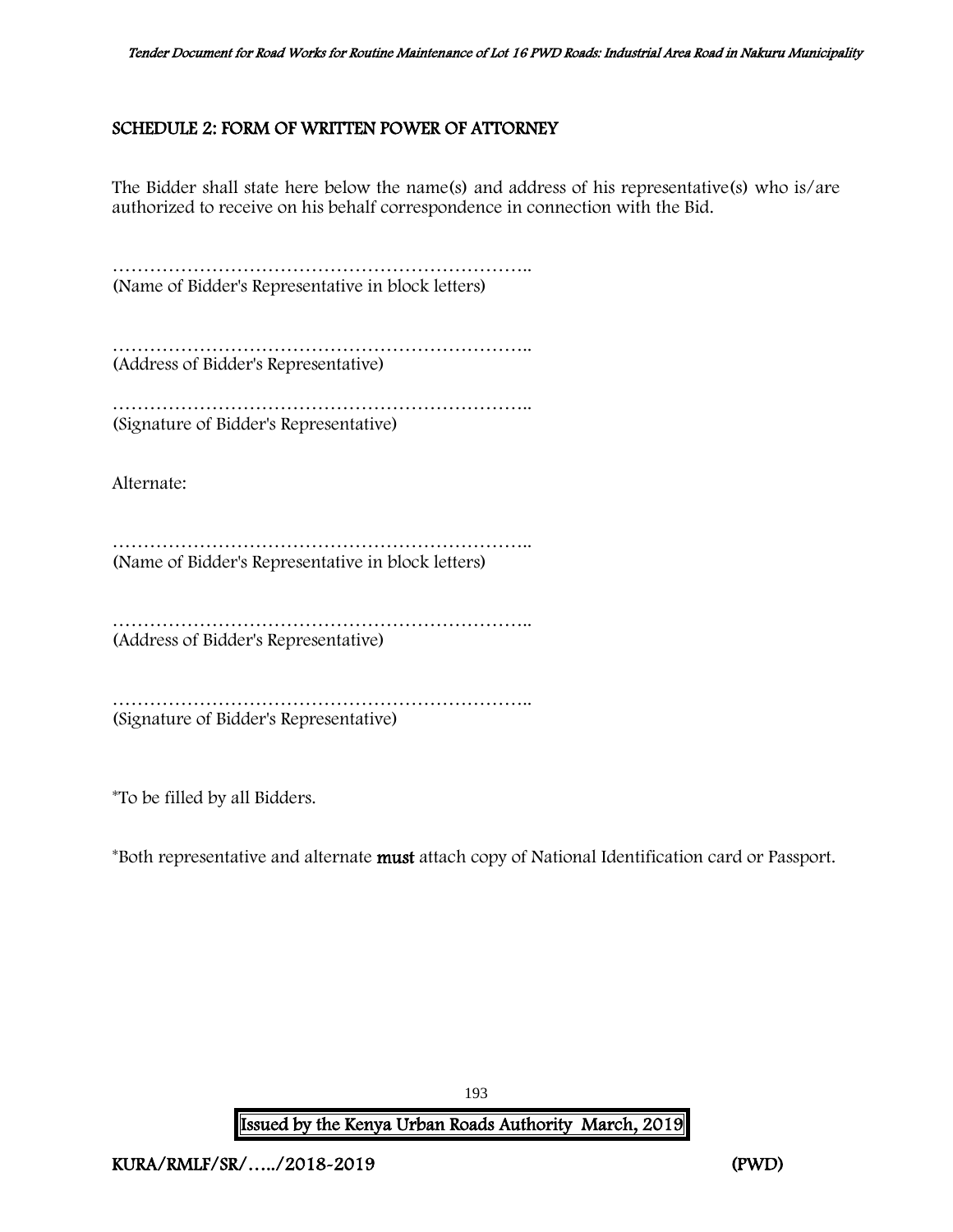#### <span id="page-135-0"></span>SCHEDULE 3: CERTIFICATE OF BIDDER'S VISIT TO SITE

This is to certify that

[Name/s]……………………………………………………………………………………

………………………………………………………………….

Being the authorized representative/Agent of [Name of bidder]

…………………………………………………………………………………………………

…………………………………………………………………………………………………

participated in the organised inspection visit of the site of the works for the

## ROUTINE MAINTENANCE OF INDUSTRIAL AREA ROADS IN NAKURU MUNICIPALITY-LOT 16PWD

held on………………………..day of……………………………20……………………….

| (Employer's Representative)         |               |
|-------------------------------------|---------------|
|                                     |               |
|                                     |               |
| (Name of Employer's Representative) | (Designation) |

NOTE: This form is to be completed at the time of the organized site visit.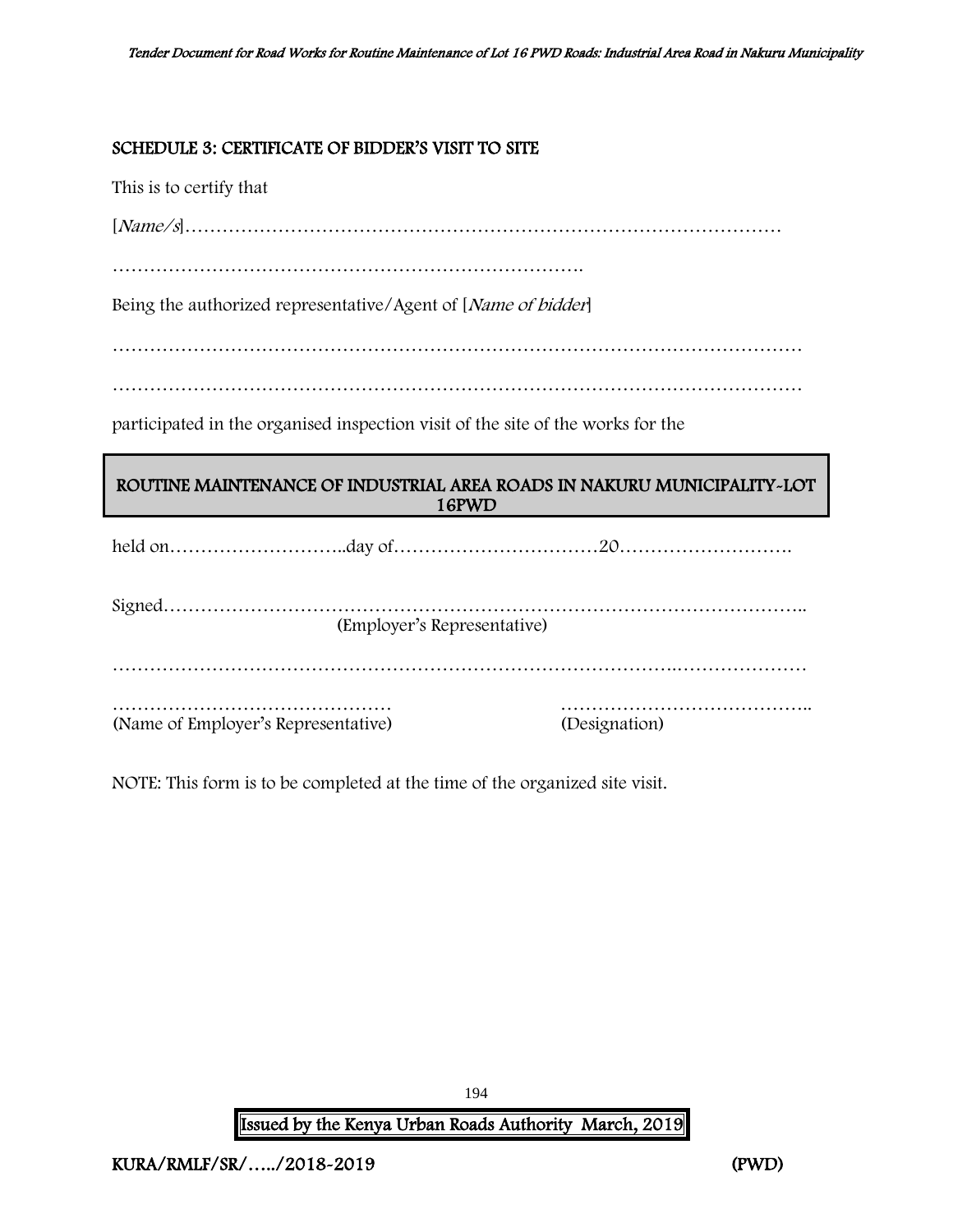| commence<br>Arrival on<br>Date of<br>Project<br>(Days<br>after                                                                                                                                                                                                                                                                     |             |  |  |  |
|------------------------------------------------------------------------------------------------------------------------------------------------------------------------------------------------------------------------------------------------------------------------------------------------------------------------------------|-------------|--|--|--|
| Rating<br>Power                                                                                                                                                                                                                                                                                                                    |             |  |  |  |
| Imported<br>Owned,<br>Leased/                                                                                                                                                                                                                                                                                                      |             |  |  |  |
| Sourc<br>$\mathbf 0$                                                                                                                                                                                                                                                                                                               |             |  |  |  |
| Imported)<br>Mombasa<br>Estimated<br>(If to be<br>Value<br>UE                                                                                                                                                                                                                                                                      |             |  |  |  |
| Capacity<br>t or $m^3$                                                                                                                                                                                                                                                                                                             |             |  |  |  |
| Used<br>New<br>$\sigma$                                                                                                                                                                                                                                                                                                            |             |  |  |  |
| $\operatorname*{Year}$ of $\operatorname*{Mannfactur}$<br>$\circ$                                                                                                                                                                                                                                                                  |             |  |  |  |
| 258                                                                                                                                                                                                                                                                                                                                |             |  |  |  |
| Descriptio<br>n Type,<br>Model,<br>Make                                                                                                                                                                                                                                                                                            |             |  |  |  |
| SCHEDULE 4: MAJOR ITEMS OF CONSTRUCTION PLANT AND EQUIPMENT                                                                                                                                                                                                                                                                        |             |  |  |  |
| The Bidder shall enter in this schedule all major items of plant and equipment which he<br>proposes to bring to site. Only reliable plant in good working order and suitable for the work<br>required of it shall be shown on this Schedule. Summary of the same shall be entered in Section<br>5: Qualification Criteria, Part 7. |             |  |  |  |
| I certify that the above information is correct.                                                                                                                                                                                                                                                                                   |             |  |  |  |
| (Signature of Bidder)                                                                                                                                                                                                                                                                                                              | .<br>(Date) |  |  |  |

## <span id="page-136-0"></span>SCHEDULE 4: MAJOR ITEMS OF CONSTRUCTION PLANT AND EQUIPMENT

195

Issued by the Kenya Urban Roads Authority March, 2019

KURA/RMLF/SR/…../2018-2019 (PWD)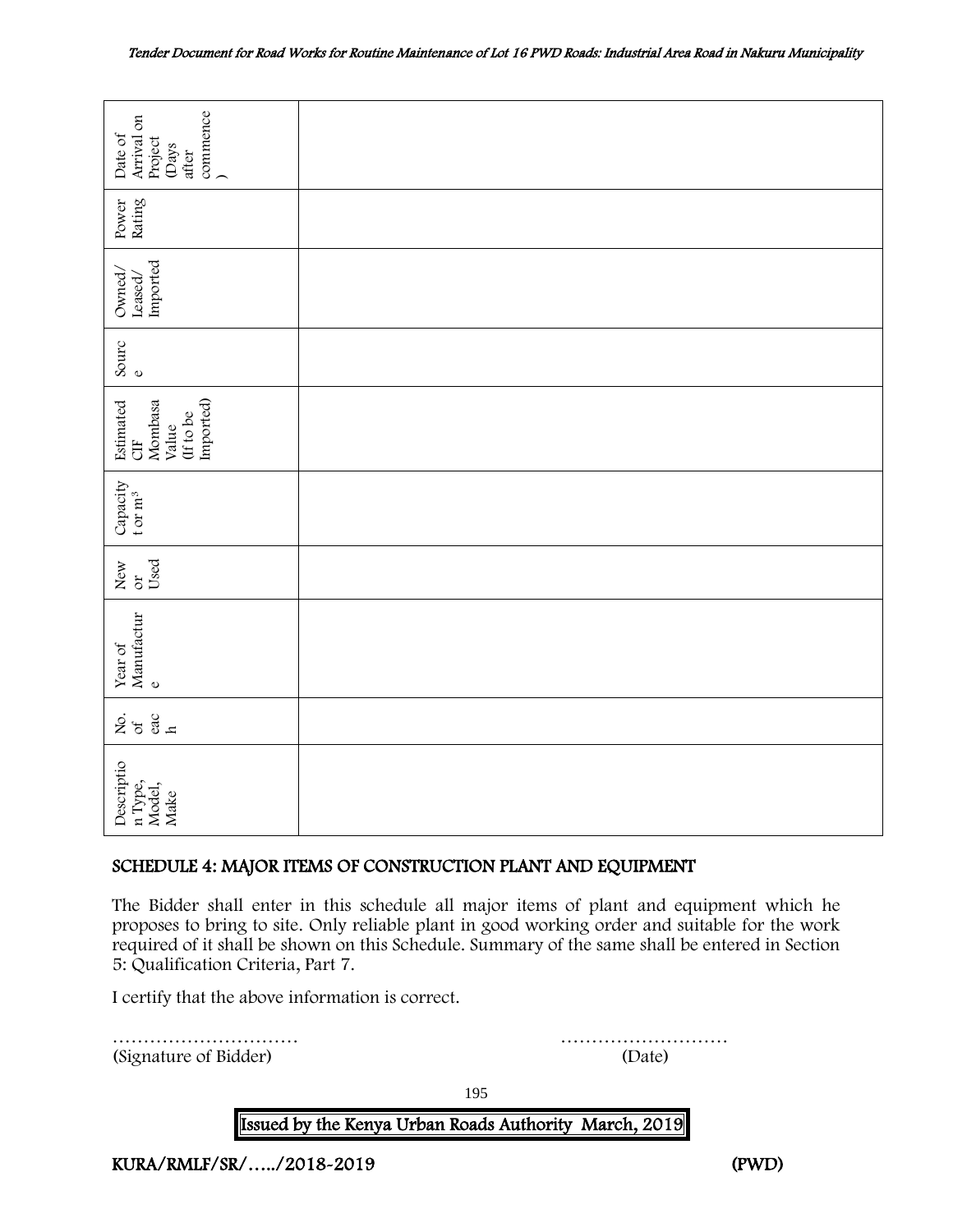#### <span id="page-137-0"></span>SCHEDULE 5: KEY PERSONNEL

| <b>DESIGNATION</b> | <b>NAME</b> | <b>NATIONALITY</b> | SUMMARY OF QUALIFICATIONS AND<br><b>EXPERIENCE</b> |            |            |
|--------------------|-------------|--------------------|----------------------------------------------------|------------|------------|
|                    |             |                    | Qualifications                                     | General    | Specific   |
|                    |             |                    |                                                    | Experience | Experience |
|                    |             |                    |                                                    | (Yrs)      | (Yrs)      |
|                    |             |                    |                                                    |            |            |
| Headquarters       |             |                    |                                                    |            |            |
|                    |             |                    |                                                    |            |            |
| Partner/Director   |             |                    |                                                    |            |            |
| or other key staff |             |                    |                                                    |            |            |
| (give designation) |             |                    |                                                    |            |            |
|                    |             |                    |                                                    |            |            |
|                    |             |                    |                                                    |            |            |
| Site Office        |             |                    |                                                    |            |            |
|                    |             |                    |                                                    |            |            |
| 1. Site Agent      |             |                    |                                                    |            |            |
|                    |             |                    |                                                    |            |            |
| 2. Site Surveyor   |             |                    |                                                    |            |            |
|                    |             |                    |                                                    |            |            |
|                    |             |                    |                                                    |            |            |
| 3. Foreman         |             |                    |                                                    |            |            |
|                    |             |                    |                                                    |            |            |
|                    |             |                    |                                                    |            |            |
|                    |             |                    |                                                    |            |            |

Note: The Bidder shall list in this schedule the key personnel he will employ from the Contractor's headquarters and from the Contractor's site office to direct and execute the work together with their qualifications, experience, position held and nationality in accordance with Clause 15.2 and 16.3 of the Conditions of Contract Part II (where required, use separate sheets to add extra data for column 4). Bidders shall attach certified copies of academic certificates, and CVs of all key staff.

I certify that the above information is correct.

………………………… ……………………… (Signature of Bidder) (Date)

196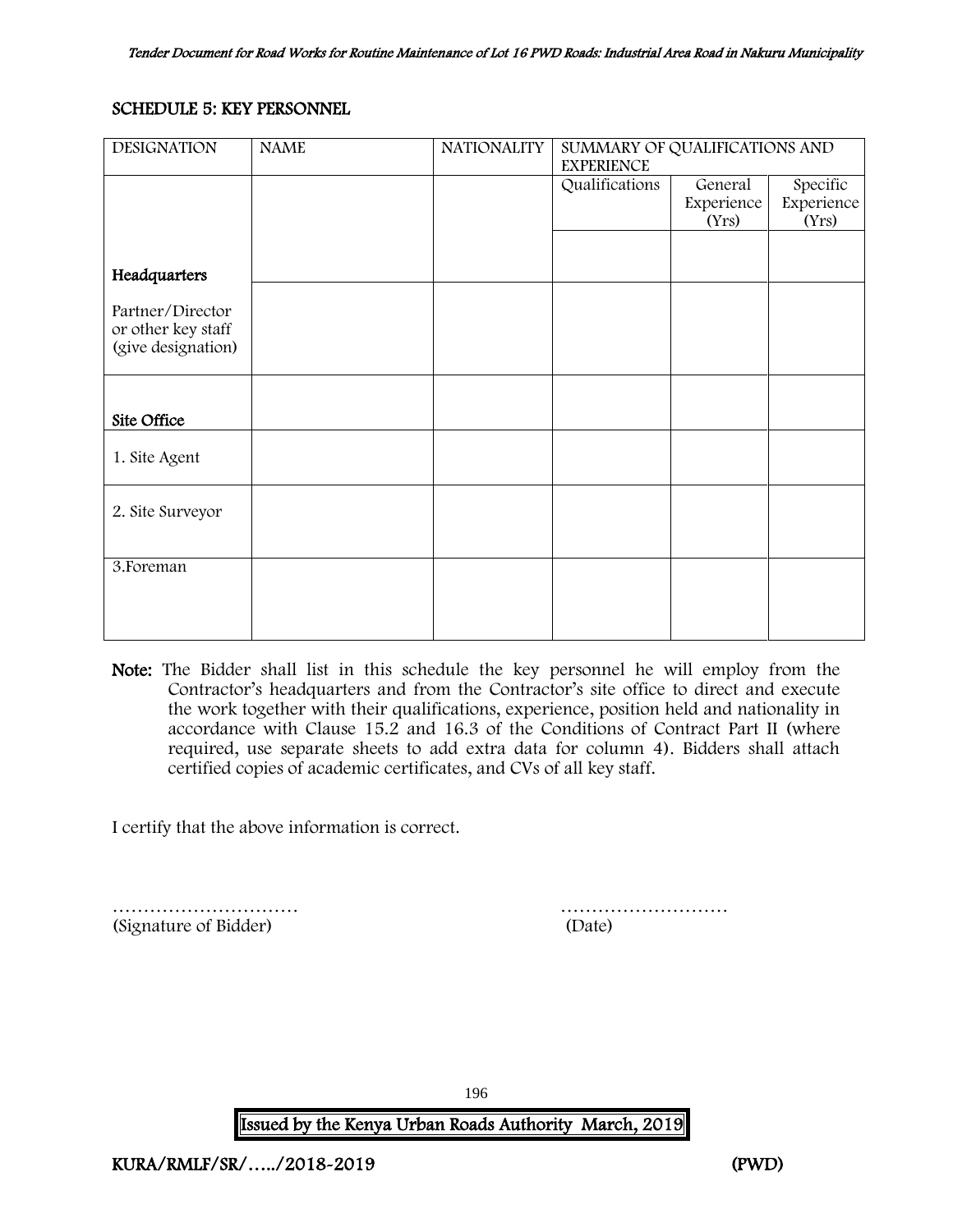#### <span id="page-138-0"></span>SCHEDULE 6: SCHEDULE OF ROADWORKS CARRIED OUT BY THE BIDER IN THE LAST THREE **YEARS**

#### SCHEDULE 6A: COMPLETED WORKS

| $S_{\text{SMB}}$ $S_{\text{SMB}}$ $S_{\text{SMB}}$ $S_{\text{SMB}}$<br>DESCRIPTION OF WORKS | NAME OF CLIENT | VALUE OF<br>WORKS (KSHS) * | YEAR COMPLETED/<br><b>REMARKS</b> |
|---------------------------------------------------------------------------------------------|----------------|----------------------------|-----------------------------------|
|                                                                                             |                |                            |                                   |
|                                                                                             |                |                            |                                   |
|                                                                                             |                |                            |                                   |
|                                                                                             |                |                            |                                   |
|                                                                                             |                |                            |                                   |
|                                                                                             |                |                            |                                   |
|                                                                                             |                |                            |                                   |
|                                                                                             |                |                            |                                   |
|                                                                                             |                |                            |                                   |
|                                                                                             |                |                            |                                   |

Note: Bidders shall attach certified copies of letters of award (for each listed project), certified copies of completion certificates.

I certify that the above works were successfully carried out by this Bidder.

………………………… ………………………

(Signature of Bidder) (Date)

\* Value in KShs using Central Bank of Kenya mean exchange rate at a reference date 7 days before date of BID opening

197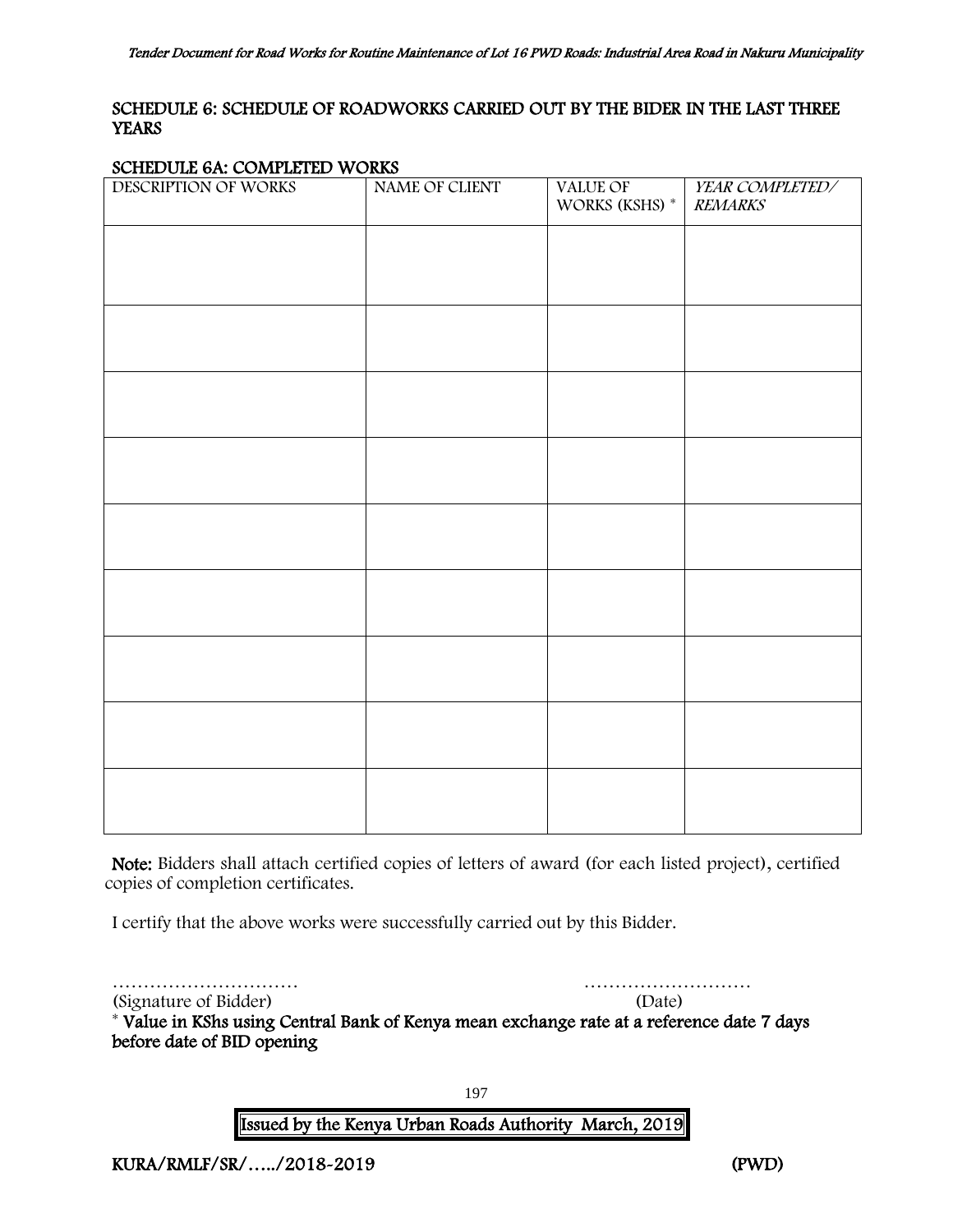#### SCHEDULE 6B: NON-COMPLETED WORKS BEYOND COMPLETION DATE

| DESCRIPTION OF WORKS | NAME OF CLIENT | VALUE OF<br>WORKS (KSHS) * | YEAR COMPLETED/<br><b>REMARKS</b> |
|----------------------|----------------|----------------------------|-----------------------------------|
|                      |                |                            |                                   |
|                      |                |                            |                                   |
|                      |                |                            |                                   |
|                      |                |                            |                                   |
|                      |                |                            |                                   |
|                      |                |                            |                                   |
|                      |                |                            |                                   |
|                      |                |                            |                                   |
|                      |                |                            |                                   |
|                      |                |                            |                                   |
|                      |                |                            |                                   |
|                      |                |                            |                                   |
|                      |                |                            |                                   |
|                      |                |                            |                                   |
|                      |                |                            |                                   |
|                      |                |                            |                                   |

Note: Bidders shall attach certified copies of letters of award (for each listed project), certified evidence for executed works for non-completed projects e.g. copy of recent payment certificate.

I certify that the above works were successfully carried out by this Bidder.

|                       | .      |
|-----------------------|--------|
| (Signature of Bidder) | (Date) |

………………………… ………………………

\* Value in KShs using Central Bank of Kenya mean exchange rate at a reference date 7 days before date of BID opening

198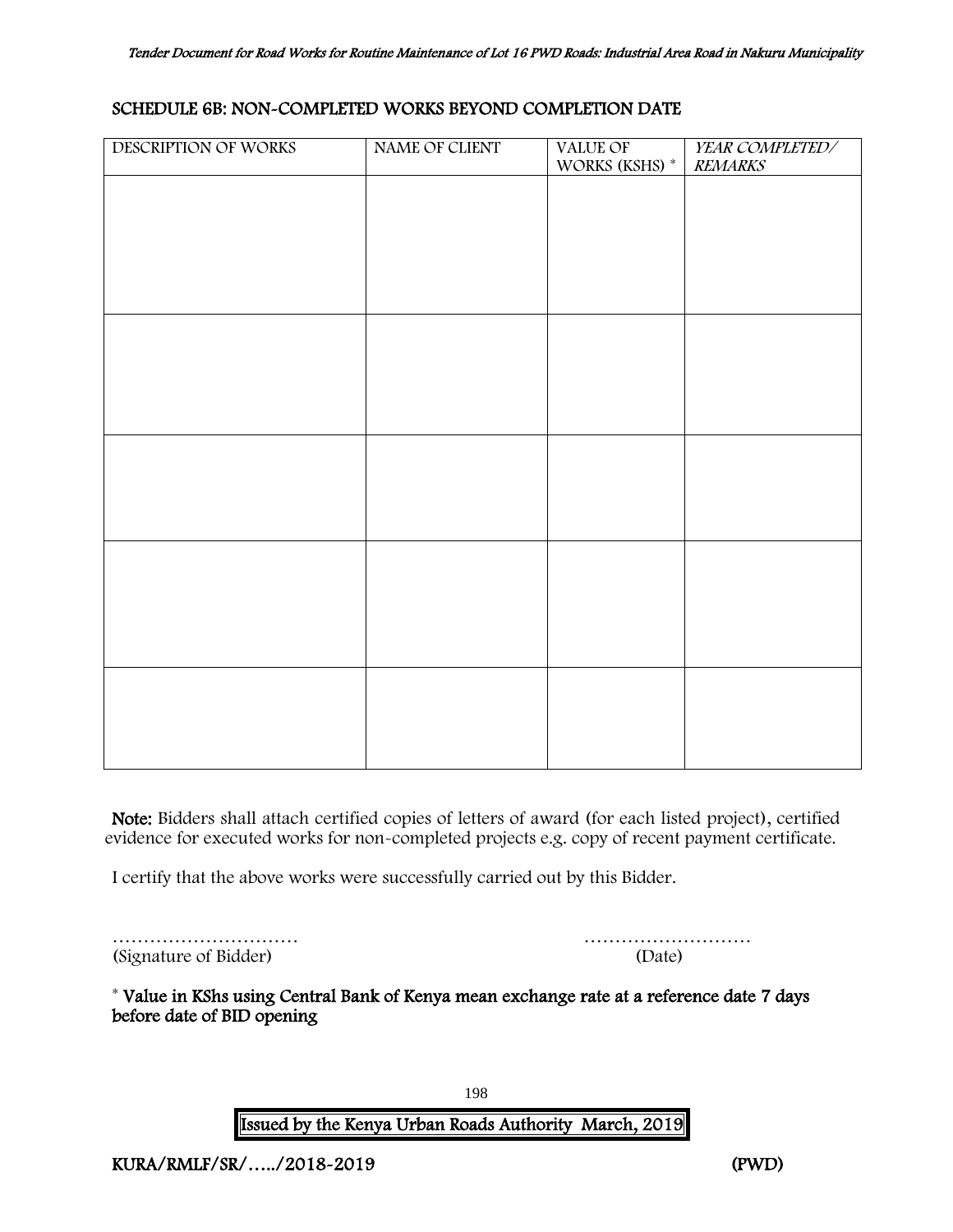#### SCHEDULE 6C: SPECIFIC EXPERIENCE

| DESCRIPTION OF WORKS | NAME OF CLIENT | <b>VALUE OF</b><br>WORKS (KSHS) $^\ast$ | YEAR COMPLETED/<br><b>REMARKS</b> |
|----------------------|----------------|-----------------------------------------|-----------------------------------|
|                      |                |                                         |                                   |
|                      |                |                                         |                                   |
|                      |                |                                         |                                   |
|                      |                |                                         |                                   |
|                      |                |                                         |                                   |
|                      |                |                                         |                                   |
|                      |                |                                         |                                   |
|                      |                |                                         |                                   |
|                      |                |                                         |                                   |
|                      |                |                                         |                                   |
|                      |                |                                         |                                   |
|                      |                |                                         |                                   |
|                      |                |                                         |                                   |
|                      |                |                                         |                                   |
|                      |                |                                         |                                   |
|                      |                |                                         |                                   |

Note: Bidders shall attach certified copies of letters of award (for each listed project), certified evidence for executed works for non-completed projects e.g. copy of recent payment certificate.

I certify that the above works were successfully carried out by this Bidder.

|                       | .      |
|-----------------------|--------|
| (Signature of Bidder) | (Date) |

………………………… ………………………

<span id="page-140-0"></span>\* Value in KShs using Central Bank of Kenya mean exchange rate at a reference date 7 days before date of BID opening

199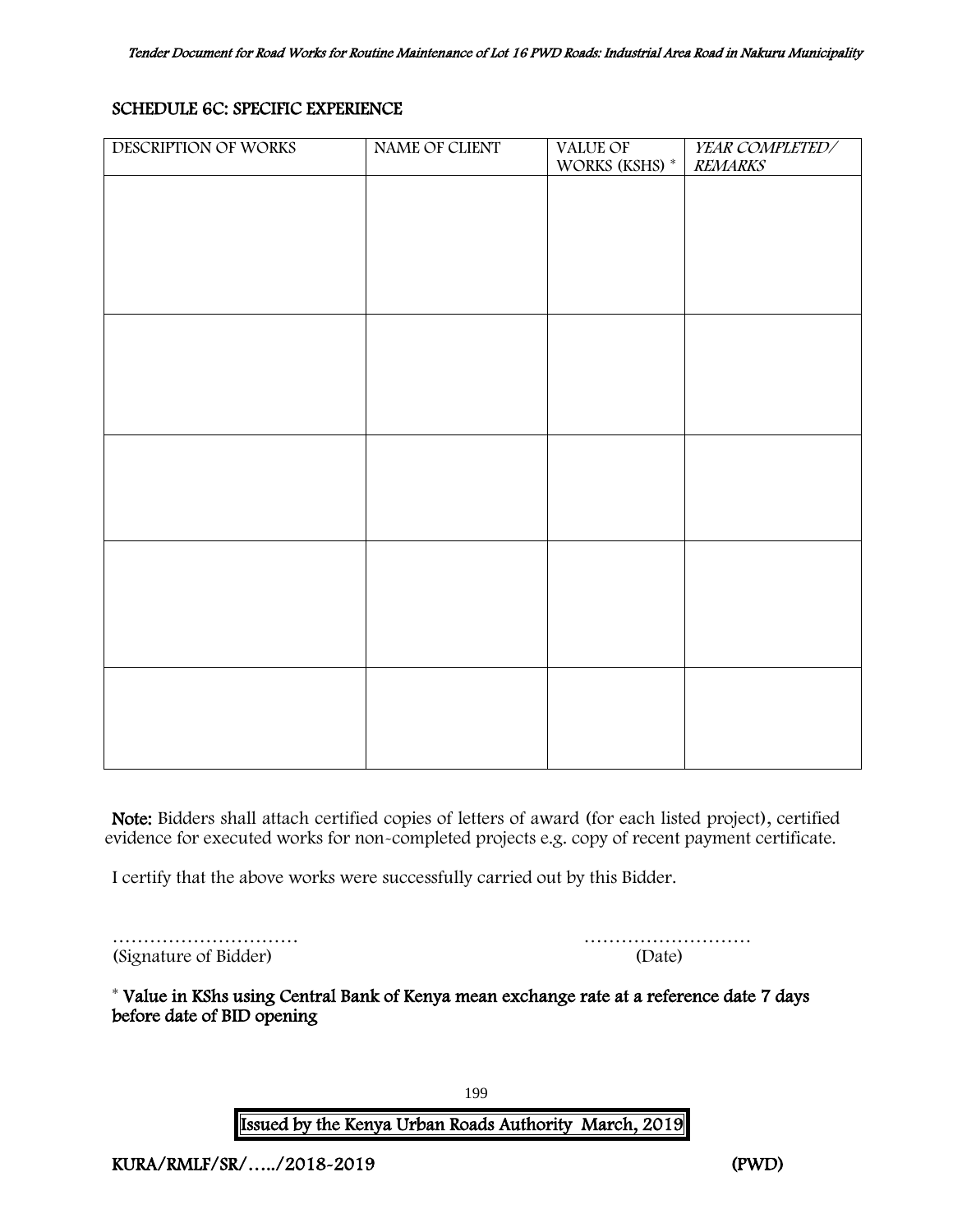#### SCHEDULE 7: SCHEDULE OF ONGOING PROJECTS

| DESCRIPTION OF<br><b>WORKS</b> | NAME OF<br><b>CLIENT</b> | DATE OF<br>COMMENC<br><b>EMENT</b> | DATE OF<br>COMPLETION | VALUE OF<br>WORKS (KSHS) | <b>VALUE</b><br>COMPLETED<br>UP TO DATE<br>$\%$ | <b>PHYSICALLY</b><br>COMPLETED<br>UP TO DATE<br>% |
|--------------------------------|--------------------------|------------------------------------|-----------------------|--------------------------|-------------------------------------------------|---------------------------------------------------|
|                                |                          |                                    |                       |                          |                                                 |                                                   |
|                                |                          |                                    |                       |                          |                                                 |                                                   |
|                                |                          |                                    |                       |                          |                                                 |                                                   |
|                                |                          |                                    |                       |                          |                                                 |                                                   |
|                                |                          |                                    |                       |                          |                                                 |                                                   |
|                                |                          |                                    |                       |                          |                                                 |                                                   |

Note: 1. Bidders shall attach certified copies of letters of award (for each listed project) and any certified evidence for executed works e.g copy of recent payment certificate.

2. Bidders must indicate all their on-going works as at the time of bidding. Any nondisclosure shall constitute non-responsiveness)

I certify that the above works are being carried out by me and that the above information is correct.

<span id="page-141-0"></span>(Signature of Bidder) (Date)

………………………… ………………………

200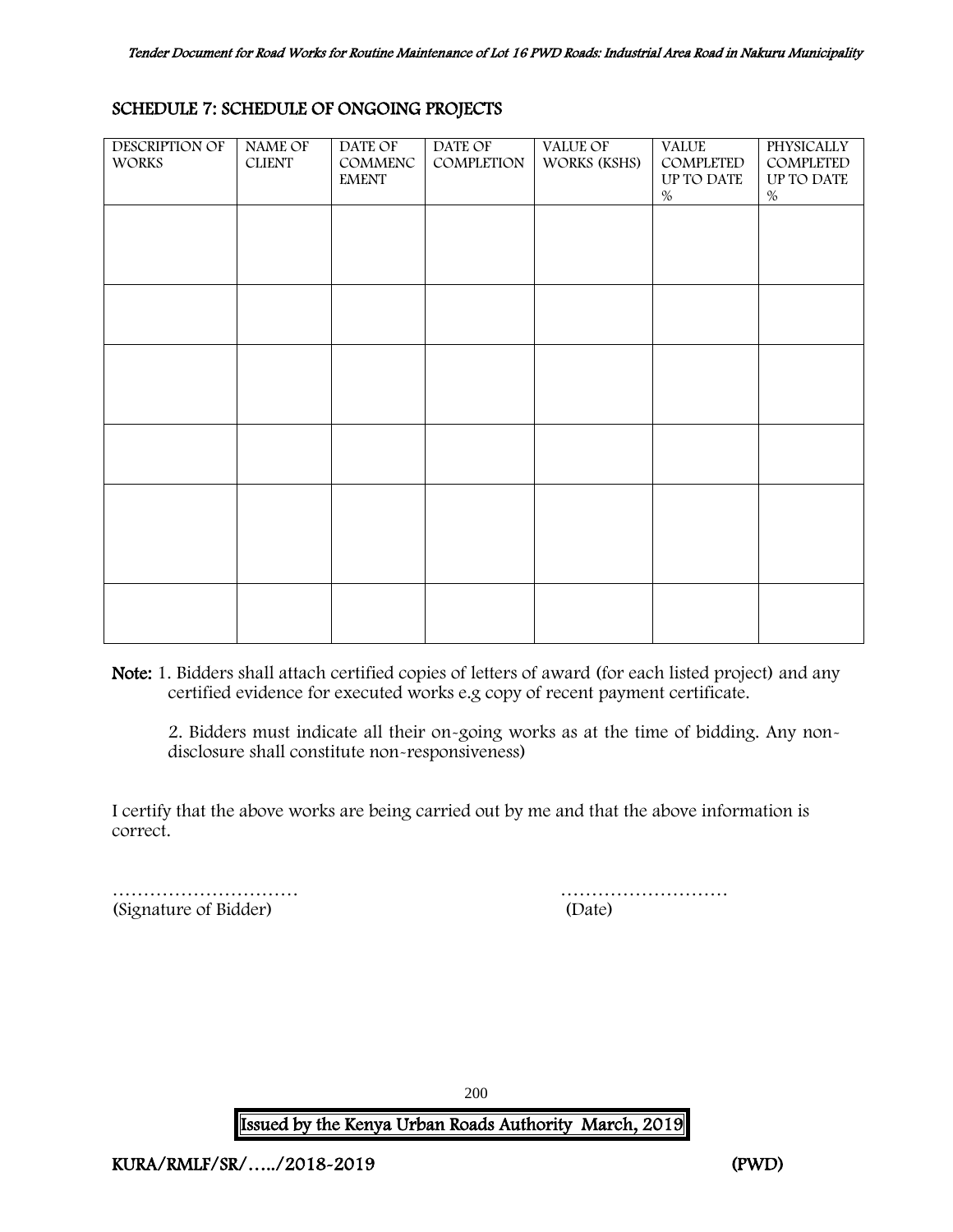#### SCHEDULE 8: FINANCIAL STANDING

- 1 Submit copies of audited profit and loss statements and balance sheet for the last five calendar years and estimated projection for the next two years with certified English translation where appropriate.
- 2 Give turnover figures for each of the last two (2) financial years. Quote in millions and decimal thereof.

|                               | Year $1()$ | Year $2(\ldots)$ |
|-------------------------------|------------|------------------|
|                               | Ksh.       | Ksh.             |
| Road works                    |            |                  |
| Other civil Engineering works |            |                  |
| Other (specify)               |            |                  |
| Total                         |            |                  |

#### SUMMARY OF ASSETS AND LIABILTIES OF THE AUDITED FINANCIAL STATEMENTS OF THE LAST TWO (2) FINANCIAL YEARS.

|                              | Year $1$ () | Year $2(\ldots)$ |
|------------------------------|-------------|------------------|
|                              | KShs.       | KShs.            |
| 1. Total Assets              |             |                  |
| 2. Current Assets            |             |                  |
| 3. Bank Credit Line Value    |             |                  |
| 4. Total Liabilities         |             |                  |
| 5. Current Liabilities       |             |                  |
| 6. Net Worth $(1-4)$         |             |                  |
| 7. Working capital $(2+3-4)$ |             |                  |

(a) Name/Address of Commercial Bank providing credit line

……………………………………………………………………………………………… ………………………………………………………………………………………………

(b) Total amount of credit line KShs………………………………………………

Attach a certified copy of Undertaking of the Bank to provide the credit.

(c) Attach bank statements for the last six (6) months

201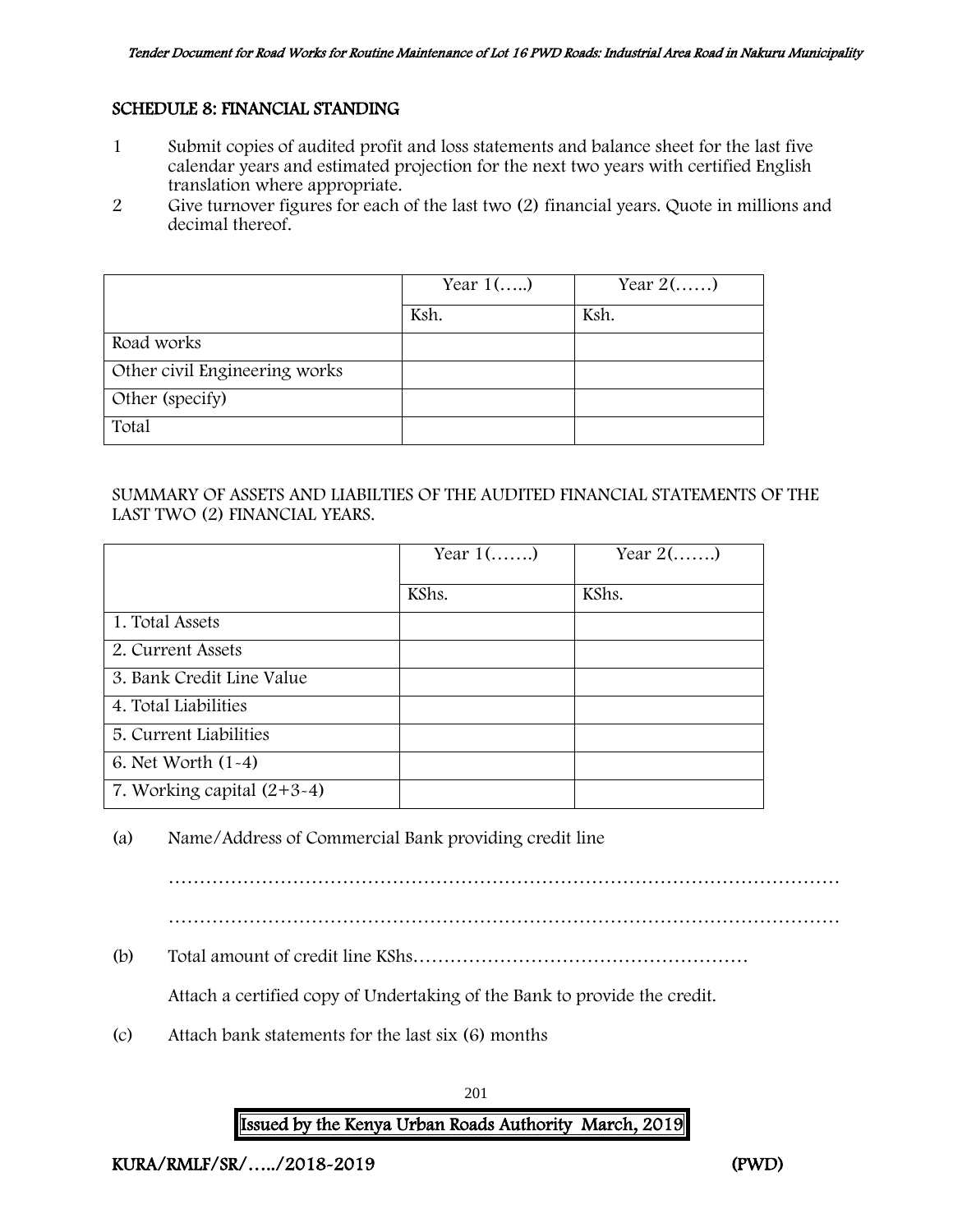## <span id="page-143-0"></span>SCHEDULE 9: OTHER SUPPLEMENTARY INFORMATION

Financial reports for the last three years, balance sheets, profit and loss statements, auditors' reports etc. List them below and attach copies. ………………………………………………………………………………………………… ………………………………………………………………………………………………… ………………………………………………………………………………………………… ………………………………………………………………………………………………… Evidence of access to financial resources to meet the qualification requirements. Cash in hand, lines of credit etc. List below and attach copies of supporting documents ………………………………………………………………………………………………… …………………………………………………………………………………………………. …………………………………………………………………………………………………. ………………………………………………………………………………………………… Name, address, telephone, telex, fax numbers and email of the Bidders Bankers who may provide reference if contacted by the Contracting Authority. ………………………………………………………………………………………………. ………………………………………………………………………………………………. I certify that the above information is correct. ……………………………. …………………………………….. Date Signature of Bidder

(To be signed by authorized representative and officially stamped)

202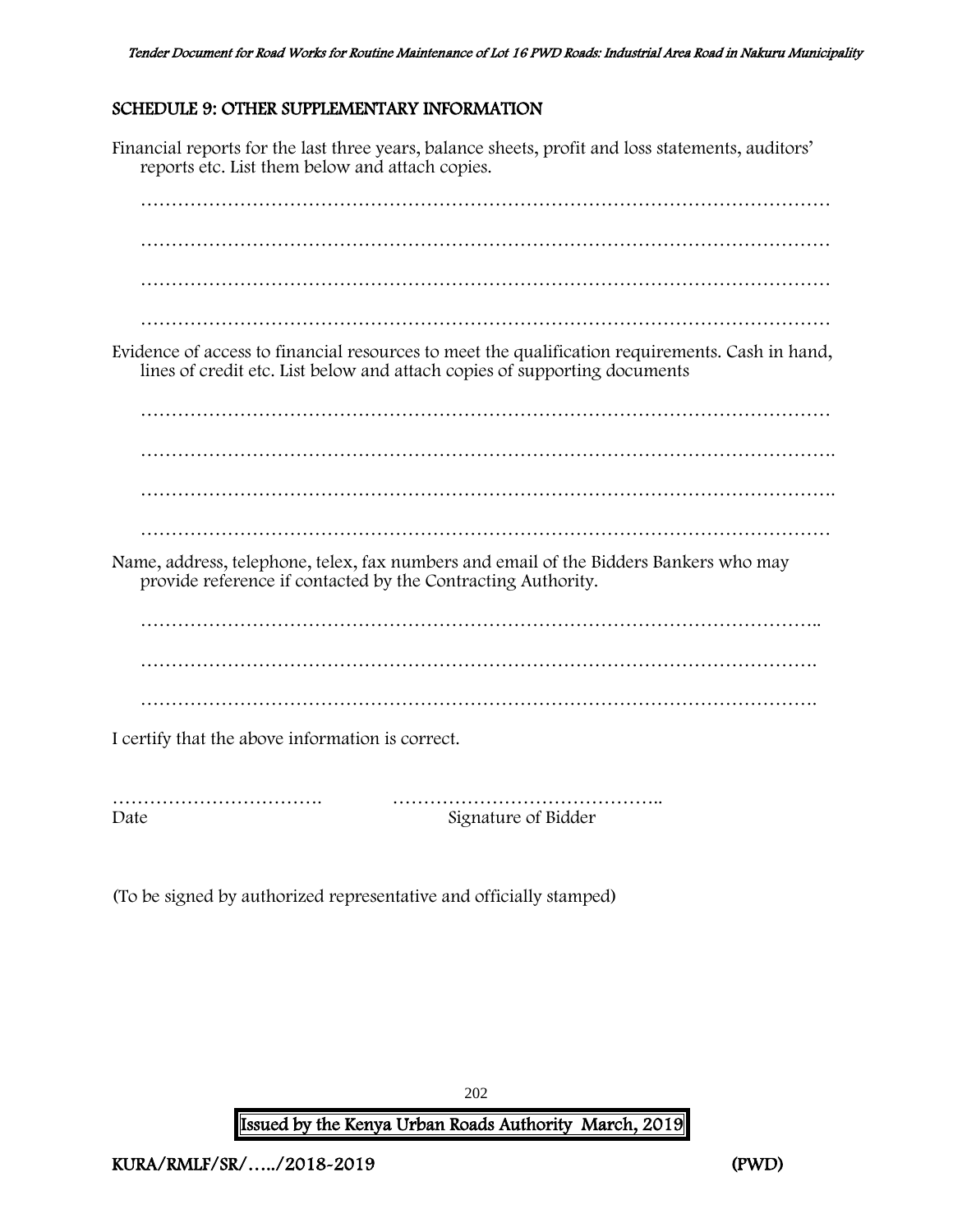### SCHEDULE 10: LITIGATION HISTORY FORM

Information on current litigation in which the Bidder is involved.

| <b>OTHER PARTY (IES)</b> | <b>CAUSE OF DISPUTE</b> | AMOUNT INVOLVED (KSHS) |
|--------------------------|-------------------------|------------------------|
|                          |                         |                        |
|                          |                         |                        |
|                          |                         |                        |
|                          |                         |                        |
|                          |                         |                        |

I certify that the above information is correct.

| Date | Signature of Bidder |
|------|---------------------|

(To be signed by authorized representative and officially stamped)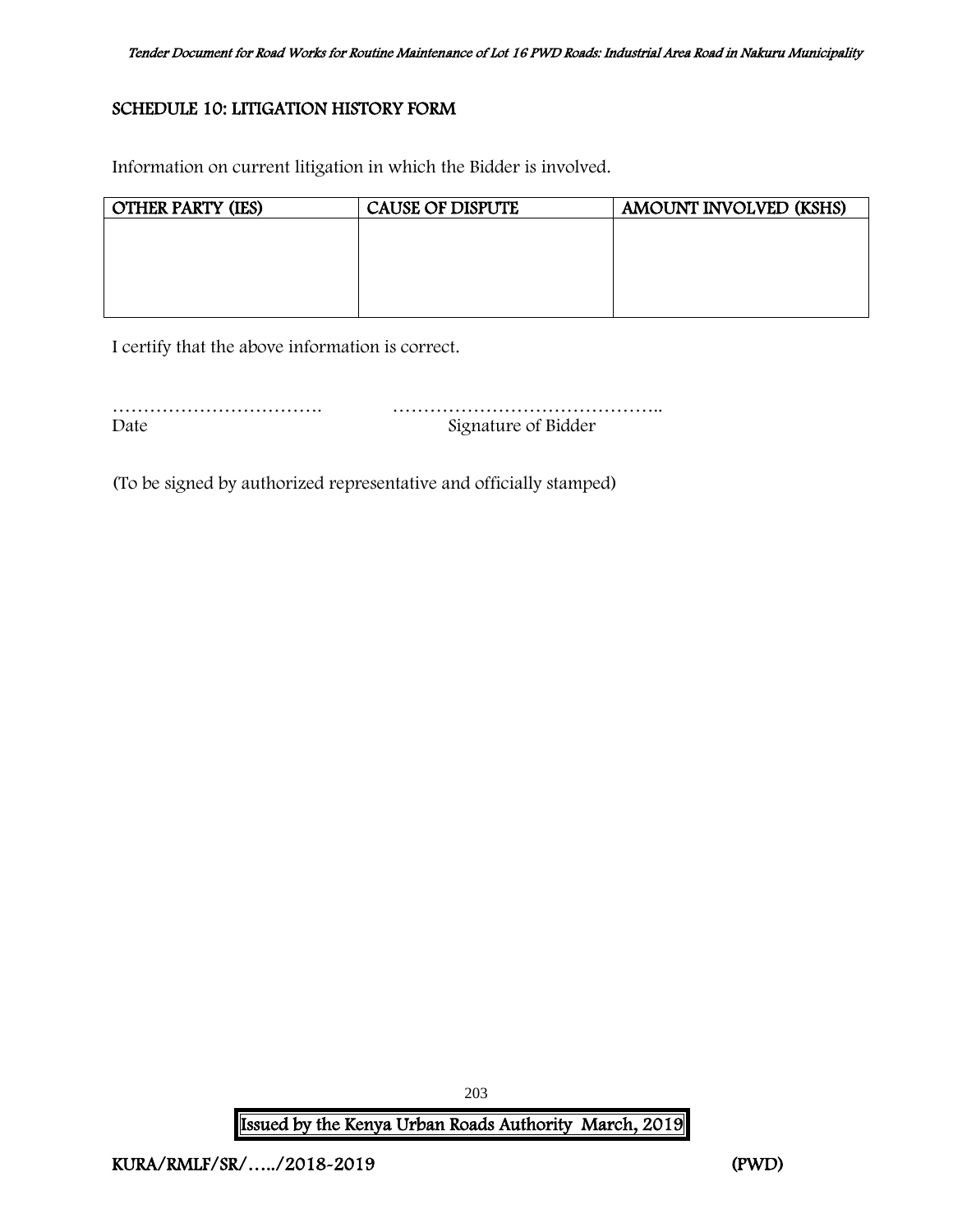## SCHEDULE 11: DECLARATION FORM FOR BANKRUPT OR INSOLVENT AND DEBARMENT

Date

To

The Kenya Urban Roads Authority

P.O Box 41727 – 00100,

IKM Place, 5th Ngong Ave, Nairobi,

KENYA.

Ladies and Gentlemen,

The Tenderer i.e. (full name and complete physical and postal address)

……………………………………………………………………………………………………… ……………………………………………………………………………………………………… ……………………declare the following: -

a) That I/ We have not been debarred from participating in public procurement by anybody, institution or person.

b) That I/ We have not been involved in and will not be involved in corrupt and fraudulent practices regarding public procurement anywhere.

c) That I/ We are not insolvent, in receivership, bankrupt or in the process of being wound up and is not the subject of legal proceedings relating to the foregoing.

d) That I/We are not under any ongoing investigation by the Ethics and Anti-Corruption Commission (EACC) for any corrupt and/or economic crimes or practices.

e) That I/ We are not associated with any other Tenderer participating in this Tender.

f) That I/We do hereby confirm that all the information given in this tender is accurate, factual and true to the best of our knowledge.

Yours sincerely,

……………………………………………………

Name of Tenderer

………………………………………………………………………………..

Signature of duly authorised person signing the Tender

…………………………………………………………………………..

Name and Capacity of duly authorised person signing the Tender

………………………………………

Stamp or Seal of Tenderer

204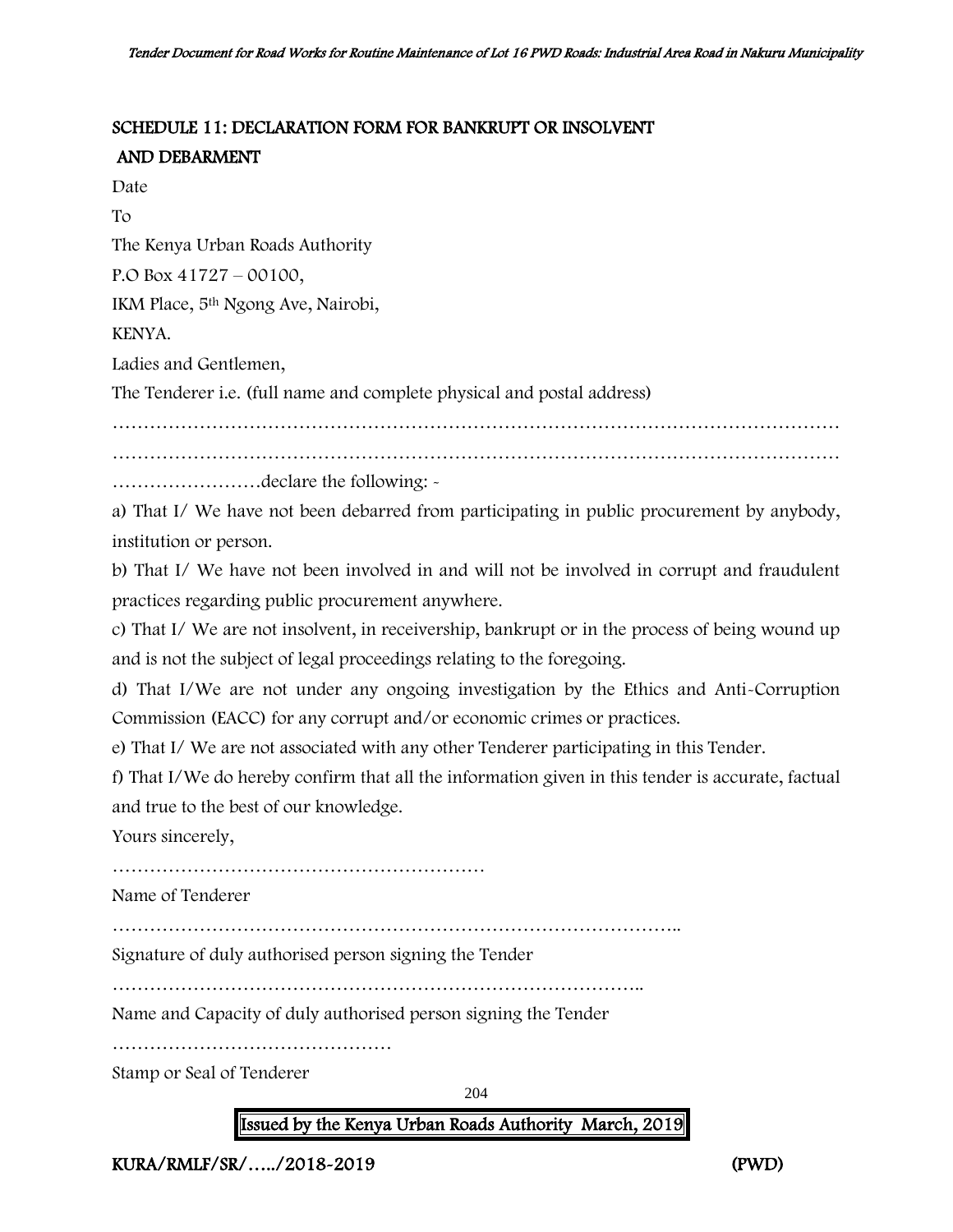## SCHEDULE 12: ANTI CORRUPTION DECLARATION / COMMITMENT / PLEDGE FORM

I/We …………………………………………………………………………… of Post Office Box …………………………………………………………. declare that I/ We recognize that Public Procurement is based on a free, fair and competitive tendering process which should not be open to abuse.

I/We ……………………………………………………………………….. Declare that I/We will not offer or facilitate, directly or indirectly, any inducement or reward to any public officer, their relations or business associates, in connection with tender No.

………………………………………………. for or in the subsequent performance of the contract if I/We am/are successful.

Signed by ……………………………… C.E.O. or Authorized

Representative. Name ……………………………………………..

Designation………………………………..

Signature…………………………………….

Date………………………………………..

In case of sub-contracting

Signed by ………………………………….. CEO of the firm to be subcontracted Name…………………………………………… Designation…………………………………….. Signature…………………………………. Date………………………………………..

205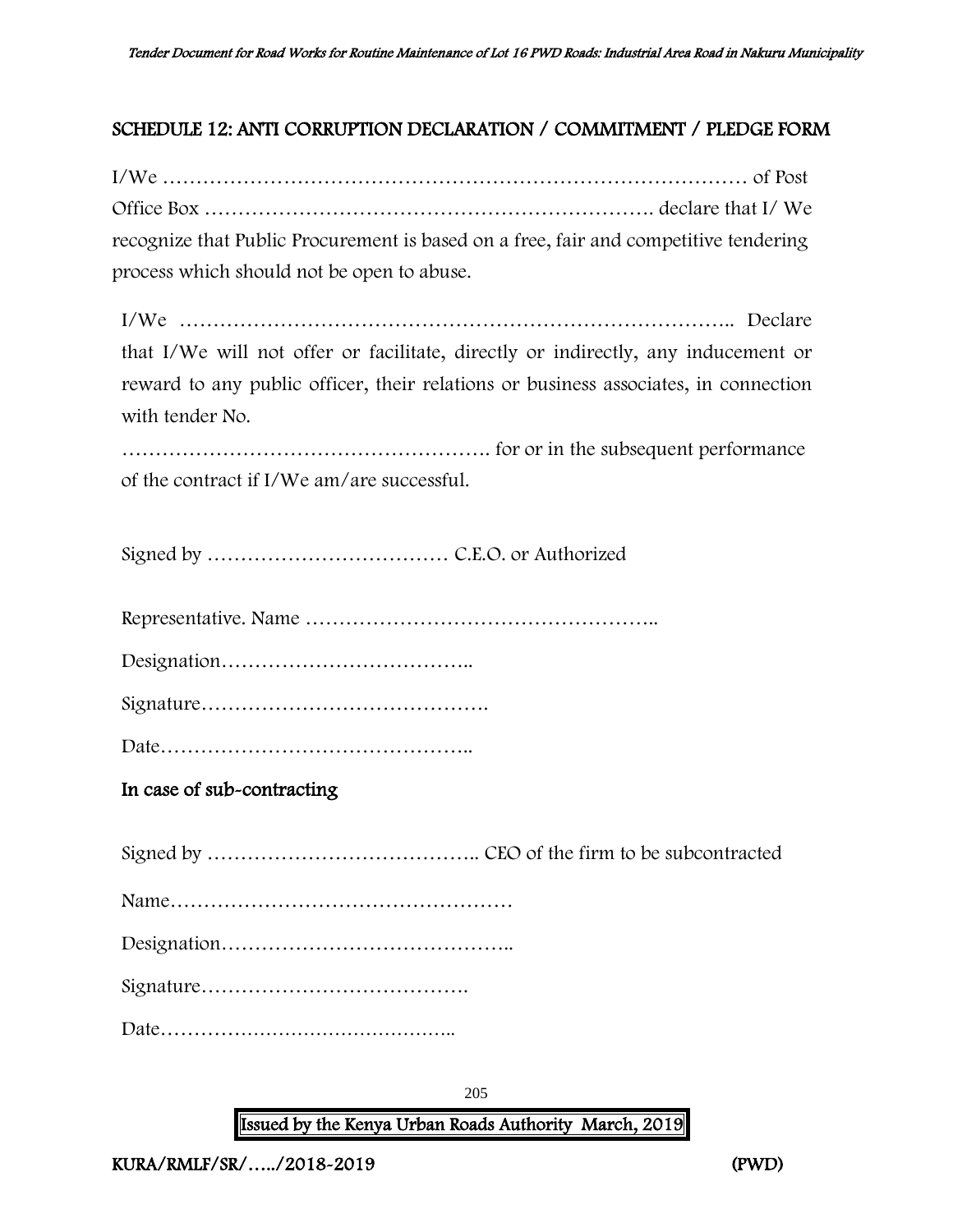# SECTION XII: FORM OF AGREEMENT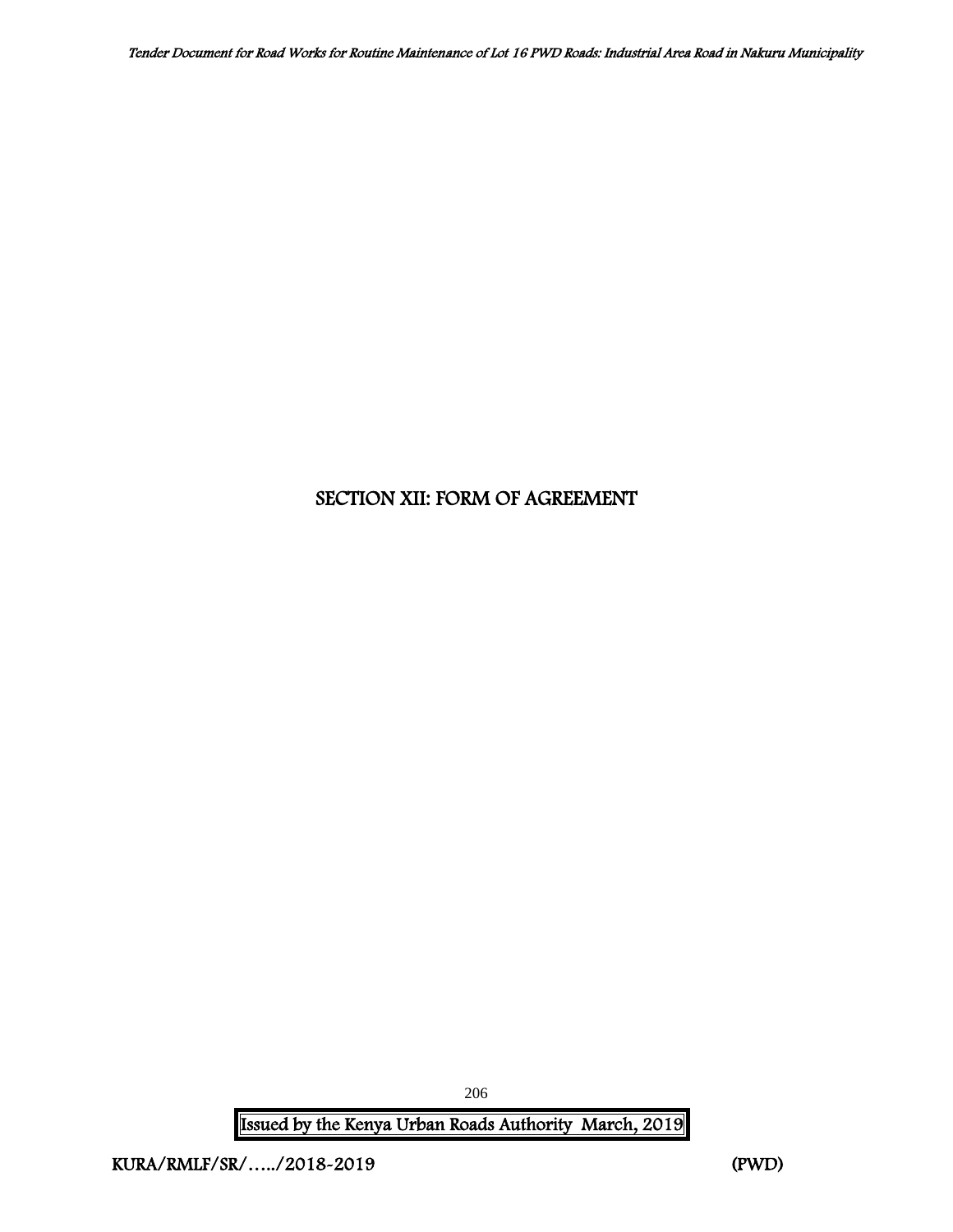FORM OF AGREEMENT

\*\*(To be signed after the award of a contract)

THIS AGREEMENT is made on the …………………… day of …………………. 20 …………… between the Kenya Urban Roads Authority of P. O. Box 41727-00100, Nairobi, Kenya hereinafter called "the Employer" of the one part and M/S .................................................................................

(Contractor) of P. O . .................................................... (address) hereinafter called "the

Contractor" of the other part.

WHEREAS the Employer is desirous that certain works should be executed, viz.

ROUTINE MAINTENANCE OF INDUSTRIAL AREA ROADS IN NAKURU MUNICIPALITY-LOT 16PWD and has a Contract with the Contractor for the execution completion and maintenance of such works in the region NOW THIS AGREEMENT WITNESSETH as follows:

In this agreement words and expressions shall have the same meanings as are respectively assigned to them in the Conditions of Contract hereinafter referred to.

The following document shall be deemed to form and be read and construed as part of this Agreement, viz.:

- The Conditions of Contract (FIDIC IV) Part 2
- The Conditions of Contract (FIDIC IV) Part 1
- The Special Specification
- The Standard Specifications
- The Priced Bill of Quantities
- The Letter of Award and Acceptance
- Schedules of Supplementary Information
- -The Drawings
- -Other documents as may be agreed and listed

All aforesaid documents are hereinafter referred to as "The Contract".

In consideration of the payment to be made by the Employer to the Contractor, the Contractor hereby covenants with the Employer to execute, complete and maintain the works in conformity in all respects with the provisions of the Contract.

The Employer hereby covenants to pay the Contractor in consideration of the execution, completion and maintenance of the works the Contract Price at the times and in the manner prescribed by the Contract.

IN WITNESS WHEREOF the parties have hereunto set their respective hands on the day and year first above written.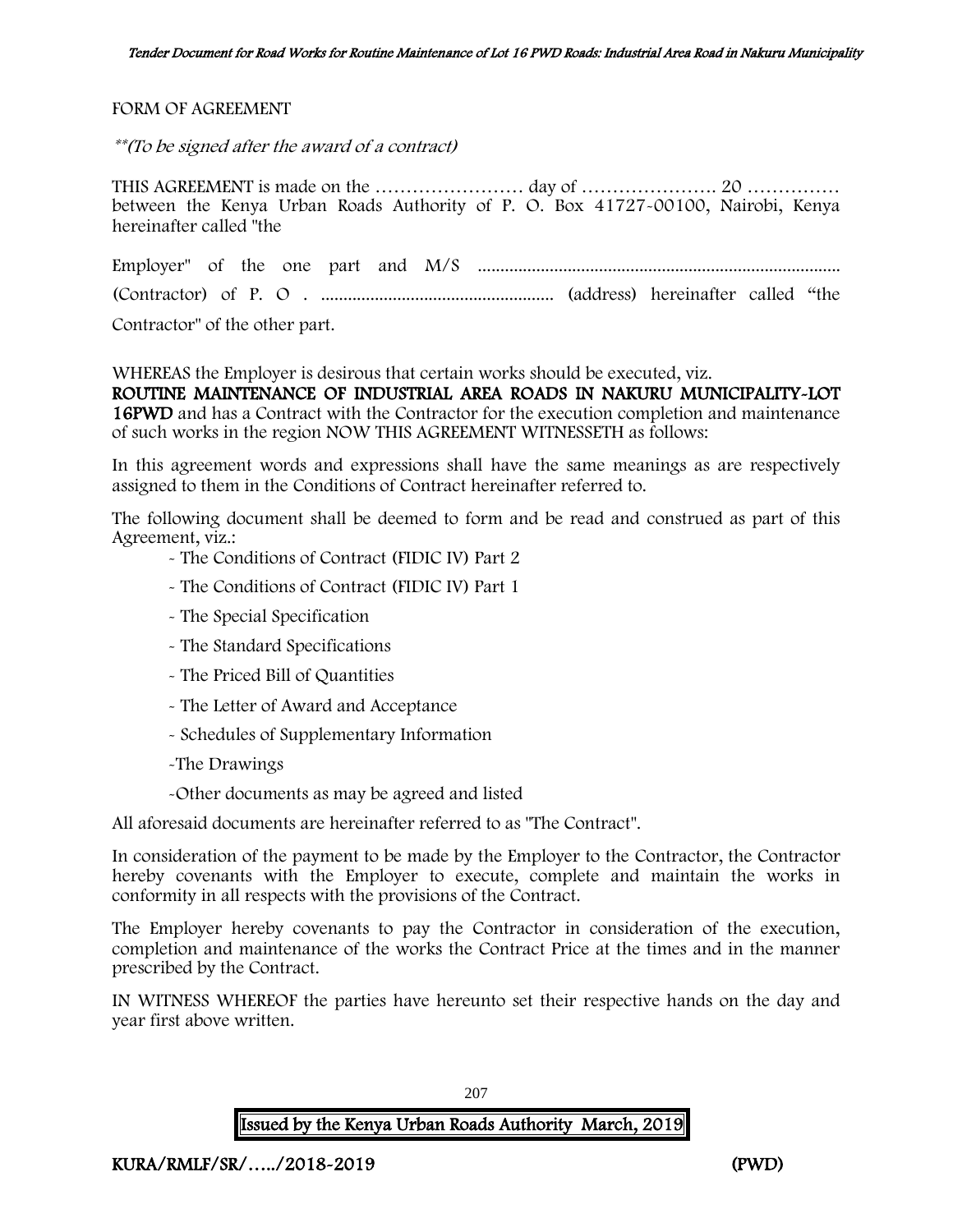#### SIGNED SEALED AND DELIVERED

| By the said Employer:   | (Director General, Kenya Urban Roads Authority)<br>For and on behalf of the said Employer |
|-------------------------|-------------------------------------------------------------------------------------------|
| In the presence of:     | (Name and Designation of Witness)                                                         |
|                         | (Signature of Witness)                                                                    |
|                         | (Address Of witness)                                                                      |
| By the said Contractor: | (Signature)                                                                               |
|                         | (Name of the Director)                                                                    |
| In the presence of:     | (Name and Designation of Witness)                                                         |
|                         | (Signature of Witness)                                                                    |
|                         | (Address Of witness)                                                                      |
|                         |                                                                                           |

208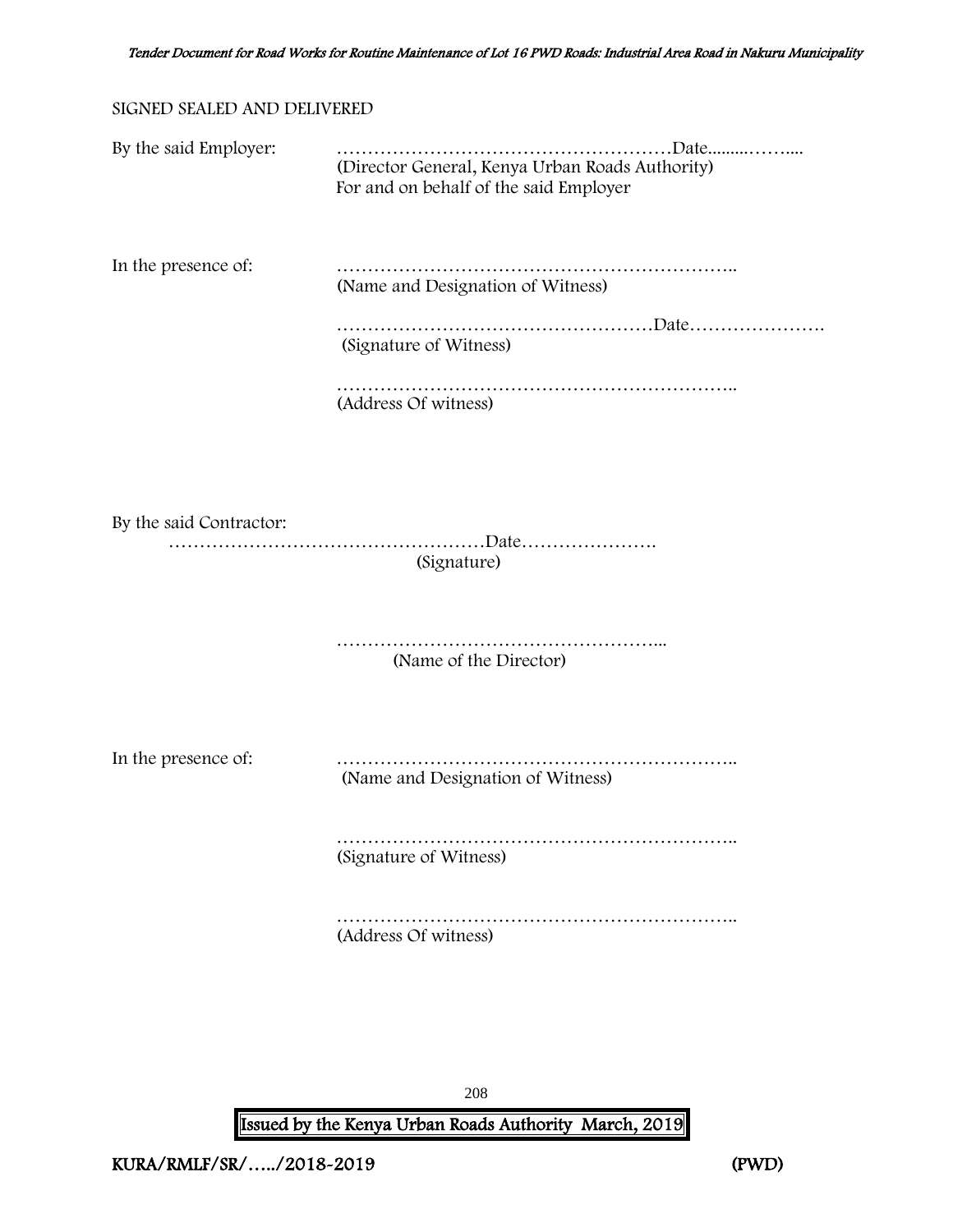# SECTION XIII: FORM OF PERFORMANCE BANK GUARANTEE (UNCONDITIONAL)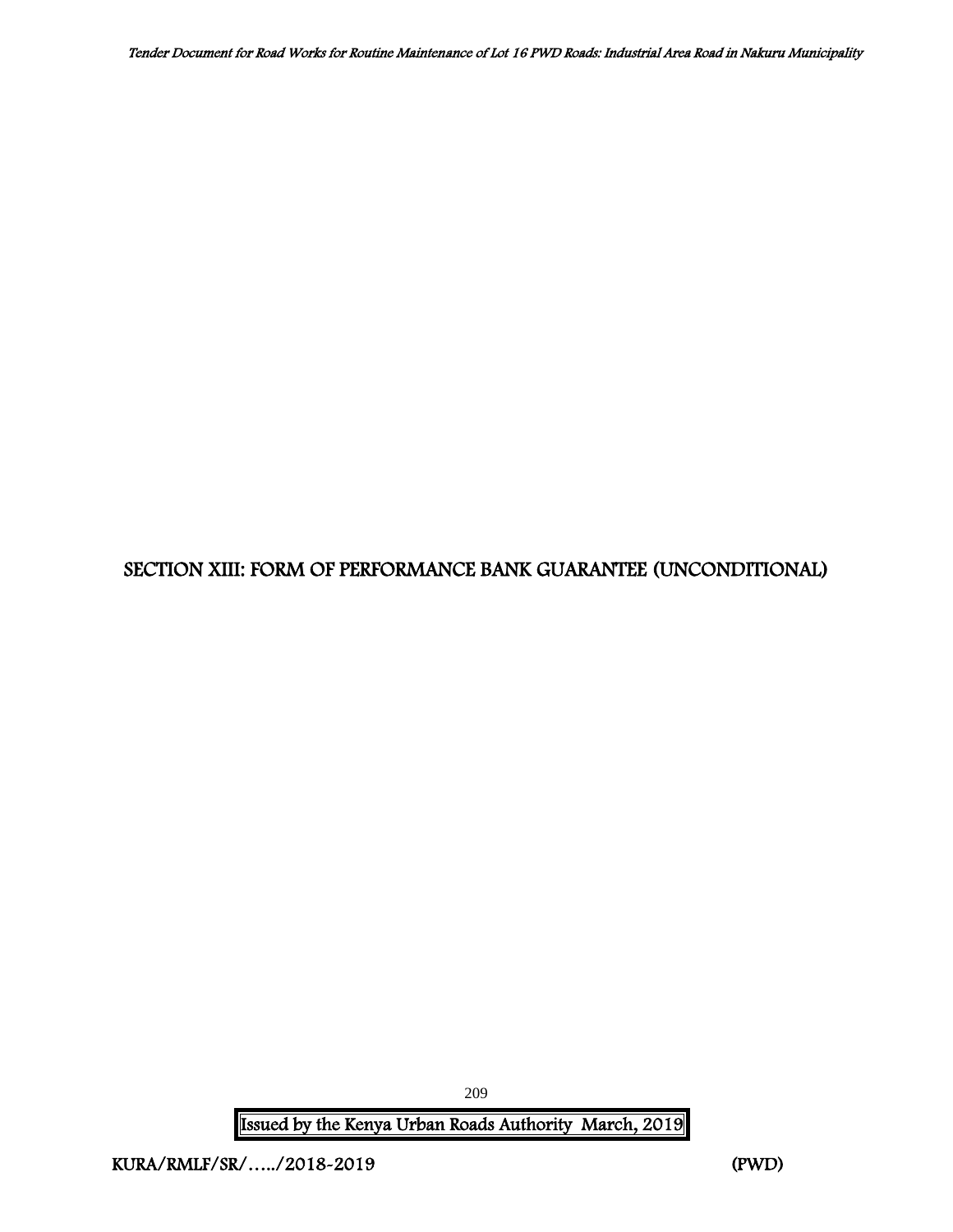#### FORM OF PERFORMANCE BANK GUARANTEE (UNCONDITIONAL)

To The Director General, Kenya Urban Roads Authority (KURA), P.O. Box 41727 - 00100 NAIROBI

WHEREAS …………………………………………………………………… (hereinafter called "the Contractor") has undertaken in pursuance of Contract No. ……………………………………Dated …..………………to execute the

#### ROUTINE MAINTENANCE OF INDUSTRIAL AREA ROADS IN NAKURU MUNICIPALITY-LOT 16PWD

, ( hereinafter called the "Contract")

AND WHEREAS it has been stipulated by you in the said Contract that the Contractor shall furnish you with a Bank Guarantee by a recognized bank for the sum specified in the Appendix to Form of Bid as security for compliance with his obligations in accordance with the Contract;

AND WHEREAS we have agreed to give the Contractor such a Bank Guarantee;

NOW THEREFORE we hereby affirm that we are the Guarantor and responsible to you on behalf of the Contractor, up to a total of

Kshs………………………………………………………………..………………… (amount in figures)Kshs. …………………………………………………………..………………………

……………………………………………………………………………… (amount in words)

and we undertake to payment to you, upon your first written demand and without cavil or argument, any sum or sums within and up to the limits as aforesaid without your needing to prove or show grounds or reasons for the sum specified therein.

We hereby waive the necessity of you demanding the said debt from the Contractor before presenting us with the demand.

We further agree that no change or addition to or other modification of the terms of the Contract or of the Works to be performed thereunder or of any of the Contract Documents which may be made between you and the Contractor shall in any way release us from any liability under this Guarantee and we hereby waive notice of any such change, addition or modification

This Guarantee shall be valid until 28 days after issuing of the Defects Liability Certificate.

210